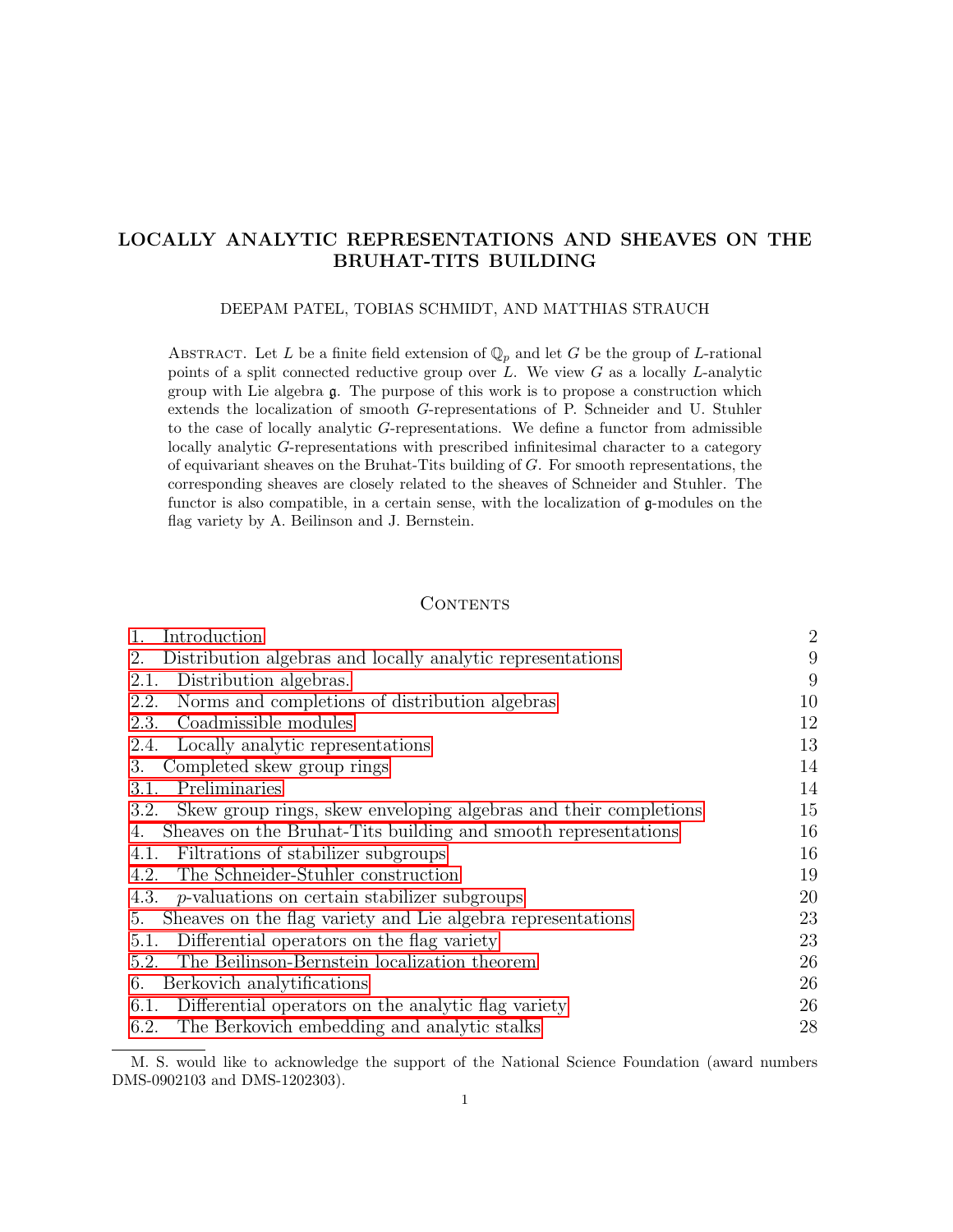| A structure sheaf on the building<br>6.3.                                 | 30 |
|---------------------------------------------------------------------------|----|
| Mahler series and completed skew group rings<br>6.4.                      | 32 |
| A sheaf of 'distribution operators' on the building<br>7.                 | 40 |
| A constructible sheaf of distribution algebras<br>7.1.                    | 40 |
| Sheaves of completed skew group rings<br>7.2.                             | 41 |
| Infinitesimal characters.<br>7.3.                                         | 46 |
| Twisting<br>7.4.                                                          | 47 |
| From representations to sheaves<br>8.                                     | 59 |
| A constructible sheaf of modules<br>8.1.                                  | 59 |
| A localization functor<br>8.2.                                            | 60 |
| 8.3.<br>Equivariance                                                      | 62 |
| Comparison with the Schneider-Stuhler construction<br>9.                  | 65 |
| Preliminaries on smooth distributions<br>9.1.                             | 65 |
| The comparison isomorphism<br>9.2.                                        | 66 |
| Compatibility with the Beilinson-Bernstein localization<br>10.            | 68 |
| A class of examples<br>11.                                                | 70 |
| 12.<br>Appendix: Analyticity of group actions near points on the building | 73 |
| References                                                                | 77 |

# 1. INTRODUCTION

<span id="page-1-0"></span>Let L be a finite field extension of the field  $\mathbb{Q}_p$  of p-adic numbers. Let G be a connected split reductive group over L and  $\mathbf{B} \subset \mathbf{G}$  a Borel subgroup defined over L. Let  $\mathbf{T} \subset \mathbf{G}$ be a maximal torus contained in **B**. Let  $G := G(L)$ ,  $T := T(L)$  denote the groups of rational points, viewed as locally L-analytic groups. Let g and t be the corresponding Lie algebras.

The purpose of this work is to propose a construction which extends the localization theory for smooth G-representations of P. Schneider and U. Stuhler  $([47])$  $([47])$  $([47])$  to the case of locally analytic G-representations. In more concrete terms, we define an exact functor from admissible locally analytic G-representations with prescribed infinitesimal character to a category of equivariant sheaves on the Bruhat-Tits building of G. The functor is also compatible, in a certain sense, with the localization theory for g-modules on the flag varietyof  $\bf{G}$  by A. Beilinson and J. Bernstein ([\[2\]](#page-76-1)), and J.-L. Brylinski and M. Kashiwara  $([13], [12]).$  $([13], [12]).$  $([13], [12]).$  $([13], [12]).$  $([13], [12]).$ 

To give more details, let  $\mathscr{B}$  be the (semisimple) Bruhat-Tits building of G. The torus **T** determines an apartment A in  $\mathscr{B}$ . We fix a fundamental chamber  $\mathscr{C} \subset A$  and a special

2 DEEPAM PATEL, TOBIAS SCHMIDT, AND MATTHIAS STRAUCH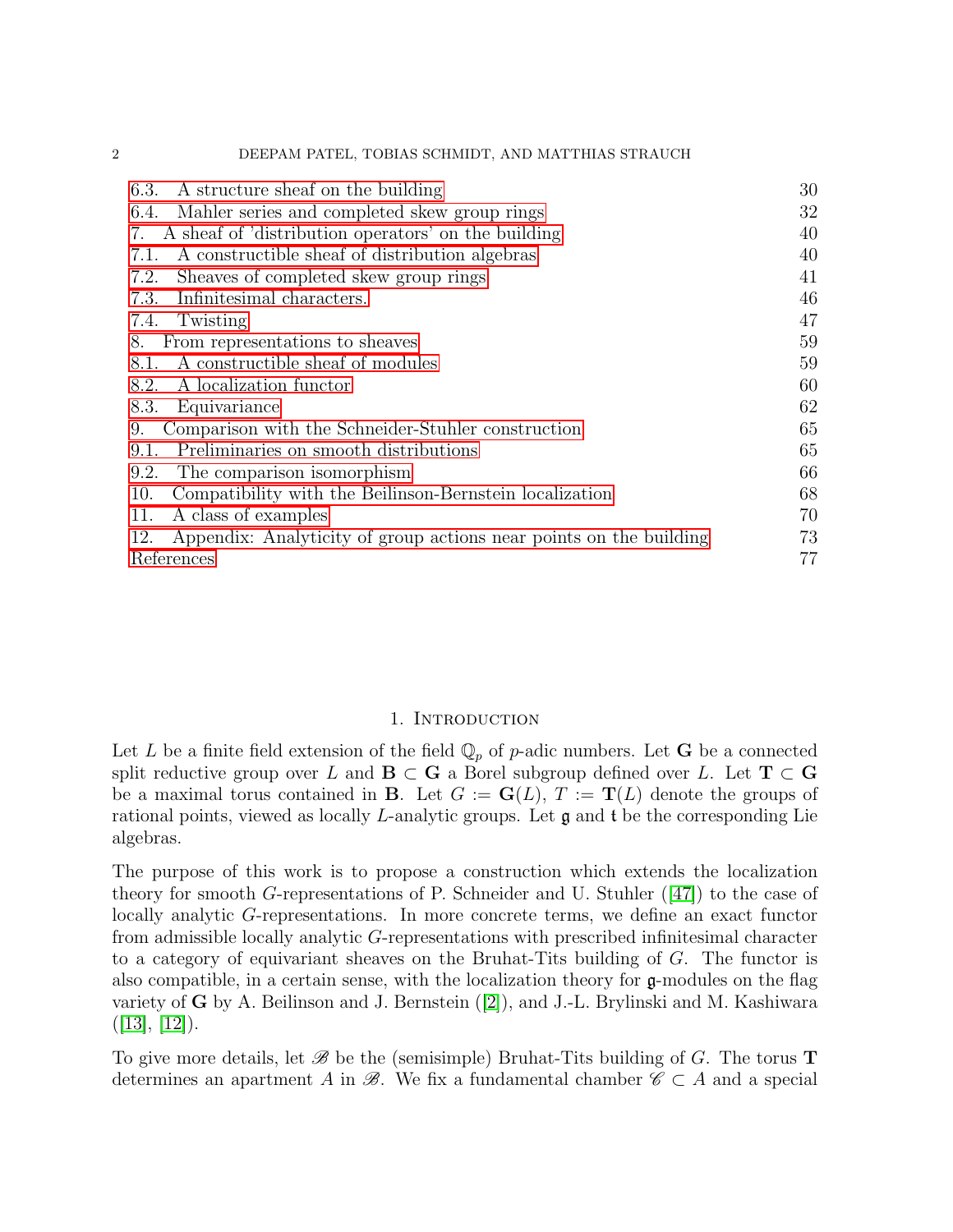vertex  $x_0 \in \overline{\mathscr{C}}$  which will be used as an origin for the affine space A. In [\[47\]](#page-78-0) the authors consider, for any facet  $F \subset \mathcal{B}$ , a well-behaved filtration

$$
P_F \supset U_F^{(0)} \supset U_F^{(1)} \supset \dots
$$

of the pointwise stabilizer  $P_F$  of F in G by open pro-p subgroups  $U_F^{(e)}$  $F_F^{(e)}$ . For any point  $z \in \mathscr{B}$ , one sets  $U_z^{(e)} := U_F^{(e)}$  where F is the unique facet containing z. It forms a fundamental system of neighborhoods of  $1 \in P_z$  where  $P_z$  is the stabilizer of z. Let from now on  $e \geq 0$  be a fixed number (called a *level* in loc.cit.).

Using the groups  $U_z^{(e)}$ , Schneider and Stuhler define in [\[47,](#page-78-0) sec. IV] an exact functor

$$
V\mapsto \mathop{\vee}\limits_{\approx}
$$

from smooth complex G-representations to sheaves of complex vector spaces on  $\mathscr{B}$ . The stalk of the sheaf  $\bigvee_{\approx}$  at a point z is given by the coinvariants  $V_{U_z^{(e)}}$  and the restriction of V to a facet  $F \subset \mathscr{B}$  equals the constant sheaf with fibre  $V_{U_F^{(e)}}$ . The functor  $V \mapsto V_{\approx}$ has particularly good properties when restricted to the subcategory of representations generated by their  $U_{x_0}^{(e)}$ -fixed vectors. It is a major tool in the proof of the Zelevinsky conjecture (loc.cit.).

From now on we fix a complete discretely valued field extension  $K$  of  $L$ . The functor  $V \mapsto V \underset{\approx}{\sim}$  can be defined in exactly the same way for smooth G-representations on K-vector spaces, and produces sheaves of K-vector spaces on  $\mathscr{B}$ . The naive extension of the functor  $V \mapsto V \underset{\approx}{\sim}$  to locally analytic representations, by taking coinvariants as above, does not have good properties. For instance, applying this procedure to an irreducible finite-dimensional algebraic representation, which is not the trivial representation, produces the zero sheaf. Moreover, if we aim at a picture which is related to the localization theory of  $g$ -modules, then localizing an irreducible algebraic representation should give a line bundle.

We consider the variety of Borel subgroups

# $X = G/B$

of G. We let  $\mathcal{O}_X$  be its structure sheaf and  $\mathcal{D}_X$  be its sheaf of differential operators. Deriving the left regular action of  $G$  on  $X$  yields an algebra homomorphism

$$
\alpha:\underline{U}(\mathfrak{g})\longrightarrow \mathcal{D}_X
$$

where the source refers to the constant sheaf on  $X$  with fibre equal to the universal enveloping algebra  $U(\mathfrak{g})$  of  $\mathfrak{g}$ . Let  $Z(\mathfrak{g})$  be the center of the ring  $U(\mathfrak{g})$ .

The torus T determines a root system. Let  $\rho$  be half the sum over the positive roots with respect to **B**. For any algebraic character  $\chi - \rho$  of the torus **T** we have the sheaf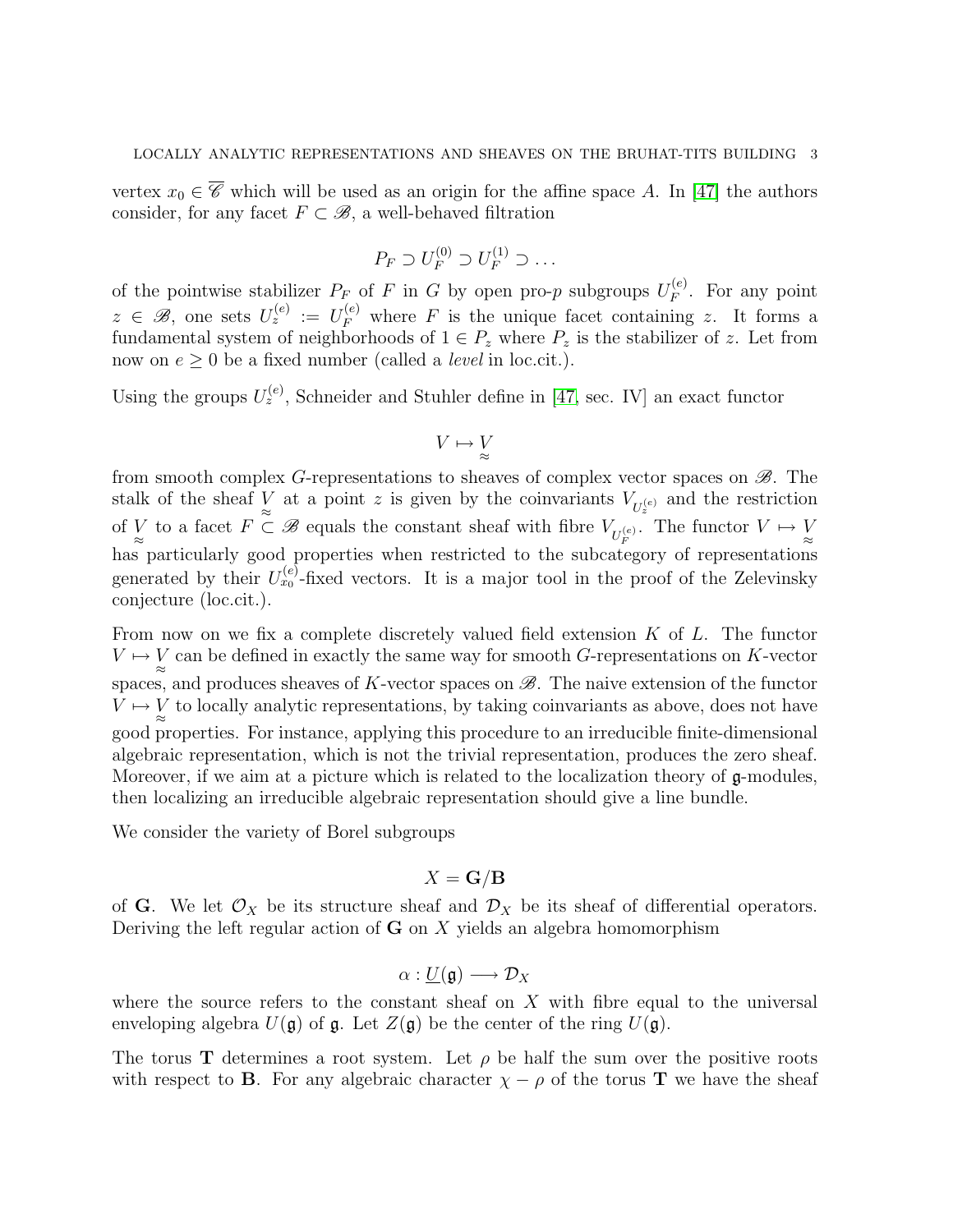$\mathcal{D}_{\chi}$  of differential endomorphisms of the line bundle on X associated with  $\chi - \rho$ . Any trivialization of the line bundle induces a local isomorphism between  $\mathcal{D}_{\chi}$  and  $\mathcal{D}_{X}$ , and we have  $\mathcal{D}_{\rho} = \mathcal{D}_X$ . More generally, if  $\chi - \rho$  is an arbitrary character of t there is a sheaf of socalled twisted differential operators  $\mathcal{D}_{\chi}$  on X. As in the former case it comes equipped with a morphism  $\mathcal{O}_X \hookrightarrow \mathcal{D}_X$  which is locally isomorphic to the canonical morphism  $\mathcal{O}_X \hookrightarrow \mathcal{D}_X$ . Moreover, there is an algebra homomorphism  $\underline{U}(\mathfrak{g}) \to \mathcal{D}_{\chi}$  locally isomorphic to  $\alpha$ . The sheaf  $\mathcal{D}_{\chi}$  was first introduced in [\[2\]](#page-76-1) as a certain quotient sheaf of the skew tensor product algebra  $\mathcal{O}_X \# U(\mathfrak{g})$ . We use this notation  $(\mathcal{H})$  to indicate that the multiplication on the tensor product  $\mathcal{O}_X \otimes U(\mathfrak{g})$  involves the action of  $U(\mathfrak{g})$  on  $\mathcal{O}_X$ .

Let  $\chi$  be a character of **t**. Let  $\theta$  be the character of  $Z(\mathfrak{g})$  associated with  $\chi$  via the classical Harish-Chandra homomorphism. The above map factors via a homomorphism

$$
\underline{U}(\mathfrak{g})_\theta\longrightarrow \mathcal{D}_\chi
$$

where  $U(\mathfrak{g})_{\theta} = U(\mathfrak{g}) \otimes_{Z(\mathfrak{g}),\theta} L$ . If  $\chi$  is dominant and regular, a version of the localization theorem([\[2\]](#page-76-1)) asserts that the functor

$$
\Delta_{\chi}:M\mapsto \mathcal{D}_{\chi}\otimes_{\underline{U}(\mathfrak{g})_{\theta}}\underline{M}
$$

is an equivalence of categories between the (left)  $U(\mathfrak{g})_{\theta}$ -modules and the (left)  $\mathcal{D}_{\chi}$ -modules which are quasi-coherent as  $\mathcal{O}_X$ -modules. The underlined objects refer to the associated constant sheaves on X. We remark that a seminal application of this theorem (or rather its complex version) leads to a proof of the Kazhdan-Lusztig multiplicity conjecture (cf.  $[2], [13], [12]$  $[2], [13], [12]$  $[2], [13], [12]$  $[2], [13], [12]$  $[2], [13], [12]$ .

The starting point of our work is a result of V. Berkovich([\[3\]](#page-76-4), [\[39\]](#page-78-1)) according to which the building  $\mathscr{B}$  may be viewed as a locally closed subspace

$$
\mathscr{B} \hookrightarrow X^{an}
$$

of the Berkovich analytification  $X^{an}$  of X. This makes it possible to 'compare' sheaves on  $\mathscr B$  and  $X^{an}$  in various ways. Most of what has been said above about the scheme X extends to the analytic space  $X^{an}$ . In particular, there is an analytic version  $\mathcal{D}_{\chi}^{an}$  of  $\mathcal{D}_{\chi}$ and an analytic version  $\Delta_{\chi}(\cdot)^{an}$  of the functor  $\Delta_{\chi}$  (sec. 6).

For technical reasons we have to assume at some point in this paper that  $L = \mathbb{Q}_p$ , with  $p > 2$  an odd prime. (However, we have no doubts that our results eventually extend to general  $L$  and  $p$ ). To describe our proposed locally analytic 'localization functor' under this assumption we let  $D(G)$  be the algebra of K-valued locally analytic distributions on G. It naturally contains  $U(\mathfrak{g})$ . Recall that the category of admissible locally analytic G-representations over K (in the sense of P. Schneider and J. Teitelbaum, cf. [\[45\]](#page-78-2)) is anti-equivalent to a full abelian subcategory of the (left)  $D(G)$ -modules, the so-called coadmissible modules. A similar result holds over any compact open subgroup  $U_z^{(e)}$ .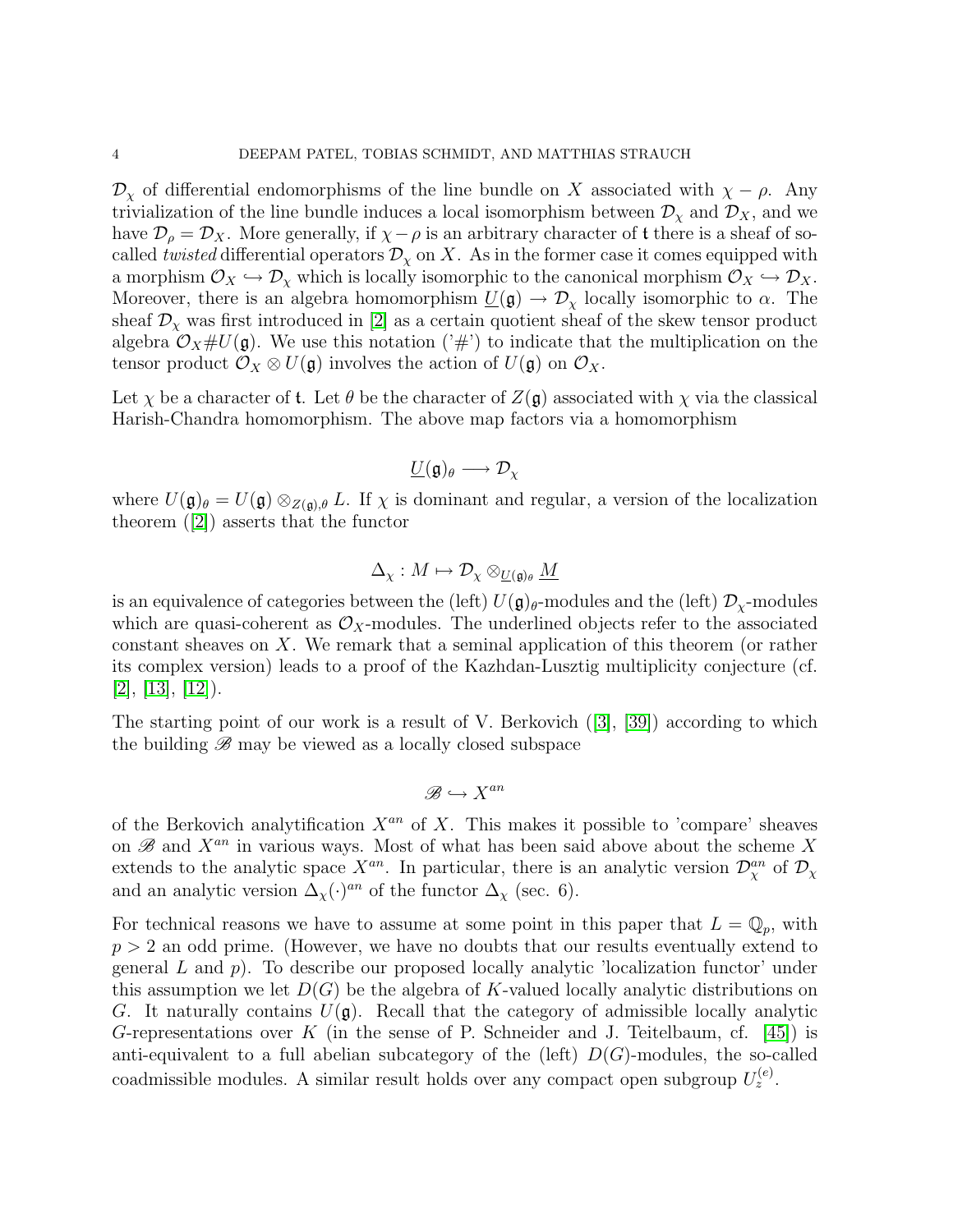From now on we fix a central character

$$
\theta:Z(\mathfrak{g}_K)\longrightarrow K
$$

and a toral character  $\chi \in \mathfrak{t}_K^*$  associated to  $\theta$  via the classical Harish-Chandra homomorphism. For example, the character  $\chi = \rho$  corresponds to the trivial infinitesimal character  $\theta_0$  with ker  $\theta_0 = Z(\mathfrak{g}_K) \cap U(\mathfrak{g}_K) \mathfrak{g}_K$ . The ring  $Z(\mathfrak{g}_K)$  lies in the center of the ring  $D(G)$ , cf. [\[44,](#page-78-3) Prop. 3.7], so that we may consider the central reduction

$$
D(G)_{\theta} := D(G) \otimes_{Z(\mathfrak{g}_K),\theta} K .
$$

We propose to study the abelian category of (left)  $D(G)_{\theta}$ -modules which are coadmissible over  $D(G)$ . As remarked above it is anti-equivalent to the category of admissible locally analytic G-representations over K with infinitesimal character  $\theta$ . We emphasize that any topologically irreducible admissible locally analytic G-representation admits, up to a finite extension of  $K$ , an infinitesimal character, cf. [\[19,](#page-77-0) Cor. 3.10].

To start with, consider a point  $z \in \mathcal{B}$ . The group  $U_z^{(e)}$  carries a natural p-valuation in the sense of M. Lazard, cf. [\[30,](#page-77-1) III.2.1]. According to the general locally analytic theory ([\[45,](#page-78-2) sec. 4]), this induces a family of norms  $\|\cdot\|_r$  on the distribution algebra  $D(U_z^{(e)})$  for  $r \in [r_0, 1)$  where  $r_0 := p^{-1}$ . We let  $D_r(U_z^{(e)})$  be the corresponding completion of  $D(U_z^{(e)})$ and  $D_r(U_z^{(e)})_\theta$  its central reduction. In sec. [8.2](#page-59-0) we introduce sheaves of distribution algebras  $\underline{D}_r$  and  $\underline{D}_{r,\theta}$  on  $\mathscr{B}$  with stalks

$$
(\underline{D}_r)_z = D_r(U_z^{(e)}), \ (\underline{D}_{r,\theta})_z = D_r(U_z^{(e)})_\theta
$$

for all points  $z \in \mathscr{B}$ . The inclusions  $U(\mathfrak{g}) \subset D_r(U_z^{(e)})$  sheafify to a morphism  $\underline{U}(\mathfrak{g}_K)_{\theta} \to$  $\underline{D}_{r,\theta}$ . Similarly, for any coadmissible  $D(\widetilde{G})_{\theta}$ -module  $\widetilde{M}$  we consider a  $\underline{D}_{r,\theta}$ -module  $\underline{M}_r$  on  $\mathscr{B}$  having stalks

$$
(\underline{M}_r)_z = D_r(U_z^{(e)})_\theta \otimes_{D(U_z^{(e)})_\theta} M
$$

for all points  $z \in \mathscr{B}$ . The formation of  $\underline{M}_r$  is functorial in M. The sheaves  $\underline{D}_{r,\theta}, \underline{M}_r$  are constructible and will formally replace the constant sheaves appearing in the definition of the functors  $\Delta_{\chi}$ ,  $\Delta_{\chi}^{an}$ <sup>[1](#page-4-0)</sup>

Consider the restriction of the structure sheaf of  $X^{an}$  to  $\mathscr{B}$ , i.e.,

$$
\mathcal{O}_{\mathscr{B}} = \mathcal{O}_{X^{an}}|_{\mathscr{B}}\;.
$$

We then define a sheaf of noncommutative rings  $\mathscr{D}_{r,x}$  on  $\mathscr{B}$  which is also a module over  $\mathcal{O}_{\mathscr{B}}$  and which is vaguely reminiscent of a 'sheaf of twisted differential operators'. It has a natural G-equivariant structure. It depends on the level e, but, following the usage of

<span id="page-4-0"></span><sup>&</sup>lt;sup>1</sup>We assume from now on that e is sufficiently large (later in the paper we require  $e > e_{st}$ , where  $e_{st}$ is defined in [6.2.6\)](#page-29-1) and that the radius r is equal to  $\sqrt[p^m]{1/p}$  for some  $m \geq 0$ , cf. [7.4.7.](#page-55-0)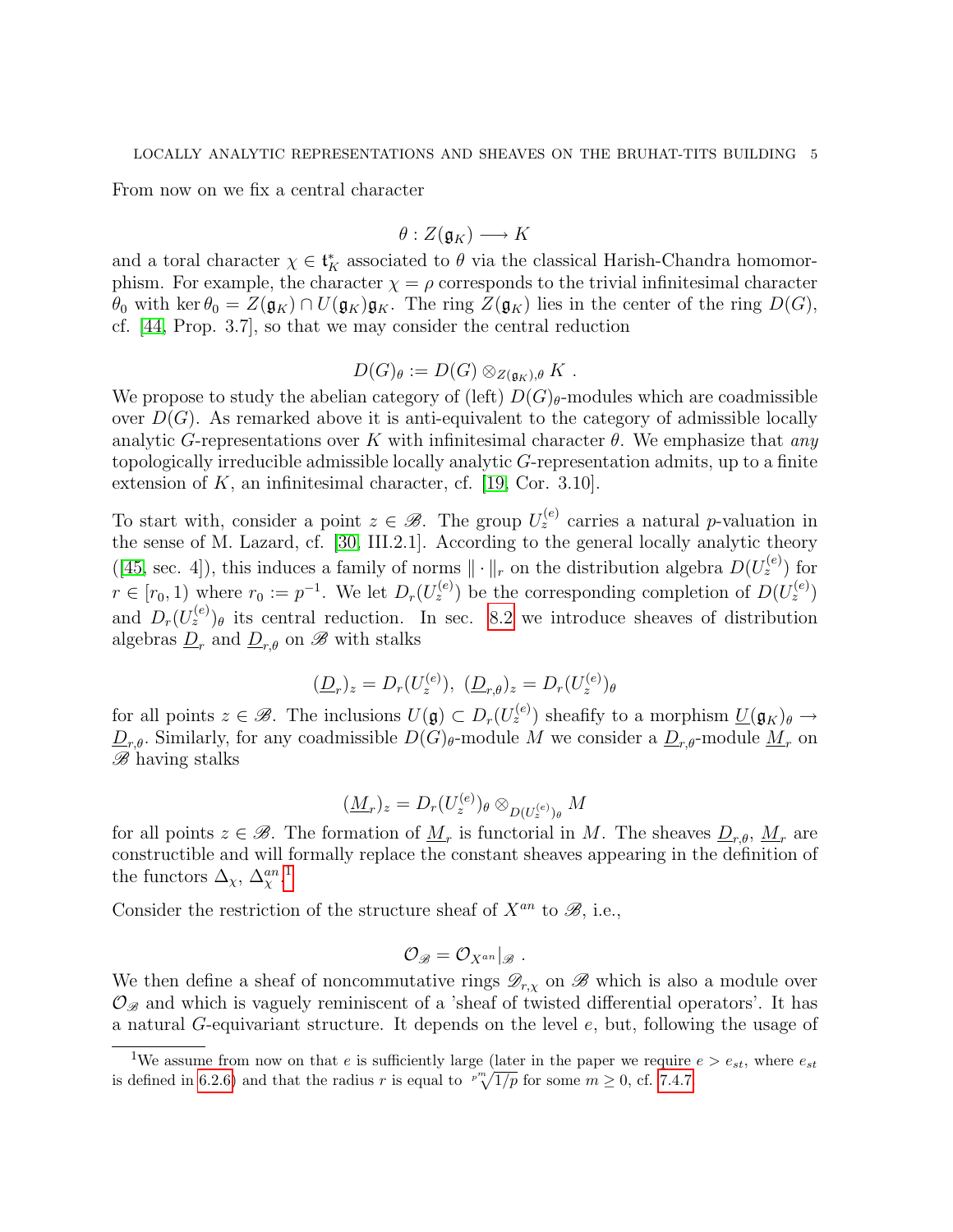[\[47,](#page-78-0) sec. IV.1], we suppress this in our notation. More importantly, it depends on the 'radius' r which is genuine to the locally analytic situation and is related to a choice of completed distribution algebra  $D_r(U_z^{(e)})$  at each point  $z \in \mathscr{B}$ . Completely analogous to constructing  $\mathcal{D}_\chi$  out of the skew tensor product algebra  $\mathcal{O}_X \# U(\mathfrak{g}_K)$  (cf. [\[2\]](#page-76-1)) we obtain the sheaf  $\mathscr{D}_{r,\chi}$  out of a skew tensor product algebra of the form  $\mathcal{O}_{\mathscr{B}}\#\underline{D}_r$ .

To describe the sheaf  $\mathscr{D}_{r,x}$  we observe first that, for any point  $z \in \mathscr{B}$ , the inclusion  $U_z^{(e)} \subset P_z$  implies that there is a locally analytic  $U_z^{(e)}$ -action on the analytic stalk  $\mathcal{O}_{\mathscr{B},z}$ . We therefore have the corresponding skew group ring  $\mathcal{O}_{\mathscr{B},z}\# U_z^{(e)}$  as well as the skew envelopingalgebra  $\mathcal{O}_{\mathscr{B},z} \# U(\mathfrak{g})$ , familiar objects from noncommutative ring theory ([\[31\]](#page-77-2)). In section [3](#page-13-0) and in sections [6.3,](#page-29-0) [6.4,](#page-31-0) we explain how the completed tensor product

$$
\mathcal{O}_{\mathscr{B},z}\hat{\otimes}_L D_r(U_z^{(e)})
$$

can be endowed with a unique structure of a topological K-algebra such that the  $\mathcal{O}_{\mathscr{B},z}$ linear maps

<span id="page-5-0"></span>
$$
(1.1.1) \t\mathcal{O}_{\mathscr{B},z} \# U_z^{(e)} \to \mathcal{O}_{\mathscr{B},z} \hat{\otimes}_L D_r(U_z^{(e)}) \text{ and } \mathcal{O}_{\mathscr{B},z} \# U(\mathfrak{g}) \to \mathcal{O}_{\mathscr{B},z} \hat{\otimes}_L D_r(U_z^{(e)}) ,
$$

induced by  $U_z^{(e)} \subset D(U_z^{(e)})^{\times}$  and  $U(\mathfrak{g}) \subset D(U_z^{(e)})$  respectively, become ring homomorphisms. To emphasize this skew multiplication we denote the target of the two maps in [1.1.1](#page-5-0) by  $\mathcal{O}_{\mathscr{B},z} \# D_r(U_z^{(e)})$  keeping in mind that there is a *completed* tensor product involved. This process leads to a sheaf of K-algebras  $\mathcal{O}_{\mathscr{B}}\# \underline{D}_r$  on  $\mathscr{B}$  with stalks

$$
(\mathcal{O}_{\mathscr{B}}\#\underline{D}_r)_z=\mathcal{O}_{\mathscr{B},z}\#D_r(U_z^{(e)})
$$

at points  $z \in \mathscr{B}$ . It comes equipped with a morphism  $\mathcal{O}_{\mathscr{B}}\#U(\mathfrak{g}) \to \mathcal{O}_{\mathscr{B}}\#D_r$  giving back the second map in [\(1.1.1\)](#page-5-0) at a point  $z \in \mathcal{B}$ .

To generalize the formalism of twisting to this new situation we proceed similarly to [\[2\]](#page-76-1). Let  $\mathcal{T}_{X^{an}}$  be the tangent sheaf of  $X^{an}$  and let  $\alpha^{an}$  :  $\mathfrak{g} \to \mathcal{T}_{X^{an}}$  be the analytification of the map  $\alpha|_{\mathfrak{g}}$ . There is the sheaf of L-Lie algebras

$$
\mathfrak{b}^{\circ,an}:=\ker\;(\mathcal{O}_{X^{an}}\otimes_L\mathfrak{g}\xrightarrow{\alpha^{an}}\mathcal{T}_{X^{an}})\;.
$$

The inclusion  $T \subset B$  induces an isomorphism of Lie algebras

$$
\mathcal O_{X^{an}}\otimes_L\mathfrak t\stackrel{\cong}{\longrightarrow}\mathfrak b^{\circ,an}/[\mathfrak b^{\circ,an},\mathfrak b^{\circ,an}]\ .
$$

We have thus an obvious  $\mathcal{O}_{X^{an}}$ -linear extension of the character  $\chi - \rho$  of  $\mathfrak{t}_K$  to  $\mathfrak{b}^{\circ,an} \otimes_L K$ . Its kernel, restricted to the building  $\mathscr{B}$ , generates a two-sided ideal  $\mathscr{I}_{\chi}^{an}$  in  $\mathcal{O}_{\mathscr{B}}\#\underline{D}_r$  and we set

$$
\mathscr{D}_{r,\chi} := \left(\mathcal{O}_{\mathscr{B}} \# \underline{D}_r\right) / \mathscr{I}_{\chi}^{an} .
$$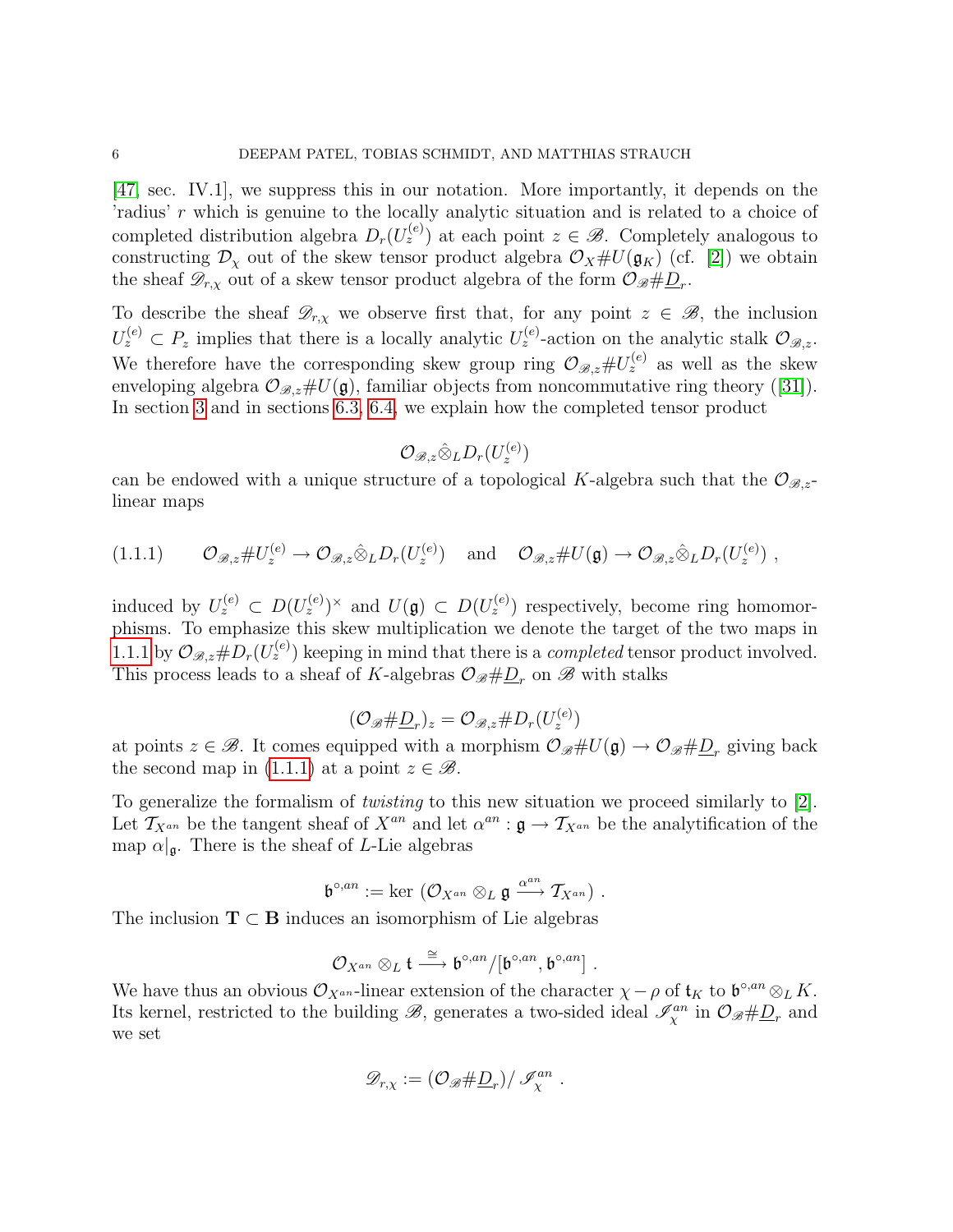Let  $\mathcal{D}_{\mathscr{B},\chi}^{an}$  denote the restriction of  $\mathcal{D}_{\chi}^{an}$  to the building  $\mathscr{B}$ . The sheaf  $\mathscr{D}_{r,\chi}$  comes with an algebra homomorphism  $\mathcal{D}_{\mathscr{B},\chi}^{an} \to \mathscr{D}_{r,\chi}$  induced from the inclusion  $\mathcal{O}_{\mathscr{B}}\#U(\mathfrak{g}_K) \to \mathcal{O}_{\mathscr{B}}\#D_r$ . Most importantly, the canonical morphism  $\underline{D}_r \to \mathcal{O}_{\mathscr{B}} \# \underline{D}_r$  induces a canonical morphism  $\underline{D}_{r,\theta} \to \mathscr{D}_{r,\chi}$  making the diagram

$$
\underbrace{U(\mathfrak{g}_K)_{\theta}}_{\underline{D}_{r,\theta}} \longrightarrow \mathcal{D}^{an}_{\mathscr{B},\chi}
$$

commutative. In this situation we prove that

$$
M \mapsto \mathscr{L}_{r,\chi}(M) := \mathscr{D}_{r,\chi} \otimes_{\underline{D}_{r,\theta}} \underline{M}_r
$$

is an exact covariant functor from coadmissible  $D(G)_{\theta}$  modules into G-equivariant (left)  $\mathscr{D}_{r,x}$ -modules. The stalk of the sheaf  $\mathscr{L}_{r,x}(M)$  at a point  $z \in \mathscr{B}$  with residue field  $\kappa(z)$ equals the  $(\chi - \rho)$ -coinvariants of the  $\mathfrak{t}_K$ -module

$$
(\kappa(z)\hat{\otimes}_L \underline{M}_{r,z})/\mathfrak{n}_{\pi(z)}(\kappa(z)\hat{\otimes}_L \underline{M}_{r,z})
$$

asit should ([\[2\]](#page-76-1)). Here,  $\mathfrak{n}_{\pi(z)}$  equals the nilpotent radical of the Borel subalgebra of  $\kappa(z) \otimes_L \mathfrak{g}$  defined by the point  $\pi(z) \in X$  where  $\pi : X^{an} \to X$  is the canonical map. We tentatively call  $\mathcal{L}_{r,x}$  a locally analytic 'localization functor'. We suppress the dependence of  $\mathscr{L}_{r,\chi}$  on the level e in our notation.

We prove the following compatibilities with the Schneider-Stuhler and the Beilinson-Bernstein localizations. Suppose first that the coadmissible module M is associated to a smooth G-representation V. Since  $\mathfrak{g}M = 0$  it has infinitesimal character  $\theta = \theta_0$  and the natural choice of twisting is therefore  $\chi = \rho$ . We establish a canonical isomorphism (Thm. [9.2.4\)](#page-67-1) of  $\mathcal{O}_{\mathscr{B}}$ -modules

$$
\mathscr{L}_{r_0, \rho}(M) \stackrel{\cong}{\longrightarrow} \mathcal{O}_{\mathscr{B}} \otimes_L \check{\c V}
$$

where  $\check{V}$  is the smooth dual of V and  $\check{V}$  the sheaf associated to  $\check{V}$  by Schneider-Stuhler. The isomorphism is natural in M.

Secondly, suppose the coadmissible module  $M$  is associated to a *finite dimensional algebraic G*-representation. The functor  $\Delta_{\chi}(\cdot)^{an}$  may be applied to its underlying **g**-module and gives a  $\mathcal{D}_{\chi}^{an}$ -module on  $X^{an}$  and then, via restriction, a  $\mathcal{D}_{\mathscr{B},\chi}^{an}$ -module  $\Delta_{\chi}(M)_{\mathscr{B}}^{an}$  on  $\mathscr{B}$ . We prove (Thm. [10.1.1\)](#page-68-0) that there is a number  $r(M) \in [r_0, 1)$  which is intrinsic to M and a canonical isomorphism of  $\mathcal{D}_{\mathscr{B},\chi}^{an}$ -modules

$$
\mathscr{L}_{r,\chi}(M) \stackrel{\cong}{\longrightarrow} \Delta_{\chi}(M)^{an}_{\mathscr{B}}
$$

for  $r \ge r(M)$ . The isomorphism is natural in M.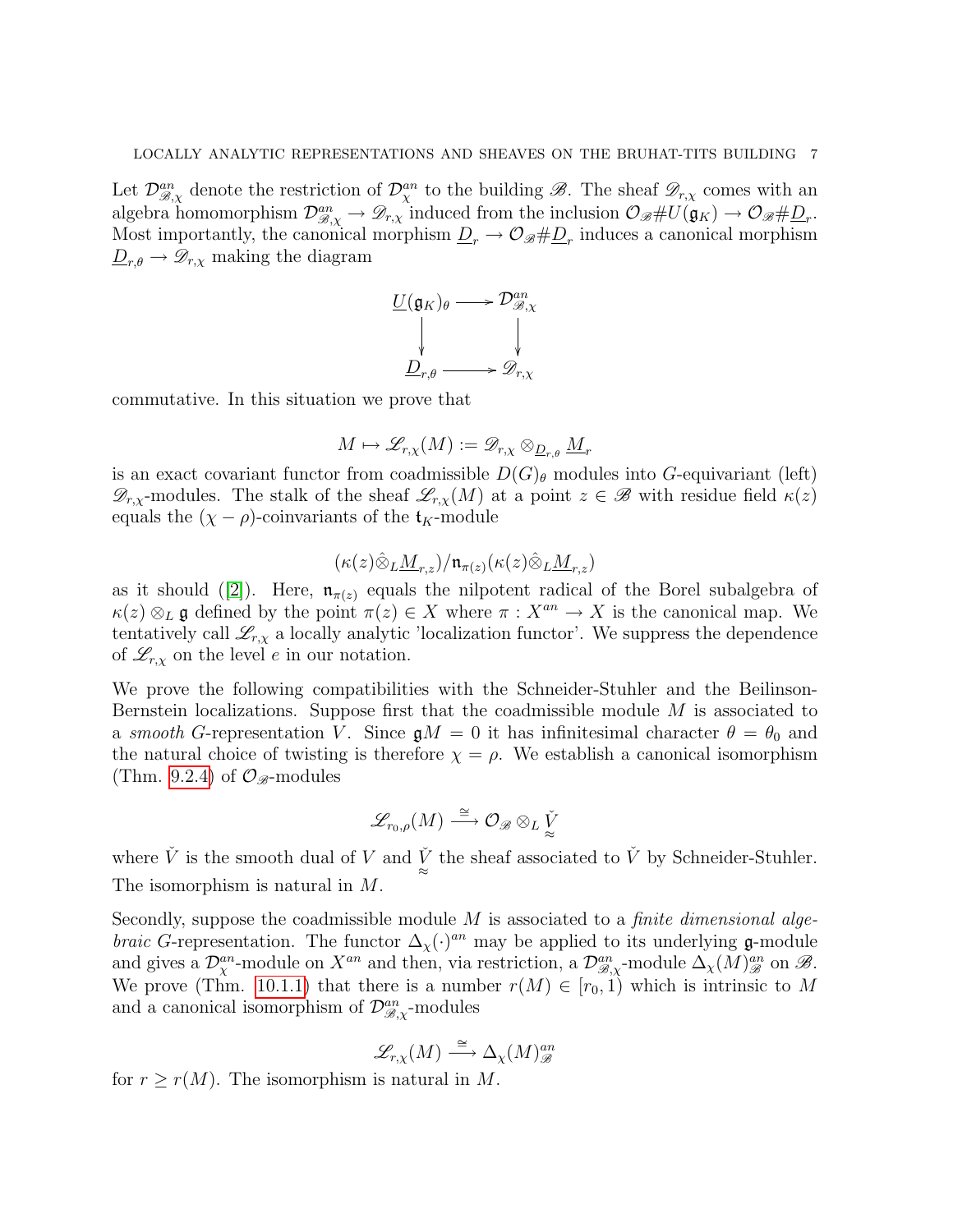As a class of examples we finally investigate the localizations of locally analytic representations in the image of the functor  $\mathcal{F}_{B}^{G}$  introduced by S. Orlik and investigated in [\[36\]](#page-77-3). The image of  $\mathcal{F}_{B}^{G}$  comprises a wide class of interesting representations and contains all principal series representations as well as all locally algebraic representations (e.g. tensor products of smooth with algebraic representations).

This paper is the first of a series of papers whose aim is to develop a localization theory for locally analytic representations. Here we only make a first step in this direction, focusing on the building and merging the theory of Schneider and Stuhler with the theory of Beilinson and Bernstein, resp. Brylinski and Kashiwara. One approach to get a more complete picture would be to extend the construction given here to a compactification  $\mathscr{B}$  of the building. The compactification which one would take here is, of course, the closure of  $\mathscr{B}$  in  $X^{an}$ . Moreover, for intended applications like functorial resolutions and the computation of Ext groups, one has to develop a 'homological theory', in analogy to [\[47,](#page-78-0) sec. II]. However, the sheaves produced in this way (using a compactification) would still have too many global sections. For instance, the space of global sections would be a module for the ring of meromorphic functions on  $X^{an}$  with poles outside  $\overline{\mathscr{B}}$ , and this is a very large ring. The aim would be to produce sheaves whose global sections give back the  $D(G)$ -moduleone started with. In the paper ([\[38\]](#page-78-4)) we explore an approach (in the case of  $GL(2)$ ) which is based on the use of (a family of) semistable formal models  $\mathfrak{X}$  of  $X^{an}$ , and we replace  $\mathcal{O}_{\mathscr{B}}$  by the pull-back of  $\mathcal{O}_{\mathfrak{X}} \otimes L$  via the specialization map  $X^{an} \to \mathfrak{X}$ , and the rôle of  $\mathscr{D}_{r,x}$  is played by arithmetic logarithmic differential operators. In this regard we want to mention related works by C. Noot-Huyghe([\[35\]](#page-77-4)), and K. Ardakov and S. Wadsley  $([1])$  $([1])$  $([1])$ . While Noot-Huyghe studies localizations of arithmetic  $\mathscr{D}$ -modules on smooth formal models of X, Ardakov and Wadsley define and study localizations of representations of Iwasawa algebras on smooth models. Our present paper is in some sense complementary to these papers, as our focus is on non-compact groups.

Despite the many aspects (like compactifications, homological theory, relation with formal models) that still have to be explored, given the many technical details that one has to take care of we thought it worthwhile to give an account of the constructions as developed up to this point.

Acknowledgments. We thank Vladimir Berkovich for helpful correspondence on padic symmetric spaces and buildings. Furthermore, we thank an anonymous referee for pointing out inaccuracies in an earlier version and many comments which helped improve the paper in several places. T. S. gratefully acknowledges travel support by the SFB 878 "Groups, Geometry & Actions" at the University of Münster. D. P. would like to thank Indiana University, Bloomington, for its support and hospitality.

**Notations.** Let p be an odd prime. Let  $L/\mathbb{Q}_p$  be a finite extension and  $K \subseteq \mathbb{C}_p$  a complete discretely valued extension of L. The absolute value  $|.|$  on  $\mathbb{C}_p$  is normalized by  $|p| = p^{-1}$ . Let  $o_L \subset L$  be the ring of integers and  $\varpi_L \in o_L$  a uniformizer. We denote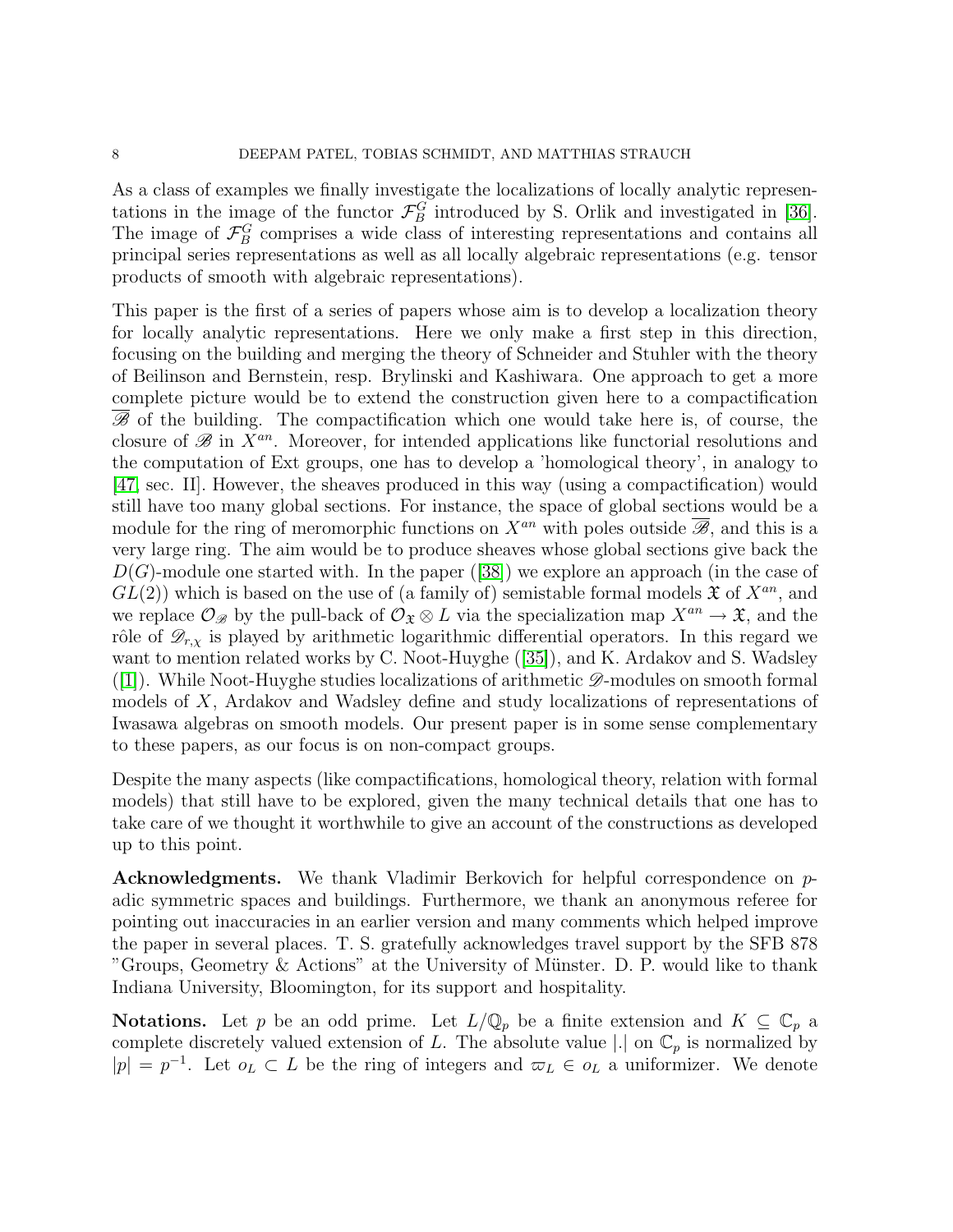by  $v_L$  always the normalized p-adic valuation on L, i.e.  $v_L(\varpi) = 1$ . Let n and  $e(L/\mathbb{Q}_p)$ be the degree and the ramification index of the extension  $L/\mathbb{Q}_p$  respectively. Similarly,  $o_K \subset K$  denotes the integers in K and  $\varpi_K \in o_K$  a uniformizer. Let  $k := o_K/(\varpi_K)$  denote the residue field of K.

The letter **G** always denotes a connected reductive linear algebraic group over  $L$  which is split over L and  $G = G(L)$  denotes its group of rational points.

#### 2. Distribution algebras and locally analytic representations

<span id="page-8-0"></span>For notions and notation from non-archimedean functional analysis we refer to the book [\[43\]](#page-78-5). If not indicated otherwise, topological tensor products of locally convex vector spaces are always taken with respect to the projective tensor product topology.

<span id="page-8-1"></span>2.1. Distribution algebras. In this section we recall some definitions and results about algebras of distributions attached to locally analytic groups([\[44\]](#page-78-3), [\[45\]](#page-78-2)). We consider a locally L-analytic group H and denote by  $C^{an}(H, K)$  the locally convex K-vector space of locally L-analytic functions on H as defined in  $[44]$ . The strong dual

$$
D(H, K) := C^{an}(H, K)'_b
$$

is the algebra of K-valued locally analytic distributions on  $H$  where the multiplication is given by the usual convolution product. This multiplication is separately continuous. However, if H is compact, then  $D(H, K)$  is a K-Fréchet algebra. The algebra  $D(H, K)$ comes equipped with a continuous  $K$ -algebra homomorphism

$$
\Delta: D(H, K) \longrightarrow D(H, K) \hat{\otimes}_{K, \iota} D(H, K)
$$

whichhas all the usual properties of a comultiplication ([\[46,](#page-78-6)  $\S$ 3 App.]). Here  $\iota$  refers to the (complete) inductive tensor product<sup>[2](#page-8-2)</sup>. If H is compact, then  $D(H, K)$  is a Fréchet space and the inductive and projective trensor product topology on the right hand side coincide, cf. [\[43,](#page-78-5) 17.6]. Of course,  $\Delta(\delta_h) = \delta_h \otimes \delta_h$  for  $h \in H$ .

The universal enveloping algebra  $U(\mathfrak{h})$  of the Lie algebra  $\mathfrak{h} := Lie(H)$  of H acts naturally on  $C^{an}(H, K)$ . On elements  $\mathfrak{x} \in \mathfrak{h}$  this action is given by

$$
(\mathfrak{x}f)(h) = \frac{d}{dt}(t \mapsto f(\exp_H(-t\mathfrak{x})h))|_{t=0}
$$

where  $\exp_H : \mathfrak{h} \longrightarrow H$  denotes the exponential map of H, defined in a small neighborhood of 0 in h. This gives rise to an embedding of  $U(\mathfrak{h})_K := U(\mathfrak{h}) \otimes_L K$  into  $D(H, K)$ via

$$
U(\mathfrak{h})_K \hookrightarrow D(H, K), \mathfrak{x} \mapsto (f \mapsto (\dot{\mathfrak{x}}f)(1)) .
$$

<span id="page-8-2"></span><sup>&</sup>lt;sup>2</sup>the only exception to our general convention to only consider the projective tensor product topology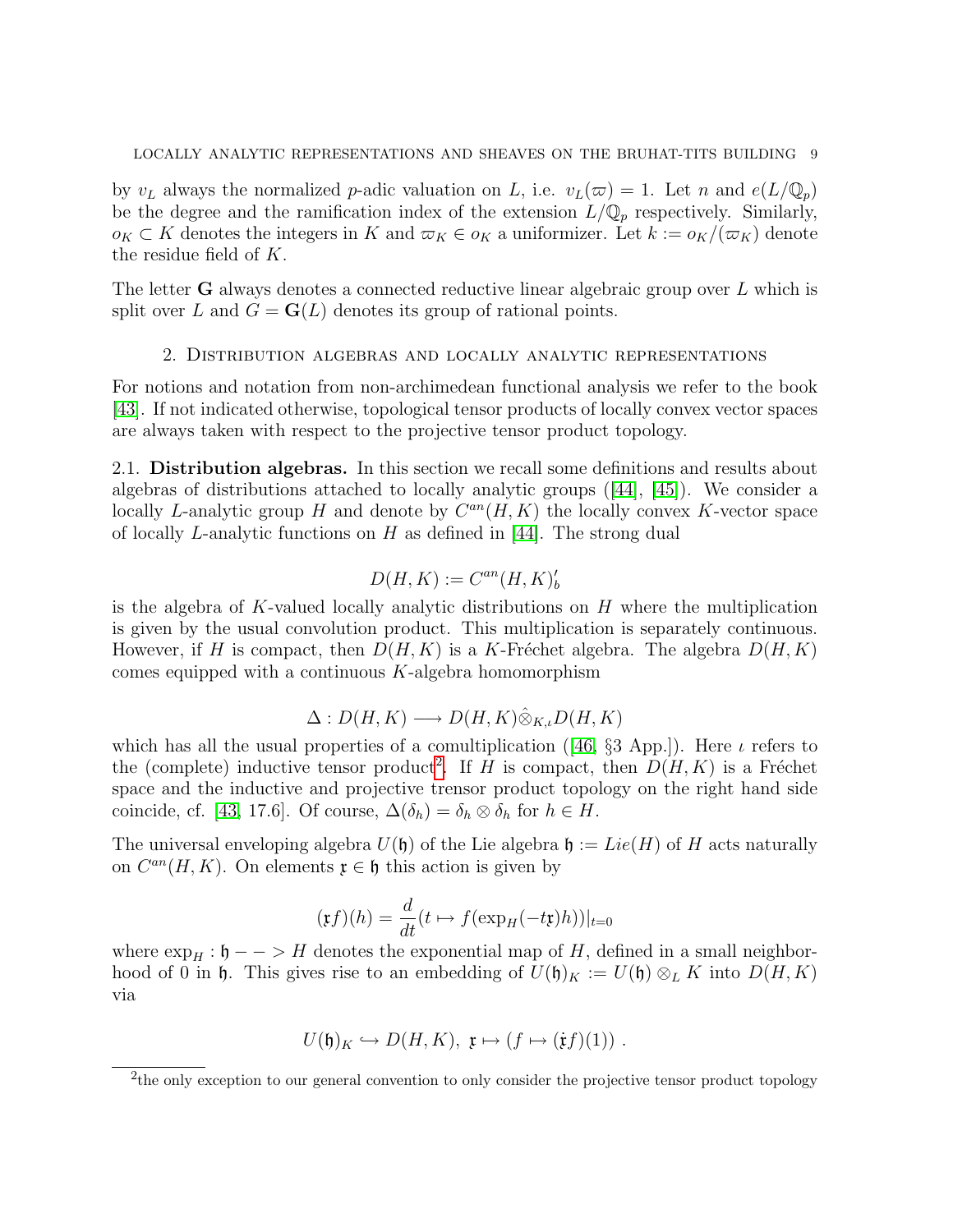Here  $\mathfrak{x} \mapsto \dot{\mathfrak{x}}$  is the unique anti-automorphism of the K-algebra  $U(\mathfrak{h})_K$  which induces multiplication by −1 on  $\mathfrak h$ . The comultiplication  $\Delta$  restricted to  $U(\mathfrak g)_K$  gives the usual comultiplication of the Hopf algebra  $U(\mathfrak{g})_K$ , i.e.  $\Delta(\mathfrak{x}) = \mathfrak{x} \otimes 1 + 1 \otimes \mathfrak{x}$  for all  $\mathfrak{x} \in \mathfrak{h}$ .

#### <span id="page-9-0"></span>2.2. Norms and completions of distribution algebras.

2.2.1.*p-valuations*. Let H be a compact locally  $\mathbb{Q}_p$ -analytic group. Recall ([\[30\]](#page-77-1)) that a p-valuation  $\omega$  on H is a real valued function  $\omega : H \setminus \{1\} \to (1/(p-1), \infty) \subset \mathbb{R}$  satisfying

(i) 
$$
\omega(gh^{-1}) \ge \min (\omega(g), \omega(h)),
$$

(ii) 
$$
\omega(g^{-1}h^{-1}gh) \ge \omega(g) + \omega(h)
$$
,

(iii)  $\omega(g^p) = \omega(g) + 1$ 

for all  $g, h \in H$ . As usual one puts  $\omega(1) := \infty$  and interprets the above inequalities in the obvious sense if a term  $\omega(1)$  occurs.

Let  $\omega$  be a p-valuation on H. It follows from loc.cit., III.3.1.3/7/9 that the topology on H is defined by  $\omega$  (loc.cit., II.1.1.5) and H is a pro-p group. Moreover, there is a topological generating system  $h_1, ..., h_d$  of H such that the map

$$
\mathbb{Z}_p^d \to H, \ (a_1, ..., a_d) \mapsto h_1^{a_1} \cdots h_d^{a_d}
$$

is well-defined and a homeomorphism. Moreover,

$$
\omega(h_1^{a_1} \cdots h_d^{a_d}) = \min \{ \omega(h_i) + v_p(a_i) \mid i = 1, ..., d \}
$$

where  $v_p$  denotes the p-adic valuation on  $\mathbb{Z}_p$ . The sequence  $(h_1, ..., h_d)$  is called a p-basis (or an *ordered basis*, cf. [\[45,](#page-78-2) §4]) of the *p*-valued group  $(H, \omega)$ .

Finally, a p-valued group  $(H, \omega)$  is called p-saturated if any  $g \in H$  such that  $\omega(g)$  $p/(p-1)$  is a p-th power in H.

<span id="page-9-1"></span>2.2.2. The canonical p-valuation on uniform pro-p groups. We recall some definitions and resultsabout pro-p groups ([\[18,](#page-77-5) ch. 3,4]) in the case  $p \neq 2$ . In this subsection H will be a pro-p group which is equipped with its topology of a profinite group. Then  $H$  is called powerful if  $H/H^p$  is abelian. Here,  $H^p$  is the closure of the subgroup generated by the p-th powers of its elements. If  $H$  is topologically finitely generated one can show that the subgroup  $H^p$  is open and hence automatically closed. The lower p-series  $(P_i(H))_{i\geq 1}$  of an arbitrary pro- $p$  group  $H$  is defined inductively by

$$
P_1(H) := H
$$
,  $P_{i+1}(H) := \overline{P_i(H)^p[P_i(H), H]}$ .

If H is topologically finitely generated, then the groups  $P_i(H)$  are all open in H and form a fundamental system of neighborhoods of 1 (loc.cit, Prop. 1.16). A pro- $p$  group H is called *uniform* if it is topologically finitely generated, powerful and its lower  $p$ -series satisfies  $(H : P_2(H)) = (P_i(H) : P_{i+1}(H))$  for all  $i \geq 1$ . If H is a topologically finitely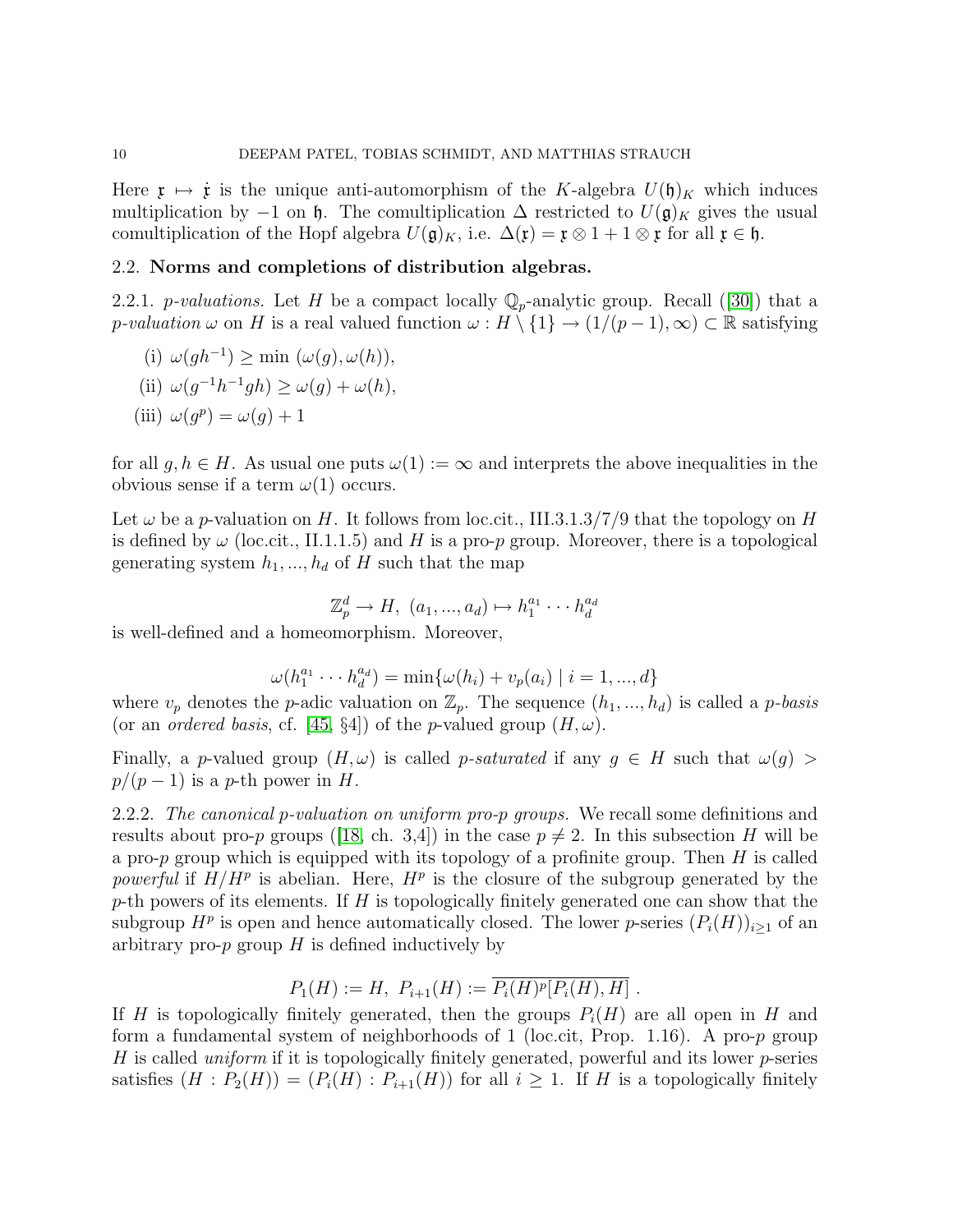generated powerful pro-p group then  $P_i(H)$  is a uniform pro-p group for all sufficiently large i (loc.cit. 4.2). Moreover, any compact  $\mathbb{Q}_p$ -analytic group contains an open normal uniform pro-p subgroup (loc.cit., 8.34). According to loc.cit., Thm. 9.10, any uniform pro-p group H determines a powerful  $\mathbb{Z}_p$ -Lie algebra  $\mathcal{L}(H)$ .<sup>[3](#page-10-0)</sup> Now let H be a uniform pro-p group. It carries a distinguished p-valuation  $\omega^{can}$  which is associated to the lower p-series and which we call the *canonical* p-valuation. For  $h \neq 1$ , it is defined by  $\omega^{can}(h)$  =  $\max\{i \geq 1 : h \in P_i(H)\}.$ 

<span id="page-10-1"></span>2.2.3. Norms arising from p-valuations. In this section we let H be a compact  $\mathbb{Q}_p$ -analytic group endowed with a p-valuation  $\omega$  that has rational values. For convenience of the reader webriefly recall  $(45, 84)$  the construction of a suitable family of submultiplicative norms  $\|\cdot\|_r, r \in [1/p, 1)$  on the algebra  $D(H, K)$ .

Let  $h_1, ..., h_d$  be an ordered basis for  $(H, \omega)$ . The homeomorphism  $\psi : \mathbb{Z}_p^d \simeq H$  given by  $(a_1, ..., a_d) \mapsto h_1^{a_1} \cdots h_d^{a_d}$  is a global chart for the  $\mathbb{Q}_p$ -analytic manifold H. By functoriality of  $C^{an}(. , K)$  it induces an isomorphism  $\psi^* : C^{an}(H, K) \longrightarrow C^{an}(\mathbb{Z}_p^d, K)$  of topological K-vector spaces. Using Mahler expansions([\[30,](#page-77-1) III.1.2.4]) we may express elements of  $C(\mathbb{Z}_p^d, K)$ , the space of continuous K-valued functions on  $\mathbb{Z}_p^d$ , as series  $f(x) = \sum_{\alpha \in \mathbb{N}_0^d} c_{\alpha} \binom{x}{\alpha}$  $\binom{x}{\alpha}$ where  $c_{\alpha} \in K$  and  $\binom{x}{\alpha}$  $\binom{x}{\alpha} = \binom{x_1}{\alpha_1}$  $\begin{pmatrix} x_1 \\ \alpha_1 \end{pmatrix} \cdots \begin{pmatrix} x_d \\ \alpha_d \end{pmatrix}$  $\begin{bmatrix} x_d \\ \alpha_d \end{bmatrix}$  for  $x = (x_1, ..., x_d) \in \mathbb{Z}_p^d$  and multi-indices  $\alpha =$  $(\alpha_1, ..., \alpha_d) \in \mathbb{N}_0^d$ . Further, we have  $|c_{\alpha}| \to 0$  as  $|\alpha| = \alpha_1 + ... + \alpha_d \to \infty$ . A continuous function  $f \in C(\mathbb{Z}_p^d, K)$  is locally analytic if and only if  $|c_\alpha|r^{|\alpha|} \to 0$  for some real number  $r > 1$  (loc.cit. III.1.3.9).

Put  $b_i := h_i - 1 \in \mathbb{Z}[H]$  and  $\mathbf{b}^{\alpha} := b_1^{\alpha_1} \cdots b_d^{\alpha_d}$  for  $\alpha \in \mathbb{N}_0^d$ . Identifying group elements with Dirac distributions induces a K-algebra embedding  $K[H] \hookrightarrow D(H, K)$ ,  $h \mapsto \delta_h$ . In the light of the dual isomorphism  $\psi_* : D(\mathbb{Z}_p^d, K) \stackrel{\cong}{\longrightarrow} D(H, K)$  we see that any  $\delta \in D(H, K)$ has a unique convergent expansion  $\delta = \sum_{\alpha \in \mathbb{N}_0^d} d_\alpha \mathbf{b}^\alpha$  with  $d_\alpha \in K$  such that the set  ${ |d_{\alpha}|r^{|\alpha|} }_{\alpha}$  is bounded for all  $0 < r < 1$ . Conversely, any such series is convergent in  $D(H, K)$ . By construction the value  $\delta(f) \in K$  of such a series on a function  $f \in C^{an}(H, K)$ equals  $\delta(f) = \sum_{\alpha} d_{\alpha} c_{\alpha}$  where  $c_{\alpha}$  are the Mahler coefficients of  $\psi^*(f)$ .

To take the original p-valuation  $\omega$  into account we define  $\tau \alpha := \sum_i \omega(h_i) \alpha_i$  for  $\alpha \in \mathbb{N}_0^d$ . The family of norms  $\|\cdot\|_r$ ,  $0 < r < 1$ , on  $D(H, K)$  defined on a series  $\delta$  as above via  $\|\delta\|_r := \sup_{\alpha} |d_{\alpha}| r^{\tau \alpha}$  defines the Fréchet topology on  $D(H, K)$ . Let  $D_r(H, K)$  denote the norm completion of  $D(H, K)$  with respect to  $\|\cdot\|_r$ . Thus we obtain

$$
D_r(H, K) = \left\{ \sum_{\alpha \in \mathbb{N}_0^d} d_{\alpha} \mathbf{b}^{\alpha} \mid d_{\alpha} \in K, \lim_{|\alpha| \to \infty} |d_{\alpha}| r^{\tau \alpha} = 0 \right\} .
$$

There is an obvious norm-decreasing linear map  $D_{r'}(H,K) \to D_r(H,K)$  whenever  $r \leq r'$ .

<span id="page-10-0"></span><sup>&</sup>lt;sup>3</sup>The adjective *powerful* refers here to the property  $[\mathcal{L}(H), \mathcal{L}(H)] \subseteq p\mathcal{L}(H)$ .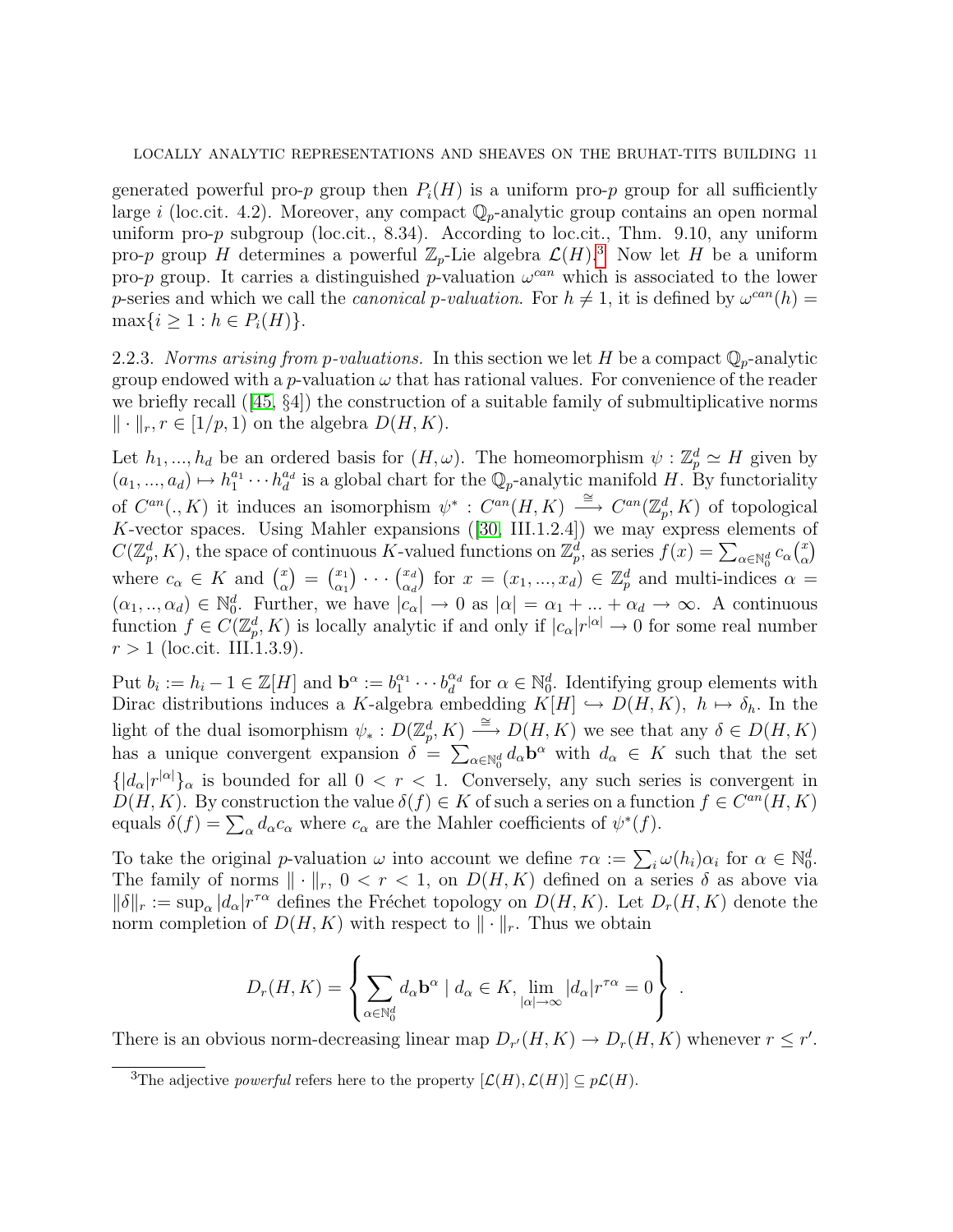The norms  $\lVert \cdot \rVert_r$  belonging to the subfamily  $\frac{1}{p} \leq r < 1$  are submultiplicative (loc.cit., Prop. 4.2) and do not depend on the choice of ordered basis (loc.cit., before Thm. 4.11). In particular, each  $D_r(H, K)$  is a K-Banach algebra in this case. If we equip the projective limit  $\varprojlim_r D_r(H, K)$  with the projective limit topology the natural map

$$
D(H, K) \xrightarrow{\cong} \varprojlim_r D_r(H, K)
$$

is an isomorphism of topological  $K$ -algebras. Finally, it is easy to see that the comultiplication  $\Delta$  completes to continuous 'comultiplications'

$$
\Delta_r: D_r(H,K) \longrightarrow D_r(H,K) \hat{\otimes}_K D_r(H,K)
$$

for any r in the above range. We make two final remarks in case  $H$  is a uniform pro-p group and  $\omega$  is its canonical p-valuation, cf. sec. [2.2.2.](#page-9-1) In this case each group  $P_m(H), m \ge 0$  is a uniform pro-p group.

- (i) For  $r=\frac{1}{n}$  $\frac{1}{p}$  there is a canonical isomorphism between  $D_{1/p}(H, \mathbb{Q}_p)$  and the *p*-adic completion (with p inverted) of the universal enveloping algebra of the  $\mathbb{Z}_p$ -Lie algebra $\frac{1}{p}\mathcal{L}(H)$  ([\[1,](#page-76-0) Thm. 10.4/Remark 10.5 (c)]).
- (ii) Let

$$
r_m := \sqrt[p^m]{1/p}
$$

for  $m \geq 0$ . In particular,  $r_0 = 1/p$ . Since  $P_{m+1}(H)$  is uniform pro-p we may consider the corresponding  $\|\cdot\|_{r_0}$ - norm on its distribution algebra  $D(P_{m+1}(H))$ . In this situation the ring extension  $D(P_{m+1}(H)) \subset D(H)$  completes in the  $\|\cdot\|_{r_m}$ . norm topology on  $D(H)$  to a ring extension

$$
D_{r_0}(P_{m+1}(H)) \subset D_{r_m}(H)
$$

and  $D_{r_m}(H)$  is a finite and free (left or right) module over  $D_{r_0}(P_{m+1}(H))$ ) with basis given by any system of coset representatives for the finite group  $H/P_{m+1}(H)$  $([42, \text{ Lem. } 5.11]).$  $([42, \text{ Lem. } 5.11]).$  $([42, \text{ Lem. } 5.11]).$ 

<span id="page-11-0"></span>2.3. Coadmissible modules. We keep all notations from the preceding section but suppose that the *p*-valuation  $\omega$  on H satisfies additionally

> (HYP)  $(H, \omega)$  is p – saturated and the ordered basis  $h_1, \ldots, h_d$  of H satisfies  $\omega(h_i) + \omega(h_j) > \frac{p}{n-1}$  $\frac{p}{p-1}$  for any  $1 \leq i \neq j \leq d$ .

Remark. This implies that  $H$  is a uniform pro- $p$  group. Conversely, the canonical  $p$ valuation on a uniform pro-p group (p arbitrary) satisfies (HYP). For both statements we refer to [\[45,](#page-78-2) Rem. before Lem. 4.4] and [\[41,](#page-78-8) Prop. 2.1].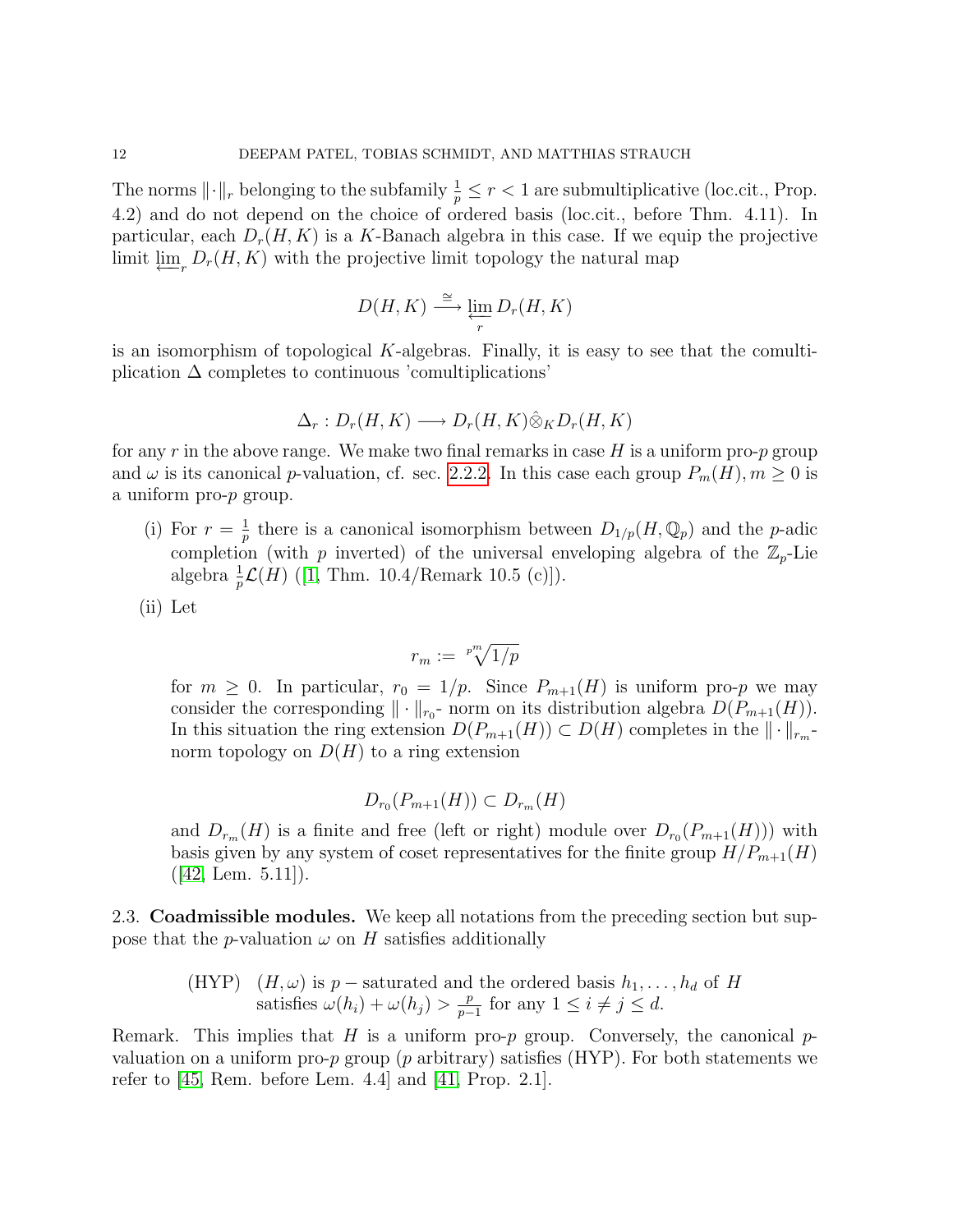Suppose in the following  $r \in (p^{-1}, 1)$  and  $r \in p^{\mathbb{Q}}$ . In this case the norm  $\|\cdot\|_r$  on  $D_r(H, K)$ ismultiplicative and  $D_r(H, K)$  is a (left and right) noetherian integral domain ([\[45,](#page-78-2) Thm. 4.5]). For two numbers  $r \leq r'$  in the given range the ring homomorphism

$$
D_{r'}(H,K) \to D_r(H,K)
$$

makes the target a flat (left or right) module over the source (loc.cit., Thm. 4.9). The above isomorphism  $D(H, K) \stackrel{\cong}{\longrightarrow} \lim_{r \to \infty} D_r(H, K)$  realizes therefore a Fréchet-Stein structure on  $D(H, K)$  in the sense of loc.cit. §3. The latter allows one to define a well-behaved abelian full subcategory  $\mathcal{C}_H$  of the (left)  $D(H, K)$ -modules, the so-called *coadmissible* modules. By definition, an abstract (left)  $D(H, K)$ -module M is coadmissible if for all r in the given range

- (i)  $M_r := D_r(H, K) \otimes_{D(H,K)} M$  is finitely generated over  $D_r(H, K)$ ,
- (ii) the natural map  $M \stackrel{\cong}{\longrightarrow} \varprojlim_r M_r$  is an isomorphism.

The projective system  $\{M_r\}_r$  is sometimes called the *coherent sheaf* associated to M. To give an example, any finitely presented  $D(H, K)$ -module is coadmissible.

More generally, for any compact locally L-analytic group H the ring  $D(H, K)$  has the structure of a Frechet-Stein algebra([\[45,](#page-78-2) Thm. 5.1]). In particular, we may define the notion of a coadmissible module over  $D(H, K)$  for any compact L-analytic group in a similar manner. For a general locally L-analytic group  $G$ , a  $D(G, K)$ -module M is coadmissible if it is coadmissible as a  $D(H, K)$ -module for every compact open subgroup  $H \subset G$ . It follows from loc. cit. that it is sufficient to check this for a single compact open subgroup.

<span id="page-12-0"></span>2.4. Locally analytic representations. A topological abelian group  $M$  which is a (left) module over a topological ring R is a *separately continuous* (left) module, if the map  $R \times M \rightarrow M$  giving the action is separately continuous. Any separately continuous bilinear map between Fréchet spaces is jointly continuous  $[9, \text{III}.30. \text{Cor.1}]$ .

After this preliminary remark, we recall some facts about locally analytic representations. A K-vector space V which equals a locally convex inductive limit  $V = \lim_{\substack{\longrightarrow \\ \longrightarrow}} V_n$  over a countable system of K-Banach spaces  $V_n$  where the transition maps  $V_n \to V_{n+1}$  are injectivecompact linear maps is called a vector space of compact type. We recall  $(14, 4)$ Thm. 1.1]) that such a space is Hausdorff, complete, bornological and reflexive. Its strong dual  $V'_{b}$  is a nuclear Fréchet space satisfying  $V'_{b} = \underbrace{\lim}_{n} (V_{n})'_{b}$ . We will make frequent use of the following property of such spaces.

<span id="page-12-1"></span>Proposition 2.4.1. Let W be a K-Banach space. The continuous linear map

$$
\pi: \underline{\lim}_{n} V_n \hat{\otimes}_K W \longrightarrow (\underline{\lim}_{n} V_n) \hat{\otimes}_K W
$$

is bijective and the source of  $\pi$  is Hausdorff. Here, the target of  $\pi$  equals the Hausdorff completion of the projective tensor product  $(\lim V_n) \otimes_K W$ .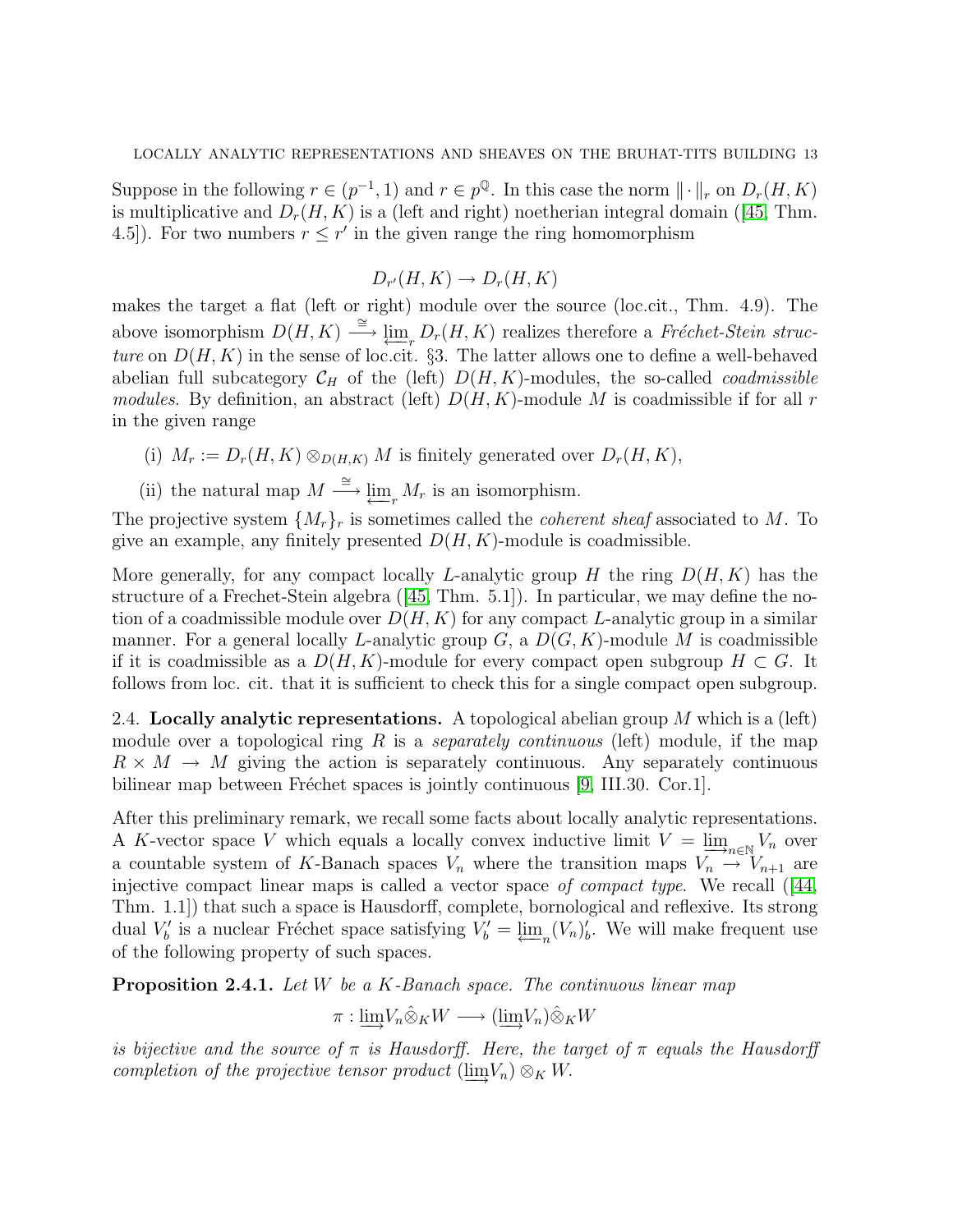*Proof.* The first assertion follows from [\[44,](#page-78-3) Prop. 1.5] together with [\[43,](#page-78-5) Cor. 18.8]. Since the target of  $\pi$  is Hausdorff, the second assertion follows from [\[43,](#page-78-5) 4.6].

Now let  $H$  be a locally  $L$ -analytic group,  $V$  a Hausdorff locally convex  $K$ -vector space and  $\rho: H \to GL(V)$  a homomorphism. Then V (or the pair  $(V, \rho)$ ) is called a *locally* analytic representation of H if the topological K-vector space V is barrelled, each  $h \in H$ acts K-linearly and continuously on V, and the orbit maps  $\rho_v : H \to V, h \mapsto \rho(h)(v)$ are locally analytic maps for all  $v \in V$ , cf. [\[44,](#page-78-3) sec. 3]. If V is of compact type, then the contragredient  $H$ -action on its strong dual  $V'_{b}$  extends to a separately continuous left  $D(H, K)$ -module on a nuclear Fréchet space.

In this way the functor  $V \mapsto V'_b$  induces an anti-equivalence of categories between locally analytic H-representations on K-vector spaces of compact type (with continuous linear H-maps as morphisms) and separately continuous  $D(H, K)$ -modules on nuclear Fréchet spaces (with continuous  $D(H, K)$ -module maps as morphisms).

A locally analytic *H*-representation V is said to be admissible if  $V'_{b}$  is a coadmissible  $D(H, K)$ -module. The above functor restricts to an anti-equivalence between the corresponding categories of admissible locally analytic representations and coadmissible  $D(H, K)$ -modules.

#### 3. Completed skew group rings

<span id="page-13-0"></span>In this section we will describe a general method of completing certain skew group rings. We recall our general convention that in this paper we only consider the completed tensor product of locally convex vector spaces with respect to the projective tensor product  $topology<sup>4</sup>$  $topology<sup>4</sup>$  $topology<sup>4</sup>$ .

<span id="page-13-1"></span>3.1. Preliminaries. Let H be a compact locally L-analytic group and let A be a locally convex L-algebra equipped with a locally analytic H-representation  $\rho : H \to GL(A)$  by automorphisms of L-algebras. The H-action on A extends to  $D(H, L)$  and makes A a separatelycontinuous  $D(H, L)$ -module ([\[44,](#page-78-3) Prop. 3.2]). On the other hand,  $D(H, L)$ is a topological module over itself via left multiplication. The completion  $\hat{A} \hat{\otimes}_L D(H, L)$ is thus a separately continuous  $D(H, L)\hat{\otimes}_L D(H, L)$ -module. We view it as a separately continuous  $D(H, L)$ -module by restricting scalars via the comultiplication  $\Delta$ . This allows us to define the L-bilinear map

$$
(A \otimes_L D(H, L)) \times (A \hat{\otimes}_L D(H, L)) \longrightarrow A \hat{\otimes}_L D(H, L)
$$

given by  $(\sum_i f_i \otimes \delta_i, b) \mapsto \sum_i f_i \cdot \delta_i(b)$ . We consider the product topology on the source. In view of the separate continuity of all operations involved together with [\[43,](#page-78-5) Lem. 17.1] this map is separately continuous. Since the target is complete it extends in a bilinear and separately continuous manner to the completion of the source. In other words,

<span id="page-13-2"></span><sup>&</sup>lt;sup>4</sup> the only exception occurred in sec. [2.1](#page-8-1)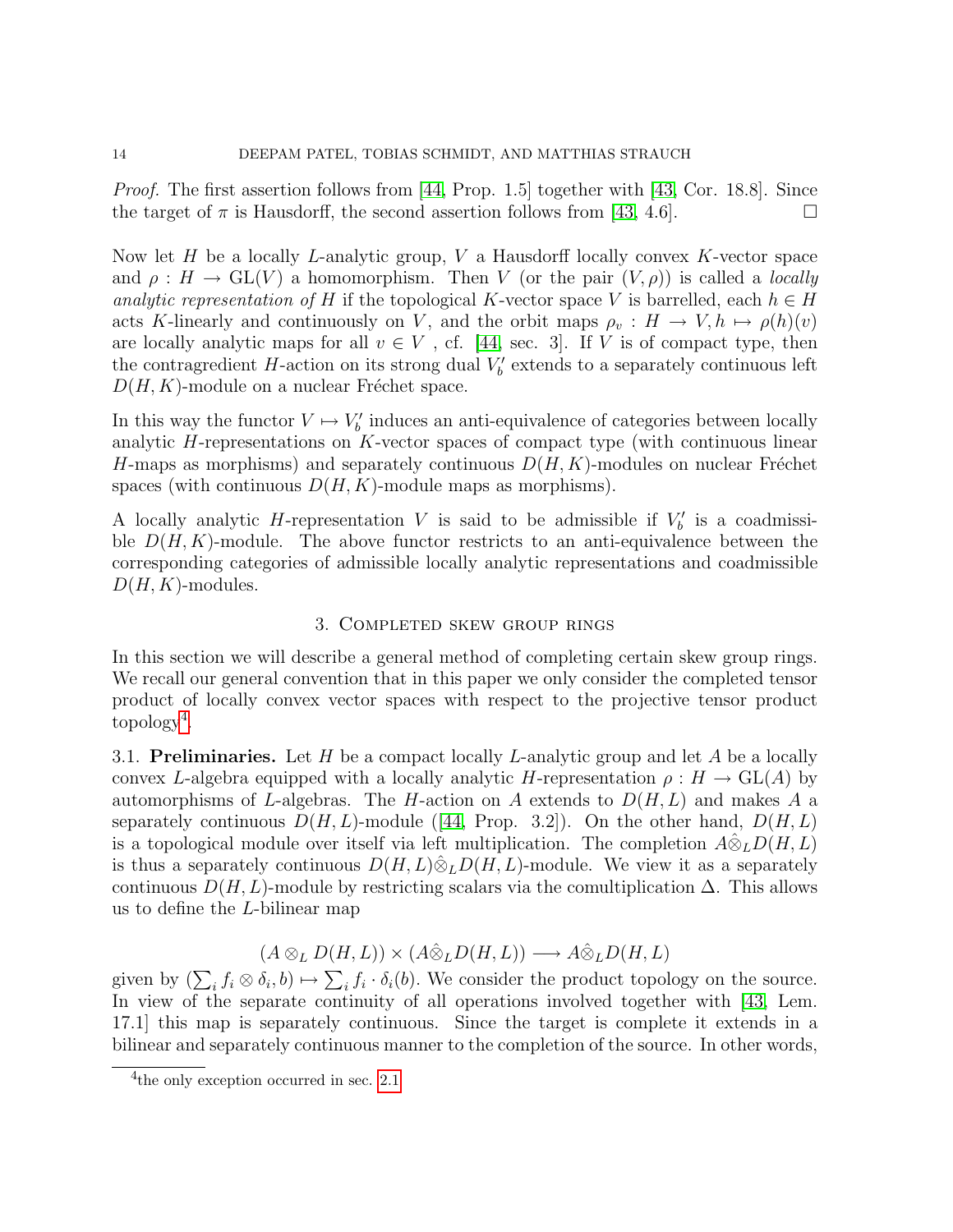$A\hat{\otimes}_L D(H,L)$  becomes a separately continuous L-algebra. Of course,  $A\hat{\otimes}_L D(H,K)$  is then a separately continuous  $K$ -algebra. To emphasize its skew multiplication we denote it in the following by

# $A#_L D(H, K)$

or even by  $A#D(H, K)$ . This should not cause confusion. However, one has to keep in mind that there is a *completed* tensor product involved. If  $A$  is a Fréchet algebra, then the multiplication on  $A#D(H, K)$  is jointly continuous, i.e.  $A#D(H, K)$  is a topological algebra in the usual sense.

#### <span id="page-14-0"></span>3.2. Skew group rings, skew enveloping algebras and their completions.

**3.2.1.** Using the action  $\rho$  we may form the abstract skew group ring  $A\#H$  ([\[31,](#page-77-2) 1.5.4]). We remind the reader that it equals the free left  $A$ -module with elements of  $H$  as a basis and with multiplication defined by  $(ag) \cdot (bh) := a(\rho(g)(b))gh$  for any  $a, b \in A$  and  $g, h \in H$ . Each element of  $A \# H$  has a unique expression as  $\sum_{h \in H} a_h h$  with  $a_h = 0$  for all but finitely many  $h \in H$ . Evidently,  $A \# H$  contains H as a subgroup of its group of units and A as a subring. Furthermore, the inclusion  $L[H] \subseteq D(H, L)$  gives rise to an A-linear map

(3.2.2) 
$$
A \# H = A \otimes_L L[H] \longrightarrow A \# D(H, L).
$$

On the other hand, let  $\mathfrak{h} := Lie(H)$ . Differentiating the locally analytic action  $\rho$  gives a homomorphism of L-Lie algebras  $\alpha : \mathfrak{h} \longrightarrow \mathrm{Der}_L(A)$  into the L-derivations of the algebra A making the diagram

<span id="page-14-1"></span>
$$
U(\mathfrak{h}) \xrightarrow{\alpha} \operatorname{End}_L(A)
$$

$$
\downarrow \subseteq \qquad \qquad \downarrow id
$$

$$
D(H, L) \xrightarrow{\rho} \operatorname{End}_L(A)
$$

commutative([\[44,](#page-78-3) 3.1]). We may therefore form the *skew enveloping algebra*  $A\#U(\mathfrak{h})$  $([31, 1.7.10])$  $([31, 1.7.10])$  $([31, 1.7.10])$ . We recall that this is an *L*-algebra whose underlying *L*-vector space equals the tensor product  $A \otimes_L U(\mathfrak{h})$ . The multiplication is defined by

<span id="page-14-2"></span>
$$
(f_1\otimes \mathfrak{x}_1)\cdot (f_2\otimes \mathfrak{x}_2)=(f_1\alpha(\mathfrak{x}_1)(f_2))\otimes \mathfrak{x}_2 + (f_1f_2)\otimes (\mathfrak{x}_1\mathfrak{x}_2),
$$

for  $f_i \otimes \mathfrak{x}_i \in A \otimes_L \mathfrak{h}$ . Moreover, the inclusion  $U(\mathfrak{h}) \subseteq D(H,L)$  induces an A-linear map

(3.2.3) A#U(h) −→ A#D(H, L).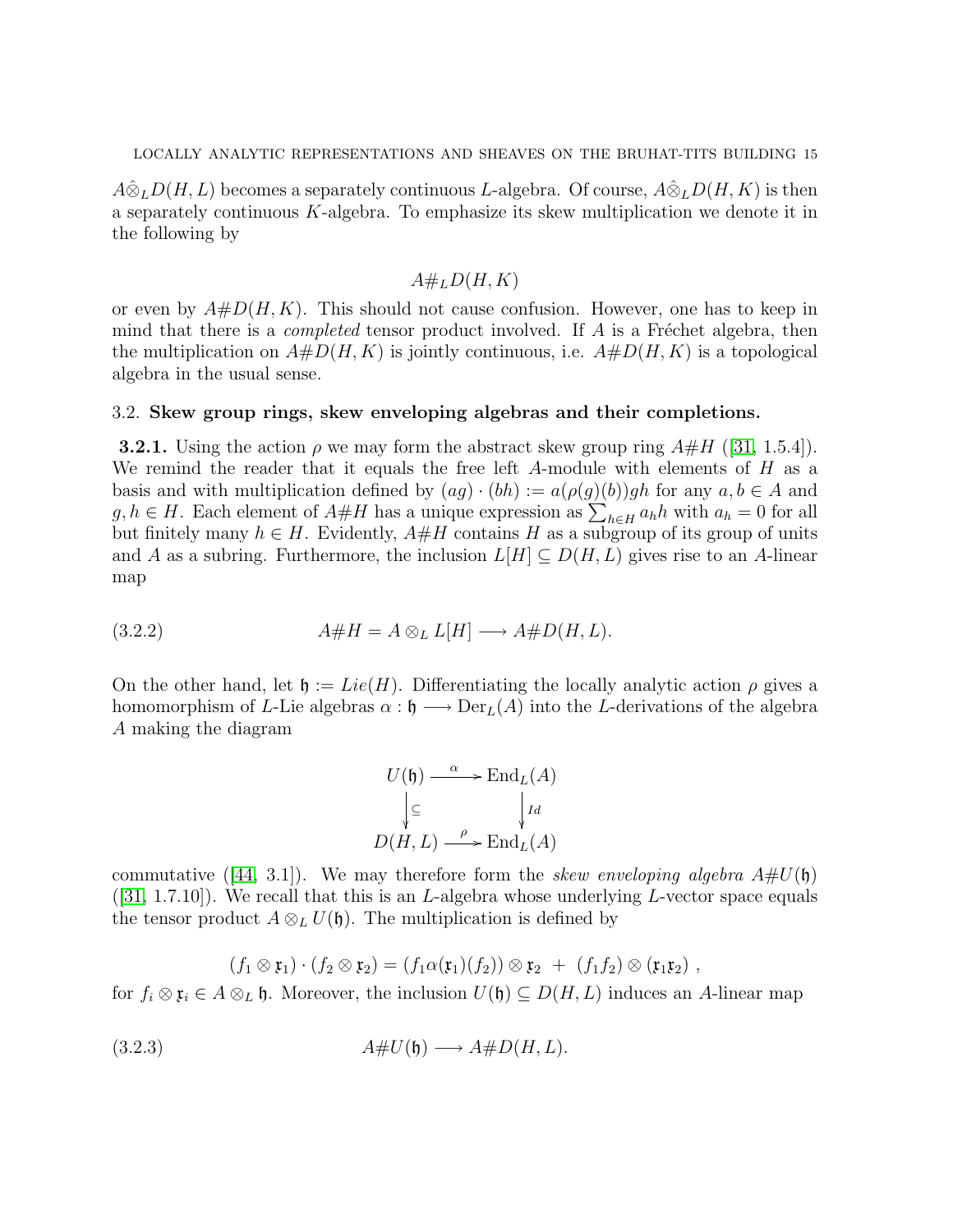<span id="page-15-3"></span>**Proposition 3.2.4.** The A-linear maps  $(3.2.2)$  and  $(3.2.3)$  are L-algebra homomorphisms. The first of these maps has dense image.

Proof. The first statement follows from the identities

- (i)  $(1\hat{\otimes}\delta_q) \cdot (f\hat{\otimes}1) = (\rho(g)(f))\hat{\otimes}\delta_q$  for any  $g \in H, f \in A$ ,
- (ii)  $(1\hat{\otimes} \mathfrak{x}) \cdot (f\hat{\otimes} 1) = (\alpha(\mathfrak{x})(f))\hat{\otimes} 1 + f\hat{\otimes} \mathfrak{x}$  for any  $\mathfrak{x} \in \mathfrak{h}, f \in A$

in  $\hat{A} \hat{\otimes}_L D(H, L)$ . In turn these identities follow from  $\Delta(\delta_g) = \delta_g \hat{\otimes} \delta_g$  and  $\Delta(\mathfrak{x}) = \mathfrak{x} \hat{\otimes} 1 + 1 \hat{\otimes} \mathfrak{x}$ . The final statement follows from [\[44,](#page-78-3) Lem. 3.1].

<span id="page-15-2"></span>**3.2.5.** In this paragraph we assume that  $L = \mathbb{Q}_p$  and that the compact locally  $\mathbb{Q}_p$ -analytic group H is endowed with a p-valuation  $\omega$ . Recall that we have defined  $r_0 = p^{-1}$ , cf. [2.2.3.](#page-10-1) Consider the norm completion  $D_r(H, L)$  for some arbitrary but fixed  $r \in [r_0, 1)$ . Let us assume for a moment that the natural map  $D(H, L) \to D<sub>r</sub>(H, L)$  satisfies the following hypothesis:

> $(\star)$  The separately continuous  $D(H, L)$ –module structure of A extends to a separately continuous  $D_r(H, L)$ –module structure.

If we replace in the above discussion the comultiplication  $\Delta$  by its completion  $\Delta_r$  we obtain in an entirely analogous manner a completion  $\widehat{A\otimes_L}D_r(H,K)$  of the skew group ring  $A\#H$ , base changed to K. It satisfies mutatis mutandis the statement of the preceding proposition. As before we will often abbreviate it by  $A#D_r(H, K)$ .

# <span id="page-15-0"></span>4. Sheaves on the Bruhat-Tits building and smooth representations

#### <span id="page-15-1"></span>4.1. Filtrations of stabilizer subgroups.

**4.1.1.** Let **T** be a maximal L-split torus in **G**. Let  $X^*(\mathbf{T})$  resp.  $X_*(\mathbf{T})$  be the group of algebraic characters resp. cocharacters of **T**. Let  $\Phi = \Phi(\mathbf{G}, \mathbf{T}) \subset X^*(\mathbf{T})$  denote the root system determined by the adjoint action of  $\bf{T}$  on the Lie algebra of  $\bf{G}$ . Let W denote the corresponding Weyl group. For each  $\alpha \in \Phi$  we have the unipotent root subgroup  $U_{\alpha} \subseteq G$ . Since G is split the choice of a *Chevalley basis* determines a system of L-group isomorphisms

$$
x_{\alpha} : \mathbb{G}_a \xrightarrow{\cong} \mathbf{U}_{\alpha}
$$

foreach  $\alpha \in \Phi$  (an *épinglage*) satisfying Chevalley's commutation relations ([\[15,](#page-77-6) p. 27]). Let  $X_*(\mathbf{C})$  denote the group of L-algebraic cocharacters of the connected center C of G. We denote by  $G, T, U_\alpha$  the groups of L-rational points of  $\mathbf{G}, \mathbf{T}, \mathbf{U}_\alpha(\alpha \in \Phi)$  respectively. Recall the normalized p-adic valuation  $v_L$  on L, i.e.  $v_L(\varpi) = 1$ . For  $\alpha \in \Phi$  we denote by  $(U_{\alpha,r})_{r\in\mathbb{R}}$  the filtration of  $U_{\alpha}$  arising from the valuation  $v_L$  on L via the isomorphism  $x_{\alpha}$ . It is an exhaustive and separated discrete filtration by subgroups. Put  $U_{\alpha,\infty} := \{1\}.$ 

4.1.2. Let  $\mathscr{B} = \mathscr{B}(G)$  be the semisimple Bruhat-Tits building of G. The torus **T** determines an apartment A in  $\mathscr{B}$ . Recall that a point z in the Coxeter complex A is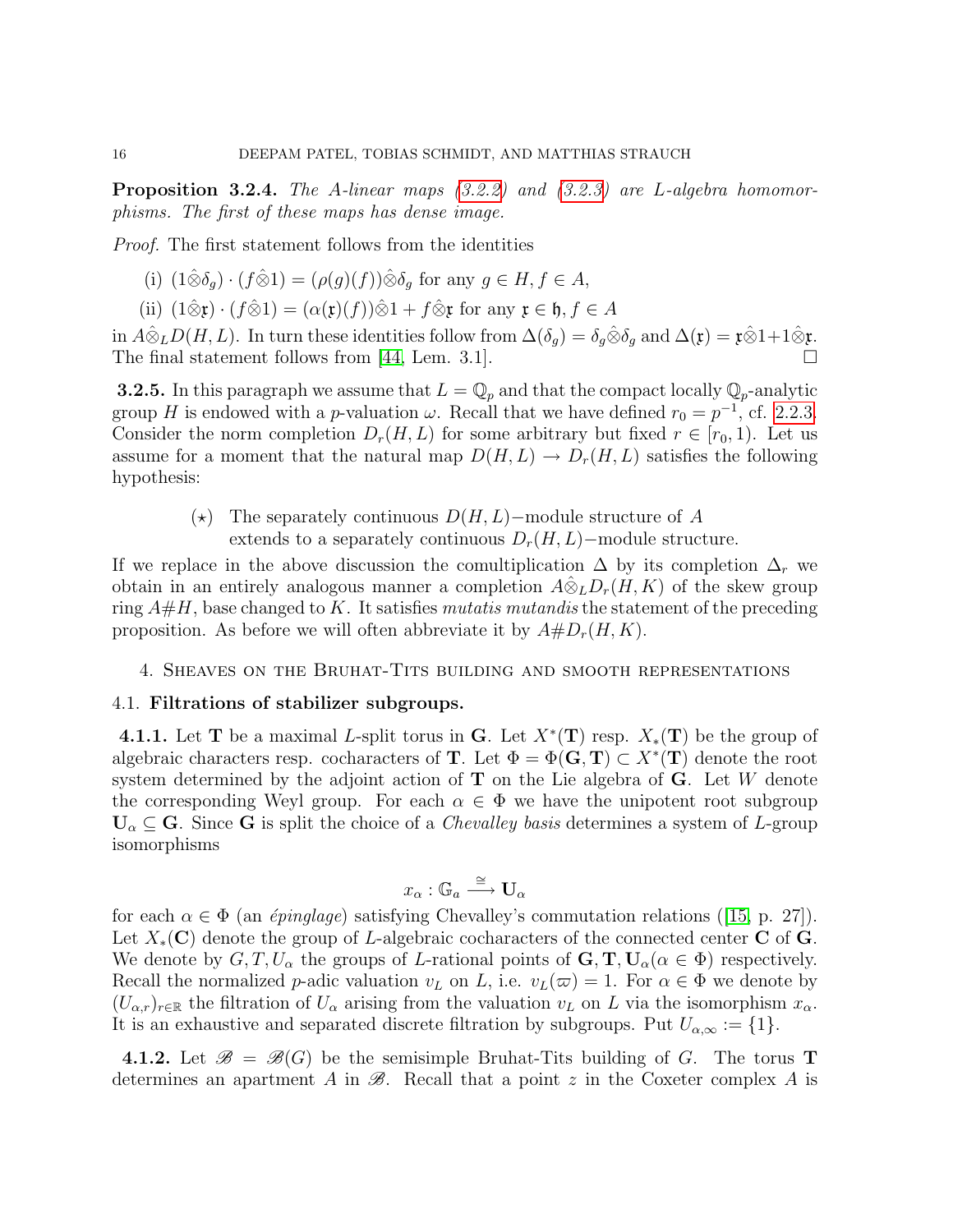called *special* if for any direction of wall there is a wall of A actually passing through  $z$ ([\[10,](#page-76-6) 1.3.7]). As in [\[14,](#page-77-7) 3.5] we choose once and for all a special vertex  $x_0$  in A and a chamber  $\mathscr{C} \subset A$  containing it. We use the point  $x_0$  to identify the affine space A with the real vector space

$$
A = (X_*(\mathbf{T})/X_*(\mathbf{C})) \otimes_{\mathbb{Z}} \mathbb{R} .
$$

Each root  $\alpha \in \Phi$  induces therefore a linear form  $\alpha : A \to \mathbb{R}$  in an obvious way. For any nonempty subset  $\Omega \subseteq A$  we let  $f_{\Omega} : \Phi \to \mathbb{R} \cup {\infty}$ ,  $\alpha \mapsto -\inf_{x \in \Omega} \alpha(x)$ . It is a concave function in the sense of [\[10,](#page-76-6) 6.4.1-5]. We emphasize that the concept of a concave function is developed in loc.cit. more generally for functions taking values in the set

$$
\widetilde{\mathbb{R}} := \mathbb{R} \cup \{r + : r \in \mathbb{R}\} \cup \{\infty\}.
$$

The latter naturally has the structure of a totally ordered commutative monoid extending the total order and the addition on R. For any  $\alpha \in \Phi$  and  $r \in \mathbb{R}$  we define

$$
U_{\alpha,r+} := \cup_{s \in \mathbb{R}, s > r} U_{\alpha,s} .
$$

For any concave function  $f : \Phi \to \tilde{\mathbb{R}}$  we then have the group

<span id="page-16-0"></span>(4.1.3)  $U_f := \text{subgroup of } G \text{ generated by all } U_{\alpha, f(\alpha)} \text{ for } \alpha \in \Phi.$ 

4.1.4. For each nonempty subset  $\Omega \subseteq \mathscr{B}$  we let

$$
P_{\Omega} := \{ g \in G : gz = z \text{ for any } z \in \Omega \}
$$

be its pointwise stabilizer in G. For any facet  $F \subseteq \mathscr{B}$  we will recall from [\[47,](#page-78-0) I.2] a certain decreasing filtration of  $P_F$  by open normal pro-p subgroups which will be most important for all that follows in this article. To do this we first consider a facet  $F$  in the apartment A. For  $\alpha \in \Phi$  we put  $f_F^*(\alpha) := f_F(\alpha) + \text{ if } \alpha|_F$  is constant and  $f_F^*(\alpha) := f_F(\alpha)$  otherwise. This yields a concave function  $f_F^* : \Phi \to \mathbb{R}$ . With  $f_F^*$  also the functions  $f_F^* + e$ , for any integer  $e \geq 0$ , are concave. Hence there is the descending sequence of subgroups

$$
U_{f_F^*} \supseteq U_{f_F^*+1} \supseteq U_{f_F^*+2} \supseteq \dots
$$

<span id="page-16-1"></span>**4.1.5.** On the other hand we let  $\mathfrak{T} := Spec(o_L[X^*(\mathbf{T})])$  and

$$
T^{(e)} := \ker(\mathfrak{T}(o_L) \longrightarrow \mathfrak{T}(o_L/\varpi_L^{e+1}o_L))
$$

for any  $e \geq 0$  (cf. [\[47,](#page-78-0) pf. of Prop. I.2.6]) and finally define

$$
U_F^{(e)} := U_{f_F^* + e} \cdot T^{(e)}
$$

for each  $e \geq 0$  (loc.cit. p.21). This definition is extended to any facet F in  $\mathscr{B}$  by putting  ${U}_F^{(e)}$  $F_F^{(e)} := gU_{F'}^{(e)}g^{-1}$  if  $F = gF'$  with  $g \in G$  and  $F'$  a facet in A. We thus obtain a filtration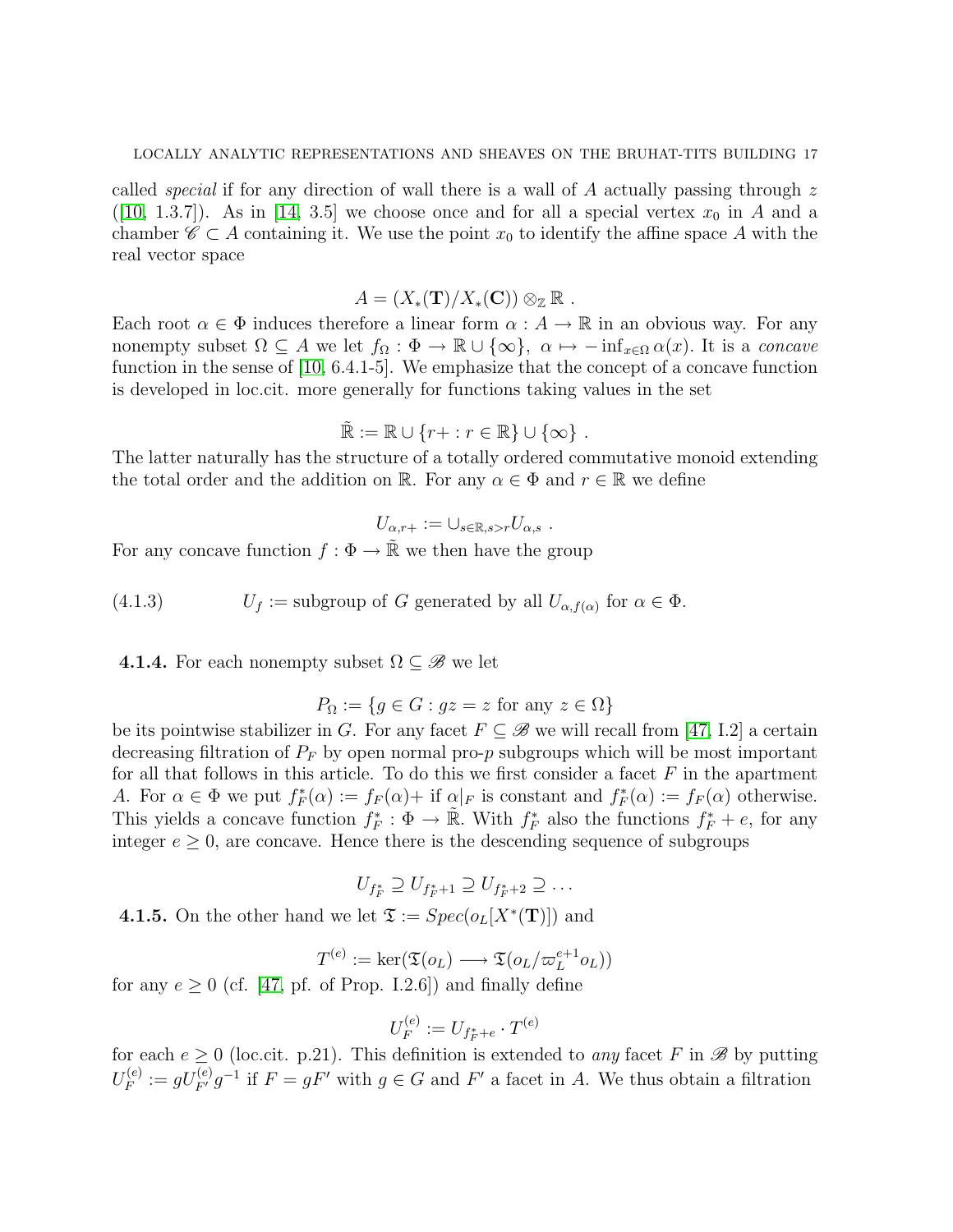$$
P_F \supseteq U_F^{(0)} \supseteq U_F^{(1)} \supseteq \dots
$$

of the pointwise stabilizer  $P_F$  by normal subgroups. As in loc.cit. we define, for any point  $z \in \mathscr{B}$ ,

<span id="page-17-0"></span>
$$
U_z^{(e)} := U_F^{(e)}
$$

where F is the unique facet of  $\mathscr{B}$  that contains z. The group  $U_z^{(e)}$  fixes the point z. By construction we have

(4.1.6) 
$$
U_{gz}^{(e)} = gU_z^{(e)}g^{-1}
$$

for any  $z \in \mathcal{B}$  and any  $g \in G$ .

Remark: We emphasize that the definition of the groups  ${U_F^{(e)}}$  ${}_{F}^{\left(e\right)}\}_{F\subset\mathscr{B},e\geq0}$  depends on the choice of the special vertex  $x_0$  as an origin for A. We also remark that the very same groups appear in the work of Moy-Prasad on unrefined minimal types([\[34\]](#page-77-8), [\[49\]](#page-78-9)).

We will make use of the following basic properties of the groups  $U_F^{(e)}$  $F_F^{(e)}$ . To formulate them let

$$
\Phi=\Phi^+\cup\Phi^-
$$

be any fixed decomposition of  $\Phi$  into positive and negative roots.

**Proposition 4.1.7.** (i) Let  $F \subset A$  be a facet. For any  $e > 0$  the product map induces a bijection

$$
\big(\prod_{\alpha \in \Phi^-} U_{f^*_F + e} \cap U_{\alpha}\big) \times T^{(e)} \times \big(\prod_{\alpha \in \Phi^+} U_{f^*_F + e} \cap U_{\alpha}\big) \xrightarrow{\cong} U_F^{(e)}
$$

whatever ordering of the factors of the left hand side we choose. Moreover, we have

$$
U_{f^*_F+e}\cap U_\alpha=U_{\alpha,f^*_F(\alpha)+e}
$$

for any  $\alpha \in \Phi$ .

- (ii) For any facet  $F \subset \mathcal{B}$  the  $U_F^{(e)}$  $f_F^{(e)}$  for  $e \geq 0$  form a fundamental system of compact open neighborhoods of 1 in G,
- (iii)  $U_{F'}^{(e)} \subseteq U_F^{(e)}$  $f_F^{(e)}$  for any two facets F, F' in B such that  $F' \subseteq \overline{F}$ .

*Proof.* Cf. [\[47,](#page-78-0) Prop. I.2.7, Cor. I.2.9, Prop. I.2.11].

4.1.8. As an example and in view of later applications we give a more concrete description of the groups  $\{U_{x_0}^{(e)}\}_{e\geq 0}$ . The stabilizer  $P_{\{x_0\}}$  in G of the vertex  $x_0$  is a special, good, maximal compact open subgroup of  $G$  ([\[14,](#page-77-7) 3.5]). We let  $\mathfrak{G}$  be the connected reductive  $o<sub>L</sub>$ -group scheme with generic fibre G associated with the special vertex  $x<sub>0</sub>$  ([\[48,](#page-78-10) 3.4], [\[11,](#page-76-7)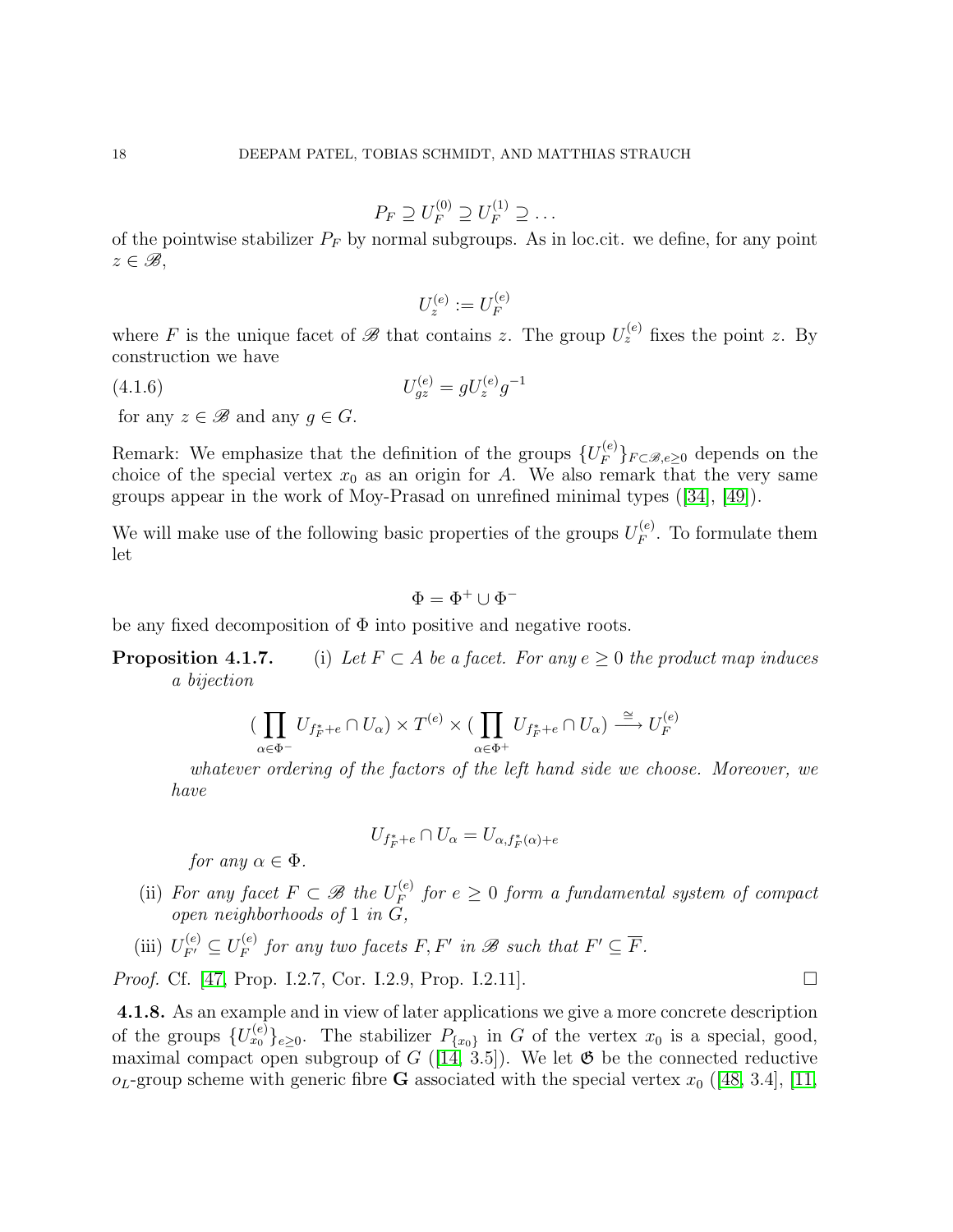4.6.22]). Its group of  $o<sub>L</sub>$ -valued points  $\mathfrak{G}(o<sub>L</sub>)$  can be identified with  $P_{\{x_0\}}$ . For  $e \geq 0$  we therefore have in  $P_{\{x_0\}}$  the normal subgroup  $\mathfrak{G}(\varpi^e) := \ker (\mathfrak{G}(o_L) \to \mathfrak{G}(o_L/\varpi^e o_L)).$ Now the concave function  $f_{\{x_0\}}$  vanishes identically whence  $f_{\{x_0\}}^*$  has constant value 0+. Thus,

$$
U_{\alpha, f_{\{x_0\}}^*(\alpha)+e} = \bigcup_{s>0} \{ a \in L : v_L(a) \ge e + s \} = \varpi^{e+1} o_L
$$

for any  $e \geq 0$ . By [4.1.7](#page-0-0) (i) and the definition of  $T^{(e)}$  we therefore have a canonical isomorphism  $U_{x_0}^{(e)} \stackrel{\cong}{\longrightarrow} \mathfrak{G}(\varpi^{e+1})$  for any  $e \geq 0$ .

<span id="page-18-0"></span>4.2. The Schneider-Stuhler construction. We now review the construction of a certain 'localization' functor constructed by P. Schneider and U. Stuhler in [\[47,](#page-78-0) IV.1]. In fact, there will be a functor for each 'level'  $e \geq 0$ . Following loc.cit., we will suppress this dependence in our notation. In [\[47\]](#page-78-0) only complex representations are considered. However, all results remain true over our characteristic zero field  $K$  ([\[49\]](#page-78-9)).

4.2.1. Recall that a *smooth* representation V of G is a K-vector space V together with a linear action of  $G$  such that the stabilizer of each vector is open in  $G$ . A morphism between two such representations is simply a K-linear G-equivariant map. Now let us fix an integer  $e \geq 0$  and let V be a smooth representation. For any subgroup

 $U \subseteq G$  we have the K-vector space

 $V_{U} :=$  maximal quotient of V on which the U-action is trivial

of U-coinvariants of V. For any open subset  $\Omega \subseteq \mathscr{B}$  we let

$$
\underset{\approx}{V}(\Omega):=K\text{-vector space of all maps }s:\Omega\to \dot{\bigcup}_{z\in\Omega}V_{U_z^{(e)}}
$$
 such that  
 -  $s(z)\in V_{U_z^{(e)}}$  for all  $z\in\Omega,$ 

- there is an open covering  $\Omega = \bigcup_{i \in I} \Omega_i$  and vectors  $v_i \in V$  with

$$
s(z) = \text{class of } v_i \in V_{U_z^{(e)}}
$$

for any  $z \in \Omega_i$  and  $i \in I$ .

We summarize some properties of this construction in the following proposition. Recall that a sheaf on a polysimplicial space is called constructible if its restriction to a given geometric polysimplex is a constant sheaf([\[28,](#page-77-9) 8.1]).

**Proposition 4.2.2.** (i) The correspondence  $\Omega \mapsto \bigvee_{\approx} (\Omega)$  is a sheaf of K-vector spaces,

- (ii) for any  $z \in \mathcal{B}$  the stalk of the sheaf  $\bigvee_{z \atop \infty}$  at  $z$  equals  $(\bigvee_{z})_z = V_{U_z^{(e)}},$
- (iii)  $\underset{\approx}{V}$  is a constructible sheaf whose restriction to any facet F of  $\mathscr B$  is constant with value  $V_{U_F^{(e)}},$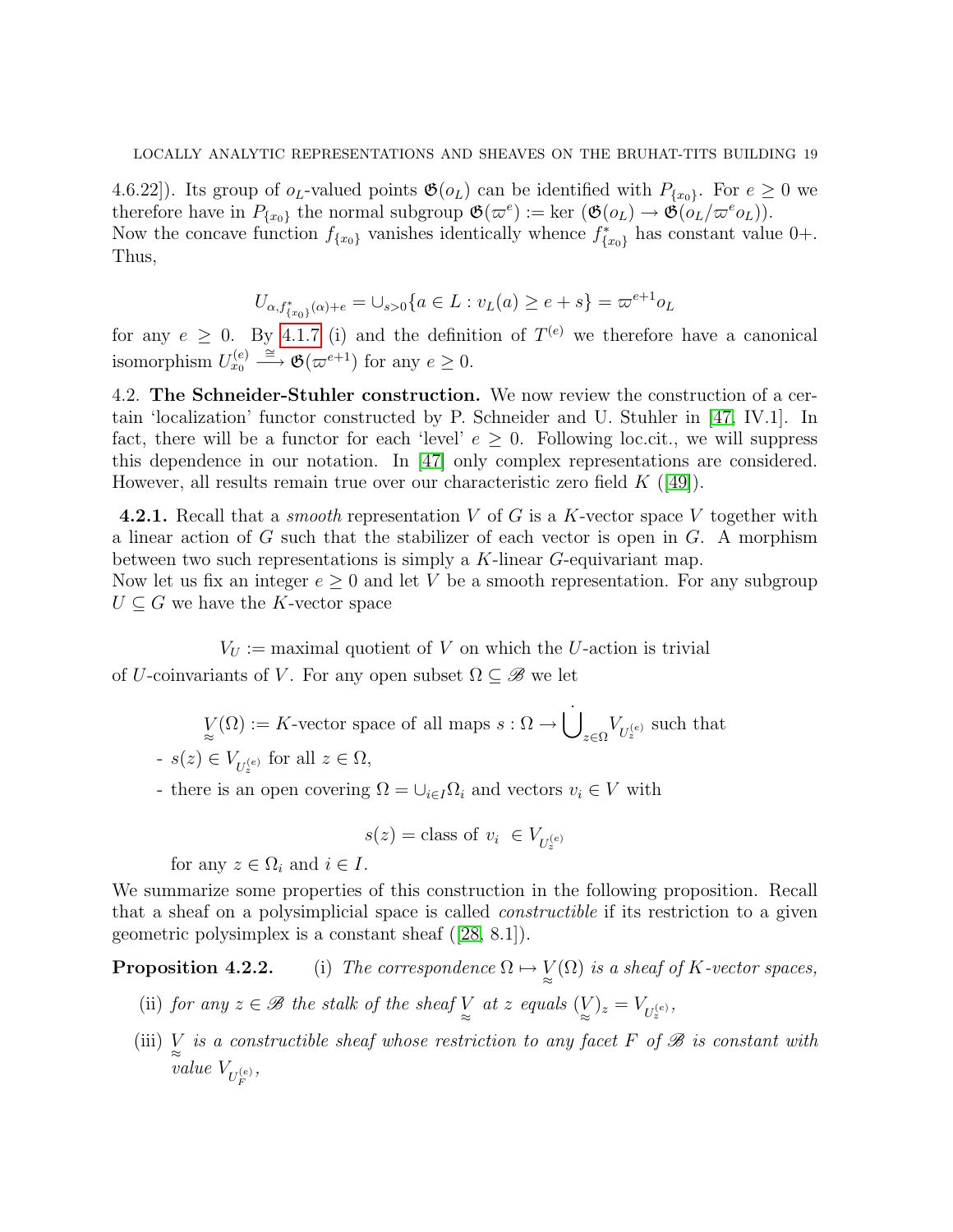(iv) the correspondence  $V \mapsto V$  is an exact functor from smooth G-representations to sheaves of K-vector spaces on  $\mathcal{B}$ .

*Proof.* (i) follows from the local nature of the preceding definition. (ii) and (iii) are [\[47,](#page-78-0) Lem. IV.1.1. (iv) follows from (ii) because of  $char(K) = 0$ .

We recall that the smooth representation V is called *admissible* if the H-invariants  $V^H$ form a finite dimensional  $K$ -vector space for any compact open subgroup  $H$  of  $G$ . In this situation the natural projection map  $V \to V_H$  induces a linear isomorphism  $V^H \stackrel{\cong}{\longrightarrow} V_H$ . For an admissible representation  $V$  we may therefore deduce from [4.2.2](#page-0-0) (ii) that the stalks of  $\underset{\approx}{V}$  are finite dimensional K-vector spaces. We emphasize again that the functor  $V \mapsto \underset{\approx}{V}$ depends on the level  $e \geq 0$ .

<span id="page-19-0"></span>4.3. *p*-valuations on certain stabilizer subgroups. We keep the notations from the preceding paragraph and define certain p-valuations on the groups  $U_F^{(e)}$  $F_F^{(e)}$ . However, for the rest of this section we assume  $L = \mathbb{Q}_p$ .

**Lemma 4.3.1.** Let F be a facet in  $\mathscr{B}$  and  $e, e' \geq 0$ . The commutator group  $(U_F^{(e)})$  $U_{F}^{(e)}, U_{F}^{(e')}$  $\binom{(e')}{F}$ satisfies

$$
(U_F^{(e)}, U_F^{(e')}) \subseteq U_F^{(e+e')} .
$$

*Proof.* Choosing a facet F' in A and an element  $g \in G$  such that  $F' = gF$  we may assume that F lies in A. Define a function  $h_F : \Phi \cup \{0\} \to \tilde{\mathbb{R}}$  via  $h_F |_{\Phi} := f_F^*$  and  $h_F(0) := 0 +$ . Then  $g := h_F + e$  and  $f := h_F + e'$  are concave functions in the sense of [\[10,](#page-76-6) Def. 6.4.3]. Consider the function  $h : \Phi \cup \{0\} \to \tilde{\mathbb{R}} \cup \{-\infty\}$  defined as

$$
h(a) := \inf \{ \sum_{i} f(a_i) + \sum_{j} g(b_j) \}
$$

where the infimum is taken over the set of pairs of finite nonempty sets  $(a_i)$  and  $(b_i)$  of elements in  $\Phi \cup \{0\}$  such that  $a = \sum_i a_i + \sum_j b_j$ . Using that the functions f and g are concave one finds

$$
h_F(a) + e + e' \le h(a)
$$

for any  $a \in \Phi \cup \{0\}$ . By loc.cit., Prop. 6.4.44, the function h is therefore concave and has the property

$$
(U_f, U_g) \subseteq U_h \subseteq U_{h_F+e+e'}.
$$

Here, the groups involved are defined completely analogous to [\(4.1.3\)](#page-16-0) (cf. loc.cit., Def. 6.4.42). It remains to observe that  $U_{h_F+a} = U_F^{(a)}$  $f_F^{(a)}$ for any integer  $a \ge 0$  ([\[47,](#page-78-0) p. 21]).  $\Box$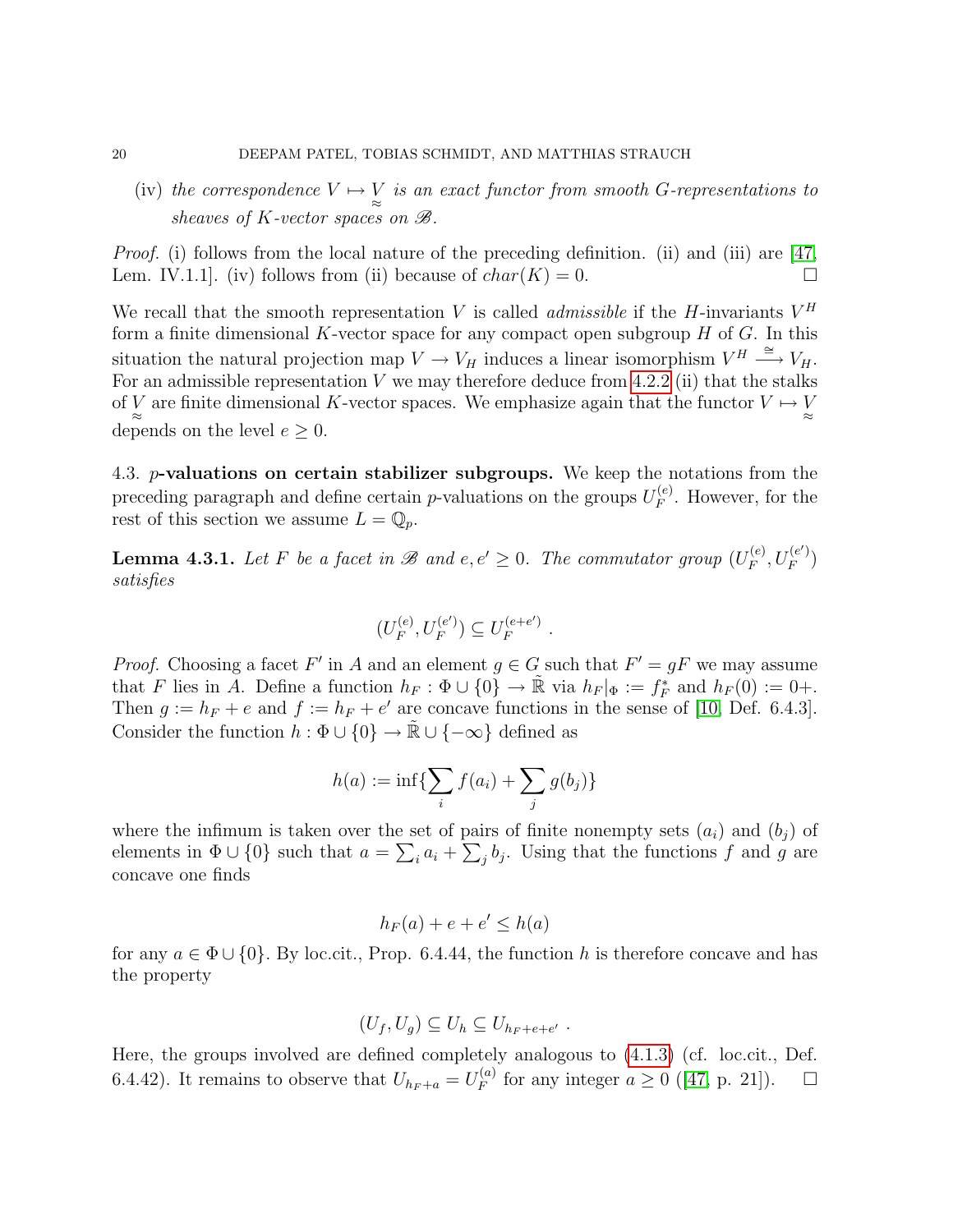Let l be the rank of the torus **T**. By construction of  $\mathfrak{T}$  any trivialization  $\mathbf{T} \simeq (\mathbb{G}_m)^l$ yields an identification  $\mathfrak{T} \simeq (\mathbb{G}_{m/o_L})^l$  which makes the structure of the topological groups  $T^{(e)}, e \geq 0$  explicit. Moreover, we assume in the following  $e \geq 2$ . For each  $g \in U_F^{(e)}$  $\mathcal{F}^{(e)} \setminus \{1\}$ let

$$
\omega_F^{(e)}(g) := \sup\{n \ge 0 : g \in U_F^{(n)}\} .
$$

The following corollary is essentially due to H. Frommer([\[21,](#page-77-10) 1.3, proof of Prop. 6]). For sake of completeness we include a proof.

Corollary 4.3.2. The function

$$
\omega_F^{(e)}: U_F^{(e)} \setminus \{1\} \longrightarrow (1/(p-1), \infty) \subset \mathbb{R}
$$

is a p-valuation on  $U_F^{(e)}$  $f_F^{(e)}$  for  $e \geq 2$ .

*Proof.* The first axiom (i) is obvious and (ii) follows from the lemma. Let  $g \in U_F^{(e)}$  with  $n := \omega_F^{(e)}$  $_{F}^{(e)}(g)$ . We claim  $\omega_{F}^{(e)}$  $\binom{e}{F}(g^p) = n + 1$ . The root space decomposition [4.1.7](#page-0-0)

$$
m: (\prod_{\alpha \in \Phi^-} U_{\alpha, f_F^*(\alpha)+n}) \times T^{(n)} \times (\prod_{\alpha \in \Phi^+} U_{\alpha, f_F^*(\alpha)+n}) \stackrel{\cong}{\longrightarrow} U_F^{(n)}
$$

is in an obvious sense compatible with variation of the level n. If  $g \in T^{(n)}$  the claim is immediate. The same is true if  $g \in U_{\alpha, f_F^*(\alpha)+n}$  for some  $\alpha \in \Phi$ : indeed the filtration of  $U_\alpha$ is induced by the p-adic valuation on  $\mathbb{Q}_p$  via  $x_\alpha : \mathbb{Q}_p \simeq U_\alpha$ . In general let  $m(h_1, ..., h_d) = g$ . By what we have just said there is  $1 \leq i \leq d$  such that  $\omega^{(e)}(h_i^p)$  $\mu_i^p$ ) = n+1 and  $\omega^{(e)}(h_j^p)$  $_{j}^{p})\geq n+1$ for all  $j \neq i$ . Furthermore,  $h_1^p$  $\frac{p}{1} \cdots h_d^p$  $\mathbf{g}_d^p g' = g^p$  where  $g' \in (U_F^{(n)})$  $U_F^{(n)}, U_F^{(n)} \subseteq U_F^{(2n)}$  $F_F^{(2n)}$ . Since  $n \geq 2$ we have  $2n \geq n+2$  and hence  $g^p \in U_F^{(n+1)}$  $F_F^{(n+1)}$ . If  $g^p \in U_F^{(n+2)}$  $h_F^{(n+2)}$  then  $h_1^p$  $a_1^p \cdots h_d^p = g^p g'^{-1} \in U_F^{(n+2)}$ F which contradicts the existence of  $h_i$ . Hence  $\omega^{(e)}(g^p) = n+1$  which verifies axiom (iii).  $\Box$ 

**4.3.3.** For a given root  $\alpha \in \Phi$  let  $u_{\alpha}$  be a topological generator for the group  $U_{\alpha, f_F^*(\alpha)+\epsilon}$ . Let  $t_1, ..., t_l$  be topological generators for the group  $T^{(e)}$ . In the light of the decomposition of [4.1.7](#page-0-0) (i) it is rather obvious that the set

$$
\{u_{\alpha}\}_{{\alpha}\in\Phi^-}\cup\{t_i\}_{i=1,\dots,l}\cup\{u_{\alpha}\}_{{\alpha}\in\Phi^+}
$$

arranged in the order suggested by loc.cit. is an ordered basis for the  $p$ -valued group  $(U_F^{(e)}$  $\overset{(e)}{F}, \overset{(e)}{\omega_F^{\text{(e)}}}$  $_F^{(e)}$ ). Of course,  $\omega_F^{(e)}$  $F_F^{(e)}(h) = e$  for any element h of this ordered basis.

For technical reasons we will work in the following with the slightly simpler  $p$ -valuations

$$
\mathring{\omega}_F^{(e)} := \omega_F^{(e)} - (e - 1)
$$

satisfying  $\mathring{\omega}_F^{(e)}$  $F_F^{(e)}(h) = 1$  for any element h of the above ordered basis. If  $z \in \mathscr{B}$  lies in the facet  $F \subset \mathscr{B}$  we write  $\mathring{\omega}_z^{(e)}$  for  $\mathring{\omega}_F^{(e)}$  $\overset{(e)}{F}.$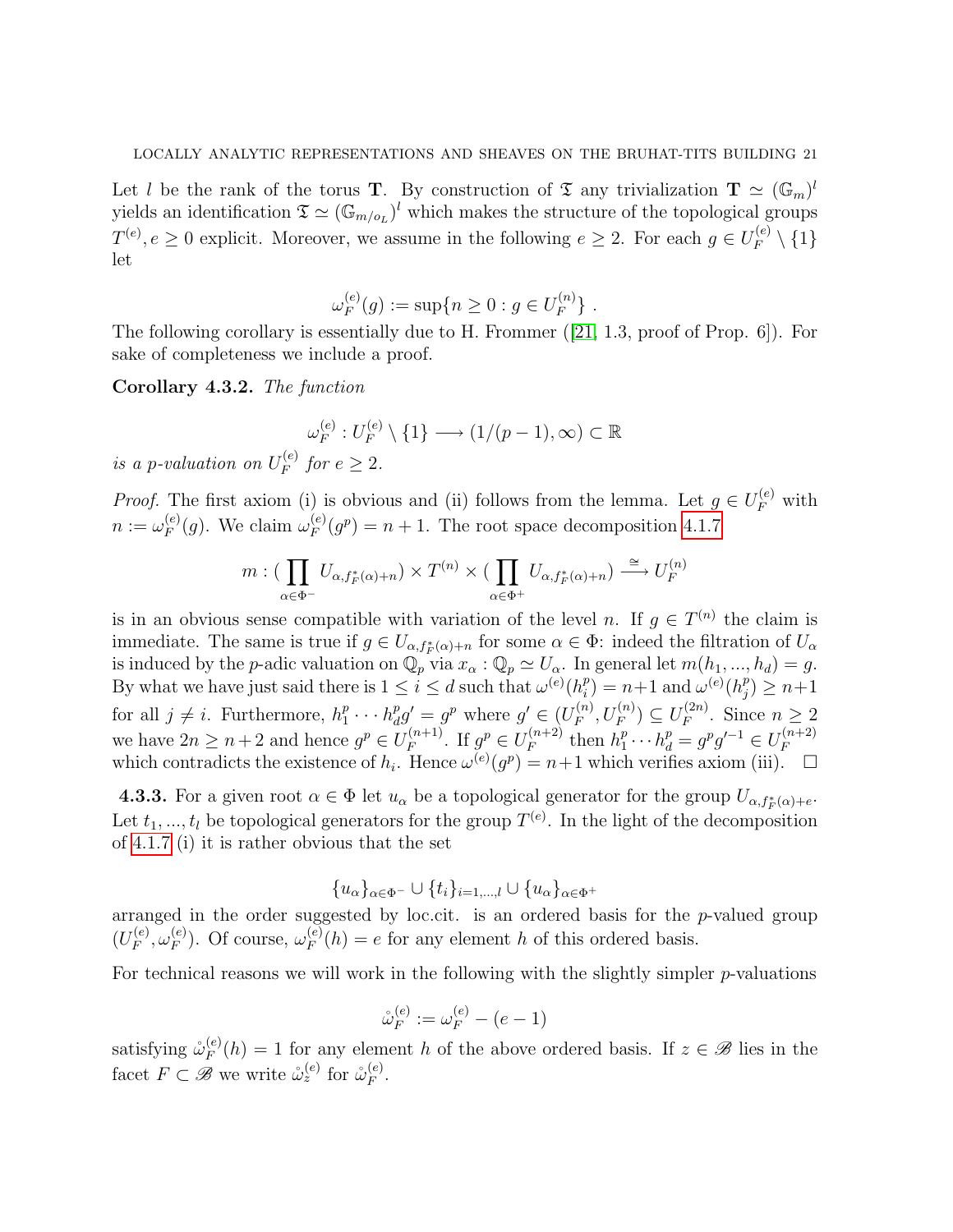<span id="page-21-0"></span>**Remark 4.3.4.** The tangent map at  $1 \in H := U_F^{(2)}$  $F_F^{(2)}$  corresponding to the *p*-power map equals multiplication by  $p \overline{p}$  and thus, is an isomorphism. It follows from [4.1.7](#page-0-0) (ii) that there is  $e(F) \geq 2$  such that for any  $e \geq e(F)$  any element  $g \in U_F^{(e+1)}$  $F_F^{(e+1)}$  is a p-th power  $h^p$ with  $h \in H$ . Since H is p-valued, axiom (iii) implies  $h \in U_F^{(e)}$  $E_F^{(e)}$ . This means that  $(U_F^{(e)}$  $\overset{\cdot (e)}{F},\overset{\circ}{\omega}_{F}^{(e)}$  $\binom{(e)}{F}$ is p-saturated. For  $e \geq e(F)$  the group  $U_F^{(e)}$  $F_F^{(e)}$  is therefore a uniform pro-*p* group (apply remark before Lemma 4.4 in [\[45\]](#page-78-2) to  $\mathring{\omega}_F^{(e)}$  $F_F^{(e)}$  and use  $p \neq 2$ ). Since any facet in  $\mathscr{B}$  is conjugate to a facet in C we deduce from [\(4.1.6\)](#page-17-0) that there is a number  $e_{uni} \geq 2$  such that all the groups  $U_F^{(e)}$ <sup>(e)</sup> for  $F \subset \mathscr{B}$  are uniform pro-p groups whenever  $e \ge e_{uni}$ . In this situation [\[26,](#page-77-11) Prop. A1], asserts that the subgroups

$$
U_F^{(e)} \supset U_F^{(e+1)} \supset U_F^{(e+2)} \supset \dots
$$

form the lower *p*-series of the group  $U_F^{(e)}$  $\stackrel{(e)}{F}$ .

For technical reasons that will become apparent in sec. 7.4 we include the following additional property into the definition of  $e_{uni}$ . Let  $\overline{\mathscr{C}}$  be the closure of the fundamental chamber  $\mathscr{C} \subset A$  and let  $x_0 \in A$  be the chosen origin, cf. 4.1.2. We choose once and for all  $e_{uni} \geq 2$  such that, for  $e \geq e_{uni}$ , all groups  $U_F^{(e)}$  $F_F^{(e)}$  are uniform pro-*p* groups and such that  $U_z^{(e)} \subseteq U_{wx_0}^{(0)}$  for all points  $z \in \overline{\mathscr{C}}$  and all  $w \in W$ .

We may apply the discussion of [2.1](#page-8-1) to  $(U_F^{(e)})$  $_{F}^{(e)},\overset{\circ}{\omega}_{F}^{(e)}$  $_F^{(e)}$ ) and the above ordered basis to obtain a family of norms  $\|\cdot\|_r, r \in [1/p, 1)$  on  $D(U_F^{(e)})$  $F_F^{(e)}, K$ ) with completions  $D_r(U_F^{(e)})$  $F_F^{(e)}, K$ ) being K-Banach algebras. For facets  $F, F'$  in  $\mathscr{B}$  such that  $F' \subseteq \overline{F}$  we shall need a certain 'gluing' lemma for these algebras.

**Lemma 4.3.5.** Let F, F' be two facets in  $\mathscr{B}$  such that  $F' \subseteq \overline{F}$ . The inclusion  $U_{F'}^{(e)} \subseteq U_F^{(e)}$ F extends to a norm-decreasing algebra homomorphism

$$
\sigma_r^{F'F}: D_r(U_{F'}^{(e)}, K) \longrightarrow D_r(U_F^{(e)}, K) .
$$

Moreover,

(i)  $\sigma_r^{FF} = \text{id},$ (ii)  $\sigma_r^{F'F} \circ \sigma_r^{F''F'} = \sigma_r^{F''F}$  if  $F''$  is a third facet in  $\mathscr{B}$  with  $F'' \subseteq \overline{F'}$ .

Finally,  $\sigma_r^{F'F}$  restricted to  $Lie(U_{F'}^{(e)})$  equals the map  $Lie(U_{F'}^{(e)}) \simeq Lie(U_F^{(e)})$  $(F_F^{(e)}) \subset D_r(U_F^{(e)})$  $F_F^{(e)}, K)$ where the first arrow is the canonical Lie algebra isomorphism from [\[8,](#page-76-8) III §3.8].

*Proof.*By functoriality ([\[29,](#page-77-12) 1.1]) of  $D(\cdot, K)$  we obtain an algebra homomorphism

$$
\sigma: D(U_{F'}^{(e)}, K) \longrightarrow D(U_{F}^{(e)}, K) .
$$

Let  $h'_1, ..., h'_d$  and  $h_1, ..., h_d$  be the ordered bases of  $U_{F'}^{(e)}$  and  $U_F^{(e)}$  $E_F^{(e)}$  respectively. Let  $b'_i =$  $h'_i - 1 \in \mathbb{Z}[U_{F'}^{(e)}]$  and  $\mathbf{b'}^m := b'_1{}^{m_1} \cdots b'_d{}^{m_d}$  for  $m \in \mathbb{N}_0^d$ . Given an element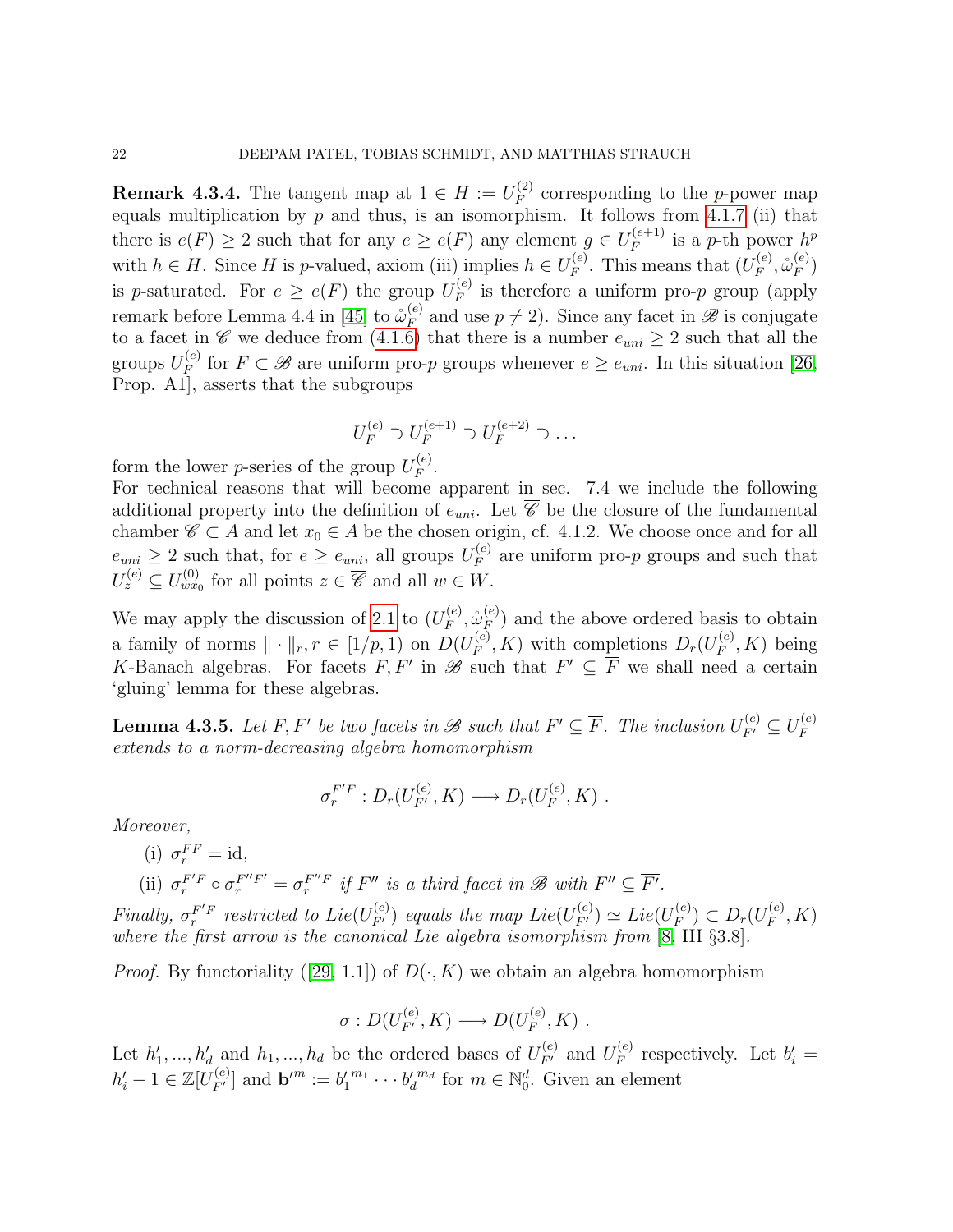$$
\lambda = \sum_{m \in \mathbb{N}_0^d} d_m \mathbf{b}^{\prime m} \in D(U_{F'}^{(e)}, K)
$$

we have  $\|\lambda\|_r = \sup_m |d_m| ||b'_i||_r$ . Because of

$$
\|\sigma(\lambda)\|_{r} \leq \sup_{m} |d_{m}| (\|\sigma(b'_{1})\|_{r})^{m_{1}} \cdots (\|\sigma(b'_{d})\|_{r})^{m_{d}})
$$

it therefore suffices to prove  $\|\sigma(b_i')\|_r \leq \|b_i'\|_r$  for any i. If  $h_i'$  belongs to the toral part of the ordered basis of  $U_{F'}^{(e)}$  then we may assume  $\sigma(b'_i) = b'_i$  and we are done. Let therefore  $\alpha \in \Phi$  and consider the corresponding elements  $h'_\alpha$  and  $h_\alpha$  in the ordered bases of  $U_{F'}^{(e)}$  $F<sup>^{\prime}</sup>$ and  $U_F^{(e)}$  $F_F^{(e)}$  respectively. By the root space decomposition we have

$$
U_{\alpha, f^*_{F'}(\alpha)+e} \subseteq U_{\alpha, f^*_{F}(\alpha)+e} = (h_{\alpha})^{\mathbb{Z}_p}.
$$

Let therefore  $a \in \mathbb{Z}_p$  such that  $h'_\alpha = (h_\alpha)^a$ . Since a change of ordered basis does not affect the norms in question (cf. [2.2.3\)](#page-10-1) we may assume  $a = p^s$  for some natural number  $s \geq 0$ . Then

$$
h'_{\alpha} - 1 = (h_{\alpha} + 1 - 1)^{p^s} - 1 = \sum_{k=1,\dots,p^s} {p^s \choose k} (h_{\alpha} - 1)^k
$$

and therefore

$$
\|\sigma(h'_\alpha - 1)\|_r \le \max_{k=1,\dots,p^s} \left| \binom{p^s}{k} \right| \|(h_\alpha - 1)\|_r^k = \max_{k=1,\dots,p^s} \left| \binom{p^s}{k} \right| r^k \le r = \|h'_\alpha - 1\|_r
$$

which shows the claim and the existence of  $\sigma_r^{FF'}$ . The properties (i),(ii) follow from functoriality of  $D(\cdot, K)$  by passing to completions. Since  $U_{F'}^{(e)} \subseteq U_F^{(e)}$  $\int_F^{(e)}$  is an open immersion of Lie groups the final statement is clear.

#### 5. Sheaves on the flag variety and Lie algebra representations

## <span id="page-22-1"></span><span id="page-22-0"></span>5.1. Differential operators on the flag variety.

**5.1.1.** Let X denote the variety of Borel subgroups of  $\bf{G}$ . It is a smooth and projective L-variety. Let  $\mathcal{O}_X$  be its structure sheaf. Let g be the Lie algebra of G. Differentiating the natural (left) action of  $G$  on  $X$  yields a homomorphism of Lie algebras

$$
\alpha : \mathfrak{g} \longrightarrow \Gamma(X, \mathcal{T}_X)
$$

into the global sections of the tangent sheaf  $T_X = \mathcal{D}er_L(\mathcal{O}_X)$  of X ([\[16,](#page-77-13) II §4.4.4]). In the following we identify an abelian group (algebra, module etc.) with the corresponding constant sheaf on X. This should not cause any confusion. Letting

$$
\mathfrak{g}^{\circ}:=\mathcal{O}_X\otimes_L\mathfrak{g}
$$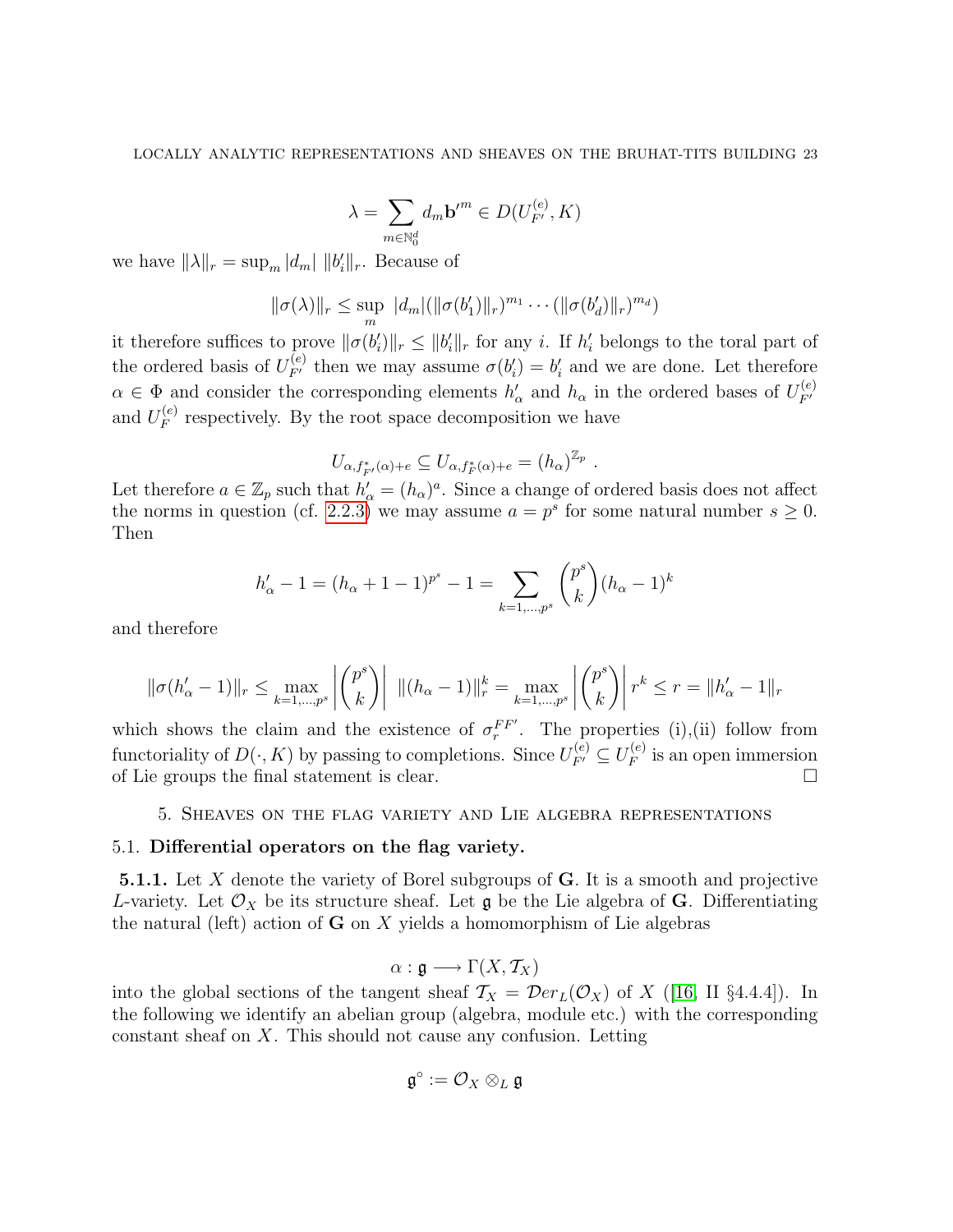the map  $\alpha$  extends to a morphism of  $\mathcal{O}_X$ -modules  $\alpha^\circ : \mathfrak{g}^\circ \longrightarrow \mathcal{T}_X$ . Defining  $[\mathfrak{x}, f] := \alpha(\mathfrak{x})(f)$ for  $\mathfrak{x} \in \mathfrak{g}$  and a local section f of  $\mathcal{O}_X$  makes  $\mathfrak{g}^{\circ}$  a sheaf of L-Lie algebras<sup>[5](#page-23-0)</sup>. Then  $\alpha^{\circ}$  is a morphism of L-Lie algebras. We let  $\mathfrak{b}^{\circ} := \ker \alpha^{\circ}$ , a subalgebra of  $\mathfrak{g}^{\circ}$ , and  $\mathfrak{n}^{\circ} := [\mathfrak{b}^{\circ}, \mathfrak{b}^{\circ}]$ its derived algebra. At a point  $x \in X$  with residue field  $\kappa(x)$  the reduced stalks of the sheaves  $\mathfrak{b}^{\circ}$  and  $\mathfrak{n}^{\circ}$  equal the Borel subalgebra  $\mathfrak{b}_x$  of  $\kappa(x)\otimes_L\mathfrak{g}$  defined by x and its nilpotent radical  $\mathfrak{n}_x \subset \mathfrak{b}_x$  respectively. Let  $\mathfrak{h}$  denote the abstract Cartan algebra of  $\mathfrak{g}$  ([\[32,](#page-77-14) §2]). We view the  $\mathcal{O}_X$ -module  $\mathcal{O}_X \otimes_L \mathfrak{h}$  as an abelian L-Lie algebra. By definition of  $\mathfrak{h}$  there is a canonical isomorphism of  $\mathcal{O}_X$ -modules and L-Lie algebras

(5.1.2) 
$$
\mathfrak{b}^{\circ}/\mathfrak{n}^{\circ} \stackrel{\cong}{\longrightarrow} \mathcal{O}_X \otimes_L \mathfrak{h}.
$$

Let  $U(\mathfrak{g})$  be the enveloping algebra of  $\mathfrak{g}$ . The enveloping algebra of the Lie-algebra  $\mathfrak{g}^{\circ}$  has the underlying  $\mathcal{O}_X$ -module  $\mathcal{O}_X \otimes_L U(\mathfrak{g})$ . Its *L*-algebra of local sections over an open affine  $V \subseteq X$  is the skew enveloping algebra  $\mathcal{O}_X(V) \# U(\mathfrak{g})$  relative to  $\alpha : \mathfrak{g} \to \mathrm{Der}_L(\mathcal{O}_X(V))$  (in the sense of sec [3\)](#page-13-0). To emphasize this skew multiplication we follow [\[6,](#page-76-9) 3.1.3] and denote the enveloping algebra of  $\mathfrak{g}^{\circ}$  by

# <span id="page-23-1"></span> $\mathcal{O}_X \# U(\mathfrak{g})$ .

**5.1.3.** To bring in the torus T we choose a Borel subgroup  $B \subset G$  defined over L containing T. Let  $N \subset B$  be the unipotent radical of B and let  $N^-$  be the unipotent radical of the Borel subgroup opposite to B. We denote by

# $q: \mathbf{G} \longrightarrow \mathbf{G}/\mathbf{B} = X$

the canonical projection. Let b be the Lie algebra of **B** and  $\mathfrak{n} \subset \mathfrak{b}$  its nilpotent radical. If t denotes the Lie algebra of T the map  $t \subset \mathfrak{b} \to \mathfrak{b}/\mathfrak{n} \simeq \mathfrak{h}$  induces an isomorphism  $t \approx \mathfrak{h}$  of L-Lie algebras. We will once and for all identify these two Lie algebras via this isomorphism. Consequently, [\(5.1.2\)](#page-23-1) yields a morphism of  $\mathcal{O}_X$ -modules and L-Lie algebras

$$
\mathfrak{b}^{\circ} \longrightarrow \mathfrak{b}^{\circ}/\mathfrak{n}^{\circ} \stackrel{\cong}{\longrightarrow} \mathcal{O}_X \otimes_L \mathfrak{t} .
$$

Given a linear form  $\lambda \in \mathfrak{t}^*$  it extends  $\mathcal{O}_X$ -linearly to the target of this morphism and may then be pulled-back to  $\mathfrak{b}^{\circ}$ . This gives a  $\mathcal{O}_X$ -linear morphism  $\lambda^{\circ} : \mathfrak{b}^{\circ} \longrightarrow \mathcal{O}_X$ .

**5.1.4.** Let  $\rho := \frac{1}{2} \sum_{\alpha \in \Phi^+} \alpha$ . Given  $\chi \in \mathfrak{t}^*$  we put  $\lambda := \chi - \rho$ . Denote by  $\mathcal{I}_{\chi}$  the right ideal sheaf of  $\mathcal{O}_X \# U(\mathfrak{g})$  generated by ker  $\lambda^{\circ}$ , i.e., by the expressions

$$
\xi - \lambda^{\circ}(\xi)
$$

with  $\xi$  a local section of  $\mathfrak{b}^{\circ} \subset \mathfrak{g}^{\circ} \subset \mathcal{O}_X \# U(\mathfrak{g})$ . It is a two-sided ideal and we let

<span id="page-23-0"></span><sup>&</sup>lt;sup>5</sup>Following [\[2\]](#page-76-1) we call such a sheaf simply a Lie algebra over X in the sequel. This abuse of language should not cause confusion.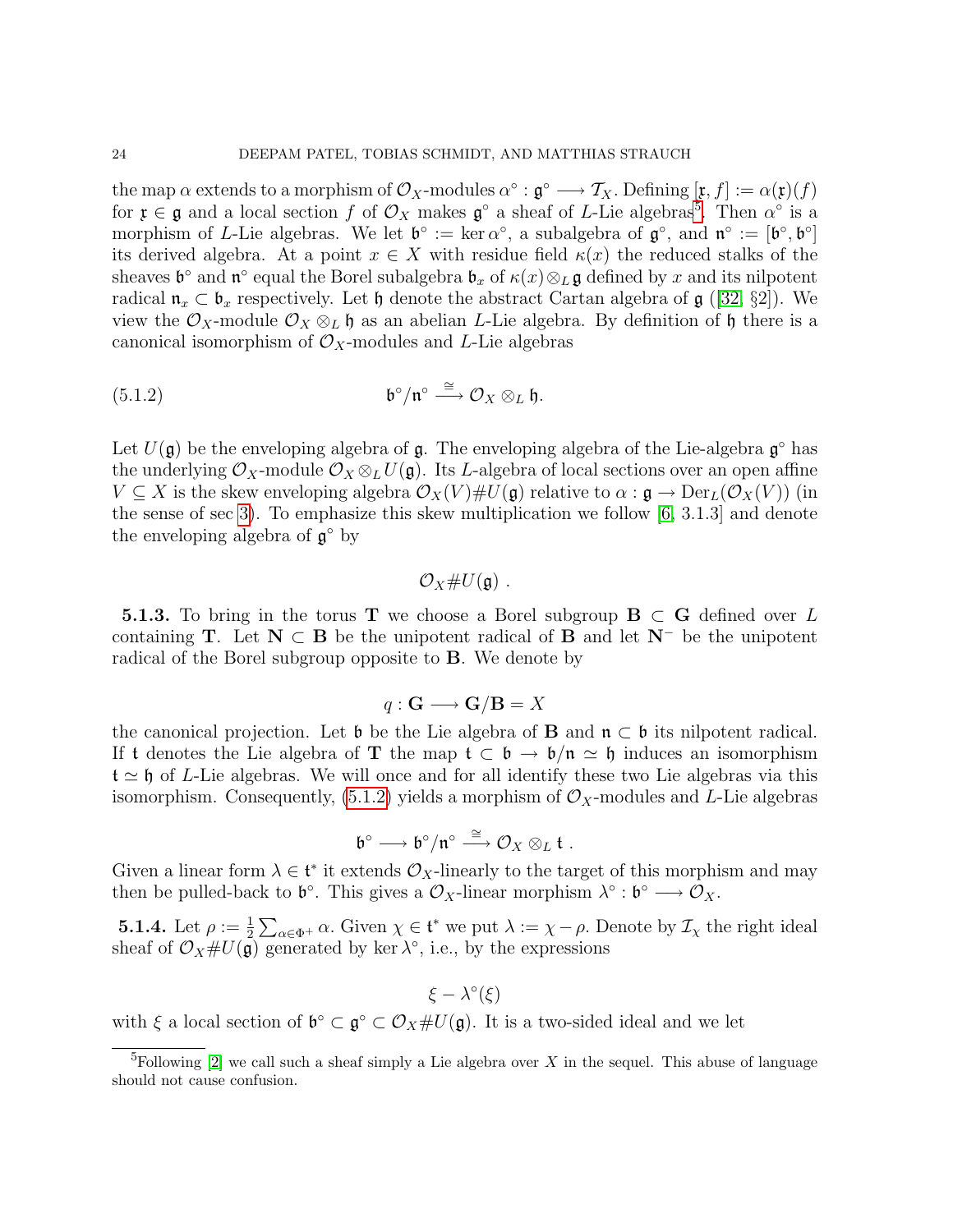$$
\mathcal{D}_{\chi} := (\mathcal{O}_X \# U(\mathfrak{g})) / \mathcal{I}_{\chi}
$$

be the quotient sheaf. This is a sheaf of noncommutative  $L$ -algebras on X endowed with a natural algebra morphism  $U(\mathfrak{g}) \to \Gamma(X, \mathcal{D}_x)$  induced by  $\mathfrak{x} \mapsto 1 \otimes \mathfrak{x}$  for  $\mathfrak{x} \in U(\mathfrak{g})$ . On the other hand  $\mathcal{D}_\chi$  is an  $\mathcal{O}_X$ -module through the (injective) L-algebra morphism  $\mathcal{O}_X \to \mathcal{D}_\chi$ induced by  $f \mapsto f \otimes 1$ . This allows to define the full subcategory  $\mathcal{M}_{qc}(\mathcal{D}_\chi)$  of the (left)  $\mathcal{D}_{\chi}$ -modules consisting of modules which are quasi-coherent as  $\mathcal{O}_X$ -modules. It is abelian.

5.1.5. For future reference we briefly discuss a refinement of the above construction of the sheaf  $\mathcal{D}_{\chi}$ . The right ideal of  $\mathcal{O}_X \# U(\mathfrak{g})$  generated by  $\mathfrak{n}^{\circ}$  is a two-sided ideal and, following [\[32,](#page-77-14) §3] we let

$$
\mathcal{D}_\mathfrak{t} := (\mathcal{O}_X \# U(\mathfrak{g})) / \mathfrak{n}^\circ (\mathcal{O}_X \# U(\mathfrak{g}))
$$

be the quotient sheaf. We have the open subscheme  $U_1 := q(\mathbf{N}^-)$  of X. Choose a representative  $\dot{w} \in G$  for every  $w \in W$  with  $1 = 1$ . The translates  $U_w := \dot{w} U_1$  for all  $w \in W$  form a Zariski covering of X. Let  $\mathfrak{n}^-$  be the Lie algebra of  $N^-$  and put  $\mathfrak{n}^{-,w} := \operatorname{Ad}(\dot{w}) (\mathfrak{n}^{-})$  for any  $w \in W$ .

For any  $w \in W$  there are obvious canonical maps from  $\mathcal{O}_X(U_w), U(\mathfrak{n}^{-,w})$  and  $U(\mathfrak{t})$  to  $\mathcal{O}_X(U_w)\# U(\mathfrak{g})$  and therefore to  $\mathcal{D}_t(U_w)$ . According to [\[33,](#page-77-15) Lem. C.1.3] they induce a K-algebra isomorphism

(5.1.6) 
$$
(\mathcal{O}_X(U_w)\# U(\mathfrak{n}^{-,w}))\otimes_L U(\mathfrak{t})\stackrel{\cong}{\longrightarrow}\mathcal{D}_{\mathfrak{t}}(U_w).
$$

Note here that  $\mathbf{N}^- \cong \mathbb{A}_L^{|\Phi^-|}$  $\mathcal{L}^{\left[\phi^{-}\right]}$  implies that the skew enveloping algebra  $\mathcal{O}_X(U_w)\# U(\mathfrak{n}^{-,w})$  is equal to the usual algebra of differential operators  $\mathcal{D}_X(U_w)$  on the translated affine space  $U_w = \dot{w}U_1.$ 

The above discussion implies that the canonical homomorphism

$$
U(\mathfrak{t})\longrightarrow \mathcal{O}_X\# U(\mathfrak{g}), \mathfrak{x}\mapsto 1\otimes \mathfrak{x}
$$

induces a central embedding  $U(t) \hookrightarrow \mathcal{D}_t$ . In particular, the sheaf (ker  $\lambda \mathcal{D}_t$  is a two-sided ideal in  $\mathcal{D}_{t}$ . According to the discussion before Thm. 3.2 in [\[32\]](#page-77-14), p. 138, the canonical map  $\mathcal{D}_t \to \mathcal{D}_\chi$  coming from  $\mathfrak{n}^\circ \subset \ker \lambda^\circ$  induces

$$
\mathcal{D}_{\mathfrak{t}} \otimes_{U(\mathfrak{t})} L_{\lambda} = \mathcal{D}_{\mathfrak{t}} / (\ker \lambda) \mathcal{D}_{\mathfrak{t}} \stackrel{\cong}{\longrightarrow} \mathcal{D}_{\chi} ,
$$

an isomorphism of sheaves of K-algebras.

Remark: According to the above we may view the formation of the sheaf  $\mathcal{D}_{\chi}$  as a two-step process. In a first step on constructs the sheaf  $\mathcal{D}_t$  whose sections over the Weyl translates of the big cell  $U_1$  are explicitly computable. Secondly, one performs a central reduction  $\mathcal{D}_t \otimes_{U(t)} L_\lambda$  via the chosen character  $\lambda = \chi - \rho$ . This point of view will be useful in later investigations.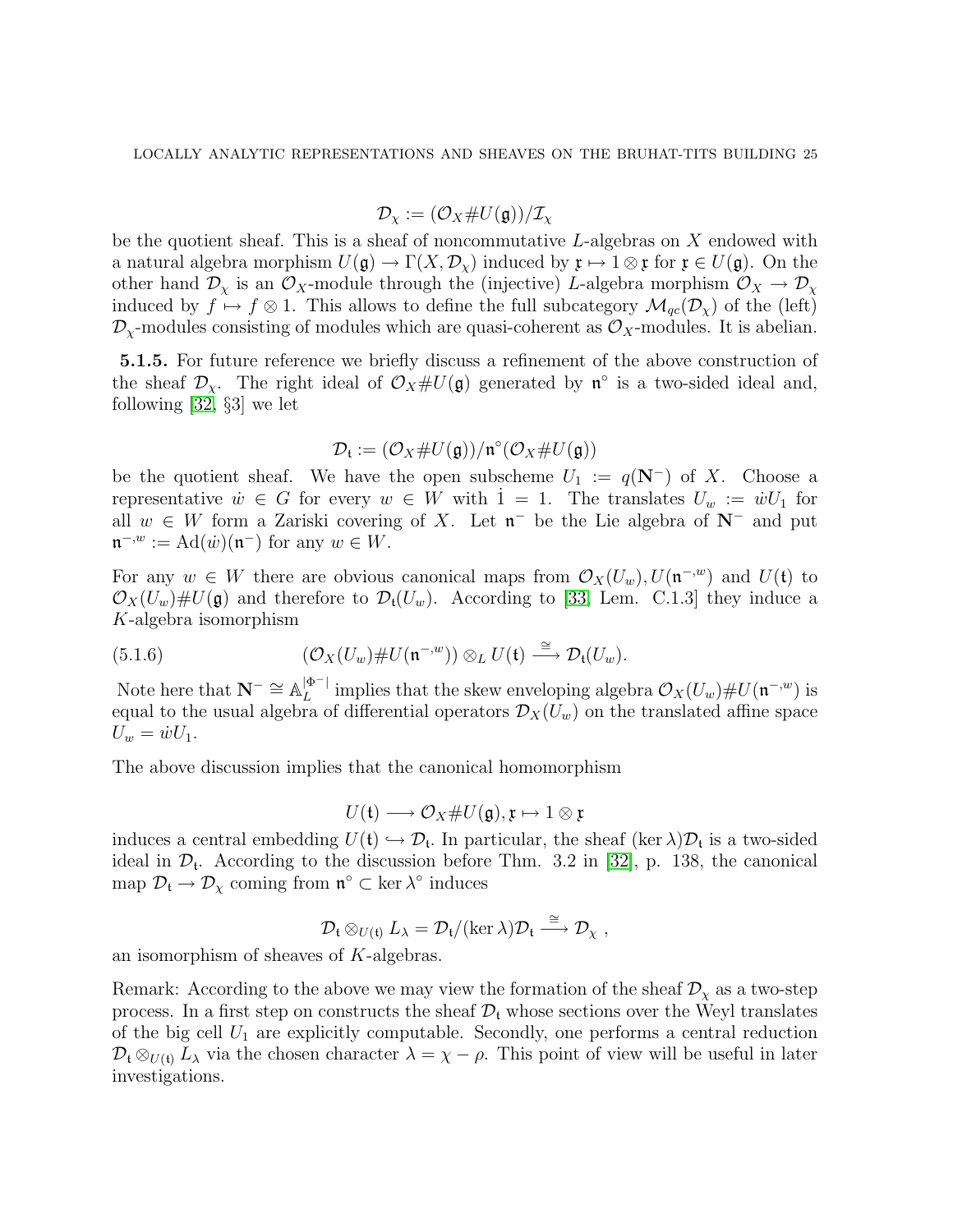#### <span id="page-25-0"></span>5.2. The Beilinson-Bernstein localization theorem.

**5.2.1.** We recall some notions related to the classical *Harish-Chandra isomorphism*. To begin with let  $S(\mathfrak{t})$  be the symmetric algebra of  $\mathfrak{t}$  and let  $S(\mathfrak{t})^W$  be the subalgebra of Weyl invariants. Let  $Z(\mathfrak{g})$  be the center of the universal enveloping algebra  $U(\mathfrak{g})$  of  $\mathfrak{g}$ . The classical Harish-Chandra map is an algebra isomorphism  $Z(\mathfrak{g}) \stackrel{\cong}{\longrightarrow} S(\mathfrak{t})^W$  relating central characters and highest weights of irreducible highest weight g-modules in a meaningful way([\[17,](#page-77-16) 7.4]). Given a linear form  $\chi \in \mathfrak{t}^*$  we let

$$
\sigma(\chi): Z(\mathfrak{g}) \to L
$$

denote the central character associated with  $\chi$  via the Harish-Chandra map. Recall that  $\chi \in \mathfrak{t}^*$  is called *dominant* if  $\chi(\check{\alpha}) \notin \{-1, -2, ...\}$  for any coroot  $\check{\alpha}$  with  $\alpha \in \Phi^+$ . It is called *regular* if  $w(\chi) \neq \chi$  for any  $w \in W$  with  $w \neq 1$ .

Let  $\theta := \sigma(\chi)$  and put  $U(\mathfrak{g})_{\theta} := U(\mathfrak{g}) \otimes_{Z(\mathfrak{g}),\theta} L$  for the corresponding central reduction.

Theorem 5.2.2. (Beilinson/Bernstein)

- (i) The algebra morphism  $U(\mathfrak{g}) \to \Gamma(X, \mathcal{D}_\chi)$  induces an isomorphism  $U(\mathfrak{g})_\theta \simeq \Gamma(X, \mathcal{D}_\chi)$ .
- (ii) If  $\chi$  is dominant and regular the functor  $M \mapsto \mathcal{D}_{\chi} \otimes_{U(\mathfrak{g})_{\theta}} M$  is an equivalence of categories between the (left)  $U(\mathfrak{g})_{\theta}$ -modules and  $\mathcal{M}_{qc}(\mathcal{D}_{\chi})$ .
- (iii) Let M be a  $U(\mathfrak{g})_{\theta}$ -module. The reduced stalk of the sheaf  $\mathcal{D}_{\chi} \otimes_{U(\mathfrak{g})_{\theta}} M$  at a point  $x \in X$  equals the  $\lambda$ -coinvariants of the  $\mathfrak h$ -module  $(\kappa(x) \otimes_L M)/\mathfrak{n}_x(\kappa(x) \otimes_L M)$ .

*Proof.* This is the main theorem of [\[2\]](#page-76-1).

Remarks:

- (i) In [\[2\]](#page-76-1) the theorem is proved under the assumption that the base field is algebraically closed. However, all proofs of loc. cit. go through over an arbitrary characteristic zero field in the case where the  $\mathfrak g$  is split over the base field. In the following, this is the only case we shall require.
- (ii) If  $\lambda := \chi \rho \in X^*(\mathbf{T}) \subset \mathfrak{t}^*$  and if  $\mathcal{O}(\lambda)$  denotes the associated invertible sheaf on X then  $\mathcal{D}_{\chi}$  can be identified with the sheaf of differential endomorphisms of  $\mathcal{O}(\lambda)$ ([\[32,](#page-77-14) p. 138]). It is therefore a twisted sheaf of differential operators on X in the sense of [\[2,](#page-76-1) §1]. In particular, if  $\chi = \rho$  the map  $\alpha^{\circ}$  induces an isomorphism  $\mathcal{D}_{\rho} \stackrel{\cong}{\longrightarrow} \mathcal{D}_X$  with the usual sheaf of differential operators on X ([\[23,](#page-77-17) §16.8]). In this case,  $\mathcal{M}_{qc}(\mathcal{D}_\chi)$  equals therefore the usual category of algebraic D-modules on X in the sense of  $[7]$ .

## 6. Berkovich analytifications

## <span id="page-25-2"></span><span id="page-25-1"></span>6.1. Differential operators on the analytic flag variety.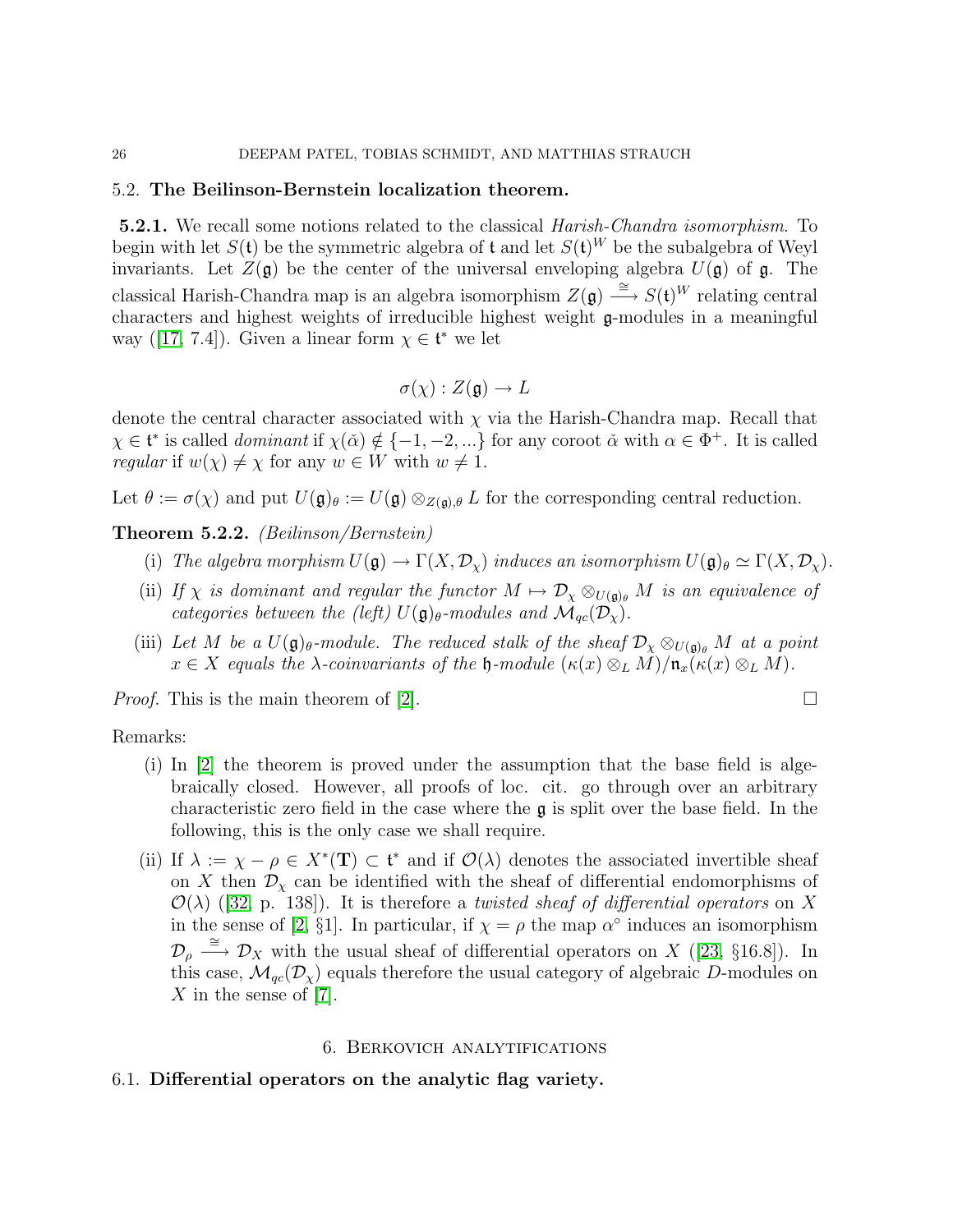6.1.1. For the theory of Berkovich analytic spaces we refer to [\[3\]](#page-76-4), [\[4\]](#page-76-11). We keep the notations introduced in the preceding section. In particular, X denotes the variety of Borel subgroups of  $\bf{G}$ . Being a scheme of finite type over L we have an associated Berkovich analytic space  $X^{an}$  over L ([\[3,](#page-76-4) Thm. 3.4.1]). In the preceding section we recalled a part of the algebraic Beilinson-Bernstein localization theory over  $X$ . It admits the following 'analytification' over  $X^{an}$ .

By construction  $X^{an}$  comes equipped with a canonical morphism

$$
\pi: X^{an} \to X
$$

of locally ringed spaces. Let  $\pi^*$  be the associated inverse image functor from  $\mathcal{O}_X$ -modules to  $\mathcal{O}_{X^{an}}$ -modules. Here  $\mathcal{O}_{X^{an}}$  denotes the structure sheaf of the locally ringed space  $X^{an}$ . As with any morphism of locally ringed spaces we have the sheaf

$$
\mathcal{T}_{X^{an}} := \mathcal{D}er_L(\mathcal{O}_{X^{an}})
$$

of L-derivations of  $\mathcal{O}_{X^{an}}$  ([\[23,](#page-77-17) 16.5.4]). By definition  $\Gamma(X^{an}, \mathcal{T}_{X^{an}}) = \text{Der}_{L}(\mathcal{O}_{X^{an}})$ . Since  $X^{an}$  is smooth over L the results of [\[4,](#page-76-11) 3.3/3.5] imply that the stalk of this sheaf at a point  $x \in X^{an}$  equals  $\mathcal{T}_{X^{an},x} = \text{Der}_L(\mathcal{O}_{X^{an},x}).$ 

Let  $\mathbf{G}^{an}$  denote the analytic space associated to the variety  $\mathbf{G}$  and let  $\pi_{\mathbf{G}} : \mathbf{G}^{an} \to \mathbf{G}$  be the canonical morphism. The space  $\mathbf{G}^{an}$  is a group object in the category of L-analytic spaces (a L-analytic group in the terminology of [\[3,](#page-76-4) 5.1]). The unit sections of **G** and  $\mathbf{G}^{an}$ correspond via  $\pi_{\mathbf{G}}$  which allows us to canonically identify the Lie algebra of  $\mathbf{G}^{an}$  with  $\mathfrak{g}$ (loc.cit., Thm. 3.4.1 (ii)). By functoriality the group  $\mathbf{G}^{an}$  acts on  $X^{an}$ . The following result is proved as in the scheme case.

<span id="page-26-0"></span>Lemma 6.1.2. The group action induces a Lie algebra homomorphism

$$
\mathfrak{g} \to \Gamma(X^{an}, \mathcal{T}_{X^{an}}) \ .
$$

We define

$$
\mathfrak{g}^{\circ,an}:=\mathcal{O}_{X^{an}}\otimes_L\mathfrak{g}=\pi^*(\mathfrak{g}^\circ)\ .
$$

The preceding lemma allows on the one hand, to define a structure of L-Lie algebra on  $\mathfrak{g}^{\circ,an}$ . The respective enveloping algebra will be denoted by  $\mathcal{O}_{X^{an}}\#U(\mathfrak{g})$ . On the other hand, the map from the lemma extends to a  $\mathcal{O}_{X^{an}}$ -linear morphism of L-Lie algebras

(6.1.3) 
$$
\alpha^{\circ,an} : \mathfrak{g}^{\circ,an} \longrightarrow \mathcal{T}_{X^{an}} .
$$

As in the algebraic case we put  $\mathfrak{b}^{\circ,an} := \ker \alpha^{\circ,an}$  and  $\mathfrak{n}^{\circ,an} := [\mathfrak{b}^{\circ,an}, \mathfrak{b}^{\circ,an}]$ . Again, we obtain a morphism  $\mathfrak{b}^{\circ,an} \to \mathcal{O}_{X^{an}} \otimes_L \mathfrak{t}$ . Given  $\chi \in \mathfrak{t}^*$  and  $\lambda := \chi - \rho$  we denote by  $\mathcal{I}^{an}$ resp.  $\mathcal{I}^{an}_{\chi}$  the right ideal sheaf of  $\mathcal{O}_{X^{an}}\#U(\mathfrak{g})$  generated by  $\mathfrak{n}^{\circ,an}$  resp. ker  $\lambda^{\circ,an}$  where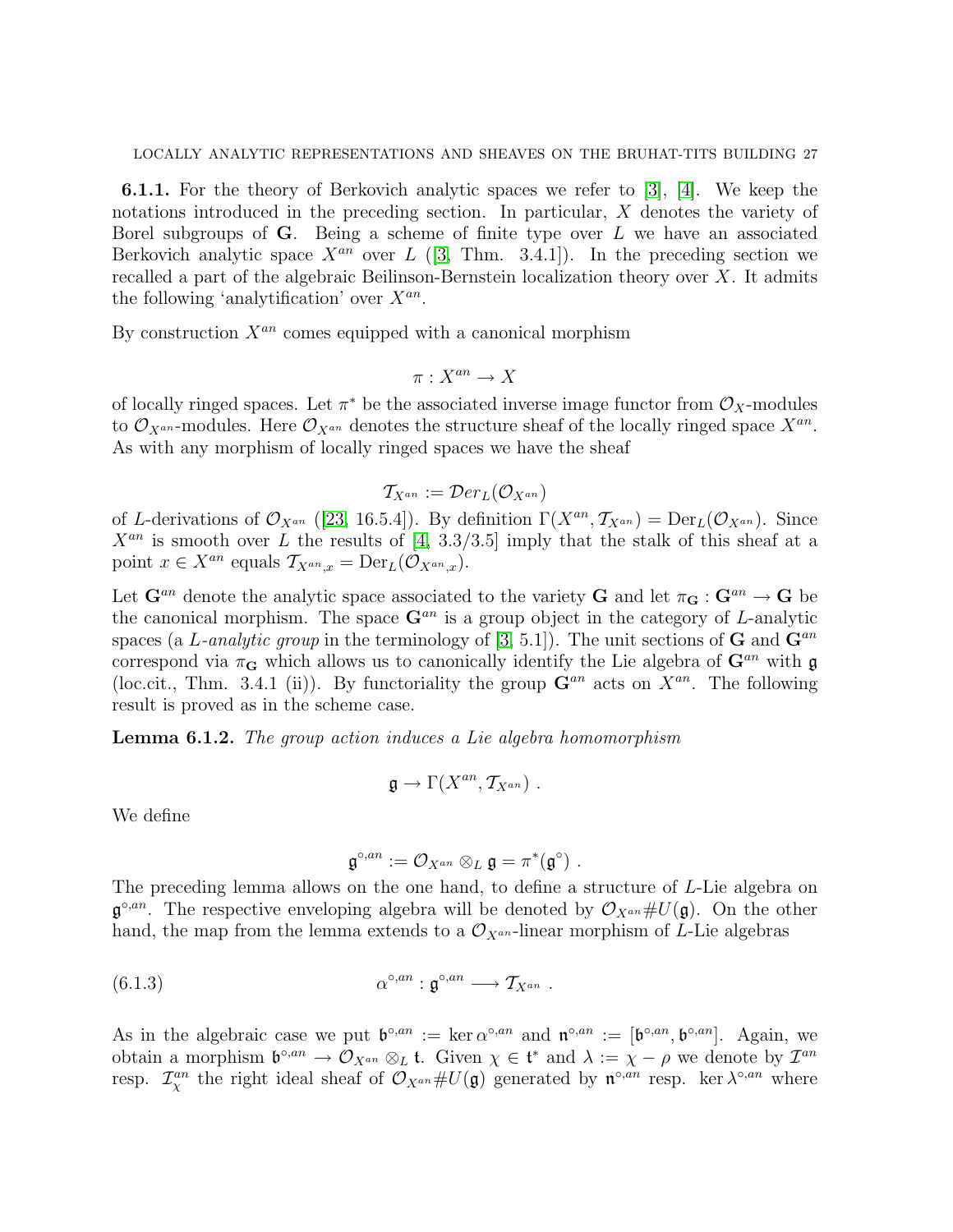$\lambda^{\circ,an}$  equals the  $\mathcal{O}_{X^{an}}$ -linear form of  $\mathfrak{b}^{\circ,an}$  induced by  $\lambda$ . These are two-sided ideals. We let

$$
\mathcal{D}_{\mathfrak{t}}^{an}:=\left(\mathcal{O}_{X^{an}}\# U(\mathfrak{g})\right)/\mathcal{I}^{an}\quad \text{and}\quad \mathcal{D}_{\chi}^{an}:=\left(\mathcal{O}_{X^{an}}\# U(\mathfrak{g})\right)/\mathcal{I}_{\chi}^{an}
$$

be the quotient sheaves. We view  $\mathcal{D}_{\chi}^{an}$  as a sheaf of twisted differential operators on  $X^{an}$ .

All these constructions are compatible with their algebraic counterparts via the functor  $\pi^*$ . For example, using the fact that  $\pi^*(\mathcal{T}_X) = \mathcal{T}_{X^{an}}$  it follows from the above proof that  $\alpha^{\circ,an} = \pi^*(\alpha^{\circ})$ . Moreover, all that has been said in sec. [5](#page-22-0) on the relation between the sheaves  $\mathcal{D}_t$  and  $\mathcal{D}_\chi$  remains true for its analytifications. In particular,  $\mathcal{D}^{an}_\chi$  is a central reduction of  $\mathcal{D}_{\mathfrak{t}}^{an}$  via the character  $\lambda: U(\mathfrak{t}) \to L$ :

(6.1.4) 
$$
\mathcal{D}_{\mathfrak{t}}^{an}/(\ker \lambda)\mathcal{D}_{\mathfrak{t}}^{an} \stackrel{\cong}{\longrightarrow} \mathcal{D}_{\chi}^{an} .
$$

<span id="page-27-0"></span>6.2. The Berkovich embedding and analytic stalks. Recall our chosen Borel subgroup  $\mathbf{B} \subset \mathbf{G}$  containing  $\mathbf{T}$  and the quotient morphism  $q : \mathbf{G} \to \mathbf{G}/\mathbf{B} = X$ . We will make heavy use of the following result of V. Berkovich which was taken up and generalized in a conceptual way in [\[39\]](#page-78-1). Let  $\eta \in X$  be the generic point of X.

**Theorem 6.2.1.** (Berkovich, Rémy/Thuillier/Werner) There exists a G-equivariant injective map

$$
\vartheta_{\mathbf{B}}:\mathscr{B}\longrightarrow X^{an}
$$

which is a homeomorphism onto its image. The latter is a locally closed subspace of  $X^{an}$ contained in the preimage  $\pi^{-1}(\eta)$  of the generic point of X.

*Proof.* This is [\[3,](#page-76-4) 5.5.1]. We sketch the construction in the language of [\[39\]](#page-78-1). The map is constructed in three steps. First one attaches to any point  $z \in \mathscr{B}$  an L-affinoid subgroup  $\mathbf{G}_z$  of  $\mathbf{G}^{an}$  whose rational points coincide with the stabilizer of z in G. In a second step one attaches to  $\mathbf{G}_z$  the unique point in its Shilov boundary (the sup-norm on  $\mathbf{G}_z$ ) which defines a map  $\vartheta : \mathscr{B} \to \mathbb{G}^{an}$ . In a final step one composes this map with the analytification of the orbit map  $\mathbf{G} \to X, g \mapsto g.\mathbf{B}$ . The last assertion follows from the next lemma.  $\square$ 

<span id="page-27-1"></span>**Lemma 6.2.2.** Let  $z \in \mathcal{B}$ . The local rings  $\mathcal{O}_{X^{an},\vartheta_{\mathbf{B}}(z)}$  and  $\mathcal{O}_{X,\pi(\vartheta_{\mathbf{B}}(z))}$  are fields. In particular,  $\pi(\vartheta_{\mathbf{B}}(z)) = \eta$ , the generic point of X.

Proof. This is a direct consequence of([\[39\]](#page-78-1), Corollary 2.18) and the sentence immediately following that corollary.

Since  $X^{an}$  is a compact Hausdorff space by [\[3,](#page-76-4) 3.4.8], the closure of the image of  $\vartheta_B$ in  $X^{an}$  is a compactification of  $\mathscr{B}$  (loc.cit., Remark 3.31). It is called the Berkovich compactification of  $\mathscr B$  of type  $\emptyset$  (loc.cit., Def. 3.30). We will in the following often identify  $\mathscr B$  with its image under  $\vartheta_B$  and hence, view  $\mathscr B$  as a locally closed subspace of  $X^{an}$ .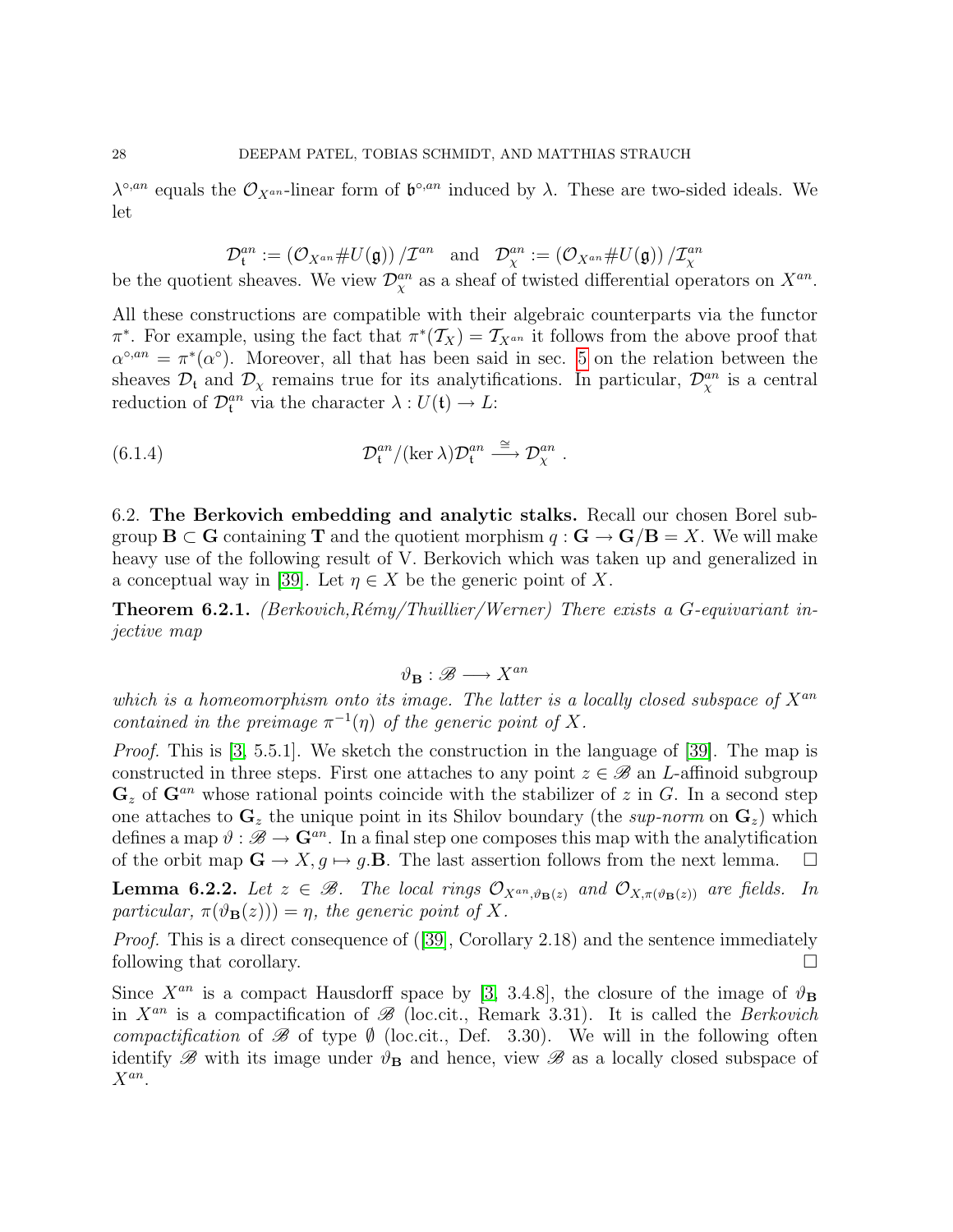**6.2.3.** By [\[4,](#page-76-11) 1.5] the space  $X^{an}$  is a good analytic space (in the sense of loc.cit., Rem. 1.2.16) which means that any point of  $X^{an}$  lies in the topological interior of an affinoid domain. In particular, given  $x \in X^{an}$  the stalk  $\mathcal{O}_{X^{an},x}$  may be written as

$$
\mathcal O_{X^{an},x}=\varinjlim_{x\in V}\mathcal A_V
$$

where the inductive limit ranges over the affinoid neighborhoods V of x and where  $\mathcal{A}_V$ denotes the associated affinoid algebra. As usual a subset of neighborhoods of x will be called cofinal if it is cofinal in the directed partially ordered set of all neighborhoods of x. If V is an affinoid neighborhood of x, the corresponding affinoid algebra  $\mathcal{A}_V$  carries itsBanach topology. We endow  $\mathcal{O}_{X^{an},x}$  with the locally convex final topology ([\[43,](#page-78-5) §5.E]) arising from the above inductive limit. This topology makes  $\mathcal{O}_{X^{an},x}$  a topological Lalgebra. We need another, rather technical, property of this topology.

<span id="page-28-0"></span>**Lemma 6.2.4.** Let  $x \in X^{an}$ . There is a sequence  $V_1 \supset V_2 \supset V_3 \supset \dots$  of irreducible reduced strictly affinoid neighborhoods of x which is cofinal and has the property: the homomorphism of affinoid algebras  $\mathcal{A}_{V_i} \to \mathcal{A}_{V_{i+1}}$  associated with the inclusion  $V_{i+1} \subset V_i$ is flat and an injective compact linear map between Banach spaces. In particular, the stalk  $\mathcal{O}_{X^{an},x}$  is a vector space of compact type.

*Proof.* Being an analytification of a variety over L, the analytic space  $X^{an}$  is closed (in the sense of [\[3,](#page-76-4) p. 49]), cf. [3, 3.4.1]. Since the valuation on L is nontrivial,  $X^{an}$  is strictly k-analytic (loc.cit., Prop. 3.1.2). Let V be a strictly affinoid neighborhood of x in  $X^{an}$ so that x lies in the topological interior of  $V$ . In the following we will use basic results on the relative interior Int(Y/Z) of an analytic morphism  $Y \to Z$  (loc.cit., 2.5/3.1). As usual we write Int(Y) in case of the structure morphism  $Y \to \mathcal{M}(L)$ . Since  $X^{an}$  is closed we have by definition  $Int(X^{an}) = X^{an}$ . Moreover, loc.cit., Prop. 3.1.3 (ii), implies  $Int(V) = Int(V/X^{an})$ . By part (i) of the same proposition the topological interior of V is equal to Int( $V/X^{an}$ ) and, thus,  $x \in Int(V)$ . Now the residue field of L being finite, there is a countable basis  ${W_n}_{n\in\mathbb{N}}$  of neighborhoods of x (cf. discussion after [\[3,](#page-76-4) 3.2.8]) which consists of strictly affinoid subdomains (even Laurent domains) of V ([\[3,](#page-76-4) Prop. 3.2.9]). By smoothness of  $X^{an}$  the local ring  $\mathcal{O}_{X^{an},x}$  is noetherian regular and hence an integral domain. We may therefore assume that all  $W_n$  are reduced and irreducible (loc.cit., last sentence of 2.3). Consider  $V_1 := W_{n_1}$  for some  $n_1 \in \mathbb{N}$ . As we have just seen  $x \in \text{Int}(V_1)$ . Since Int(V<sub>1</sub>) is an open neighborhood of x there is  $n_2 > n_1$  such that  $W_{n_2} \subseteq \text{Int}(V_1)$ . We put  $V_2 := W_{n_2}$  and repeat the above argument with  $V_1$  replaced by  $V_2$ . In this way we find a cofinal sequence  $V_1 \supset V_2 \supset V_3...$  of strictly irreducible reduced affinoid neighborhoods of x with the property  $Int(V_i) \supseteq V_{i+1}$  for all  $i \geq 1$ . According to loc.cit., Prop. 2.5.9, the bounded homomorphism of L-Banach algebras  $\mathcal{A}_{V_i} \to \mathcal{A}_{V_{i+1}}$  associated with the inclusion  $V_{i+1} \subset V_i$  is inner with respect to L (in the sense of loc.cit., Def. 2.5.1). The arguments in [\[20,](#page-77-18) Prop. 2.1.16] now show that  $\mathcal{A}_{V_i} \to \mathcal{A}_{V_{i+1}}$  is a compact linear map between Banach spaces. Finally, this latter map is injective because  $V_i$  is irreducible and  $V_{i+1}$  contains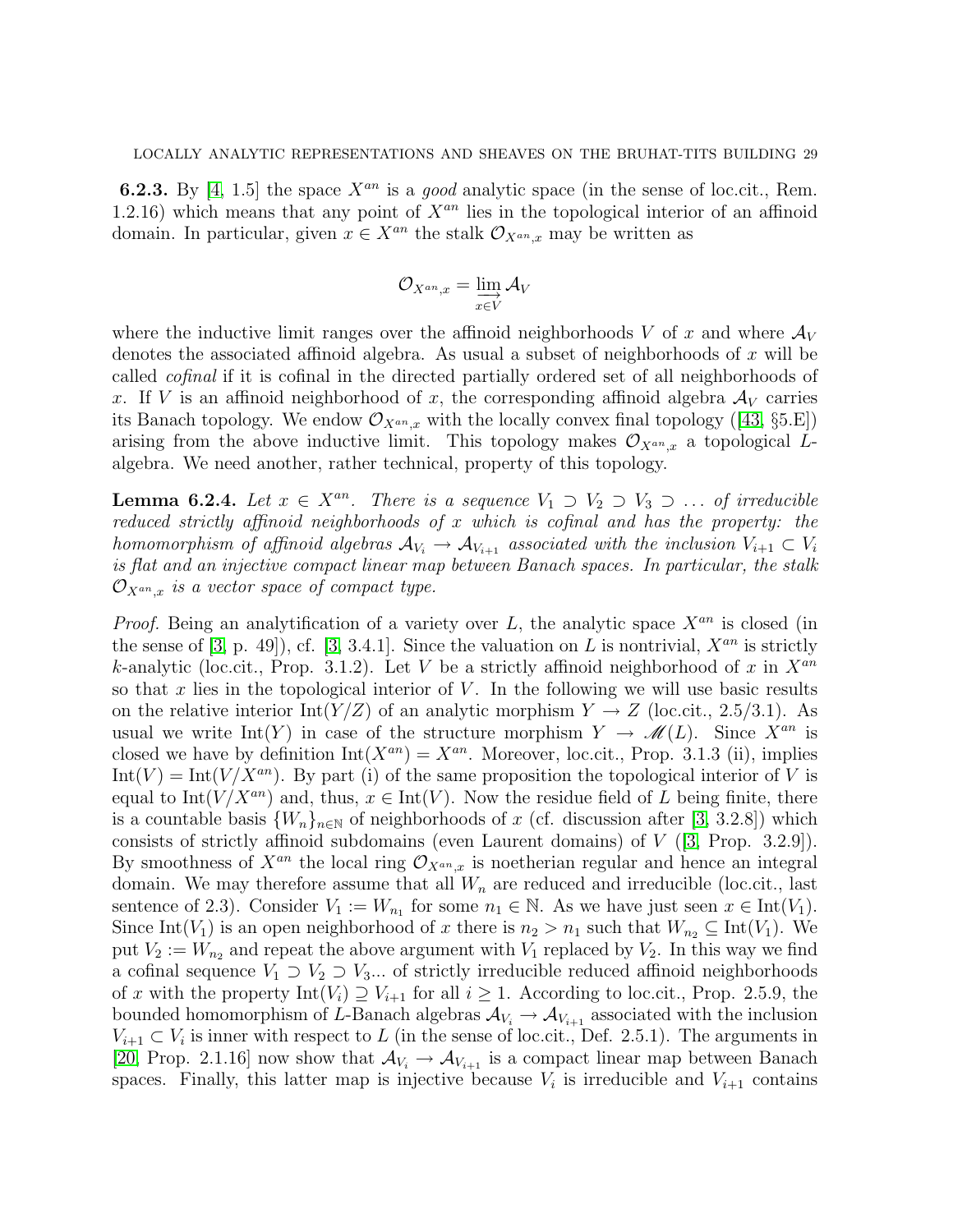a nonempty open subset of  $V_i$ . It is also flat since, by construction,  $V_{i+1}$  is an affinoid subdomain of  $V_i$  ([\[3,](#page-76-4) Prop. 2.2.4 (ii)]).

<span id="page-29-4"></span>**6.2.5.** In this paragraph and the next lemma we assume  $L = \mathbb{Q}_p$ . Consider for a given  $z \in \mathscr{B}$  the group  $U_z^{(e)} \subset G$ , cf. [4.1.5.](#page-16-1) For  $e \ge e_{uni}$  the group  $U_z^{(e)}$  is uniform pro-p, cf. [4.3.4.](#page-21-0) As such, it has a  $\mathbb{Z}_p$ -Lie algebra  $\mathcal{L}(U_z^{(e)})$ , which is powerful, and the exponential map  $\exp_{U_z^{(e)}} : \mathcal{L}(U_z^{(e)}) \to U_z^{(e)}$  is well-defined and a bijection, cf. [\[18,](#page-77-5) sec. 9.4]. Using z the Baker-Campbell-Hausdorff series one can then associate to the lattice  $\mathcal{L}(U_z^{(e)})$  a  $\mathbb{Q}_p$ analytic affinoid subgroup  $\mathbb{U}_{z}^{(e)} \subset \mathbf{G}^{an}$  which has the property that  $\mathbb{U}_{z}^{(e)}(\mathbb{Q}_{p}) = U_{z}^{(e)}$ .  $\mathbb{G}_{z}^{(e)}$ is a good analytic open subgroup of G in the sense of [\[20,](#page-77-18) sec. 5.2].) Let  $V \subset X^{an}$  be an affinoid domain. We say that  $U_z^{(e)}$  acts *analytically* on V, if there is an action of the affinoid group  $\mathbb{U}_z^{(e)}$  on V which is compatible with the action of  $\mathbb{U}_z^{(e)}$  on  $X^{an}$ , i.e., if there is a commutative diagram of group operations



where the vertical maps are inclusions (and the products on the left are taken in the category of L-analytic spaces).

<span id="page-29-1"></span>**Lemma 6.2.6.** There exists a number  $e_{st} \ge e_{uni}$  with the following property. For any point  $z \in \mathcal{B}$ , viewed as a point in  $X^{an}$ , there is a fundamental system of strictly affinoid neighborhoods  ${V_n}_{n\geq 0}$  of z with the properties as in [6.2.4,](#page-28-0) and such that for all  $n \geq 0$ and  $e \ge e_{st}$  the group  $U_z^{(e)}$  acts analytically on  $V_n$ .

The *proof*, which is lengthy, is given in section [12,](#page-72-0) in order not to interrupt the discussion at this point.

#### <span id="page-29-0"></span>6.3. A structure sheaf on the building.

<span id="page-29-3"></span>6.3.1. To be able to compare the localization of Schneider-Stuhler and Beilinson-Bernstein we equip the topological space  $\mathscr{B}$  with a sheaf of commutative and topological L-algebras. Recall that a subset  $V \subset X^{an}$  is called a *special domain* if it is a finite union of affinoid domains, and to any special domain V there is associated an L-Banach algebra  $A_V$ , cf. [\[3,](#page-76-4) 2.2.6]. The sheaf  $\mathcal{O}_{X^{an}}$  is naturally a sheaf of locally convex algebras as follows: given an open subset  $U \subset X^{an}$  we have

$$
\mathcal{O}_{X^{an}}(U) = \varprojlim_{V \subset U} \mathcal{A}_V ,
$$

<span id="page-29-2"></span><sup>&</sup>lt;sup>6</sup>Only here do we use that  $L = \mathbb{Q}_p$ . For general L it would be necessary to show that  $U_z^{(e)}$  is actually an L-uniform pro-p group, cf. [\[37,](#page-78-11) 2.2.5]. This can be done, but we do not work here in this generality.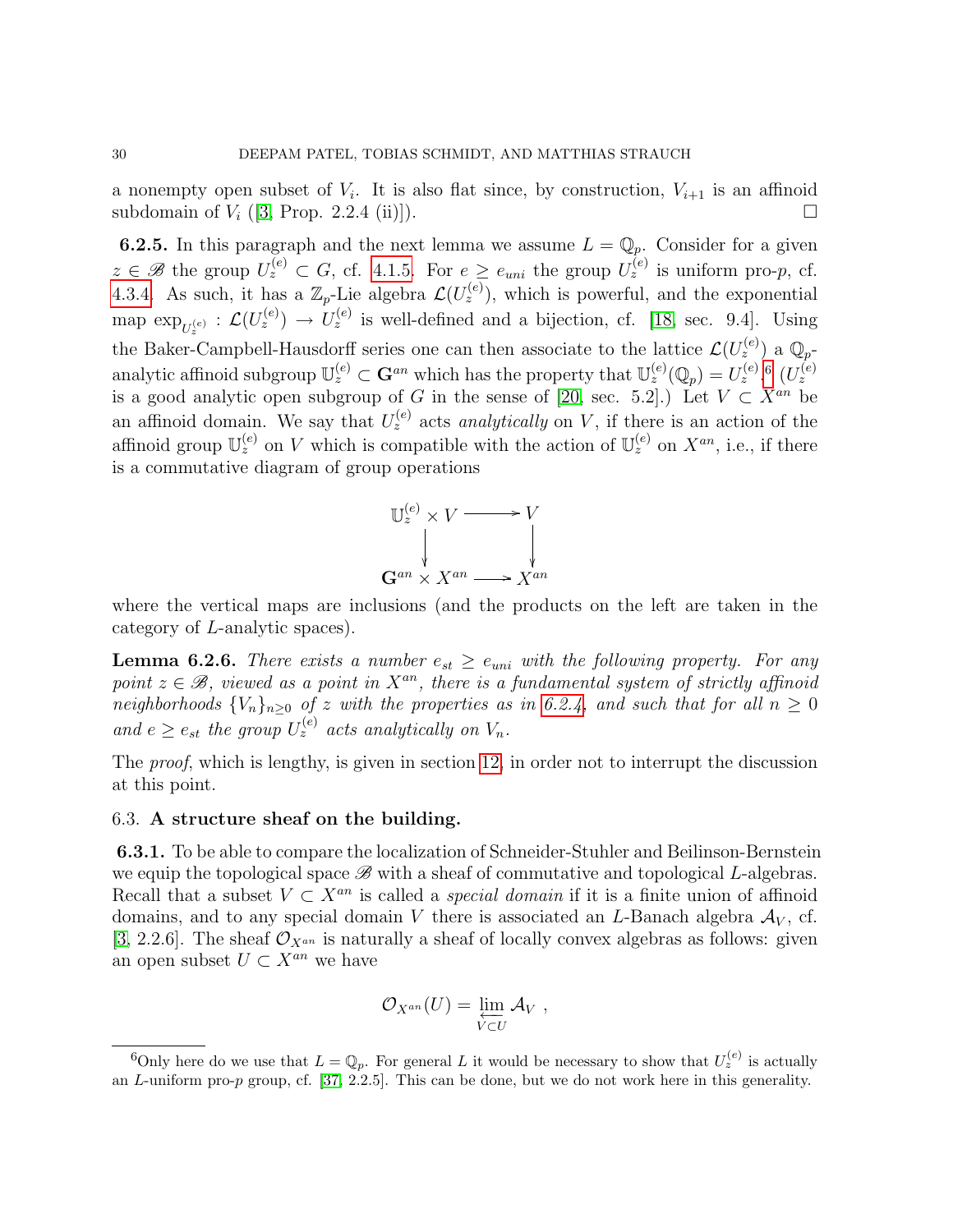where the limit is taken over all special domains (or affinoid domains) of  $X^{an}$  which are contained in U. Here,  $A_V$  is the L-Banach algebra corresponding to V and the projective limit is equipped with the projective limit topology. Because the residue field of  $L$  is finite,  $X^{an}$  has a countable basis of open subsets, cf. [\[3,](#page-76-4) 3.2.9]. Therefore, one can cover U with a countable set of special domains and  $\mathcal{O}_{X^{an}}(U)$  is thus a countable projective limit of Banach algebras, hence a Fréchet algebra over  $L$ .

We then consider the exact functor  $\vartheta_{\mathbf{B}}^{-1}$  from abelian sheaves on  $X^{an}$  to abelian sheaves on  $\mathscr{B}$  given by restriction along  $\vartheta_{\mathbf{B}} : \widetilde{\mathscr{B}} \hookrightarrow X^{an}$ . Let

$$
\mathcal{O}_{\mathscr{B}}:=\vartheta_{\mathbf{B}}^{-1}(\mathcal{O}_{X^{an}})\ .
$$

For any subset  $C \subset X^{an}$  we can consider  $\mathcal{O}_{X^{an}}(C)$ , the vector space of sections of  $\mathcal{O}_{X^{an}}$ over C, i.e., the global sections of the restriction of the sheaf  $\mathcal{O}_{X^{an}}$  to C.

**Proposition 6.3.2.** For any subset  $C \subset X^{an}$  we have

$$
\mathcal{O}_{X^{an}}(C) = \varinjlim_{C \subset U} \mathcal{O}_{X^{an}}(U)
$$

where U runs through all open neighborhoods of  $C$  in  $X^{an}$ .

*Proof.* As was pointed out in [6.3.1,](#page-29-3) the compact Hausdorff topological space  $X^{an}$  has a countable basis of open subsets. By Urysohn's metrization theorem, it is therefore metrizable, and we may apply [\[22,](#page-77-19) II.3.3 Cor. 1].

In particular, given an open set  $\Omega \subseteq \mathscr{B}$  we have

$$
\mathcal{O}_{\mathscr{B}}(\Omega) = \varinjlim_{\Omega \subset U} \mathcal{O}_{X^{an}}(U)
$$

where U runs through the open neighborhoods of  $\Omega$  in  $X^{an}$ . Using the locally convex inductive limit topology on the right hand side, the sheaf  $\mathcal{O}_{\mathscr{B}}$  becomes in this way a sheaf of locally convex algebras. We point out that the stalk  $\mathcal{O}_{\mathscr{B},z} = \mathcal{O}_{X^{an},z}$  for any point  $z \in \mathscr{B}$ is in fact a field, cf. [6.2.2.](#page-27-1) We summarize the following properties of  $\vartheta_{\mathbf{B}}^{-1}$ :

- (1)  $\vartheta_{\mathbf{B}}^{-1}$  preserves (commutative) rings, L-algebras, L-Lie algebras and G-equivariance,
- (2)  $\vartheta_{\mathbf{B}}^{-1}$  maps  $\mathcal{O}_{X^{an}}$ -modules into  $\mathcal{O}_{\mathscr{B}}$ -modules,
- (3)  $\vartheta^{-1}_{\mathbf{B}}$  induces a Lie algebra homomorphism  $\mathrm{Der}_{L}(\mathcal{O}_{X^{an}}) \to \mathrm{Der}_{L}(\mathcal{O}_{\mathscr{B}})$ ,
- (4)  $\mathcal{O}_{\mathscr{B}}$  is a sheaf of *locally convex L*-algebras. For every  $z \in \mathscr{B}$  the stalk  $\mathcal{O}_{\mathscr{B},z}$  is of compact type with a defining system  $\mathcal{A}_{V_n}$  of Banach algebras, where  $(V_n)_n$  is a fundamental system of affinoid neighborhoods as in [6.2.6.](#page-29-1)

Composing the map  $\mathfrak{g} \to \mathrm{Der}_L(\mathcal{O}_{X^{an}})$  from [6.1.2](#page-26-0) with (3) yields a Lie algebra homomorphism  $\mathfrak{g} \to \text{Der}_L(\mathcal{O}_{\mathscr{B}})$  and the associated skew enveloping algebra  $\mathcal{O}_{\mathscr{B}}\#U(\mathfrak{g})$ . By  $(1),(2)$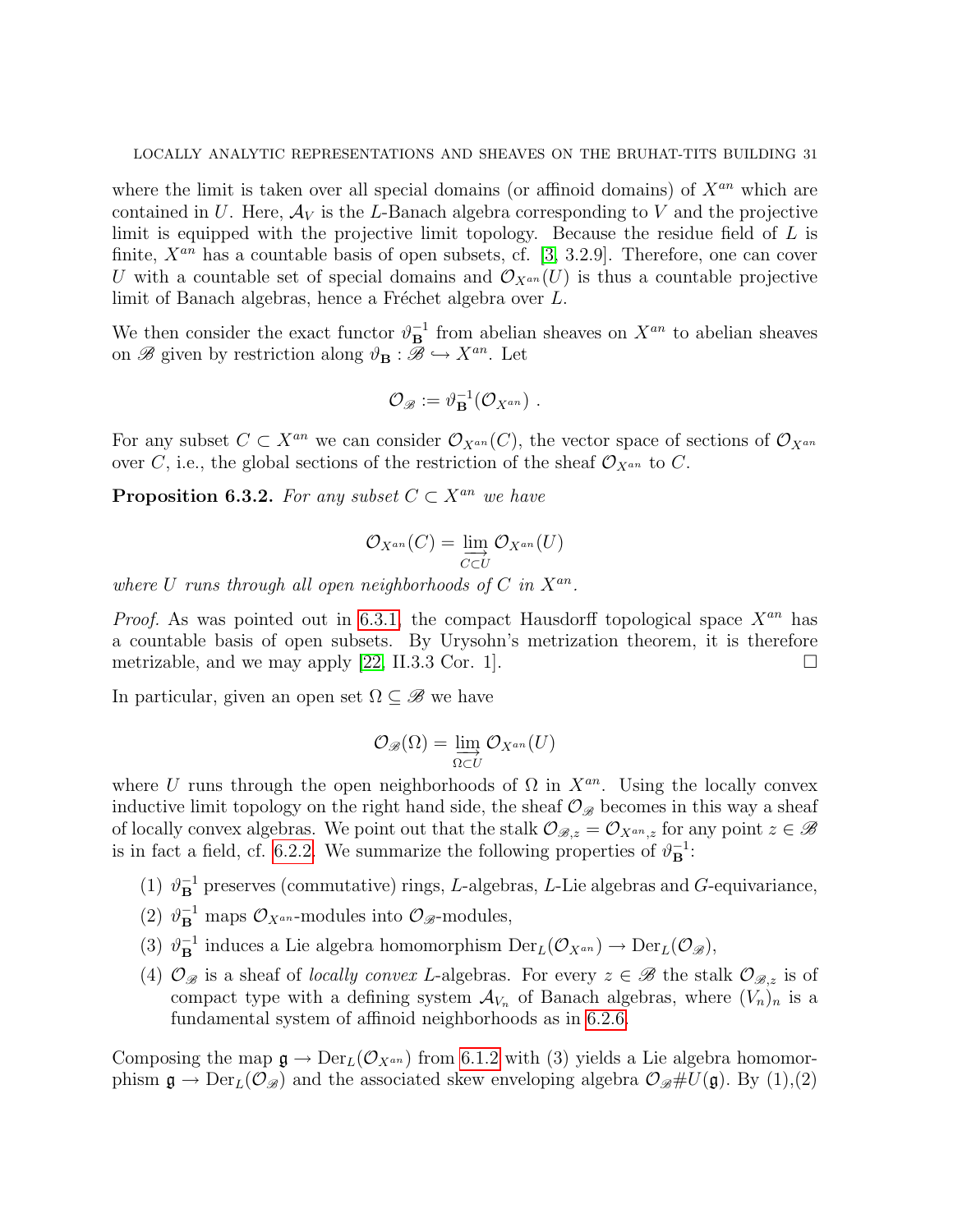we have the L-Lie algebras and  $\mathcal{O}_{\mathscr{B}}$ -modules  $\mathfrak{n}_{\mathscr{B}}^{\circ,an} := \vartheta_{\mathbf{B}}^{-1}(\mathfrak{n}^{\circ,an})$  and  $\mathfrak{b}_{\mathscr{B}}^{\circ,an} := \vartheta_{\mathbf{B}}^{-1}(\mathfrak{b}^{\circ,an})$ . Similarly,

$$
\lambda_{\mathscr{B}}^{\circ,an}:=\vartheta_{\mathbf{B}}^{-1}(\lambda^{\circ,an}):\mathfrak{b}_{\mathscr{B}}^{\circ,an}\longrightarrow\mathcal{O}_{\mathscr{B}}
$$

is a morphism of L-Lie algebras and  $\mathcal{O}_{\mathscr{B}}$ -modules. Let  $\mathcal{I}_{\mathscr{B},\mathfrak{t}}^{an}$  resp.  $\mathcal{I}_{\mathscr{B},\chi}^{an}$  be the right ideal sheaf of  $\mathcal{O}_{\mathscr{B}}\#U(\mathfrak{g})$  generated by  $\mathfrak{n}_{\mathscr{B}}^{\circ,an}$  resp. ker $(\lambda_{\mathscr{B}}^{\circ,an})$ . One checks that these are two-sided ideals. We let

$$
\mathcal{D}_{\mathscr{B},\mathfrak{t}}^{an} := (\mathcal{O}_{\mathscr{B}} \# U(\mathfrak{g})) / \mathcal{I}_{\mathscr{B},\mathfrak{t}}^{an} \quad \text{and} \quad \mathcal{D}_{\mathscr{B},\chi}^{an} := (\mathcal{O}_{\mathscr{B}} \# U(\mathfrak{g})) / \mathcal{I}_{\mathscr{B},\chi}^{an}.
$$

Note that by exactness of  $\vartheta_{\mathbf{B}}^{-1}$  we have

$$
\mathcal{D}_{\mathscr{B},\mathfrak{t}}^{an} = \vartheta_{\mathbf{B}}^{-1}(\mathcal{D}_{\mathfrak{t}}^{an}) \quad \text{and} \quad \mathcal{D}_{\mathscr{B},\chi}^{an} = \vartheta_{\mathbf{B}}^{-1}(\mathcal{D}_{\chi}^{an}).
$$

**6.3.3.** The sheaf  $\mathcal{D}_{\mathcal{B},\chi}^{an}$  of twisted differential operators on  $\mathcal{B}$  is formed with respect to the Lie algebra action of  $\mathfrak g$  on the ambient space  $\mathscr B\subset X^{an}$ . In an attempt to keep track of the whole analytic  $G$ -action on  $X^{an}$  we will produce in the following a natural injective morphism of sheaves of algebras

$$
\mathcal{D}^{an}_{\mathscr{B},\chi}\longrightarrow \mathscr{D}_{r,\chi}
$$

with target a sheaf of what we tentatively call *twisted distribution operators* on  $\mathscr{B}$ . Actually, there will be one such sheaf for each 'radius'  $r \in [r_0, 1)$  in  $p^{\mathbb{Q}}$  and each sufficiently large 'level'  $e > 0$ . Again, following [\[47\]](#page-78-0) we suppress the dependence on the level in our notation.

## <span id="page-31-0"></span>6.4. Mahler series and completed skew group rings.

**6.4.1.** Suppose for a moment that A is an arbitrary L-Banach algebra. Since  $\mathbb{Q}_p \subset$ A the completely valued  $\mathbb{Z}_p$ -module  $(\mathcal{A}, |.|$  is saturated in the sense of [\[30,](#page-77-1) I.2.2.10]. Consequently, we have the theory of Mahler expansions over  $A$  at our disposal (loc.cit., III.1.2.4 and III.1.3.9). In this situation we prove a version of the well-known relation between decay of Mahler coefficients and overconvergence.

<span id="page-31-1"></span>**Proposition 6.4.2.** Let  $f = \sum_{\alpha \in \mathbb{N}_0^d} a_\alpha x^\alpha$  be a d-variable power series over A converging on the disc  $|x_i| \leq R$  for some  $R > 1$ . Let  $c > 0$  be a constant such that  $|a_{\alpha}| \leq cR^{-|\alpha|}$  for all  $\alpha$ . Let

$$
f(\cdot) = \sum_{\alpha \in \mathbb{N}_0^d} c_{\alpha} \begin{pmatrix} \cdot \\ \alpha \end{pmatrix} ,
$$

 $c_{\alpha} \in \mathcal{A}$ , be the Mahler series expansion of f. Then  $|c_{\alpha}| \leq c s^{|\alpha|}$  for all  $\alpha$  where  $s = \tilde{r} R^{-1}$ with  $\tilde{r} = p^{-\frac{1}{p-1}}$ .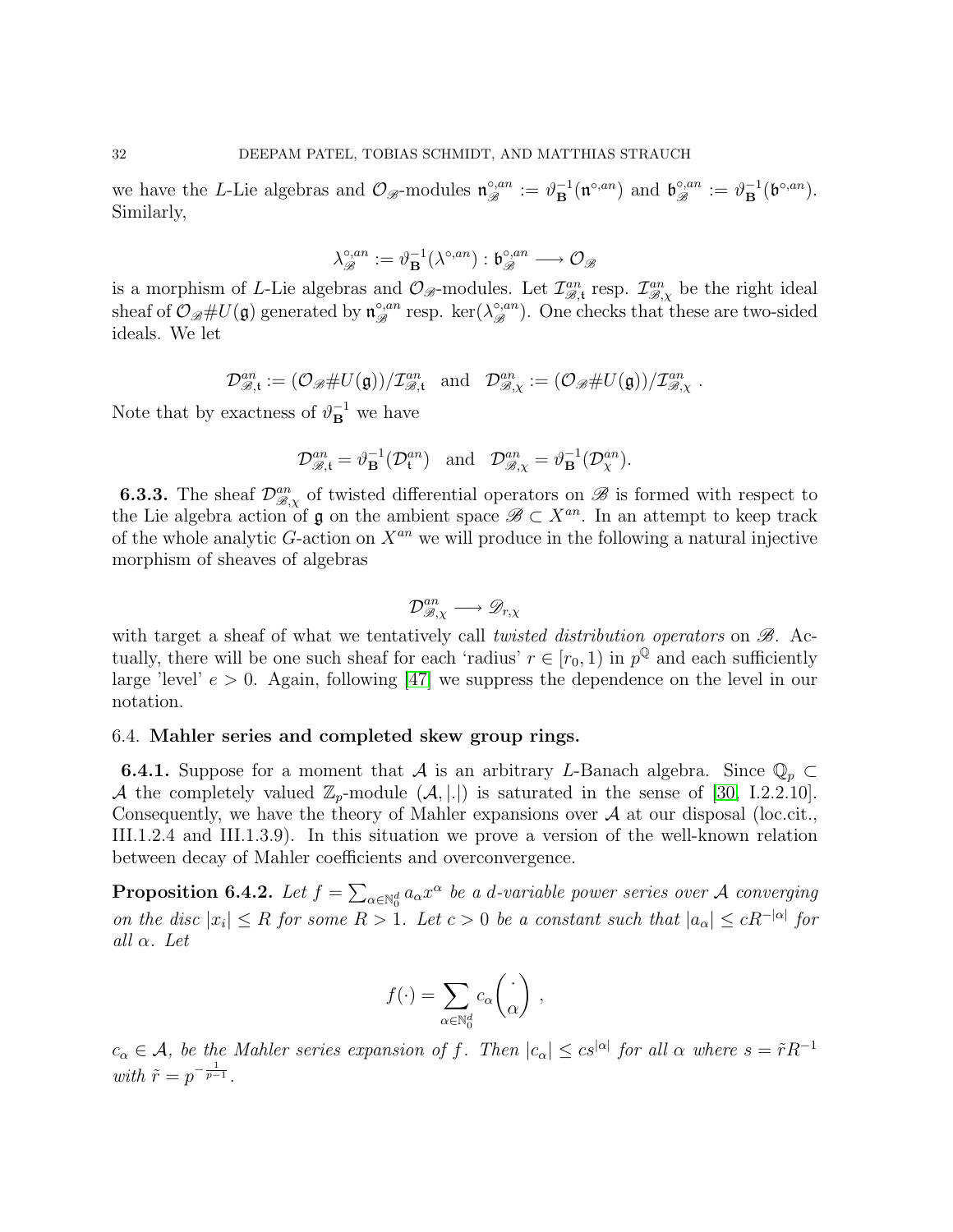*Proof.* We prove the lemma in case  $d = 1$ . The general case follows along the same lines but with more notation. We define the following series of polynomials over  $\mathbb Z$ 

$$
(x)_0 = 1, \ldots, (x)_k = x(x - 1) \cdots (x - k + 1)
$$

for  $k \geq 1$ . The Z-module  $\mathbb{Z}[x]$  has the Z-bases  $\{x^k\}_{k \geq 0}$  and  $\{(x)_k\}_{k \geq 0}$  and the transition matrices are unipotent upper triangular. We may therefore write

(6.4.3) 
$$
x^{n} = \sum_{k=0,...,n} s(n,k)(x)_{k}
$$

with  $s(n, k) \in \mathbb{Z}$ . Put  $b_k := c_k/k!$ . Then

<span id="page-32-0"></span>
$$
\sum_{k\geq 0} c_k \binom{x}{k} = \sum_{k\geq 0} b_k(x)_k
$$

is a uniform limit of continuous functions (even polynomials) on  $\mathbb{Z}_p$  (cf. [\[40,](#page-78-12) Thm. VI.4.7]). We now proceed as in (the proof of) [\[50,](#page-78-13) Prop. 5.8]. Fix  $i \geq 1$  and write

$$
\sum_{n \le i} a_n x^n = \sum_{k \le i} b_{k,i}(x)_k
$$

as polynomials over A with some elements  $b_{k,i} \in \mathcal{A}$ . Inserting [\(6.4.3\)](#page-32-0) and comparing coefficients yields  $b_{k,i} = \sum_{k \leq n \leq i} a_n s(n,k)$  and consequently,

$$
|b_{k,i}| \le \max_{k \le n \le i} |a_n| \le \max_{k \le n \le i} (cR^{-n}) \le cR^{-k}
$$

since  $R^{-1}$  < 1. It follows that, for  $j \geq i$ , we have

$$
|b_{k,j} - b_{k,i}| = |\sum_{n=i+1}^{j} a_n s(n,k)| \le R^{-(i+1)}.
$$

We easily deduce from this that  ${b_{k,i}}_{i\geq 0}$  is a Cauchy sequence in the Banach space A. Let  $\tilde{b}_k$  be its limit. Clearly,  $|\tilde{b}_k| \leq cR^{-k}$ . Put  $\tilde{c}_k := k! \cdot \tilde{b}_k$ . Since  $|k| \leq \tilde{r}^k$  we obtain  $|\tilde{c}_k| \leq c(\tilde{r}R^{-1})^k = cs^k$  for all k. By definition of  $\tilde{b}_k$  the series of polynomials

$$
\sum_{k\geq 0} \tilde{c}_k \binom{x}{k} = \sum_{k\geq 0} \tilde{b}_\kappa(x)_k
$$

converges pointwise to the limit

$$
\lim_{i \to \infty} \sum_{k \le i} b_{k,i}(x)_k = \lim_{i \to \infty} \sum_{n \le i} a_n x^n = f(x) .
$$

By [\[40,](#page-78-12) IV.2.3, p. 173] this convergence is uniform and so uniqueness of Mahler expansions implies  $\tilde{c}_k = c_k$  for all k. This proves the lemma.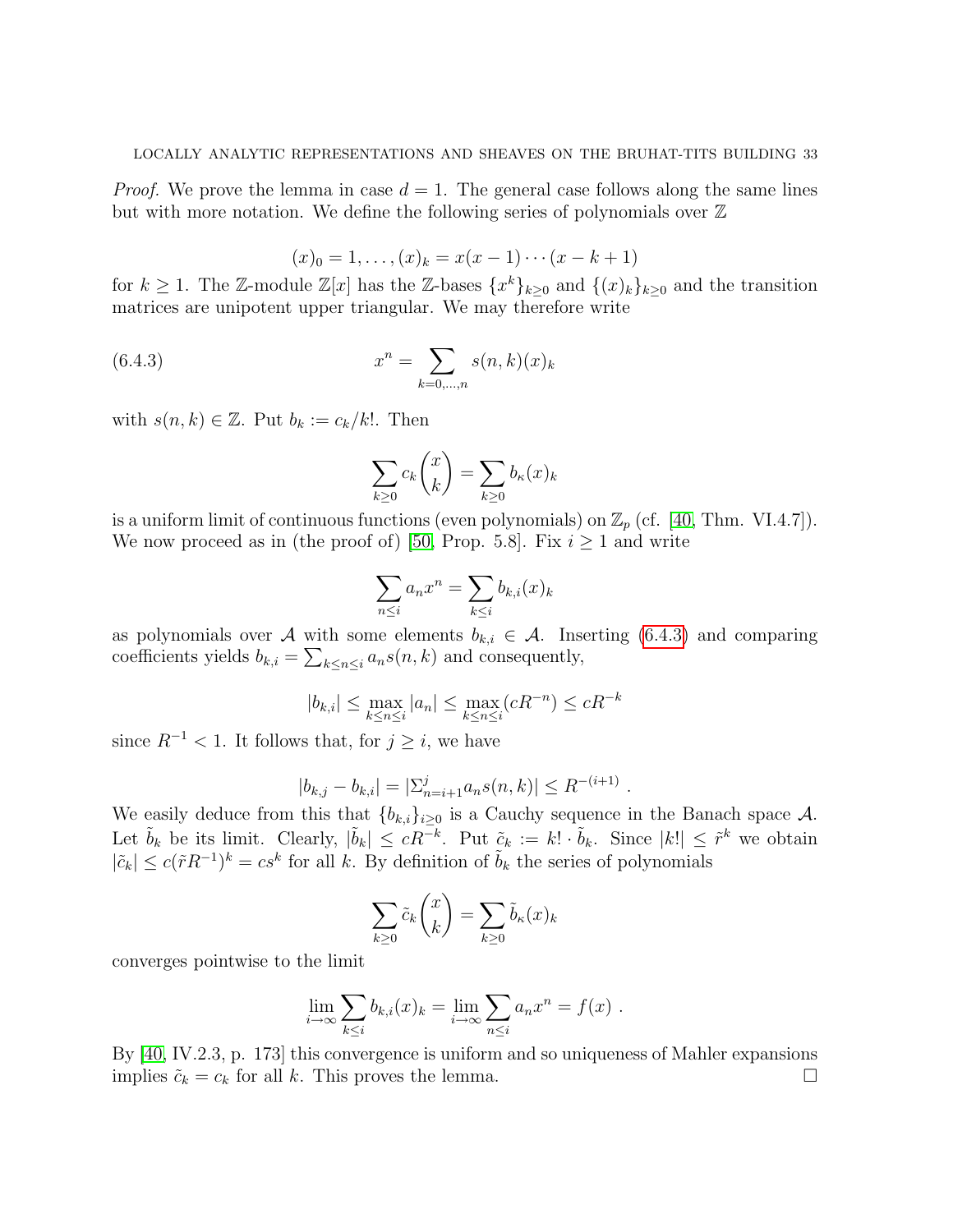<span id="page-33-1"></span>Corollary 6.4.4. Let  $L = \mathbb{Q}_p$ ,  $z \in \mathcal{B}$ , and  $e > e_{uni}$ . (i) Consider an affinoid domain V of  $X^{an}$  on which  $U_z^{(e-1)}$  acts analytically in the sense of [6.2.5,](#page-29-4) and let  $\mathcal{A}_V$  be the corresponding Banach algebra.

- (a) For any p-basis  $(h_1, \ldots, h_d)$  of  $U_z^{(e-1)}$ , cf. [2.2,](#page-9-0) and for any  $f \in \mathcal{A}_V$  the orbit map  $U^{(e-1)} \rightarrow \mathcal{A}_V$ ,  $h = h_1^{x_1} \cdots h_d^{x_d} \mapsto h.f$ , can be expanded as a strictly convergent power series  $\sum_{\nu \in \mathbb{N}^d} f_{\nu} x_1^{\nu_1} \cdots x_d^{\nu_d}$  with  $f_{\nu} \in \mathcal{A}_V$  and  $|f_{\nu}|_V \to 0$  as  $|\nu| \to \infty$ .  $(|\cdot|_V)$ denotes the supremum norm on  $A_V$ .)
- (b) The representation  $\rho: U_z^{(e)} \to GL(\mathcal{A}_V)$ ,  $(\rho(h).f)(w) = f(h^{-1}.w)$ , satisfies the assumption ( $\star$ ) of section [3.2.5](#page-15-2) for any  $r \in [r_0, 1)$ . In particular, the ring

$$
\mathcal{A}_V\#D_r(U_z^{(e)},K)
$$

exists for all  $r \in [r_0, 1)$ .

(ii) More generally, let  $V = V_1 \cup ... \cup V_m$  be a special domain of  $X^{an}$  (cf. [6.3.1\)](#page-29-3), where  $V_i$  is affinoid for  $1 \leq i \leq m$ , and suppose that  $U^{(e-1)}$  acts analytically on each  $V_i$ ,  $1 \leq$  $i \leq m$ . Then the representation  $\rho: U_z^{(e)} \to GL(\mathcal{A}_V)$ ,  $(\rho(h).f)(w) = f(h^{-1}.w)$ , satisfies the assumption ( $\star$ ) of section [3.2.5](#page-15-2) for any  $r \in [r_0, 1)$ . In particular, the ring

$$
\mathcal{A}_V\#D_r(U_z^{(e)},K)
$$

exists for all  $r \in [r_0, 1)$ .

*Proof.* (i)(a) To simplify notation put  $U = U_z^{(e-1)}$  and  $\mathbb{U} = \mathbb{U}_z^{(e-1)}$ , cf. [6.2.5.](#page-29-4) Let  $\mathcal{A}_{\mathbb{U}}$  be the affinoid algebra of U. The *p*-basis gives rise to an isomorphism  $\mathcal{A}_{\mathbb{U}} \simeq \mathbb{Q}_p\langle x_1, \ldots, x_d \rangle$ , where the latter denotes strictly convergent power series. The action of  $U$  on  $V$  corresponds to a morphism of affinoid algebras

<span id="page-33-0"></span>
$$
\mathcal{A}_V \to \mathcal{A}_{\mathbb{U}} \hat{\otimes}_L \mathcal{A}_V \simeq \mathcal{A}_V \langle x_1, \ldots, x_d \rangle \ .
$$

On the right we have the algebra of strictly convergent power series over  $\mathcal{A}_V$ . This proves the first assertion.

(i)(b) By [4.3.4](#page-21-0) we have that  $U_z^{(e)}$  is the second member of the lower p-series of  $U_z^{(e-1)}$ . Therefore, if  $(h_1, \ldots, h_d)$  is the p-basis for  $U_z^{(e-1)}$  used in (i), it follows that  $(h_1^p, \ldots, h_d)$  $\binom{p}{1}, \ldots, \binom{p}{d}$ is a p-basis for  $U_z^{(e)}$ . Denote by  $(y_1,\ldots,y_d)$  the coordinates on  $U_z^{(e)}$  corresponding to this *p*-basis. Then, applying (i) to the group  $U_z^{(e)}$ , we find that

(6.4.5) 
$$
\rho(h) \cdot f = \sum_{\nu \in \mathbb{N}^d} f_{\nu} y_1^{\nu_1} \cdots y_d^{\nu_d}
$$

when  $h = (h_1^p)$  $\binom{p}{1}^{y_1}\cdots\binom{h_d^p}{d}$  $\mathcal{L}_d^{(p)}$  and  $f \in \mathcal{A}_V$ . Therefore, the right hand side of [6.4.5](#page-33-0) converges on the disc  $|y_i| \leq p$ . Next consider the Mahler expansion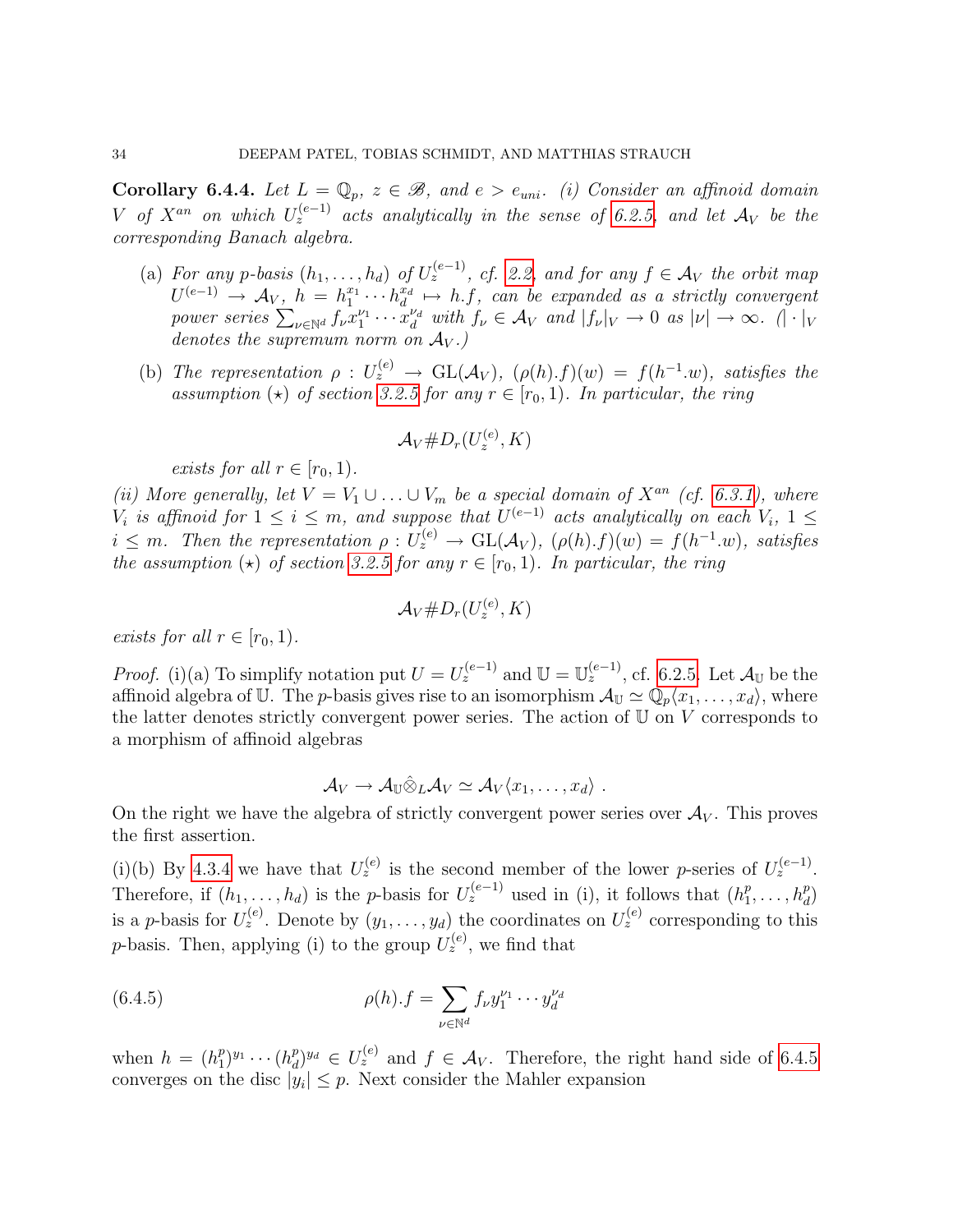$$
\rho((h_1^p)^{y_1}\cdots(h_d^p)^{y_d}).f=\sum_{\alpha\in\mathbb{N}^d}c_{f,\alpha}\binom{y}{\alpha}.
$$

By [6.4.2](#page-31-1) we have  $|c_{f,\alpha}|_V \leq c s^{|\alpha|}$  with some  $c > 0$  and  $s = r_1 p^{-1} < p^{-1} = r_0$ .

Now write  $\delta \in D_r(U_z^{(e)}, L)$  as a series  $\delta = \sum_{\alpha \in \mathbb{N}^d} d_\alpha \mathbf{b}^\alpha$  with  $\mathbf{b}^\alpha = (h_1^p - 1)^{\alpha_1} \cdots (h_d^p - 1)^{\alpha_d}$ and  $d_{\alpha} \in L$  such that  $|d_{\alpha}|r^{|\alpha|} \to 0$ . Since  $s < r_0 \leq r$  and  $|c_{f,\alpha}|_V \leq c s^{|\alpha|}$  the sum

(6.4.6) 
$$
\delta f = \delta \left( h \mapsto \rho(h) . f \right) = \sum_{\alpha \in \mathbb{N}^d} d_{\alpha} c_{f, \alpha}
$$

converges in the Banach space  $\mathcal{A}_V$ . The map  $(\delta, f) \mapsto \delta.f$  makes  $\mathcal{A}_V$  a topological module over  $D_r(U_z^{(e)}, L)$  in a way compatible with the map  $D(U_z^{(e)}) \to D_r(U_z^{(e)})$ . The last assertion is contained in [3.2.5.](#page-15-2)

(ii) As X is separated,  $X^{an}$  is Hausdorff and therefore separated, cf. [\[3,](#page-76-4) 3.4.8, 3.1.5]. This implies that the intersection of any two affinoid domains in  $X^{an}$  is again an affinoid domain, cf. [\[3,](#page-76-4) 3.1.6]. In this case,

$$
\mathcal{A}_V = \ker \left( \prod_{i=1}^m \mathcal{A}_{V_i} \rightrightarrows \prod_{i,j} \mathcal{A}_{V_i \cap V_j} \right) ,
$$

cf. [\[3,](#page-76-4) 2.2.6, 3.3]. We can now apply the assertions in (i)(b) to each factor  $\mathcal{A}_{V_i}$  and  $\mathcal{A}_{V_i \cap V_j}$ , and to the corresponding products, and deduce statement (ii).

<span id="page-34-0"></span>**6.4.7.** Later on we will sometimes need to consider the action of  $U_z^{(e)}$  on rings of the form  $A_V$ , where V is a special domain in  $X^{an}$  as in [6.4.4](#page-33-1) (ii). In order to conveniently refer to this situation, we will say that  $U_z^{(e)}$  acts *analytically* on a special domain V, if one can write  $V = V_1 \cup ... \cup V_m$  as finite union of affinoid domains  $V_i \subset X^{an}, 1 \le i \le m$ , with the property that  $U_z^{(e)}$  acts analytically on each  $V_i$ ,  $1 \le i \le m$ .

Until the end of this section we will assume  $L = \mathbb{Q}_p$ ,  $e > e_{st}$  and  $r \in [r_0, 1)$ .

**Proposition 6.4.8.** Let  $z \in \mathcal{B}$ , and let  $(V_n)_n$  be a descending sequence of affinoid neigh-borhoods of z as in [6.2.6.](#page-29-1) Then the stalk  $\mathcal{O}_{\mathscr{B},z}$  is equal to the inductive limit of the Banach algebras  $\mathcal{A}_{V_n}$ , the completed skew group rings  $\mathcal{A}_{V_n} \# D_r(U_z^{(e)}, K)$  and  $\mathcal{O}_{\mathscr{B},z} \# D_r(U_z^{(e)}, K)$ exist, and the natural map

$$
\varinjlim_{n} \left( \mathcal{A}_{V_n} \# D_r(U_z^{(e)}, K) \right) \longrightarrow \mathcal{O}_{\mathscr{B},z} \# D_r(U_z^{(e)}, K)
$$

is an isomorphism of K-algebras.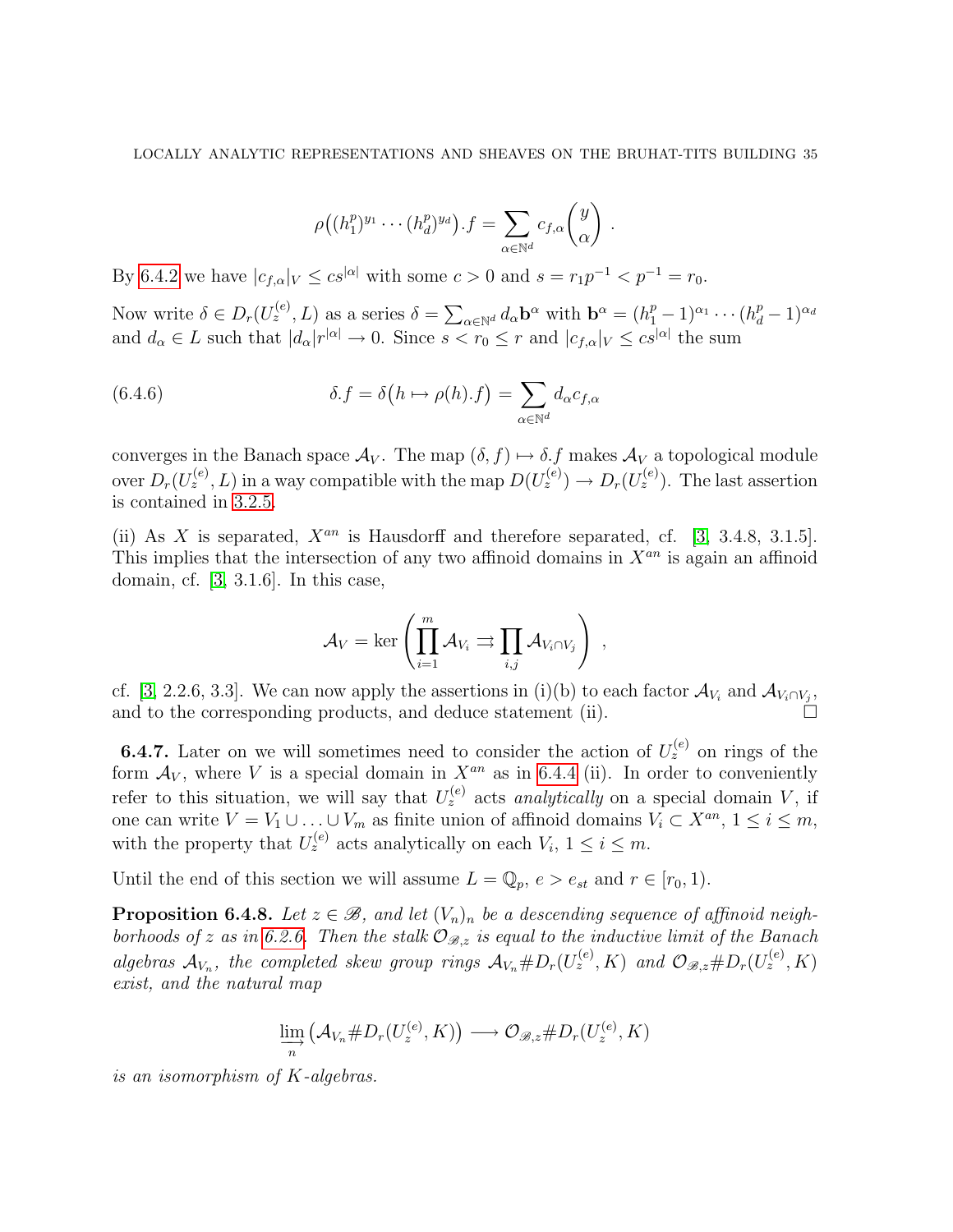*Proof.* By [6.2.4](#page-28-0) and [6.2.6,](#page-29-1) the stalk  $\mathcal{O}_{\mathscr{B},z}$  is the inductive limit of the Banach algebras  $\mathcal{A}_{V_n}$ , and the transition maps  $\mathcal{A}_{V_n} \to \mathcal{A}_{V_{n+1}}$  are compact and injective. By [2.4.1,](#page-12-1) the natural map

<span id="page-35-0"></span>
$$
(6.4.9) \quad \underline{\lim}_{\to} \left( \mathcal{A}_{V_n} \hat{\otimes}_L D_r(U_z^{(e)}, K) \right) \longrightarrow \left( \underline{\lim}_{\to} \mathcal{A}_{V_n} \right) \hat{\otimes}_L D_r(U_z^{(e)}, K) = \mathcal{O}_{\mathscr{B},z} \hat{\otimes}_L D_r(U_z^{(e)}, K)
$$

is an isomorphism of vector spaces. By [6.4.4](#page-33-1) (i)(b) the ring  $\mathcal{A}_{V_n}$  is a  $D_r(U_z^{(e)}, L)$ -module for every n and  $r \in [r_0, 1)$ , and the transition maps are homomorphisms of  $D_r(U_z^{(e)}, L)$ modules. This shows that  $\mathcal{O}_{\mathscr{B},z}$  is naturally a  $D_r(U_z^{(e)}, L)$ -module, hence  $\mathcal{O}_{\mathscr{B},z} \# D_r(U_z^{(e)}, L)$ and  $\mathcal{O}_{\mathscr{B},z} \# D_r(U_z^{(e)}, K)$  exist. The natural map  $\mathcal{A}_{V_n} \# D_r(U_z^{(e)}, K) \to \mathcal{O}_{\mathscr{B},z} \# D_r(U_z^{(e)}, K)$ is a ring homomorphism, and the map  $6.4.9$  is an isomorphism of  $K$ -algebras.

The following corollary is immediate and recorded only for future reference.

**Corollary 6.4.10.** Let V be a neighborhood of z which is a special subset of  $X^{an}$ . Suppose  $U^{(e-1)}$  acts analytically on V in the sense of [6.4.7.](#page-34-0) Let  $\iota_z$  be the natural map  $\mathcal{A}_V \to \mathcal{O}_{\mathscr{B},z}$ sending a function to its germ at z. The map  $\iota_z \hat{\otimes}$  id is an algebra homomorphism

$$
\mathcal{A}_V \# D_r(U_z^{(e)}, K) \longrightarrow \mathcal{O}_{\mathscr{B},z} \# D_r(U_z^{(e)}, K) .
$$

**Corollary 6.4.11.** Let V be a neighborhood of z which is a special subset of  $X^{an}$ . Suppose  $U^{(e-1)}$  acts analytically on V in the sense of [6.4.7.](#page-34-0) Then the inclusions

$$
L[U_z^{(e)}] \subseteq D_r(U_z^{(e)}, K)
$$

and  $U(\mathfrak{g})_K \subseteq D_r(U_z^{(e)}, K)$  induce algebra homomorphisms

(i)  $A_V \# U_z^{(e)} = A_V \otimes_L L[U_z^{(e)}] \longrightarrow A_V \# D_r(U_z^{(e)}, K)$ , (ii)  $A_V \# U(\mathfrak{g})_K \longrightarrow A_V \# D_r(U_z^{(e)}, K)$ .

If V runs through a sequence of affinoid neighborhoods of  $z$  as in [6.2.6](#page-29-1) these maps assemble to algebra homomorphisms

(i)  $\mathcal{O}_{\mathscr{B},z} \# U_z^{(e)} = \mathcal{O}_{\mathscr{B},z} \otimes_L L[U_z^{(e)}] \longrightarrow \mathcal{O}_{\mathscr{B},z} \# D_r(U_z^{(e)}, K),$ 

(ii) 
$$
\mathcal{O}_{\mathcal{B},z} \# U(\mathfrak{g})_K \longrightarrow \mathcal{O}_{\mathcal{B},z} \# D_r(U_z^{(e)}, K)
$$
.

*Proof.* Consider the case of  $\mathcal{A}_V$ . The existence of the map (i) follows from [3.2.4.](#page-15-3) The same is true for the map (ii) once we convince ourselves that there is a commutative diagram of algebra homomorphisms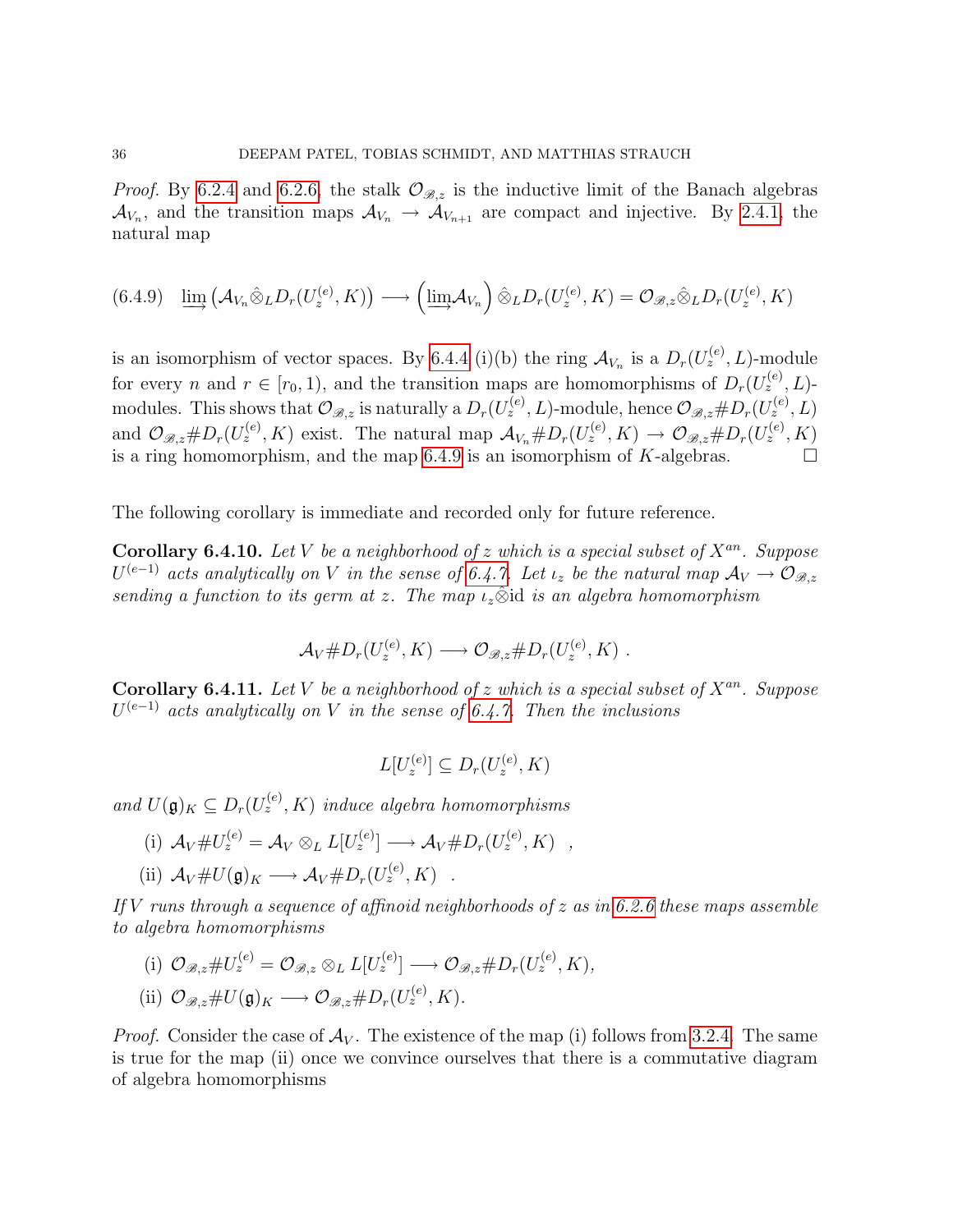$$
U(\mathfrak{g}) \xrightarrow{\alpha^{\circ, an}} \text{End}_{L}(\mathcal{A}_{V})
$$

$$
\downarrow \subseteq \qquad \qquad \downarrow id
$$

$$
D_{r}(U_{z}^{(e)}, L) \longrightarrow \text{End}_{L}(\mathcal{A}_{V})
$$

where the upper horizontal arrow is derived from  $(6.1.3)$  and the lower horizontal arrow describes the  $D_r(U_z^{(e)}, L)$ -module structure of  $\mathcal{A}_V$  as given by [6.4.4.](#page-33-0) Restricting the lower horizontal arrow to **g** amounts to differentiating the analytic  $U_z^{(e)}$ -action on  $\mathcal{A}_V$ . This action comes from the algebraic action of  $G$  on  $X$ . The diagram commutes by the remark following [6.1.2.](#page-26-1) Having settled the case  $\mathcal{A}_V$  the case of  $\mathcal{O}_{\mathscr{B},z}$  now follows by passage to the inductive limit.  $\Box$ 

As a result of this discussion we have associated to each point  $z \in \mathscr{B} \subset X^{an}$  the (noncommutative) K-algebra  $\mathcal{O}_{\mathscr{B},z} \# D_r(U_z^{(e)}, K)$ . As we have seen, it comes together with an injective algebra homomorphism

(6.4.12) 
$$
\mathcal{O}_{\mathscr{B},z} \# U(\mathfrak{g})_K \hookrightarrow \mathcal{O}_{\mathscr{B},z} \# D_r(U_z^{(e)}, K) .
$$

In the next section we will sheafify this situation and obtain a sheaf of noncommutative K-algebras  $\mathcal{O}_{\mathscr{B}}\#D_r$  on  $\mathscr{B}$  together with an injective morphism of sheaves of algebras

<span id="page-36-0"></span>
$$
\mathcal{O}_{\mathscr{B}}\#U(\mathfrak{g})_K\hookrightarrow \mathcal{O}_{\mathscr{B}}\#D_r
$$

inducing the map [\(6.4.12\)](#page-36-0) at all points  $z \in \mathcal{B}$ . To do this we shall need a simple 'gluing property' of the algebras  $\mathcal{O}_{\mathscr{B},z} \# D_r(U_z^{(e)}, K)$ .

<span id="page-36-1"></span>**Lemma 6.4.13.** Let F, F' be facets in  $\mathscr{B}$  such that  $F' \subseteq \overline{F}$  and let  $\sigma_r^{F/F} : D_r(U_{F'}^{(e)}, K) \to$  $D_r(U_F^{(e)}% )\rightarrow\infty$  $F_F^{(e)}, K$ ) be the corresponding algebra homomorphism. Suppose V and V' are two special domains in  $X^{an}$  on which  $U_F^{(e-1)}$  $\mathcal{F}_F^{(e-1)}$  and  $U_{F'}^{(e-1)}$ , respectively, act analytically (cf. [6.4.7\)](#page-34-0). If  $V \subset V'$  the map  $res_V^{V'} \hat{\otimes} \sigma_r^{F'F}$  is a continuous algebra homomorphism

$$
res_V^{V'} \hat{\otimes} \sigma_r^{F'F} : \mathcal{A}_{V'} \# D_r(U_{F'}^{(e)}, K) \longrightarrow \mathcal{A}_V \# D_r(U_F^{(e)}, K) .
$$

*Proof.* Since the map  $\sigma_r^{F'F}$  is induced from the inclusion  $U_{F'}^{(e)} \subseteq U_F^{(e)}$  $\mathcal{F}^{(e)}_F$  there is a commutative diagram

$$
D_r(U_{F'}^{(e)}, L) \times \mathcal{A}_{V'} \longrightarrow \mathcal{A}_{V'}
$$

$$
\downarrow \sigma_r^{F'F \times res} \qquad \qquad \downarrow res
$$

$$
D_r(U_F^{(e)}, L) \times \mathcal{A}_V \longrightarrow \mathcal{A}_V
$$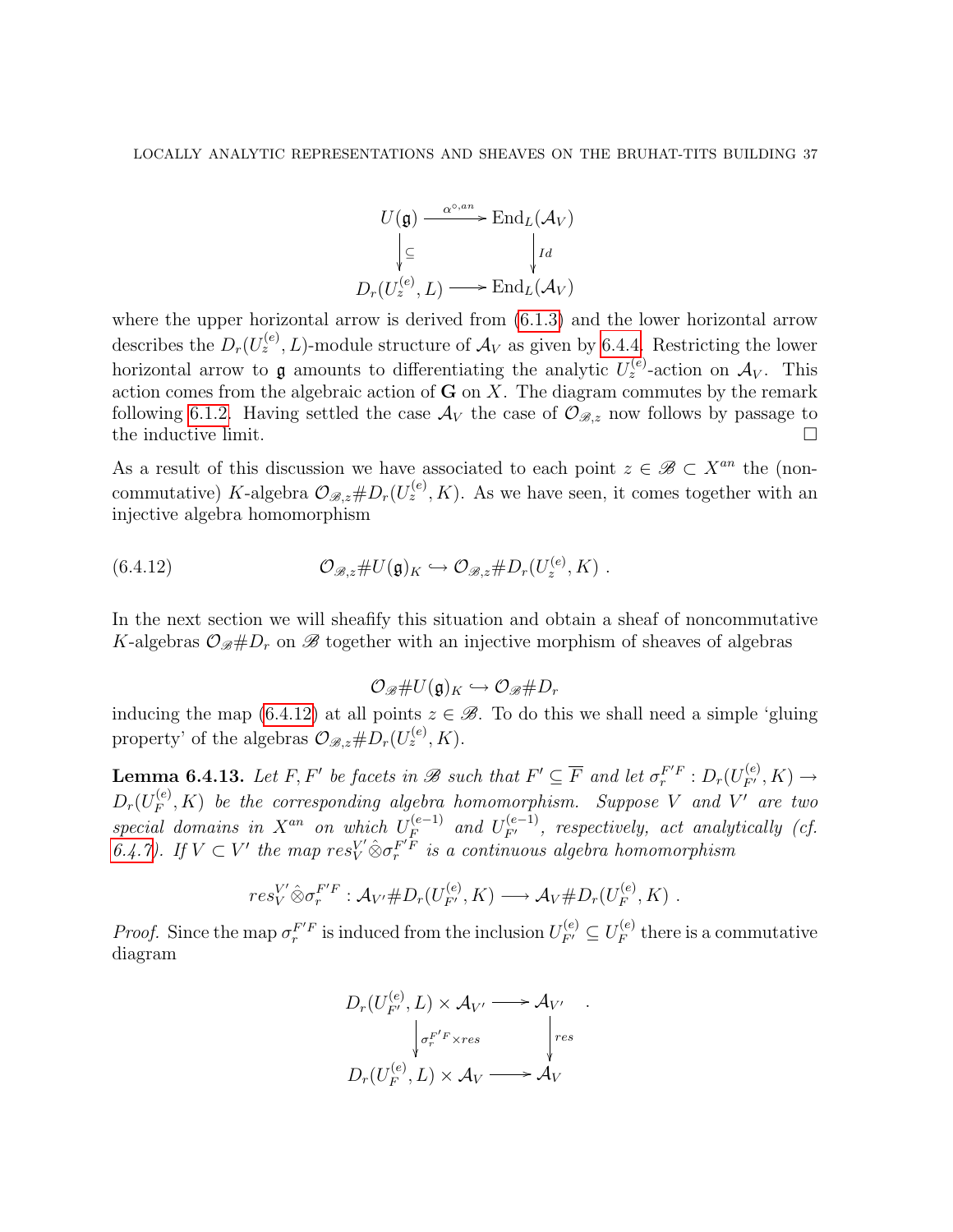where the horizontal arrows describe the module structures of  $\mathcal{A}_{V'}$  and  $\mathcal{A}_{V}$  over  $D_r(U_{F'}^{(e)}, L)$ and  $D_r(U_F^{(e)}$  $F_F^{(e)}, L$ ) respectively, cf. [6.4.4.](#page-33-0) The assertion follows now from the construction of the skew multiplication of the source and target of  $res_V^{V'} \hat{\otimes} \sigma_r^{F'F}$  (cf. sec. [3\)](#page-13-0).

**6.4.14.** For any subset  $C \subset X^{an}$  we have by [6.3.2](#page-30-0)

$$
\mathcal{O}_{X^{an}}(C) = \varinjlim_{U} \mathcal{O}_{X^{an}}(U) ,
$$

where U runs over all open neighborhoods of C in  $X^{an}$ . Obviously, if C is contained in B we have  $\mathcal{O}_{\mathscr{B}}(C) = \mathcal{O}_{X^{an}}(C)$ . We recall that the star of a facet F' in B is the subset of  $\mathscr{B}$  defined by

 $St(F) :=$  union of all facets  $F' \subseteq \mathcal{B}$  such that  $F \subseteq \overline{F'}$ .

These stars form a locally finite open covering of  $\mathscr{B}$ .

<span id="page-37-1"></span>**Proposition 6.4.15.** Let  $F \subset \mathcal{B}$  be a facet, and let  $C \subset St(F)$  be a compact set.

(i) There is a countable fundamental system of neighborhoods  $V_1 \supset V_2 \supset \dots$  of C in  $X^{an}$ with the following properties:

- for all  $i$  the neighborhood  $V_i$  is a special subdomain on which  $U_F^{(e)}$  $E_F^{(e)}$  acts analytically,

- for all  $i < j$  the induced map  $\mathcal{A}_{V_i} \to \mathcal{A}_{V_j}$  is compact and injective.

(ii) Let  $(V_i)_i$  be as in (i). Then the rings  $A_{V_i} \# D_r(U_F^{(e)})$  $\binom{e}{F}$  exist for all i and the maps

$$
\mathcal{A}_{V_i} \# D_r(U_F^{(e)}) \to \mathcal{A}_{V_{i+1}} \# D_r(U_F^{(e)})
$$

induced by the restriction maps  $A_{V_i} \to A_{V_{i+1}}$  are homomorphisms of K-algebras. (iii) Let  $(V_i)_i$  be as in (i). Then the maps

<span id="page-37-0"></span>
$$
\mathcal{A}_{V_i} \hat{\otimes}_L D_r(U_F^{(e)}) \to \mathcal{O}_{\mathscr{B}}(C) \hat{\otimes}_L D_r(U_F^{(e)})
$$

induced by the canonical maps  $\mathcal{A}_{V_i} \to \mathcal{O}_{\mathscr{B}}(C)$  induce an isomorphism of vector spaces

(6.4.16) 
$$
\lim_{\substack{\longrightarrow \\ i}} \left( \mathcal{A}_{V_i} \hat{\otimes}_L D_r(U_F^{(e)}) \right) \longrightarrow \mathcal{O}_{\mathscr{B}}(C) \hat{\otimes}_L D_r(U_F^{(e)}) .
$$

(iv) The left hand side of [6.4.16](#page-37-0) carries a unique structure of a  $K$ -algebra, such that the canonical maps

$$
\mathcal{A}_{V_i} \hat{\otimes}_L D_r(U_F^{(e)}) \longrightarrow \varinjlim_i \left( \mathcal{A}_{V_i} \hat{\otimes}_L D_r(U_F^{(e)}) \right)
$$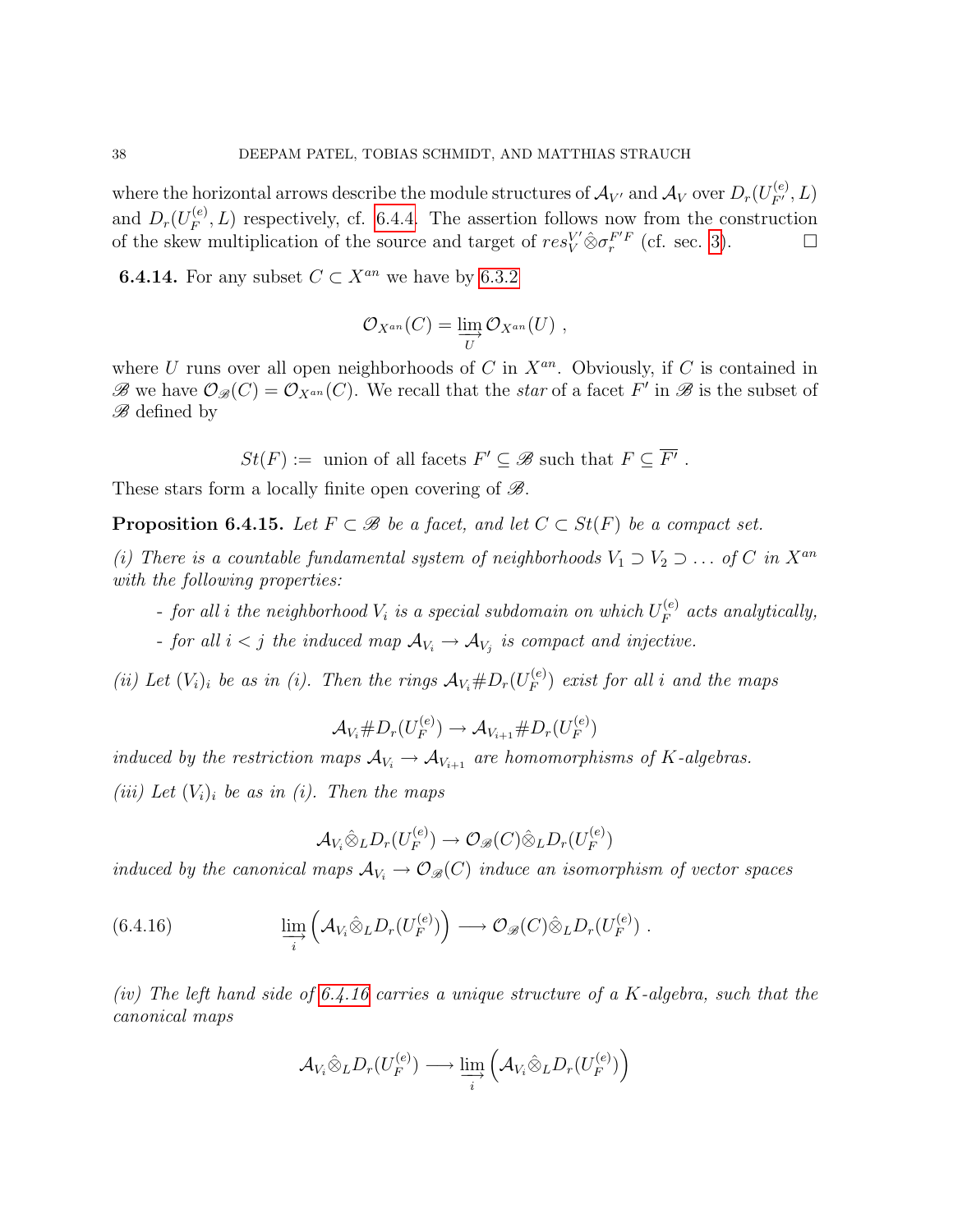become K-algebra homomorphisms. Consequently, via transport of structure, we give  $\mathcal{O}_{\mathscr{B}}(C)\hat{\otimes}_L D_r(U_F^{(e)}$  $F^{(e)}_F)$  the unique  $K$ -algebra structure, henceforth denoted by  $\mathcal{O}_{\mathscr{B}}(C) \# D_r(U^{(e)}_F)$  $\binom{(e)}{F},$ such that  $6.4.16$  becomes an isomorphism of K-algebras.

Proof. (i) By [\[3,](#page-76-0) 3.2.9] there is a countable fundamental system of open neighborhoods  $W_1 \supset W_2 \supset \ldots$  of C in  $X^{an}$ . We are going to find inductively the special domain  $V_i \subset W_i$ . To begin, use [6.2.6](#page-29-0) to find for each  $x \in C$  an affinoid neighborhood  $W_{1,x} \subset W_1$  on which  $U_F^{(e)}$  $F_F^{(e)}$  acts analytically. Clearly, we may furthermore assume that every  $W_{1,x}$  is connected. Denote by Int $(W_{1,x})$  the topological interior of  $W_{1,x}$ . As C is compact it is contained in a finite union  $\text{Int}(W_{1,x_1}) \cup \ldots \cup \text{Int}(W_{1,x_{m_1}})$ . Put

$$
V_1 = W_{1,x_1} \cup \ldots \cup W_{1,x_{m_1}} \; .
$$

Now suppose we have found a special domain  $V_i = W_{i,z_1} \cup ... \cup W_{i,z_{m_i}}$  contained in  $W_i$ with the property that for all  $1 \leq j \leq m_i$ 

- $W_{i,z_j}$  is a connected affinoid neighborhood of  $z_i$  on which  $U_F^{(e)}$  $F_F^{(e)}$  acts analytically, for all  $1 \leq j \leq m_i$ ,
- C is contained in the union of the  $Int(W_{i,z_j})$ , for  $1 \leq j \leq m_i$ .

For a given  $z' \in C$  choose  $j(z') \in \{1, \ldots, m_i\}$  such that  $z'$  is contained in  $Int(W_{i, z_{j(z')}})$ . Use again [6.2.6](#page-29-0) to find a connected affinoid neighborhood  $W_{i+1,z}$  of z' contained in  $\tilde{W}_{i+1} \cap$ Int $(W_{i,z_{j(z')}})$  on which  $U_F^{(e)}$  $E_F^{(e)}$  acts analytically. Put  $z = z_{j(z')}$ . As  $W_{i,z}$  is connected, it is irreducible, cf. [\[3,](#page-76-0) 3.1.8], and so is  $Spec(\mathcal{A}_{W_{i,z}})$ . The ring  $\mathcal{A}_{W_{i,z}}$  is hence an integral domain, and the restriction map

$$
(6.4.17) \quad \mathcal{A}_{W_{i,z}} \longrightarrow \mathcal{A}_{W_{i+1,z'}}
$$

is thus injective. Moreover, since  $W_{i+1,z'}$  is contained in Int( $W_{i,z}$ ), the map [6.4.17](#page-38-0) is inner, by [\[3,](#page-76-0) 2.5.9]. The arguments in [\[20,](#page-77-0) 2.1.16] then show that [6.4.17](#page-38-0) is a compact map of Banach spaces. Now choose  $z'_1, \ldots, z'_{m_{i+1}}$  such that C is contained in the union of the Int $(W_{i+1,z'_j})$ , for  $1 \leq j \leq m_{i+1}$ , and let  $V_{i+1}$  be the union of the  $W_{i+1,z'_j}$ , for  $1 \leq j \leq m_{i+1}$ . Recall that

<span id="page-38-0"></span>
$$
\mathcal{A}_{V_i} = \ker \left( \prod_{j=1}^{m_i} \mathcal{A}_{W_{i,z_j}} \rightrightarrows \prod_{j,j'} \mathcal{A}_{W_{i,z_j} \cap W_{i,z_{j'}}} \right) ,
$$

cf. [\[3,](#page-76-0) 2.2.6, 3.3]. Consider the commutative diagram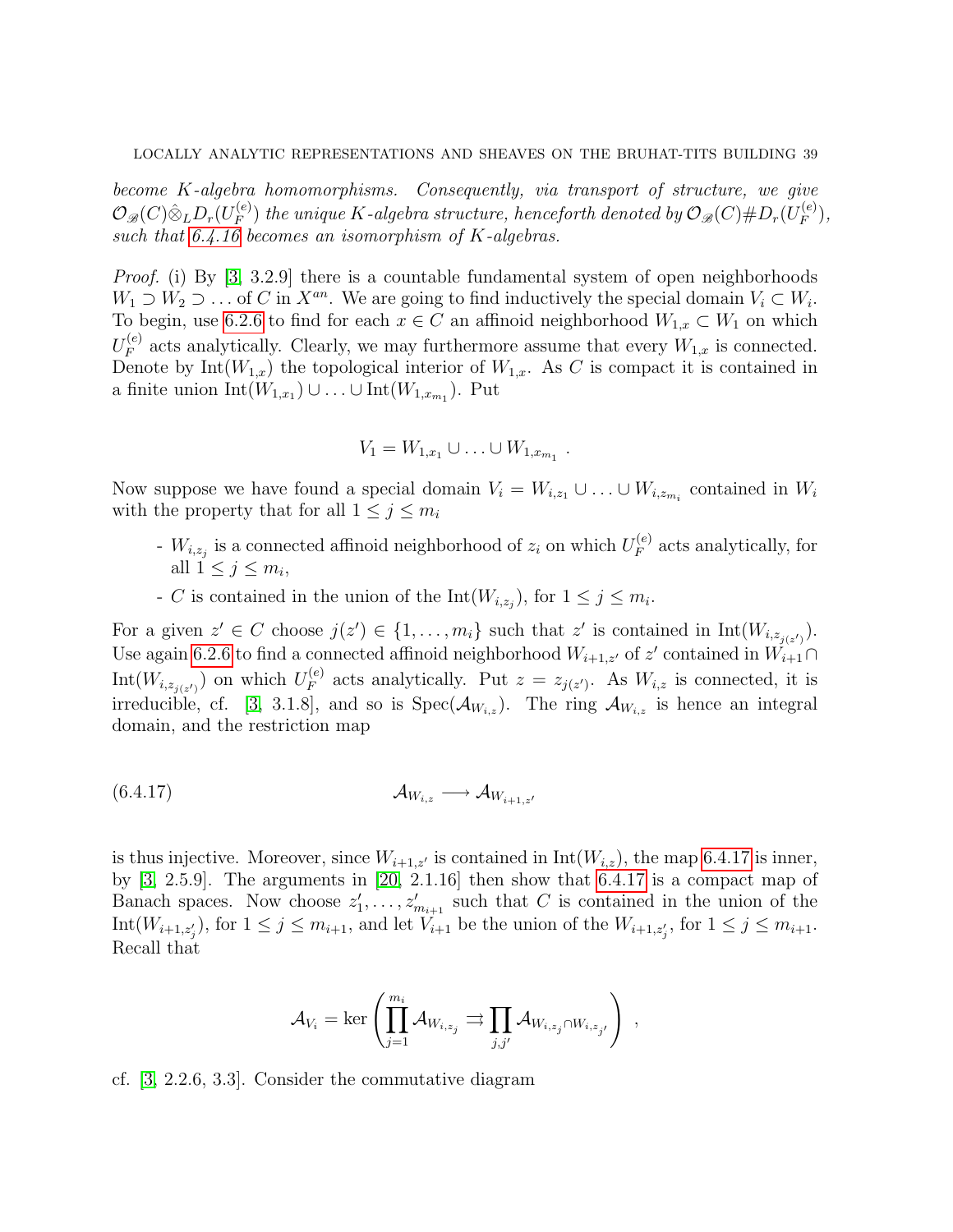

The horizontal arrows are the obvious inclusions. The vertical arrow on the right is the one induced by the maps [6.4.17,](#page-38-0) and is thus injective and compact. The canonical vertical arrow on the left is thus injective and compact too, cf.  $(43, 16.7 \text{ (ii)}).$  This proves the first assertion.

(ii) This follows immediately from the second part of [6.4.4,](#page-33-0) together with [6.4.13.](#page-36-1)

(iii) Because  $(V_i)_i$  is a fundamental system of neighborhoods of C we have, by [6.3.2,](#page-30-0)  $\mathcal{O}_{\mathscr{B}}(C) = \underline{\lim}_{i} \mathcal{A}_{V_i}$ . The assertion now follows from (i) and [2.4.1.](#page-12-0)

(iv) Using (ii) we see that the right hand side of  $6.4.16$  has a canonical K-algebra structure. The remaining assertions are now clear.

# 7. A sheaf of 'distribution operators' on the building

In this section we assume throughout  $L = \mathbb{Q}_p$ ,  $e > e_{st}$  (cf. [6.2.6\)](#page-29-0), and  $r \in [r_0, 1)$ . Because  $e-1 \ge e_{st} \ge e_{uni}$ , cf. [6.2.6,](#page-29-0) all groups  $U_z^{(e-1)}$  are uniform pro-p groups, cf. [4.3.4.](#page-21-0) We will work from now on exclusively over the coefficient field  $K$ . To ease notation we will therefore drop this coefficient field from the notation when working with distribution algebras. We thus write  $D(G) = D(G, K), D_r(U_F^{(e)})$  $(E_F^{(e)}) = D_r(U_F^{(e)})$  $F_F^{(e)}, K$  etc.

Recall that the sheaf of (twisted) differential operators  $\mathcal{D}_{\chi}$  on X may be constructed from the skew tensor product  $\mathcal{O}_X\#U(\mathfrak{g})$ , cf. sec. [5.](#page-22-0) In a similar way we are going to construct a sheaf of 'distribution operators' on  $\mathscr B$  starting from a twisted tensor product  $\mathcal O_{\mathscr B} \# \underline{D}_r$ . Here,  $\underline{D}_r$  replaces the constant sheaf  $U(\mathfrak{g})$  and equals a sheaf of distribution algebras on  $\mathscr{B}$ . It will be a constructible sheaf with respect to the usual polysimplicial structure of  $\mathscr{B}$ . Recall from sec. [4.2](#page-18-0) that a sheaf on a polysimplicial space is called *constructible* if its restriction to a given geometric polysimplex is a constant sheaf.

7.1. A constructible sheaf of distribution algebras. Given an open set  $\Omega \subset \mathscr{B}$  we have the natural map

$$
\iota_z : \mathcal{O}_{\mathscr{B}}(\Omega) \longrightarrow \mathcal{O}_{\mathscr{B},z}, \ f \mapsto \text{germ of } f \text{ at } z
$$

for any  $z \in \Omega$ .

**Definition 7.1.1.** For an open subset  $\Omega \subseteq \mathscr{B}$  let

$$
\underline{D}_r(\Omega) := K - \text{vector space of all maps } s : \Omega \to \dot{\bigcup}_{z \in \Omega} D_r(U_z^{(e)}) \text{ s.t.}
$$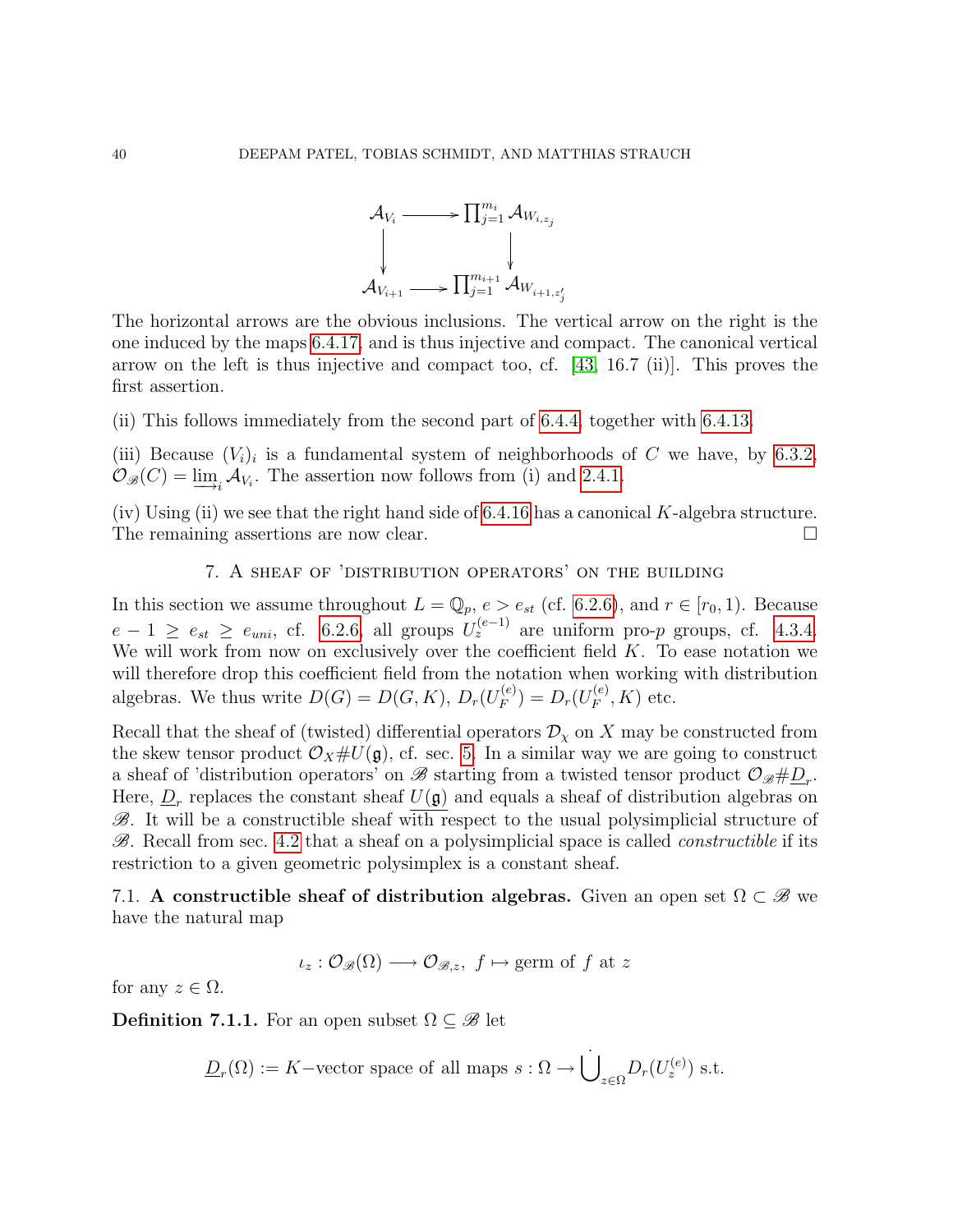- (1)  $s(z) \in D_r(U_z^{(e)})$  for all  $z \in \Omega$ ,
- (2) for each facet  $F \subseteq \mathscr{B}$  there exists a finite open covering  $\Omega \cap St(F) = \cup_{i \in I} \Omega_i$  with the property: for each i with  $\Omega_i \cap F \neq \emptyset$  there is an element  $s_i \in D_r(U_F^{(e)})$  $\binom{e}{F}$  such that
	- (2a)  $s(z) = s_i$  for any  $z \in \Omega_i \cap F$ ,
	- (2b)  $s(z') = \sigma_r^{FF'}(s_i)$  for any  $z' \in \Omega_i$ . Here, F' is the unique facet in  $St(F)$  that contains  $z'$ .

From (2a) it is easy to see that the restriction of  $D_r$  to a facet F is the constant sheaf with value  $D_r(U_F^{(e)})$  $(F_F^{(e)})$ . Hence  $\underline{D}_r$  is constructible. Furthermore, if  $\Omega' \subseteq \Omega$  is an open subset there is the obvious restriction map  $\underline{D}_r(\Omega) \to \underline{D}_r(\Omega')$ . The proof of the following result is implicitly contained in the proofs of [7.2.2](#page-41-0) and [7.2.3](#page-42-0) below.

**Lemma 7.1.2.** With pointwise multiplication  $\underline{D}_r$  is a sheaf of K-algebras. For  $z \in \mathcal{B}$ one has  $(\underline{D}_r)_z = D_r(U_z^{(e)})$ .

# 7.2. Sheaves of completed skew group rings.

<span id="page-40-0"></span>Definition 7.2.1. For an open subset  $\Omega \subseteq \mathscr{B}$  let

 $(\mathcal{O}_{\mathscr{B}}\#\underline{D}_r)(\Omega) := K-\text{vector space of all maps } s:\Omega\to \dot{\bigcup}$  $\mathcal{O}_{\mathscr{B},z} \# D_r(U_z^{(e)})$  such that

- (1)  $s(z) \in \mathcal{O}_{\mathscr{B},z} \# D_r(U_z^{(e)})$  for all  $z \in \Omega$ ,
- (2) for each facet  $F \subseteq \mathscr{B}$  there exists a finite open covering  $\Omega \cap St(F) = \cup_{i \in I} \Omega_i$  with the property: for each i with  $\Omega_i \cap F \neq \emptyset$  there is an element

$$
s_i \in \mathcal{O}_{\mathscr{B}}(\Omega_i) \hat{\otimes}_L D_r(U_F^{(e)})
$$

such that

- $(2a)$   $s(z) = (\iota_z \hat{\otimes} \mathrm{id})(s_i)$  for any  $z \in \Omega_i \cap F$ ,
- (2b)  $s(z') = (\iota_{z'} \hat{\otimes} \sigma_r^{FF'})(s_i)$  for any  $z' \in \Omega_i$ . Here, F' is the unique facet in  $St(F)$ that contains  $z'$ .

Consider a map  $s: \Omega \to \dot{\cup}_{z \in \Omega} \mathcal{O}_{\mathscr{B},z} \# D_r(U_z^{(e)})$  satisfying (1). It will be convenient to call an open covering  $\Omega \cap St(F) = \bigcup_{i \in I} \Omega_i$  together with the elements  $s_i$  such that  $(2a)$  and (2b) hold a *datum* for s with respect to the facet F. Any open covering of  $\Omega \cap St(F)$ which is a refinement of the covering  $\{\Omega_i\}_{i\in I}$ , together with the same set of elements  $s_i$  is again a datum for  $s$  with respect to  $F$ .

Suppose  $\Omega' \subseteq \Omega$  is an open subset and let  $s \in (\mathcal{O}_{\mathscr{B}} \# \underline{D}_r)(\Omega)$ . Let  $F \subseteq \mathscr{B}$  be a facet. Given a corresponding datum  $\{\Omega_i\}_{i\in I}$  for s put  $\Omega'_i := \Omega' \cap \Omega_i$ . Together with the elements  $s_i$ , in case  $\Omega'_i \cap F \neq \emptyset$ , we obtain a datum for the function  $s|_{\Omega'}$ . It follows that  $(\mathcal{O}_{\mathscr{B}} \# \underline{D}_r)$ is a presheaf of K-vector spaces on  $\mathscr{B}$ .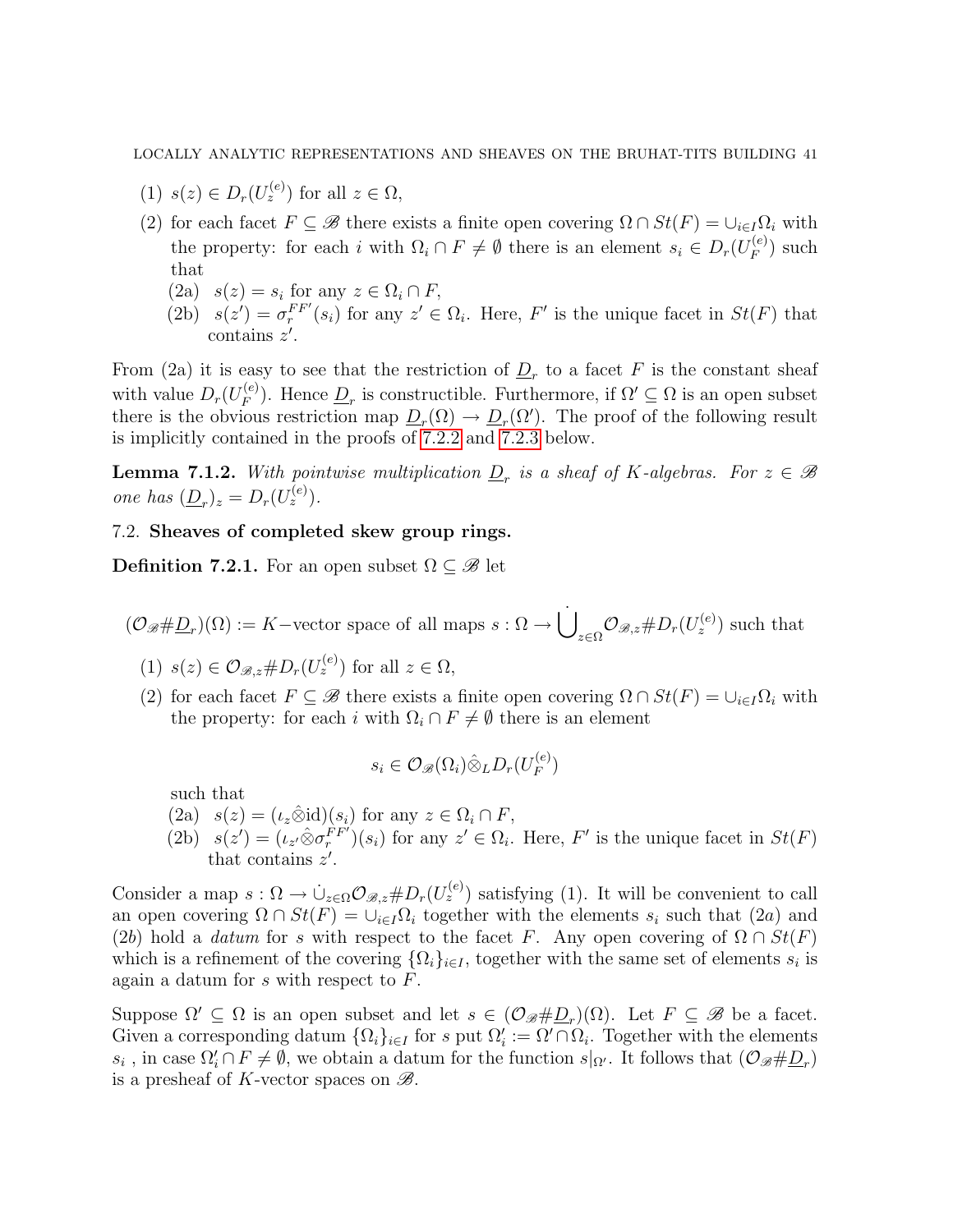In the following it will be convenient to define  $\mathcal{F}(\Omega)$  as the K-vector space of all maps

$$
s:\Omega\to \dot{\bigcup}_{z\in\Omega}\mathcal{O}_{\mathscr{B},z}\#_L D_r(U_z^{(e)})
$$

satisfying condition (1) in the above definition. It is clear that pointwise multiplication makes  $\mathcal F$  a sheaf of K-algebras on  $\mathscr B$  such that  $(\mathcal O_{\mathscr B} \# \underline{D}_r)$  is a subpresheaf of K-vector spaces.

<span id="page-41-0"></span>**Lemma 7.2.2.** The induced multiplication makes  $(\mathcal{O}_{\mathscr{B}}\#\underline{D}_r)\subseteq \mathcal{F}$  an inclusion of sheaves of K-algebras.

*Proof.* Consider an open subset  $\Omega \subseteq \mathcal{B}$ . Let us first show that for  $s, s' \in (\mathcal{O}_{\mathcal{B}}\# \underline{D}_r)(\Omega)$ we have  $ss' \in (\mathcal{O}_{\mathscr{B}}\#\underline{D}_r)(\Omega)$ , i.e. that  $(\mathcal{O}_{\mathscr{B}}\#\underline{D}_r)(\Omega)$  is a subalgebra of  $\mathcal{F}(\Omega)$ .

To do this let  $F \subseteq \mathscr{B}$  be a facet. Let  $\{\Omega_i\}_{i\in I}$  and  $\{\Omega'_j\}_{j\in J}$  be corresponding data for s and s' respectively. Passing to  $\{\Omega_{ij}\}_{ij}$  with  $\Omega_{ij} = \Omega_i \cap \Omega'_j$  and refining the coverings if necessary, we may assume: there exists one datum  $\{\Omega_i\}_{i\in I}$  for both s, s' and each  $\Omega_i$ is contained in a compact subset of  $St(F)$ . We will produce a datum for ss' by passing to a suitable open covering of  $\Omega_i$  whenever  $\Omega_i \cap F \neq \emptyset$ . To this end, let us fix such an  $i \in I$ . We choose connected compact subsets  $C \subset St(F)$  whose open interiors  $C^{\circ}$  form a covering of  $\Omega_i$ . We have the K-algebra  $\mathcal{O}_{\mathscr{B}}(C) \# D_r(U_F^{(e)})$  $_{F}^{\left( e\right) }$  from [6.4.15.](#page-37-1) We apply the base change  $(\cdot) \hat{\otimes}_L D_r(U^{(e)}_F)$  $\mathcal{O}_{\mathscr{B}}(C) \to \mathcal{O}_{\mathscr{B}}(C)$  and consider the image of  $s_i$  and  $s'_i$  in  $\mathcal{O}_{\mathscr{B}}(C)\#D_r(U_F^{(e)})$  $E_F^{(e)}$ ). Let  $s_i s'_i \in \mathcal{O}_{\mathscr{B}}(C) \# D_r(U_F^{(e)})$  $\binom{e}{F}$  be their product. We apply the base change  $(\cdot) \hat{\otimes}_L D_r(U_F^{(e)})$  $\mathcal{O}_{\mathscr{B}}(C) \to \mathcal{O}_{\mathscr{B}}(C^{\circ})$  and consider the image of  $s_i s'_i$  in  $\mathcal{O}_{\mathscr{B}}(C^\circ) \hat{\otimes}_L D_r(U_F^{(e)})$  $F_F^{(e)}$ ). We denote this image again by  $s_i s'_i$ . According to the definition of the product on  $\mathcal{O}_{\mathscr{B}}(C) \# D_r(U_F^{(e)})$  $(F_F^{(e)})$  in [6.4.15](#page-37-1) we find, for any  $z \in C^\circ \cap F$ , that

$$
(ss')(z) = s(z)s'(z) = (\iota_z \hat{\otimes} \mathrm{id})(s_i) \cdot (\iota_z \hat{\otimes} \mathrm{id})(s'_i) = (\iota_z \hat{\otimes} \mathrm{id})(s_i s'_i)
$$

using [6.4.10](#page-35-0) and we find, for any  $z' \in C^{\circ}$ , that

$$
(ss')(z') = s(z')s'(z') = (\iota_z \hat{\otimes} \sigma_r^{F'F})(s_i) \cdot (\iota_z \hat{\otimes} \sigma_r^{F'F})(s_i') = (\iota_z \hat{\otimes} \sigma_r^{F'F})(s_i s_i')
$$

using [6.4.13](#page-36-1) (F' is the unique facet in  $St(F)$  that contains z'). This shows that, if we replace each such  $\Omega_i$  by the open covering given by the corresponding  $C^{\circ}$  and invoke the corresponding sections  $s_i s'_i \in \mathcal{O}_{\mathscr{B}}(C^\circ) \hat{\otimes}_L D_r(U_F^{(e)})$  $F_F^{(e)}$ , we will have a datum for ss' relative to F. Consequently,  $ss' \in (\mathcal{O}_{\mathscr{B}}\# \underline{D}_r)(\Omega)$  and hence,  $(\mathcal{O}_{\mathscr{B}}\# \underline{D}_r)(\Omega)$  is a subalgebra of  $\mathcal{F}(\Omega)$ . If  $\Omega' \subseteq \Omega$  is an open subset the restriction map  $(\mathcal{O}_{\mathscr{B}} \# \underline{D}_r)(\Omega) \to (\mathcal{O}_{\mathscr{B}} \# \underline{D}_r)(\Omega')$  is obviously multiplicative. Thus,  $(\mathcal{O}_{\mathscr{B}}\#\underline{D}_r)$  is a presheaf of K-algebras.

Let us show that  $(\mathcal{O}_{\mathscr{B}}\# \underline{D}_r)$  is in fact a sheaf. Since  $(\mathcal{O}_{\mathscr{B}}\# \underline{D}_r) \subseteq \mathcal{F}$  is a subpresheaf and  $\mathcal F$  is a sheaf it suffices to prove the following: if

$$
\Omega = \bigcup_{j \in J} U_j
$$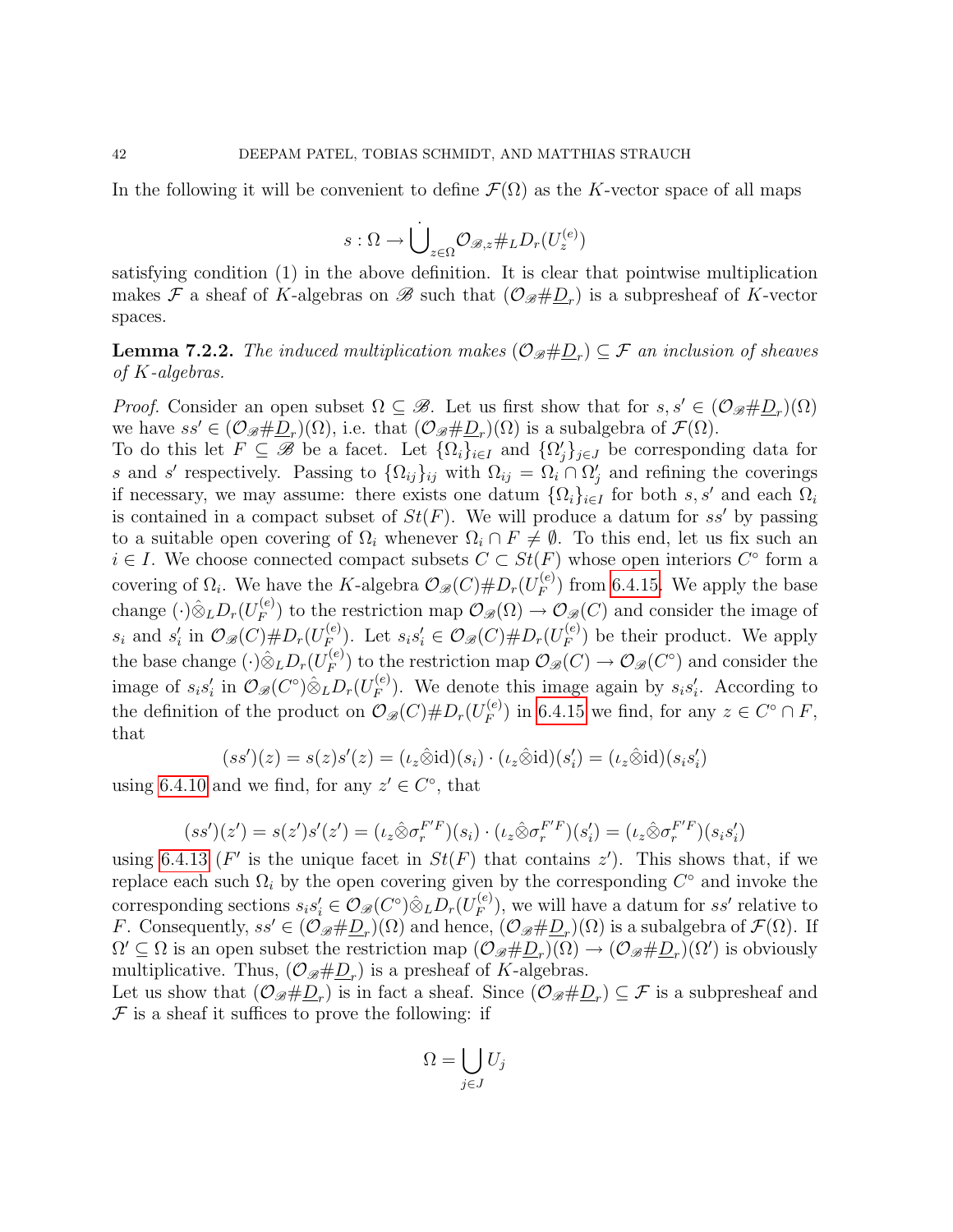is an open covering of an open subset  $\Omega \subseteq \mathscr{B}$  and if  $s_j \in (\mathcal{O}_{\mathscr{B}}\#D_r)(U_j)$  are local sections with  $s_j|_{U_j \cap U_i} = s_i|_{U_i \cap U_j}$  for all  $i, j \in J$  then the unique section  $s \in \mathcal{F}(\Omega)$  with  $s|_{U_j} = s_j$  for all  $j \in J$  lies in  $(\mathcal{O}_{\mathscr{B}}\#\underline{D}_r)(\Omega)$ . To do this let  $F \subseteq \mathscr{B}$  be a facet. Consider for each  $j \in J$ a datum  $\{U_{ji}\}_{i\in I}$  for  $s_j$ . In particular,  $U_j \cap St(F) = \bigcup_{i\in I} U_{ji}$  and there are distinguished elements

$$
s_{ji} \in \mathcal{O}_{\mathscr{B}}(U_{ji}) \hat{\otimes}_L D_r(U_F^{(e)})
$$

whenever  $U_{ji} \cap F \neq \emptyset$ . Then  $\Omega \cap St(F) = \cup_{ji} U_{ji}$  (together with the elements  $s_{ji}$  whenever  $U_{ji} \cap F \neq \emptyset$  is a datum for s. Indeed, given  $z \in U_{ji} \cap F$  one has  $s(z) = s_i(z) = (\iota_z \hat{\otimes} \mathrm{id})(s_{ji})$ which shows (2a). Moreover, if  $z' \in U_{ji}$  one has  $s(z') = s_j(z') = (\iota_z \hat{\otimes} \sigma_r^{F'F})(s_{ji})$  which shows (2b). Together this means  $s \in (\mathcal{O}_{\mathscr{B}} \# \underline{D}_r)(\Omega)$ . ) $(\Omega)$ .

The next lemma shows that the stalks of the sheaf  $(\mathcal{O}_{\mathscr{B}}\# \underline{D}_r)$  are as expected.

<span id="page-42-0"></span>**Lemma 7.2.3.** The canonical map  $(\mathcal{O}_{\mathscr{B}}\# \underline{D}_r)_z \stackrel{\cong}{\longrightarrow} \mathcal{O}_{\mathscr{B},z} \# D_r(U_z^{(e)})$  is an isomorphism of K-algebras for any  $z \in \mathcal{B}$ .

Proof. There is the K-algebra homomorphism

$$
(\mathcal{O}_{\mathscr{B}}\#\underline{D}_r)_z \longrightarrow \mathcal{O}_{\mathscr{B},z}\#D_r(U_z^{(e)}), \text{ germ of } s \text{ at } z \mapsto s(z) .
$$

Let us show that this map is injective. Let  $[s]$  be the germ of a local section  $s \in$  $(\mathcal{O}_{\mathscr{B}}\#\underline{D}_r)(\Omega)$  over some open subset  $\Omega\subseteq\mathscr{B}$  with the property  $s(z)=0$ . Let F be the unique facet of  $\mathscr B$  that contains z and let  $\{\Omega_i\}_{i\in I}$  be a corresponding datum for s. According to [6.2.4](#page-28-0) we may write the stalk

$$
\mathcal{O}_{\mathscr{B},z} = \varinjlim_{V} \mathcal{A}_{V}
$$

as a compact inductive limit of integral affinoid algebras with injective transition maps. Let us abbreviate  $\mathcal{E} := D_r(U_F^{(e)})$  $F_F^{(e)}$ ). If  $W \subseteq V$  is an inclusion of affinoids occuring in the above inductive limit, then [\[20,](#page-77-0) Cor. 1.1.27] implies that the base changed map

$$
\mathcal{A}_V\hat{\otimes}_L\mathcal{E}\to \mathcal{A}_W\hat{\otimes}_L\mathcal{E}
$$

remains injective. Let  $i_0 \in I$  such that  $z \in \Omega_{i_0} \cap F$  and consider the map

$$
\iota_z \hat{\otimes} id : \mathcal{O}_{\mathscr{B}}(\Omega_{i_0}) \hat{\otimes}_L \mathcal{E} \longrightarrow \mathcal{O}_{\mathscr{B},z} \hat{\otimes}_L \mathcal{E} \simeq \varinjlim_V (\mathcal{A}_V \hat{\otimes}_L \mathcal{E}).
$$

The last isomorphism here is due to [2.4.1.](#page-12-0) Let  $V$  be an affinoid in the inductive limit on the right-hand side such that  $\mathcal{A}_V \hat{\otimes}_L \mathcal{E}$  contains the image of  $s_{i_0}$  under  $\iota_z \hat{\otimes}$ id. Choose an open subset  $U \subseteq X^{an}$  in V containing z and replace  $\Omega_{i_0}$  by the intersection  $\mathscr{B} \cap U$ . Then replace  $s_{i_0}$  by its restriction to this intersection, in other words,  $s_{i_0}$  lies now in the image of the map

$$
\mathcal{A}_V \hat{\otimes}_L \mathcal{E} \longrightarrow \mathcal{O}_{\mathscr{B}}(\Omega_{i_0}) \hat{\otimes}_L \mathcal{E} .
$$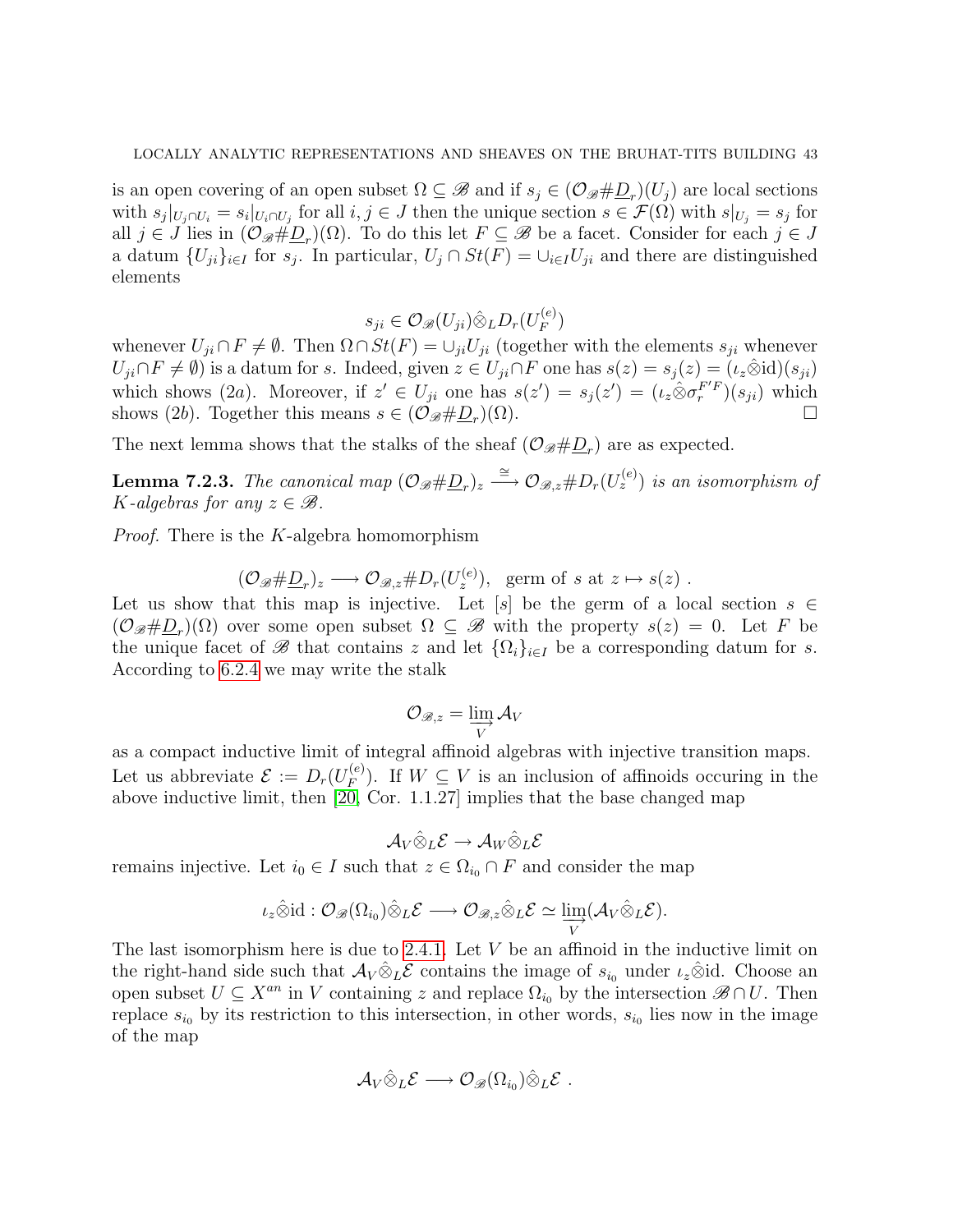By our discussion above, the natural map from  $\mathcal{A}_V \hat{\otimes}_L \mathcal{E}$  into  $\mathcal{O}_{\mathscr{B},z} \hat{\otimes}_L \mathcal{E}$  is injective and lifts the map  $\iota_z \hat{\otimes}$ id. We may therefore deduce from

$$
0 = s(z) = (\iota_z \hat{\otimes} \mathrm{id})(s_{i_0})
$$

that  $s_{i_0} = 0$ . Given  $z' \in \Omega_{i_0}$  let F' be the unique facet of  $St(F)$  containing z'. Then  $s(z') = (\iota_z \hat{\otimes} \sigma_r^{F'F})(s_{i_0}) = 0$  according to (2b) and, consequently,  $s|_{\Omega_{i_0}} = 0$ . Since  $\Omega_{i_0}$  is an open neighborhood of z this shows  $[s] = 0$  and proves injectivity.

Let us now show that our map in question is surjective. Let  $t \in \mathcal{O}_{\mathscr{B},z} \# D_r(U_z^{(e)})$  be an element in the target. Since the stalk  $\mathcal{O}_{\mathscr{B},z}$  is an inductive limit with compact and injective transition maps and since  $D_r(U_z^{(e)})$  is a Banach space, [2.4.1](#page-12-0) implies that there is an open neighborhood  $\Omega'$  of z and an element  $\tilde{s} \in \mathcal{O}_{\mathscr{B}}(\Omega') \hat{\otimes}_L D_r(U_z^{(e)})$  such that  $(\iota_z \hat{\otimes} id)(\tilde{s}) = t$ . Let  $F \subseteq \mathscr{B}$  be a facet containing z and define

$$
\Omega := \Omega' \cap St(F), \ s := (res_{\Omega}^W \hat{\otimes} id)(\tilde{s}) \in \mathcal{O}_{\mathscr{B}}(\Omega) \hat{\otimes}_L D_r(U_z^{(e)}) \ .
$$

Since  $St(F)$  is an open neighborhood of z and contains only finitely many facets of  $\mathscr B$ we may pass to a smaller  $\Omega'$  (and hence  $\Omega$ ) and therefore assume: any  $F' \in (\mathscr{B} \setminus St(F))$ satisfies  $F' \cap \Omega = \emptyset$ . For any  $z' \in \Omega$  let  $s(z') := (\iota_{z'} \hat{\otimes} \sigma_r^{FF'})(s)$  where  $F'$  denotes the facet in  $St(F)$  containing z'. This defines a function

$$
s:\Omega\to \dot{\bigcup}_{z'\in\Omega}{\mathcal O}_{{\mathscr B},z}\#D_r(U_{z'}^{(e)})
$$

satisfying condition (1) of definition [7.2.1.](#page-40-0) According to [4.3.5](#page-21-1) one has  $\sigma_r^{FF} = id$  whence

$$
s(z) = (\iota_z \hat{\otimes} \mathrm{id})(s) = (\iota_z \hat{\otimes} \mathrm{id})(\tilde{s}) = t.
$$

Thus, the germ of s at z will be a preimage of t once we have shown that  $s \in (\mathcal{O}_{\mathscr{B}}\# \underline{D}_r)(\Omega)$ . To do this consider an arbitrary facet  $F' \subset \mathscr{B}$  together with the covering of  $\Omega \cap St(F')$ consisting of the single element

$$
\Omega_0 := \Omega \cap St(F') .
$$

Suppose  $\Omega_0 \cap F' \neq \emptyset$ . We have to exhibit an element  $s_0 \in \mathcal{O}_{\mathscr{B}}(\Omega_0) \hat{\otimes}_L D_r(U_{F'}^{(e)})$  satisfying (2a) and (2b). Since  $F' \in St(F)$  we may define  $s_0 := (\text{id} \hat{\otimes} \sigma_r^{FF'})(s)$ . For any  $z' \in \Omega \cap F'$ we compute

$$
s(z') = (\iota_{z'} \hat{\otimes} \sigma_r^{FF'})(s) = (\iota_{z'} \hat{\otimes} \mathrm{id})(\mathrm{id} \hat{\otimes} \sigma_r^{FF'})(s) = (\iota_{z'} \hat{\otimes} \mathrm{id})(s_0)
$$

which shows (2a). Moreover, for any  $z' \in \Omega_0$  we compute

$$
s(z') = (\iota_{z'} \hat{\otimes} \sigma_r^{FF''})(s) = (\iota_{z'} \hat{\otimes} \sigma_r^{F'F''}) (\iota_{z'} \hat{\otimes} \sigma_r^{FF'})(s) = (\iota_{z'} \hat{\otimes} \sigma_r^{F'F''})(s_0)
$$

by [4.3.5.](#page-21-1) Here F'' denote the facet of  $St(F')$  that contains z'. This shows (2b) and completes the proof.  $\Box$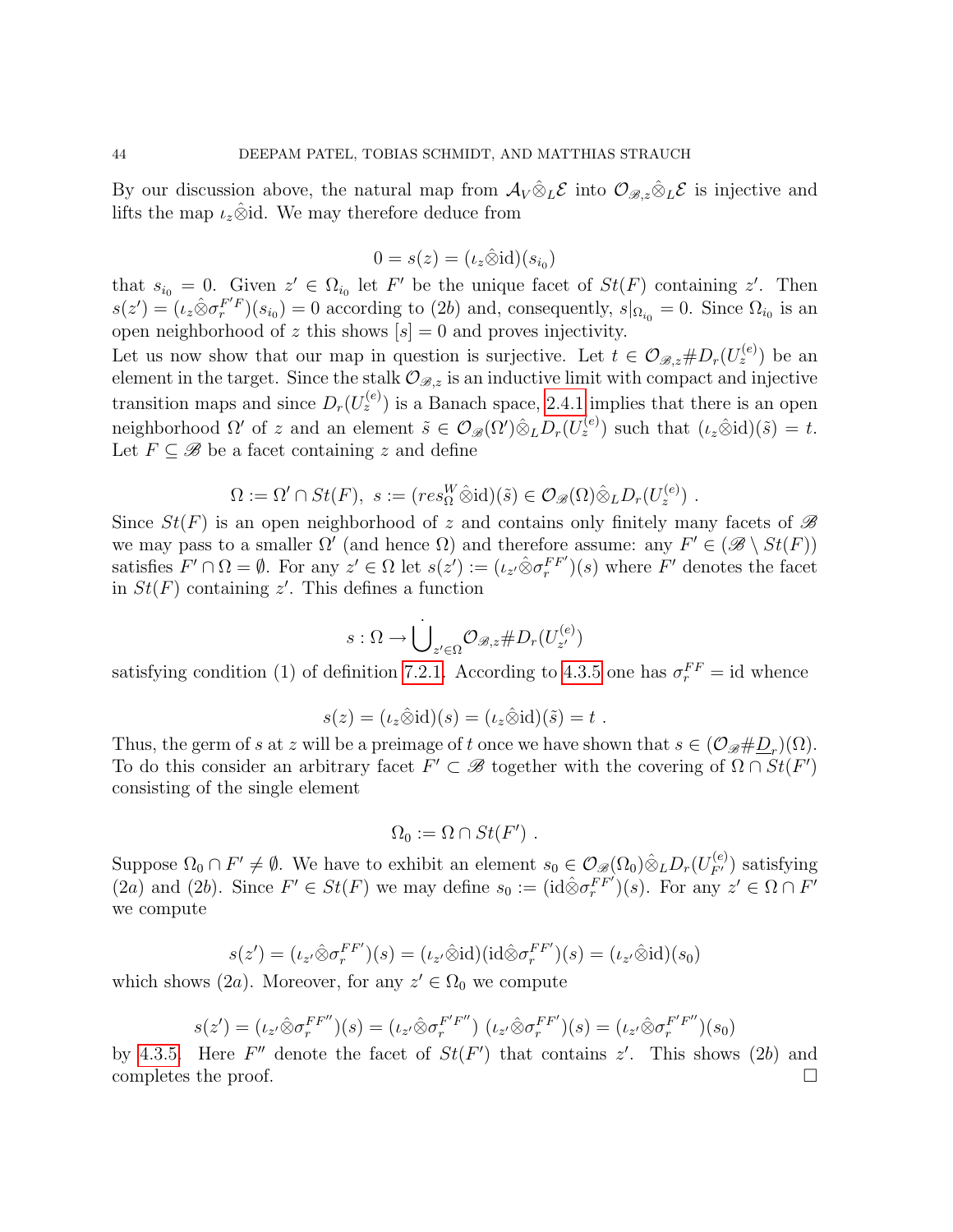**Corollary 7.2.4.** The  $\mathcal{O}_{\mathscr{B},z}$ -module structure on  $(\mathcal{O}_{\mathscr{B}}\# \underline{D}_r)_z$  for any  $z \in \mathscr{B}$  sheafifies to a  $\mathcal{O}_{\mathscr{B}}$ -module structure on  $(\mathcal{O}_{\mathscr{B}}\#\underline{D}_r)$  (compatible with scalar multiplication by L).

*Proof.*As with any sheaf ([\[22,](#page-77-1) II.1.2]) we may regard  $(\mathcal{O}_{\mathscr{B}}\#\underline{D}_r)$  as the sheaf of *continuous* sections of its étale space

$$
\bigcup_{z\in\mathscr{B}}(\mathcal{O}_{\mathscr{B}}\#\underline{D}_r)_z\\\bigvee_{\mathscr{B}}
$$

and the same applies to the sheaf  $\mathcal{O}_{\mathscr{B}}$ . By the preceding proposition we have  $(\mathcal{O}_{\mathscr{B}}\#\underline{D}_r)_z$  $\mathcal{O}_{\mathscr{B},z} \# D_r(U_z^{(e)})$  for any  $z \in \mathscr{B}$ . Let  $\Omega \subseteq \mathscr{B}$  be an open subset,  $s \in (\mathcal{O}_{\mathscr{B}} \# \underline{D}_r), f \in \mathcal{O}_{\mathscr{B}}(\Omega)$ . For  $z \in \Omega$  put  $(f \cdot s)(z) := f(z) \cdot s(z)$ . This visibly defines an element  $f \cdot s \in \mathcal{F}(\Omega)$ . The  $\mathcal{O}_{\mathscr{B}}$ -linearity' in the conditions  $(2a)$  and  $(2b)$  proves  $f \cdot s \in (\mathcal{O}_{\mathscr{B}} \# \underline{D}_r)$ . It follows that  $(\mathcal{O}_{\mathscr{B}}\#\underline{D}_r)$  is an  $\mathcal{O}_{\mathscr{B}}$ -module in the prescribed way.

<span id="page-44-1"></span>Proposition 7.2.5. The natural map

$$
D_r(U_z^{(e)}) \to (\mathcal{O}_{\mathscr{B}} \# \underline{D}_r)_z, \ \delta \mapsto 1 \hat{\otimes} \delta ,
$$

sheafifies to a morphism of sheaves of K-algebras  $\underline{D}_r \longrightarrow \mathcal{O}_{\mathscr{B}} \# \underline{D}_r$ .

*Proof.* This is easy to see.

Recall [\(6.4.12\)](#page-36-0) that we have for any  $z \in \mathcal{B}$  a canonical K-algebra homomorphism

$$
\mathcal{O}_{\mathscr{B},z} \# U(\mathfrak{g})_K \to \mathcal{O}_{\mathscr{B},z} \# D_r(U_z^{(e)}) \ .
$$

<span id="page-44-0"></span>Proposition 7.2.6. The homomorphisms [\(6.4.12\)](#page-36-0) sheafify into a morphism

$$
\mathcal{O}_{\mathscr{B}}\#U(\mathfrak{g})_K\longrightarrow \mathcal{O}_{\mathscr{B}}\#\underline{D}_r
$$

of sheaves of K-algebras. This morphism is  $\mathcal{O}_{\mathcal{B}}$ -linear.

*Proof.* We view  $\mathcal{O}_{\mathscr{B}}\#U(\mathfrak{g})_K$  as the sheaf of continuous sections of its étale space

$$
\begin{array}{c}\bigcup_{z\in\mathscr{B}}\mathcal{O}_{\mathscr{B},z}\#_L U(\mathfrak{g})_K\\ \bigdownarrow \\\mathscr{B}\end{array}
$$

Composing such a section with [\(6.4.12\)](#page-36-0) defines a morphism  $i: \mathcal{O}_{\mathscr{B}}\#U(\mathfrak{g})_K \longrightarrow \mathcal{F}$  of sheaves of K-algebras and we will prove that its image lies in the subsheaf  $(\mathcal{O}_{\mathscr{B}}\#\underline{D}_r)$ . To do this let  $\Omega \subseteq \mathscr{B}$  be an open subset and  $s \in \mathcal{O}_{\mathscr{B}} \# U(\mathfrak{g})_K(\Omega)$  a local section.

Let  $F \subseteq \mathscr{B}$  be a facet. Consider the covering of  $\Omega \cap St(F)$  consisting of the single element  $\Omega_0 := \Omega \cap St(F)$ . In case  $\Omega_0 \cap F \neq \emptyset$  let  $s_0$  be the image of  $\tilde{s}$  under the map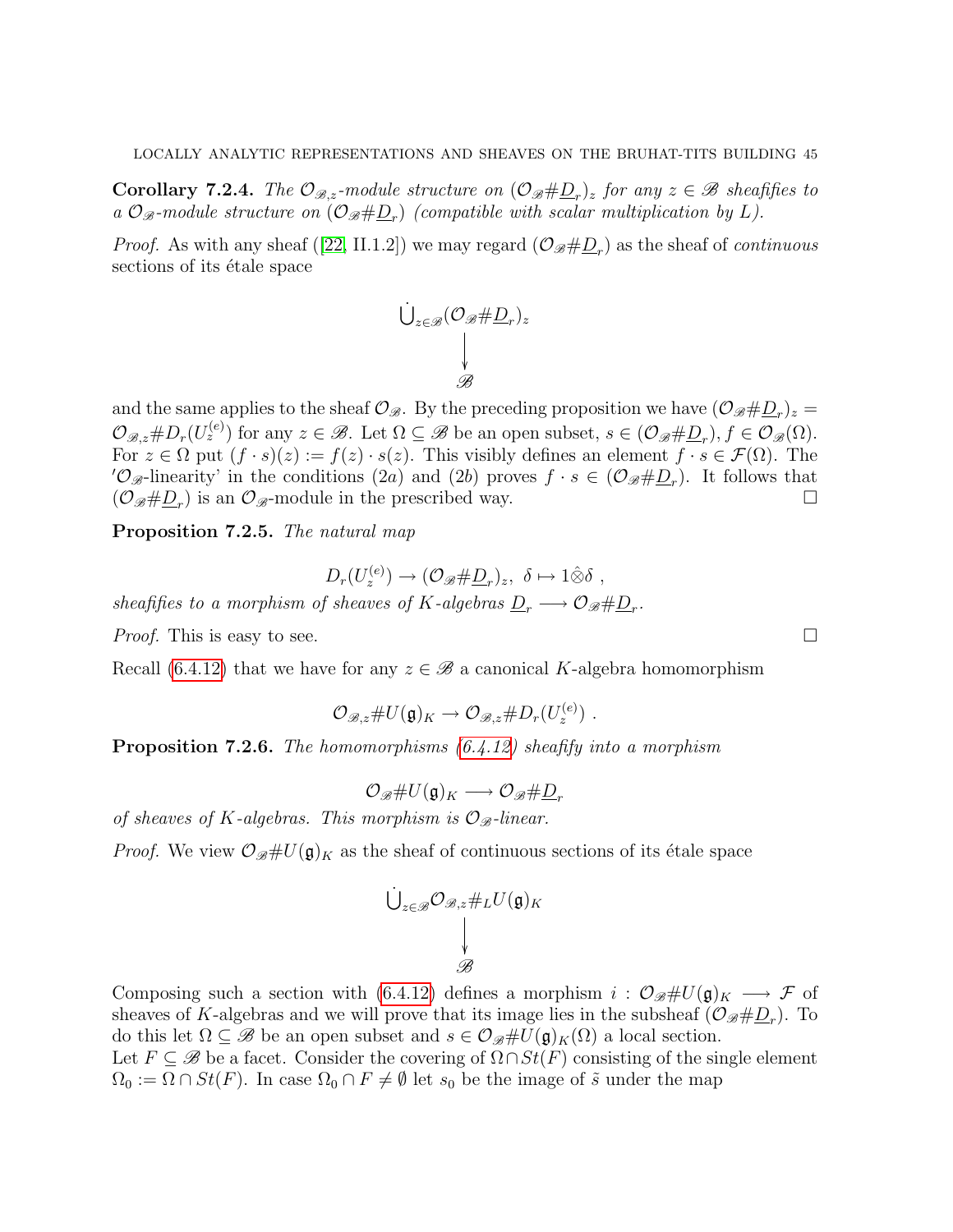$$
\mathcal{O}_{\mathscr{B}}(\Omega)\otimes_L U(\mathfrak{g})_K\longrightarrow \mathcal{O}_{\mathscr{B}}(\Omega)\hat{\otimes}_L D_r(U_F^{(e)})
$$

induced by  $U(\mathfrak{g})_K \subseteq D_r(U_F^{(e)})$  $F_F^{(e)}$ ). For any  $z \in \Omega_0 \cap F$  we obviously have  $i(s)(z) = (\iota_z \hat{\otimes} id)(s_0)$ which shows (2a). For any  $z \in \Omega_0$  we find  $i(s)(z) = (\iota_z \hat{\otimes} id)(s_0) = (\iota_z \hat{\otimes} \sigma_r^{FF'})(s_0)$  by the last statement of [4.3.5.](#page-21-1) Here  $F'$  denotes the facet containing z. This shows  $(2b)$ . In the light of the definitions it is clear that the resulting morphism  $\mathcal{O}_{\mathscr{B}}\#U(\mathfrak{g})_K\to \mathcal{O}_{\mathscr{B}}\#\underline{D}_r$  is  $\mathcal{O}_{\mathscr{B}}$ -linear.

7.3. Infinitesimal characters. In the following we write  $\mathfrak{g}_K := \mathfrak{g} \otimes_{\mathbb{Q}_p} K$ ,  $\mathfrak{t}_K := \mathfrak{t} \otimes_{\mathbb{Q}_p} K$ etc.

**7.3.1.** According to [\[44,](#page-78-1) Prop. 3.7] the ring  $Z(\mathfrak{g}_K)$  lies in the center of the ring  $D(G)$ . In the following we fix a central character

$$
\theta:Z(\mathfrak{g}_K)\longrightarrow K
$$

and we let

$$
D(G)_{\theta}:=D(G)\otimes_{Z(\mathfrak{g}_K),\theta}K
$$

be the corresponding central reduction of  $D(G)$ . A (left)  $D(G)_{\theta}$ -module M is called *coadmissible* if it is coadmissible as  $D(G)$ -module via the natural map  $D(G) \to D(G)_{\theta}$ ,  $\delta \mapsto$ δ⊗1. In the following we are going to study the abelian category of coadmissible  $D(G)_{\theta}$ modules. As explained in the beginning this category is anti-equivalent to the category of admissible locally analytic G-representations over K which have infinitesimal character  $\theta$ .

**Example.** Let  $\lambda_0 : D(T) \longrightarrow K$  denote the character of  $D(T)$  induced by the augmentation map  $K[T] \to K$ . The restriction of  $\lambda_0$  to the Lie algebra  $\mathfrak{t}_K \subset D(T)$  vanishes identically whence  $\chi = \rho$ . Let  $\theta_0 : Z(\mathfrak{g}_K) \longrightarrow K$  be the infinitesimal character associated to  $\rho$  via the Harish-Chandra homomorphism. Then ker  $\theta_0 = Z(\mathfrak{g}_K) \cap U(\mathfrak{g}_K) \mathfrak{g}_K$ .

Remark. In [\[1,](#page-76-1) §8] K. Ardakov and S. Wadsley establish a version of Quillen's lemma for p-adically completed universal enveloping algebras. It implies that any topologically irreducible admissible locally analytic G-representation admits, up to a finite extension of $K$ , a central character and an infinitesimal character ([\[19\]](#page-77-2)).

**7.3.2.** To investigate the local situation let F be a facet in  $\mathscr{B}$ . We have

$$
Z(\mathfrak{g}_K) \subseteq D(U_F^{(e)}) \cap Z(D(G)) \subseteq Z(D(U_F^{(e)})) ,
$$

again according to [\[44,](#page-78-1) Prop. 3.7]. We let  $D_r(U_F^{(e)})$  $(P^{(e)}_F)_\theta \; := \; D_r(U^{(e)}_F)$  $(F_F^{(e)}) \otimes_{Z(\mathfrak{g})_K,\theta} K$  be the corresponding central reduction of  $D_r(U_F^{(e)})$  $\stackrel{(e)}{F}$ .

Let F, F' be two facets in  $\mathscr{B}$  such that  $F' \subseteq \overline{F}$  and consider the homomorphism  $\sigma_r^{F/F}$ . According to the last statement of [4.3.5](#page-21-1) it factors by continuity into a homomorphism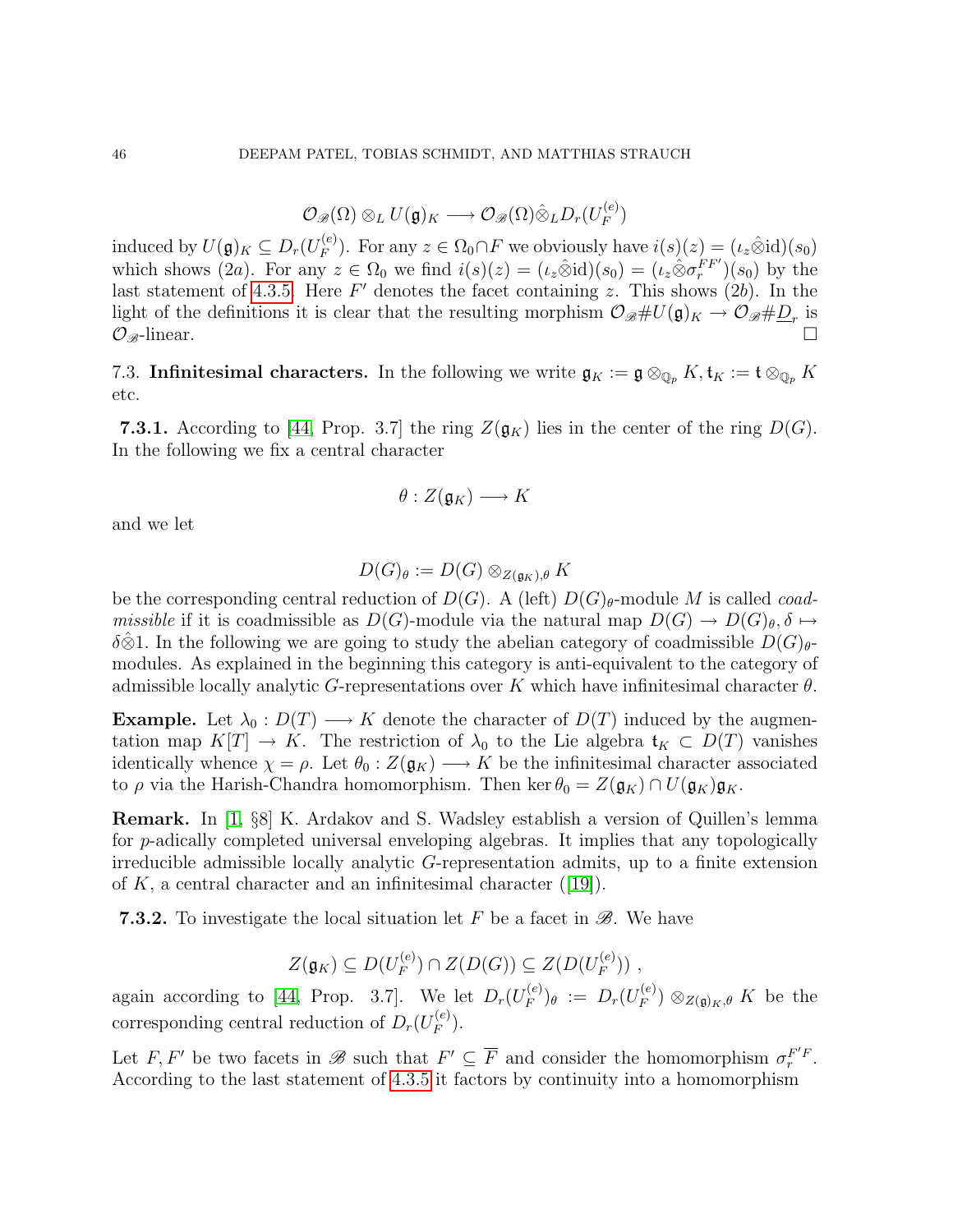$$
\sigma_r^{F'F}: D_r(U_{F'}^{(e)})_\theta \longrightarrow D_r(U_F^{(e)})_\theta.
$$

We may therefore define a sheaf of K-algebras  $\underline{D}_{r,\theta}$  in complete analogy with the sheaf  $\underline{D}_r$ by replacing each  $D_r(U_z^{(e)})$  and each  $D_r(U_F^{(e)})$  $\binom{e}{F}$  by their central reductions. In particular,  $(\underline{D}_{r,\theta})_z = D_r(U_z^{(e)})_\theta$  for any  $z \in \mathscr{B}$  and there is an obvious quotient morphism

$$
\underline{D}_r \longrightarrow \underline{D}_{r,\theta} .
$$

7.4. Twisting. We now bring in a toral character

$$
\chi: \mathfrak{t}_K \longrightarrow K
$$

such that  $\sigma(\chi) = \theta$ . We consider the two-sided ideals  $\mathcal{I}_{\mathcal{B},\mathsf{t}}^{an}$  and  $\mathcal{I}_{\mathcal{B},\chi}^{an}$  of  $\mathcal{O}_{\mathcal{B}}\#U(\mathfrak{g}_K)$ . Denote the right ideal in  $\mathcal{O}_{\mathscr{B}}\#\underline{D}_r$  generated by the image of the first resp. second under the morphism

$$
\mathcal{O}_{\mathscr{B}}\# U(\mathfrak{g}_K)\longrightarrow \mathcal{O}_{\mathscr{B}}\#\underline{D}_r
$$

by  $\mathscr{I}_{\mathfrak{t}}^{an}$  resp.  $\mathscr{I}_{\chi}^{an}$ .

Recall that we assume  $e > e_{st}$  throughout this section and that this implies  $e > e_{uni}$ .

<span id="page-46-0"></span>**Proposition 7.4.1.** Let  $z \in \mathcal{B}$  a point and let V be a strictly affinoid neighborhood of z on which  $U_z^{(e-1)}$  acts analytically. Then the ring  $\mathcal{A}_V \# D_{r_0}(U_z^{(e)})$  is noetherian.

*Proof.* As  $e > e_{uni}$  the group  $U_z^{(e-1)}$  is a uniform pro-p group. Let

$$
\mathfrak{h}_{\mathbb{Z}_p}=\mathcal{L}(U_z^{(e-1)})\subset\mathfrak{g}
$$

be the  $\mathbb{Z}_p$ -Lie algebra of  $U_z^{(e-1)}$ , cf. [\[18,](#page-77-3) sec. 9.4]. We consider the bijective exponential map  $\exp: \mathfrak{h}_{\mathbb{Z}_p} \to U_z^{(e-1)}$  which is used to define the affinoid analytic subgroup  $\mathbb{U}_z^{(e-1)} \subset$  $\mathbf{G}^{an}$ , cf. [6.2.5.](#page-29-1) This exponential map gives then rise to an exponential map of affinoid analytic spaces  $\exp : \mathbb{B} \otimes_{\mathbb{Z}_p} \mathfrak{h}_{\mathbb{Z}_p} \to \mathbb{U}_z^{(e-1)}$ , where  $\mathbb{B}$  is the closed unit disc over  $\mathbb{Q}_p$  and  $\mathbb{B} \otimes_{\mathbb{Z}_p} \mathfrak{h}_{\mathbb{Z}_p}$  is the strictly  $\mathbb{Q}_p$ -analytic space whose affinoid algebra is

$$
\mathrm{Sym}_{\mathbb{Z}_p}(\mathfrak{h}_{\mathbb{Z}_p}^\vee)^\wedge \otimes_{\mathbb{Z}_p} \mathbb{Q}_p \;.
$$

Here,  $\mathfrak{h}_{\mathbb{Z}_p}^{\vee} = \text{Hom}_{\mathbb{Z}_p}(\mathfrak{h}_{\mathbb{Z}_p}, \mathbb{Z}_p)$  and  $(\cdot)^{\wedge}$  means the *p*-adic completion.

The affinoid algebra  $A_V$  is a g-module. As a first step we want to show that the subring  $A \subset A_V$  of power-bounded elements is stable under the action of  $\mathfrak{h}_{\mathbb{Z}_p}$ . Because  $U_z^{(e-1)}$  acts analytically on V we have for any  $\mathfrak{x} \in \mathfrak{h}_{\mathbb{Z}_p}$  and  $f \in A$ 

$$
\exp(t\mathfrak{x}).f = \sum_{n\geq 0} \left(\frac{\mathfrak{x}^n}{n!} f\right) t^n ,
$$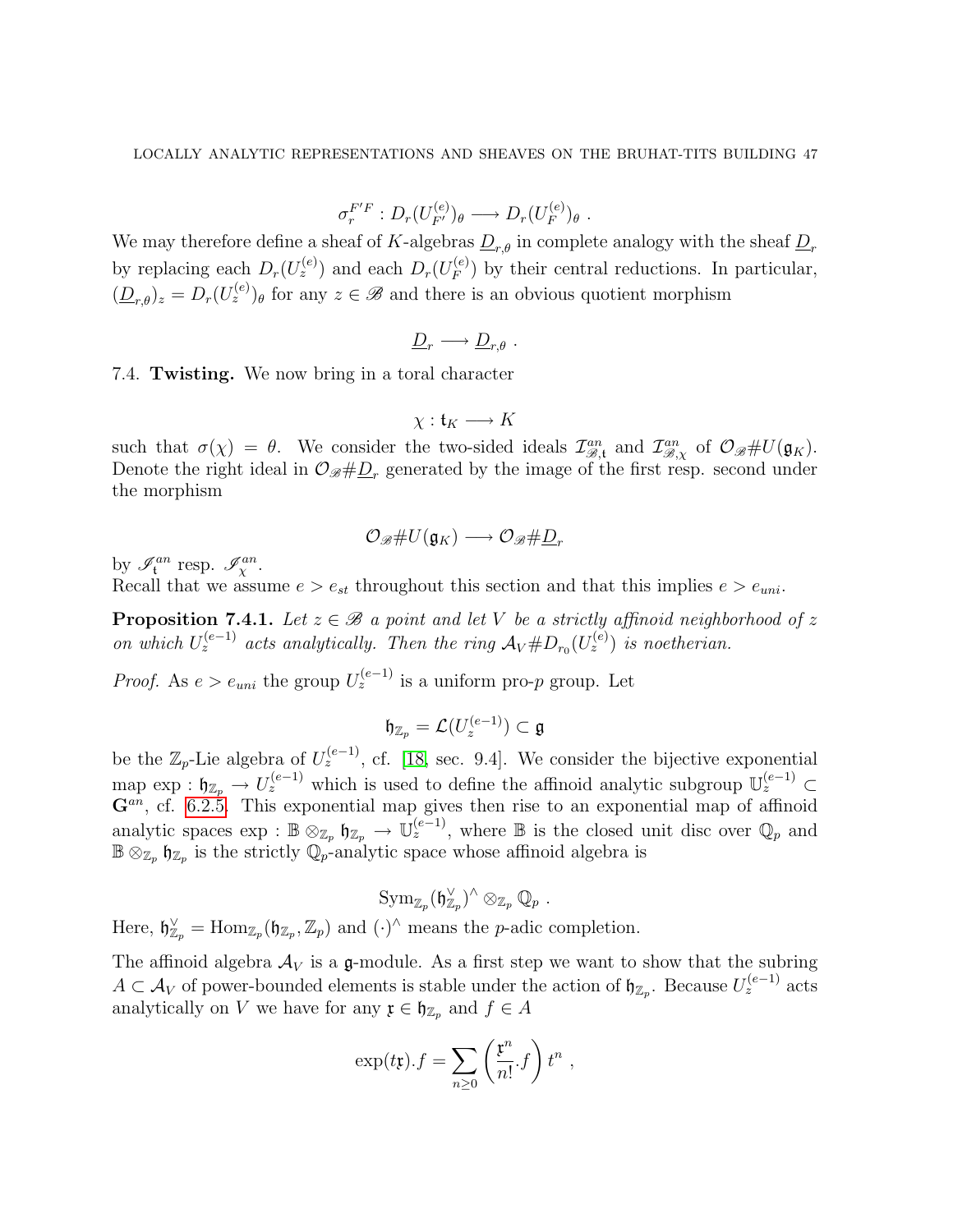where the right hand side is a convergent power series in  $t \in \mathbb{B}$ . If we evaluate this identity at a point  $z' \in V$  we get

<span id="page-47-0"></span>(7.4.2) 
$$
f\left(\exp(-t\mathfrak{x}).z'\right) = \sum_{n} \left(\frac{\mathfrak{x}^n}{n!} \cdot f\right) (z')t^n ,
$$

which holds for all  $t \in \mathbb{B}$ . The left hand side of [7.4.2](#page-47-0) is bounded by 1 in absolute value for all  $t \in \mathbb{B}$ , and so is the right hand side. But this means that all coefficients  $\left(\frac{1}{n}\right)$  $\frac{1}{n!}$ **x**<sup>n</sup>.f)(z')  $\in \mathcal{A}_V$  on the right hand side of [7.4.2](#page-47-0) must be bounded by one in absolute value, and, in particular, the coefficient  $(\mathfrak{x}.f)(z')$ . This shows that the supremum norm of  $\mathfrak{x}.f$  on V is bounded by 1, i.e., that we have  $\mathfrak{x}.f \in A$ .

We let  $U(\mathfrak{h}_{\mathbb{Z}_p})$  be the universal enveloping algebra over  $\mathbb{Z}_p$  of  $\mathfrak{h}_{\mathbb{Z}_p}$ . As we have seen above, the ring A is a  $U(\mathfrak{h}_{\mathbb{Z}_p})$ -module, and we can consider the skew enveloping algebra  $A\# U(\mathfrak{h}_{\mathbb{Z}_p}) := A \otimes_{\mathbb{Z}_p} U(\mathfrak{h}_{\mathbb{Z}_p}).$  We denote its *p*-adic completion by

$$
R_A := A\# \hat{U}(\mathfrak{h}_{\mathbb{Z}_p})\ .
$$

In a manner completely analogous to sec.  $3$ , this becomes a  $p$ -adically complete topological  $\mathbb{Z}_p$ -algebra. Its mod p-reduction is equal to

$$
gr_0(R_A):=\bar{A}\# U(\mathfrak{h}_{\mathbb{F}_p})
$$

where  $\overline{A} = A/pA$  and  $\mathfrak{h}_{\mathbb{F}_p} := \mathfrak{h}_{\mathbb{Z}_p} \otimes \mathbb{F}_p$ . The vector space underlying  $gr_0(R_A)$  equals  $\bar{A}\otimes_{\mathbb{F}_p} U(\mathfrak{h}_{\mathbb{F}_p}).$  The second factor in this tensor product has its PBW-filtration. It induces a positive Z-filtration on  $gr_0(R_A)$  with  $\overline{A}$  concentrated in degree zero. Let deg be the degree function of this filtration. If  $f \in \overline{A}, \mathfrak{x} \in \mathfrak{h}_{\mathbb{F}_p}$  we have  $[f, \mathfrak{x}] = \mathfrak{x}(f)$  from which it follows that  $gr_0(R_A)$  is a Z-filtered ring. Moreover,

$$
\deg[f, \mathfrak{x}] < \deg \mathfrak{x}
$$

which means that the associated graded ring

$$
\operatorname{Gr}(R_A) := gr \operatorname{gr}_0(R_A) = \overline{A} \otimes_{\mathbb{F}_p} S(\mathfrak{h}_{\mathbb{F}_p})
$$

is commutative and therefore a polynomial ring over  $\bar{A}$ . Since  $\bar{A}$  is noetherian, so is Gr( $R_A$ ). By [\[45,](#page-78-2) Prop. 1.1] the ring  $gr_0(R_A)$  is noetherian. Now  $R_A$  is complete with respect to the  $p$ -adic topology and the graded ring associated with the  $p$ -adic filtration equals

$$
gr(R_A) = (gr_0R_A)[Z, Z^{-1}],
$$

the Laurent polynomials over  $gr_0(R_A)$  in one variable Z (e.g. [\[1,](#page-76-1) Lem. 3.1]). It is noetherian, since  $gr_0(R_A)$  is noetherian. Another application of [\[45,](#page-78-2) Prop. 1.2] now yields that  $R_A$  is noetherian. The embedding  $\mathfrak{h}_{\mathbb{Z}_p} \subset \mathfrak{g} \subset D(U_z^{(e)})$  induces a ring isomorphism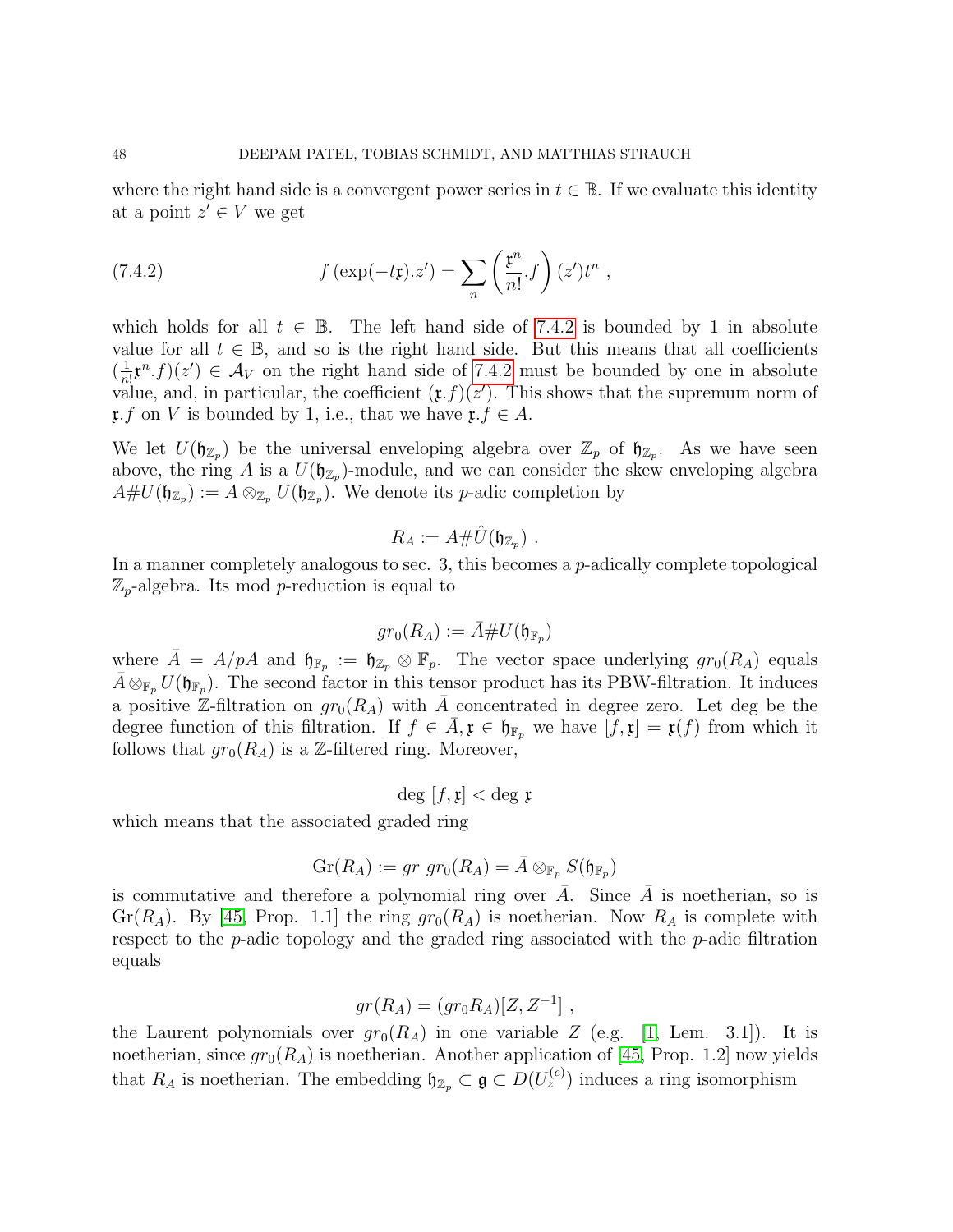$$
\mathbb{Q}_p\otimes_{\mathbb{Z}_p}\hat{U}(\mathfrak{h}_{\mathbb{Z}_p})\stackrel{\cong}{\longrightarrow}D_{r_0}(U_z^{(e)},\mathbb{Q}_p)\ ,
$$

cf. [\[42,](#page-78-3) Prop. 6.3]. We have  $\mathbb{Q}_p \otimes_{\mathbb{Z}_p} A = A_V$  and thus a ring isomorphism

$$
\mathbb{Q}_p \otimes_{\mathbb{Z}_p} R_A \simeq \mathcal{A}_V \# D_{r_0}(U_z^{(e)}, \mathbb{Q}_p) \ .
$$

Therefore, the right hand side is noetherian. Base change from  $\mathbb{Q}_p$  to K finally yields the assertion of the lemma.  $\Box$ 

<span id="page-48-2"></span>**Lemma 7.4.3.** For all  $m \geq 0$  the inclusion  $U_z^{(e+m)} \subseteq U_z^{(e)}$  induces a finite free ring homomorphism

$$
D_{r_0}(U_z^{(e+m)}) \longrightarrow D_{r_m}(U_z^{(e)})
$$

which is an isometry between Banach algebras. A basis for this free extension is given by any choice of system of coset representatives for the finite group  $U_z^{(e)}/U_z^{(e+m)}$ .

*Proof.* Since  $e \ge e_{uni}$  each group  $U_z^{(e)}$  is a uniform pro-p group with lower p-series given by the subgroups  $U_z^{(e+m)}$  for  $m \geq 0$ . The claim follows therefore from the discussion at the end of subsection [2.2.](#page-9-0)

Keep the assumptions of the preceding proposition and lemma. Put

$$
\mathcal{E} := \mathcal{A}_V \# D_{r_0}(U_z^{(e+m)}) \text{ and } \mathcal{E}' := \mathcal{A}_V \# D_{r_m}(U_z^{(e)}) .
$$

Consider the subsheaves  $\mathfrak{n}^{\circ,an}$  and ker  $\lambda^{\circ,an}$  of the sheaf  $\mathcal{O}_{X^{an}}\#U(\mathfrak{g})$  on  $X^{an}$ . Let K be the vector space of sections<sup>[7](#page-48-0)</sup> over the affinoid  $V \subset X^{an}$  of one of these subsheaves. Put

<span id="page-48-1"></span>
$$
\mathcal{F} := \mathcal{E}/\mathcal{KE} \text{ and } \mathcal{F}' := \mathcal{E}'/\mathcal{KE}'.
$$

The ring homomorphism of the preceding lemma induces a ring homomorphism  $\phi : \mathcal{E} \to \mathcal{E}'$ and a linear homomorphism  $\mathcal{F} \to \mathcal{F}'$ . The latter fits into a homomorphism

(7.4.4) 
$$
\mathcal{F} \otimes_{D_{r_0}(U_z^{(e+m)})} D_{r_m}(U_z^{(e)}) \longrightarrow \mathcal{F}'
$$

of  $(\mathcal{F}, D_{r_m}(U_z^{(e)}))$ -bimodules.

<span id="page-48-3"></span>**Lemma 7.4.5.** The rings  $\mathcal E$  and  $\mathcal E'$  are noetherian. The homomorphism [\(7.4.4\)](#page-48-1) is an isomorphism.

<span id="page-48-0"></span><sup>&</sup>lt;sup>7</sup>Of course, *V* is not an open subset of the topological space  $X^{an}$ . However, all sheaves in fact extend to sheaves with respect to the Grothendieck topology on the analytic space  $X^{an}$ . This technical point is of minor importance.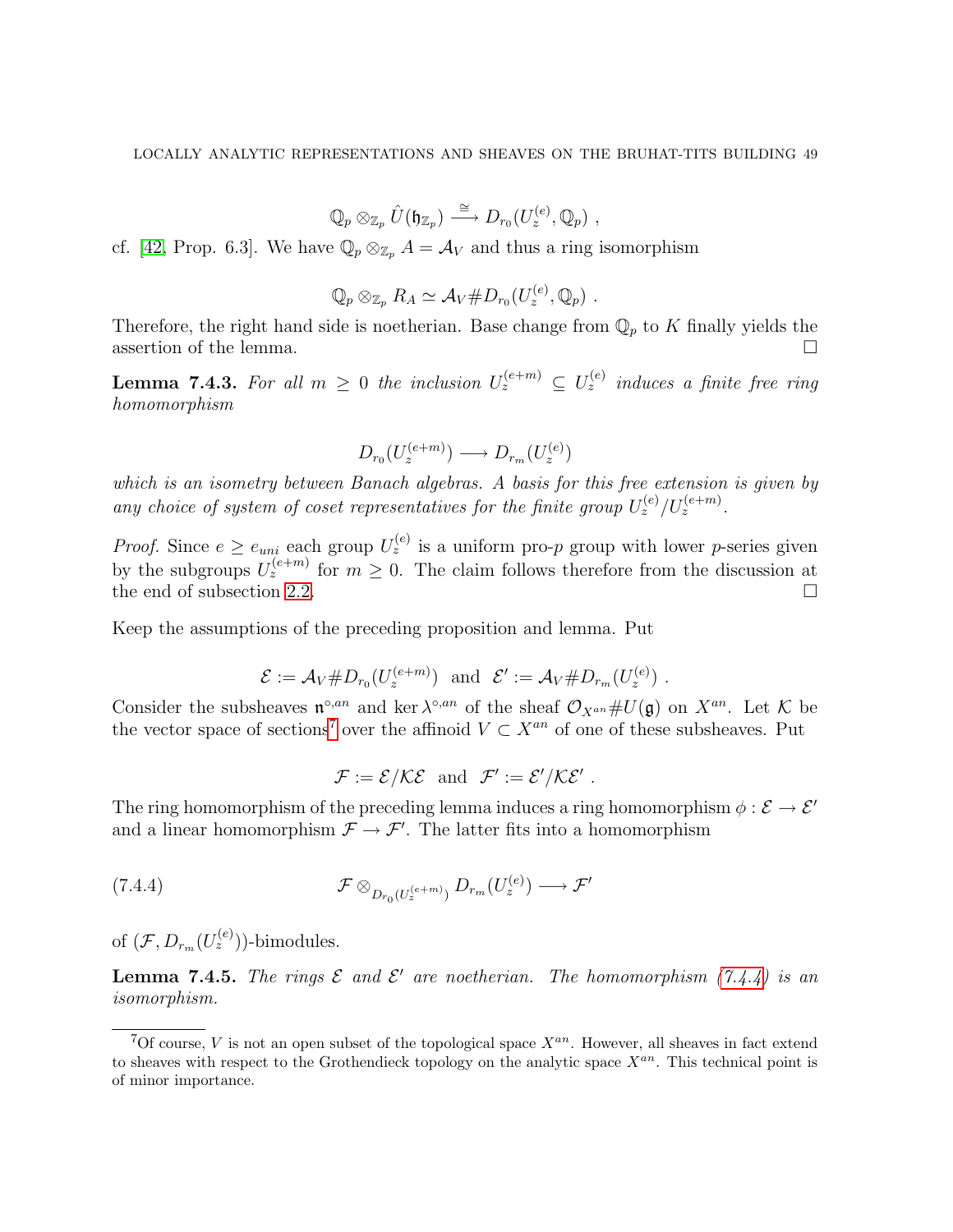*Proof.*Since  $\mathcal{A}_V$  is a noetherian ring, so is the ring  $\mathcal{A}_V \# U(\mathfrak{g})$  ([\[31\]](#page-77-4), 1.7.14). Choose generators  $x_1, ..., x_s$  for the right  $\mathcal{A}_V \# U(\mathfrak{g})$ -ideal generated by the vector space K. These generators determine a free presentation

$$
\oplus_{i=1,\ldots,s} \, \mathcal{E} \longrightarrow \mathcal{E} \longrightarrow \mathcal{F} \longrightarrow 0
$$

of the right  $\mathcal{E}\text{-module }\mathcal{F}\text{.}$  The bijectivity of the natural map

$$
\mathcal{E} \otimes_{D_{r_0}(U_z^{(e+m)})} D_{r_m}(U_z^{(e)}) \longrightarrow \mathcal{E}', f \otimes h \mapsto \phi(f) \cdot h
$$

of  $(\mathcal{E}, D_{r_m}(U_z^{(e)})$ -bimodules can be checked on the level of vector spaces. It follows there from functoriality of  $\mathcal{A}_V \hat{\otimes}_L(.)$  applied to the obvious bijective linear map

$$
D_{r_0}(U_z^{(e+m)}) \otimes_{D_{r_0}(U_z^{(e+m)})} D_{r_m}(U_z^{(e)}) \xrightarrow{\cong} D_{r_m}(U_z^{(e)}) .
$$

Using [7.4.3](#page-48-2) we conclude that  $\mathcal{E}'$  is a finite free left  $\mathcal{E}\text{-module}$ . By [7.4.1,](#page-46-0) the ring  $\mathcal{E}$ is noetherian and so  $\mathcal{E}'$  is left noetherian. A similar argument shows that  $\mathcal{E}'$  is right noetherian. Finally,  $\mathcal E$  is a right  $D_{r_0}(U_z^{(e+m)})$ -module in the obvious way. Applying the functor  $(\cdot) \otimes_{D_{r_0}(U_z^{(e+m)})} D_{r_m}(U_z^{(e)})$  to the above presentation yields the isomorphism

$$
\mathcal{F} \otimes_{D_{r_0}(U_z^{(e+m)})} D_{r_m}(U_z^{(e)}) \simeq \mathcal{E}'/\mathcal{KE}' = \mathcal{F}'.
$$

We keep our assumptions, i.e.  $z \in \mathcal{B}$  is a point and V is a strictly affinoid neighborhood of z on which  $U_z^{(e-1)}$  acts analytically. Let  $Y_i \subseteq V$  be finitely many affinoid domains such that the completed skew group ring  $\mathcal{A}_{Y_i} \# D_{r_0}(U_z^{(e)})$  exist. If  $Y = \bigcap_i Y_i$  and  $Y' = \bigcup_i Y_i$ , then one may verify that the skew group rings  $\mathcal{A}_Y \# D_{r_0}(U_z^{(e)})$  and  $\mathcal{A}_{Y'} \# D_{r_0}(U_z^{(e)})$  exist as well. Indeed, since  $V$  is separated, the case of  $Y$  is straightforward and the case of  $Y'$  follows from considering a short exact sequence as in the proof of Cor. [6.4.4](#page-33-0) (ii). For any affinoid domain  $Y \subseteq V$  such that the skew group ring  $\mathcal{A}_Y \# D_{r_0}(U_z^{(e)})$  exists, we have inside this ring the right ideal generated by  $\mathfrak{n}^{\circ,an}(Y)$ . Such affinoid domains Y together with finite coverings form a G-topology on V and we may consider the sheaf  $\mathcal{I}_{\mathfrak{t}}^{an,z}$  associated to the presheaf

$$
Y \mapsto \mathfrak{n}^{\circ, an}(Y) . \mathcal{A}_Y \# D_{r_0}(U_z^{(e)})
$$

on V. It follows from Lemma  $6.2.6$  that we have for its stalk at z, that

$$
(\mathcal{I}^{an,z}_{\mathfrak{t}})_z = \mathfrak{n}_z^{\circ,an}.\mathcal{O}_{\mathscr{B},z} \# D_{r_0}(U_z^{(e)}) = \mathscr{I}_{\mathfrak{t},z}^{an}
$$

with the ideal sheaf  $\mathcal{I}_{\mathfrak{t}}^{an} \subseteq \mathcal{O}_{\mathscr{B}}\#\underline{D}_{r_0}$ . There is an analogous sheaf  $\mathcal{I}_{\chi}^{an,z}$  on V defined by replacing  $\mathfrak{n}^{\circ}$  with ker  $\lambda^{\circ}$ .

Finally, fix once and for all a neighbourhood basis of z consisting of strict affinoids  $V' \subset V$ on which  $U_z^{(e-1)}$  acts analytically [\(6.2.6\)](#page-29-0). We give  $\mathcal{O}_{\mathscr{B},z} \# D_r(U_z^{(e)})$  the inductive limit topology from the isomorphism [\(6.4.9\)](#page-35-1) via transport of structure.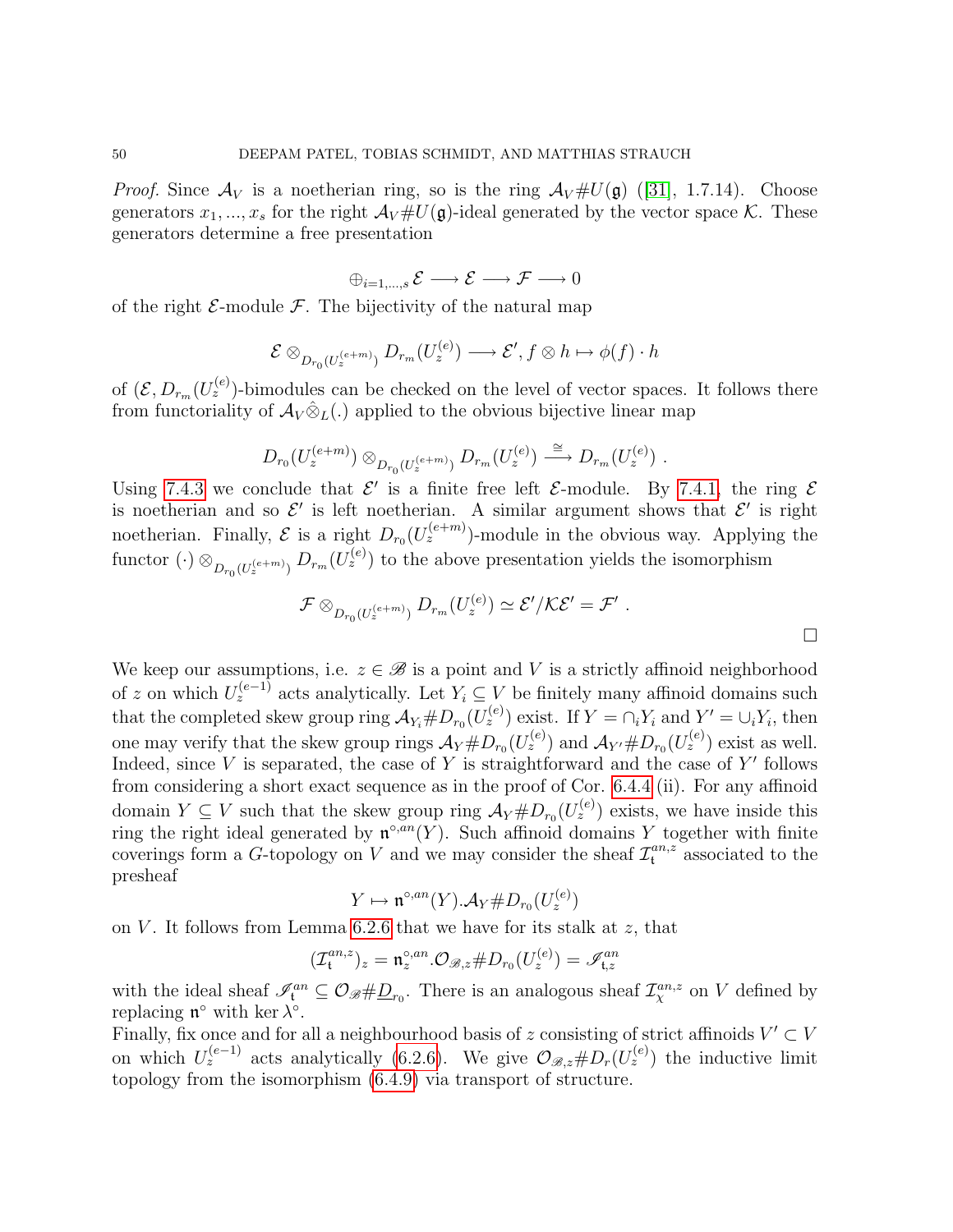**Corollary 7.4.6.** Let  $r = r_m$  for some  $m \geq 0$  and keep the previous assumptions and notations.

(1) The isomorphism  $(5.1.6)$  induces an isometric isomorphism of Banach spaces

$$
(\mathcal{A}_V \# D_{r_0}(U_z^{(e,-)})) \hat{\otimes}_L D_{r_0}(U_z^{(e,t)}) \stackrel{\cong}{\longrightarrow} (\mathcal{A}_V \# D_{r_0}(U_z^{(e)}))/\mathcal{I}_\mathfrak{t}^{an,z}(V).
$$

Here,  $U_z^{(e,-)}$  resp.  $U_z^{(e,t)}$  are the negative resp. toral part in the root space decomposition of the group  $U_z^{(e)}$  appearing in Prop. [4.1.7.](#page-0-0)

(2) The isomorphism (1) induces an isometric isomorphism of Banach spaces

$$
\mathcal{A}_V \# D_{r_0}(U_z^{(e,-)}) \stackrel{\cong}{\longrightarrow} (\mathcal{A}_V \# D_{r_0}(U_z^{(e)}))/\mathcal{I}_\chi^{an,z}(V).
$$

(3) The ideals  $\mathscr{I}_{\mathfrak{t},z}^{an}$  and  $\mathscr{I}_{\chi,z}^{an}$  are closed in  $\mathcal{O}_{\mathscr{B},z} \# D_r(U_z^{(e)})$  (inductive limit topology).

*Proof.* Let us first assume  $K = \mathbb{Q}_p$ . Ad (1): We begin by introducing certain integral structures in the situation of 5.1.5: let  $\mathfrak{B} \subset \mathfrak{G}$  be a Borel subgroup scheme over  $\mathbb{Z}_p$  with generic fibre **B** and containing the Néron model  $\mathfrak{T} := Spec(\mathbb{Z}_p[X^*(\mathbf{T})])$  of **T**. Denote the unipotent radical of B by  $\mathfrak{N}$ . Let  $\mathfrak{X} := \mathfrak{G}/\mathfrak{B}$ . The group scheme  $\mathfrak{G}$  acts on  $\mathfrak{X}$  by left translations and we have a derived action of its Lie algebra  $\mathfrak{g}_{\mathbb{Z}_p}$  on  $\mathfrak{X}$ . Let  $\mathfrak{N}^-$  be the unipotent radical of the Borel subgroup scheme opposite to **B**. We denote by  $\mathfrak{U}_1 = q(\mathfrak{N}^-)$ the image of  $\mathfrak{N}^-$  under the natural projection map  $q : \mathfrak{G} \to \mathfrak{X}$ . For each  $w \in W$ , we fix a representative  $\dot{w}$  in  $\mathfrak{G}(\mathbb{Z}_p)$  with  $1 = 1$  and put  $\mathfrak{U}_w := \dot{w}\mathfrak{U}_1$ . The  $\mathfrak{U}_w, w \in W$  form a Zariski covering of  $\mathfrak X$  and each  $\mathfrak U_w$  has generic fibre  $U_w$ .

If  $U_w^{an}$  denotes the rigid analytification of  $U_w$  and  $U_w^{an,0}$  denotes the Raynaud generic fibre of  $\mathfrak{U}_w$ , then there is a natural morphism

$$
U^{an,0}_w \hookrightarrow U^{an}_w
$$

identifying the source with an affinoid subdomain in the target. Let  $\mathcal{B}_w$  be the affinoid algebra of  $U_w^{an,0}$ . Put

$$
V_w := V \cap U_w^{an,0}.
$$

The  $V_w, w \in W$  form a finite admissible affinoid covering of V. Let  $V_{ww'} := V_w \cap V_{w'}$  for  $w, w' \in W$  and denote by  $\mathcal{A}_w$  and  $\mathcal{A}_{ww'}$  the affinoid algebras corresponding to  $V_w$  and  $V_{ww'}$  respectively. We have a commutative diagram of restriction maps

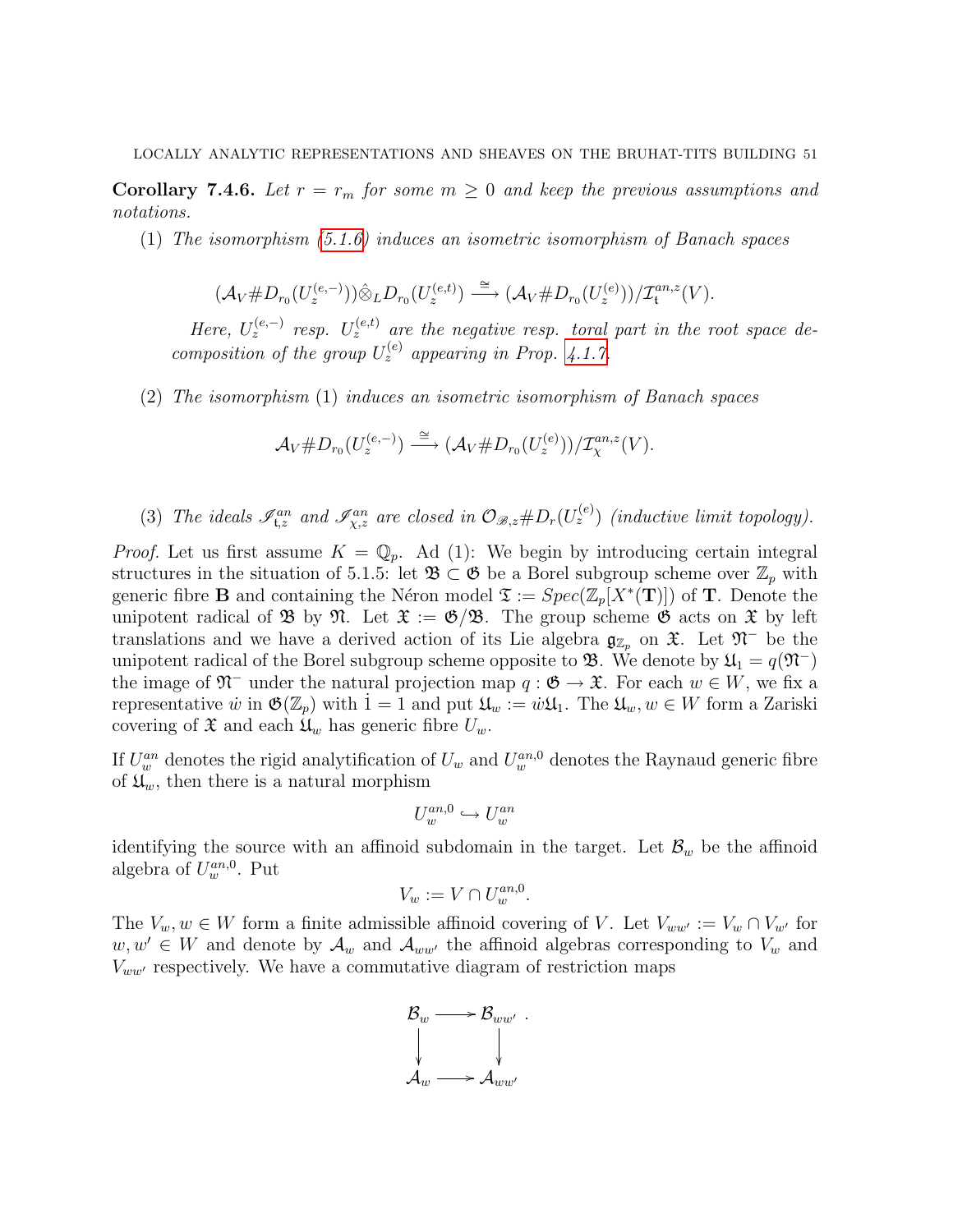After these preliminary remarks we establish the isomorphism in (1) in several steps. Note that G-equivariance reduces us to proving the statement in the case where  $z$  is contained in the closure  $\overline{\mathscr{C}}$  of the fundamental chamber  $\mathscr{C}$ . So let  $z \in \overline{\mathscr{C}}$  in the following. We follow the notation of the proof of Prop. [7.4.1](#page-46-0) and denote by  $\mathcal{L}(\cdot)$  the  $\mathbb{Z}_p$ -Lie algebra of a uniform pro-p group. In particular,

$$
\mathfrak{h}_{\mathbb{Z}_p}:=\mathcal{L}(U_z^{(e-1)}),\quad \mathfrak{h}_{\mathbb{Z}_p}^-:=\mathcal{L}(U_z^{(e-1,-)}).
$$

Let  $\hat{U}(\mathfrak{h}_{\mathbb{Z}_p})$  and  $\hat{U}(\mathfrak{h}_{\mathbb{Z}_p}^-)$  denote the p-adic completions of the universal enveloping algebras of these Lie algebras. Note that

$$
\hat{U}(\mathfrak{h}_{\mathbb{Z}_p})\otimes_{\mathbb{Z}_p}\mathbb{Q}_p=D_{r_0}(U_z^{(e)}),\quad \hat{U}(\mathfrak{h}_{\mathbb{Z}_p}^-)\otimes_{\mathbb{Z}_p}\mathbb{Q}_p=D_{r_0}(U_z^{(e,-)}).
$$

Since  $e > e_{uni}$  we have

$$
U_z^{(e-1)} \subseteq U_{wx_0}^{(0)}
$$

for all  $w \in W$ , cf. [4.3.4.](#page-21-0) We fix in the following two elements  $w, w' \in W$ . Note that  $U_{w x_0}^{(0)}$  acts analytically on the affinoid domain  $U_w^{an,0}$  and therefore so does  $U_z^{(e-1)}$ . Hence,  $U_z^{(e-1)}$  acts analytically on  $V_w$  and  $V_{ww'}$ . From the proof of Prop. [7.4.1](#page-46-0) we know that the induced action of the Lie algebra  $\natural_{\mathbb{Z}_p}$  stabilizes the subrings  $\mathcal{A}_V^{\circ}$ ,  $\mathcal{A}_w^{\circ}$  and  $\mathcal{A}_{ww'}^{\circ}$  of powerbounded elements in  $\mathcal{A}_V$ ,  $\mathcal{A}_w$  and  $\mathcal{A}_{ww'}$  respectively. To simplify notation, we denote in the following by  $\mathcal{A}^{\circ}$  one of the rings  $\mathcal{A}_{V}^{\circ}$ ,  $\mathcal{A}_{w}^{\circ}$  or  $\mathcal{A}_{ww'}^{\circ}$  and let  $\mathcal{A} := \mathcal{A}^{\circ} \otimes_{\mathbb{Z}_p} \mathbb{Q}_p$ . The affinoid space  $\mathscr{M}(\mathcal{A})$  equals therefore one of the affinoid domains  $V, V_w$  or  $V_{ww'}$  of  $V$ . As we have just seen, the space of sections  $\mathcal{I}_{t}^{an,z}$  $t^{an,z}(\mathcal{M}(\mathcal{A}))$  is defined.

The root space decomposition of  $U_z^{(e-1)}$ , cf. Prop. [4.1.7,](#page-0-0) induces a decomposition

$$
\mathfrak{h}_{\mathbb{Z}_p}=\mathfrak{h}_{\mathbb{Z}_p}^-\oplus \mathfrak{h}_{\mathbb{Z}_p}^t\oplus \mathfrak{h}_{\mathbb{Z}_p}^+
$$

which upon tensoring with  $\mathbb{Q}_p$  gives the triangular decomposition  $\mathfrak{g} = \mathfrak{n}^- \oplus \mathfrak{t} \oplus \mathfrak{n}^+$  of the reductive Lie algebra g. Let

$$
\iota:U(\mathfrak{h}_{\mathbb{Z}_p}^-)\otimes_{\mathbb{Z}_p}U(\mathfrak{h}_{\mathbb{Z}_p}^t)\hookrightarrow U(\mathfrak{h}_{\mathbb{Z}_p})
$$

be the linear PBW-map induced from this decomposition and form the linear map

$$
f:(\mathcal{A}^{\circ}\#U(\mathfrak{h}_{\mathbb{Z}_p}^{-}))\otimes_{\mathbb{Z}_p}U(\mathfrak{h}_{\mathbb{Z}_p}^t)\longrightarrow (\mathcal{A}^{\circ}\#U(\mathfrak{h}_{\mathbb{Z}_p})),(f\otimes\mathfrak{x})\otimes\mathfrak{y}\mapsto f\otimes\iota(\mathfrak{x}\otimes\mathfrak{y}).
$$

Let  $\hat{f}$  be the p-adic completion of the map f. Composing  $\hat{f} \otimes_{\mathbb{Z}_p} \mathbb{Q}_p$  with the natural projection map

$$
\mathcal{A} \# D_{r_0}(U_z^{(e)}) \to (\mathcal{A} \# D_{r_0}(U_z^{(e)}))/\mathcal{I}_{\mathfrak{t}}^{an,z}(\mathscr{M}(\mathcal{A}))
$$

yields a linear map

$$
\psi_{\mathcal{A}}: (\mathcal{A} \# D_{r_0}(U_z^{(e,-)})) \hat{\otimes}_{\mathbb{Q}_p} D_{r_0}(U_z^{(e,t)}) \longrightarrow (\mathcal{A} \# D_{r_0}(U_z^{(e)}))/\mathcal{I}_t^{an,z}(\mathcal{M}(\mathcal{A})).
$$

According to Prop. [7.4.1,](#page-46-0) the Banach algebra  $\mathcal{A} \# D_{r_0}(U_z^{(e)})$  is noetherian, and hence, its right ideal  $\mathcal{I}^{an,z}_{\mathfrak{t}}$  $\mathcal{U}_{\mathbf{t}}^{an,z}(\mathcal{M}(\mathcal{A}))$  is closed. If we endow the target of  $\psi_{\mathcal{A}}$  with the quotient norm, then  $\psi_A$  becomes a norm-decreasing linear map between Banach spaces. In the case where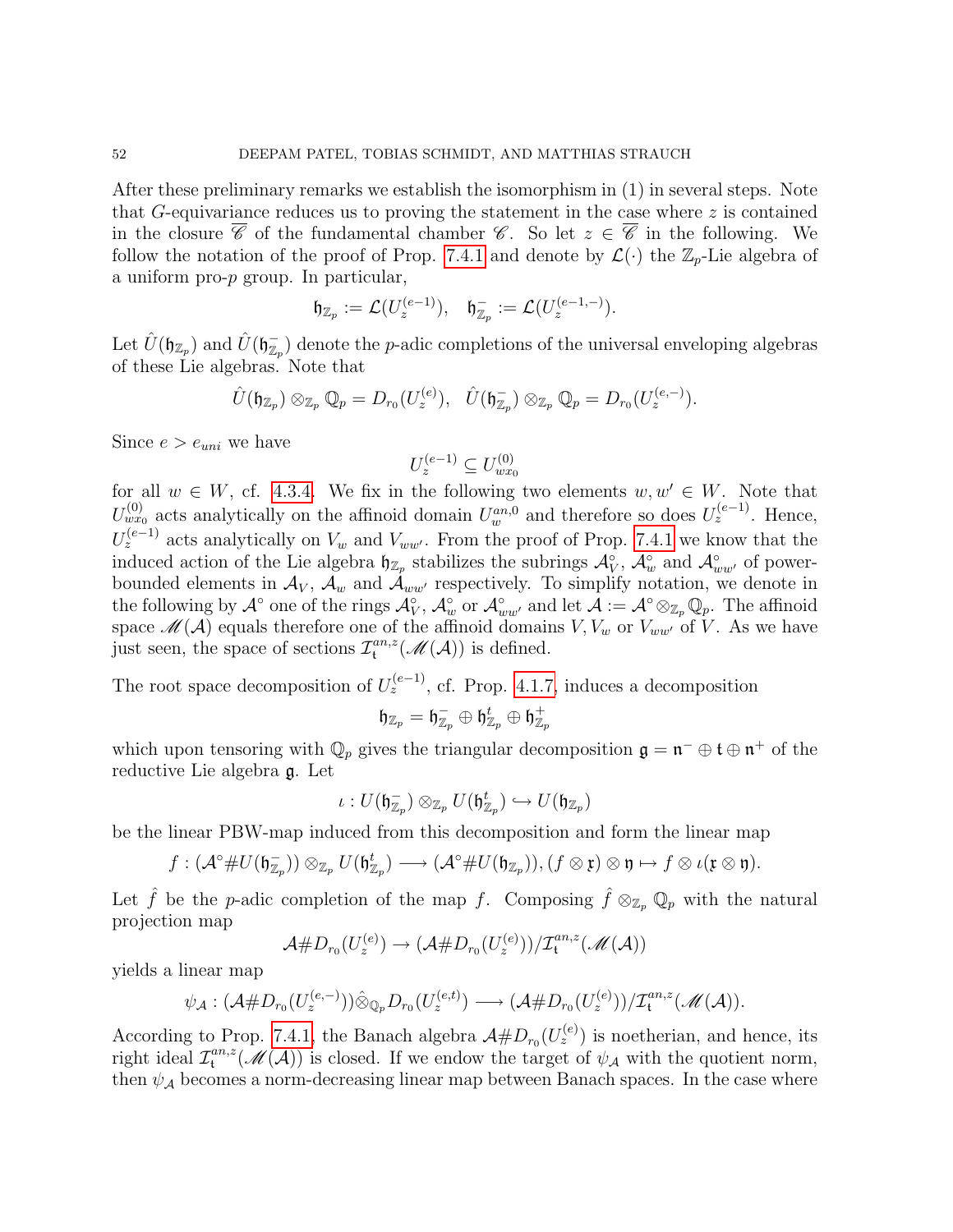$\mathcal{A} = \mathcal{A}_V$ , i.e.  $\mathcal{M}(\mathcal{A}) = V$ , we denote this map by  $\psi_V$ . We claim that  $\psi_V$  is our searched for isomorphism appearing in (1). To prove this we will show, as a first step, that the map  $\psi_{\mathcal{A}}$  is an isometric isomorphism of Banach spaces for  $\mathcal{A}$  equal to one of the rings  $\mathcal{A}_w$ or  $\mathcal{A}_{ww'}$ . We will do this with the help of auxiliary isomorphisms coming from [\[1\]](#page-76-1) and involving the 'congruence group'  $U_{wx_0}^{(0)}$ . So suppose that A is either  $\mathcal{A}_w$  or  $\mathcal{A}_{ww'}$ , so that  $\mathscr{M}(\mathcal{A}) \subseteq U_w^{an,0}$ . We may apply essentially the same construction above to the algebra  $\mathcal{A}$ and the group  $U_{wx_0}^{(0)}$  and obtain from [\[1\]](#page-76-1) an isometric isomorphism of Banach spaces

$$
\psi^0_{\mathcal{A}}: (\mathcal{A} \# D_{r_0}(U_{wx_0}^{(0,-)})) \hat{\otimes}_L D_{r_0}(U_{wx_0}^{(0,t)}) \longrightarrow (\mathcal{A} \# D_{r_0}(U_{wx_0}^{(0)}))/J_{\mathcal{A}}.
$$

Here,  $J_A$  is the right ideal induced by  $\mathfrak{n}^{\circ,an}(\mathcal{M}(A))$ . Let us explain this isomorphism in more detail. Since  $U_{x_0}^{(0)} = \mathfrak{G}(p)$ , we have  $\mathcal{L}(U_{wx_0}^{(0)}) = p\mathfrak{g}_{\mathbb{Z}_p}^w$  as  $\mathbb{Z}_p$ -Lie algebras where  $\mathfrak{g}^w_{\mathbb{Z}_p} := Ad(w)(\mathfrak{g}_{\mathbb{Z}_p}).$  In particular,  $D_{r_0}(U_{wx_0}^{(0)})$  equals the *p*-adic completion (with *p* inverted) of the universal enveloping algebra  $U(\mathfrak{g}_{\mathbb{Z}_p}^w)_1 := U(p\mathfrak{g}_{\mathbb{Z}_p}^w)$ . Our sheaf  $\mathcal{D}_\mathfrak{t}$  on X, as introduced in [5.1.5,](#page-24-1) equals the pull-back along the inclusion map  $X \subset \mathfrak{X}$  of the relative enveloping algebra

$$
\tilde{\mathcal{D}}:=\xi_*(\mathcal{D}_{\tilde{\mathfrak{X}}})^{\mathfrak{H}}
$$

of the locally trivial  $\mathfrak{H}\text{-torsor}$ 

$$
\xi:\tilde{\mathfrak{X}}\to\mathfrak{X}
$$

appearing in [\[1,](#page-76-1) 4.7]. Here,  $\mathfrak X$  denotes the homogeneous space  $\mathfrak G/\mathfrak N$  with ring of crystalline level zero differential operators  $\mathcal{D}_{\tilde{\mathbf{x}}}$ , the symbol  $\mathfrak{H}$  denotes the abstract Cartan group  $\mathfrak{B}/\mathfrak{N}$ and  $\xi$  equals the map  $g\mathfrak{N} \mapsto g\mathfrak{B}$ . In this situation, the map  $\psi^0_{\mathcal{A}}$  and its properties follow from [\[1,](#page-76-1) Lemma 6.4 (a)] and its proof like this: in the notation of loc.cit. choose  $n = 1$  and put  $U := \mathfrak{U}_w$  or  $\mathfrak{U}_w \cap \mathfrak{U}_{w'}$  depending on  $\mathcal{A} = \mathcal{A}_w$  or  $\mathcal{A}_{ww'}$  respectively. Since U trivializes the torsor  $\xi$ , we have the isomorphism

$$
(\mathcal{D}_1)|_U \otimes_{\mathbb{Z}_p} U(\mathfrak{t}_{\mathbb{Z}_p})_1 \simeq (\tilde{\mathcal{D}}_1)|_U
$$

of sheaves of  $\mathbb{Z}_p$ -algebras. Here,  $\mathcal D$  denotes the sheaf of 'crystalline level zero' differential operators on  $\mathfrak{X}$ , the subscript  $(\cdot)_1$  refers to the first deformation functor of loc.cit. and we have identified the Lie algebra of the  $\mathbb{Z}_p$ -group scheme  $\mathfrak{H}$  with  $\mathfrak{t}_{\mathbb{Z}_p} := Lie(\mathfrak{T})$  via the morphism  $\mathfrak{T} \subset \mathfrak{B} \to \mathfrak{H}$ . Let  $\mathfrak{n}_{\mathbb{Z}_p} := Lie(\mathfrak{N}^-)$ . Then

$$
U(\mathfrak{t}_{\mathbb{Z}_p})_1 = U(pt_{\mathbb{Z}_p}) = U(\mathcal{L}(U_{x_0}^{(0,t)}))
$$

and

$$
U(\mathfrak{n}^w_{\mathbb{Z}_p})_1 = U(p\mathfrak{n}^w_{\mathbb{Z}_p}) = U(\mathcal{L}(U_{wx_0}^{(0,-)}))
$$

as  $\mathbb{Z}_p$ -subalgebras inside the  $\mathbb{Q}_p$ -algebra  $U(\mathfrak{g})$ . The above isomorphism of sheaves extends to an isomorphism

$$
(\widehat{(\mathcal{D}_1)})|_U \hat{\otimes}_{\mathbb{Z}_p} \widehat{U(\mathfrak{t}_{\mathbb{Z}_p})}_1 \simeq (\widehat{(\mathcal{D}_1)})|_U
$$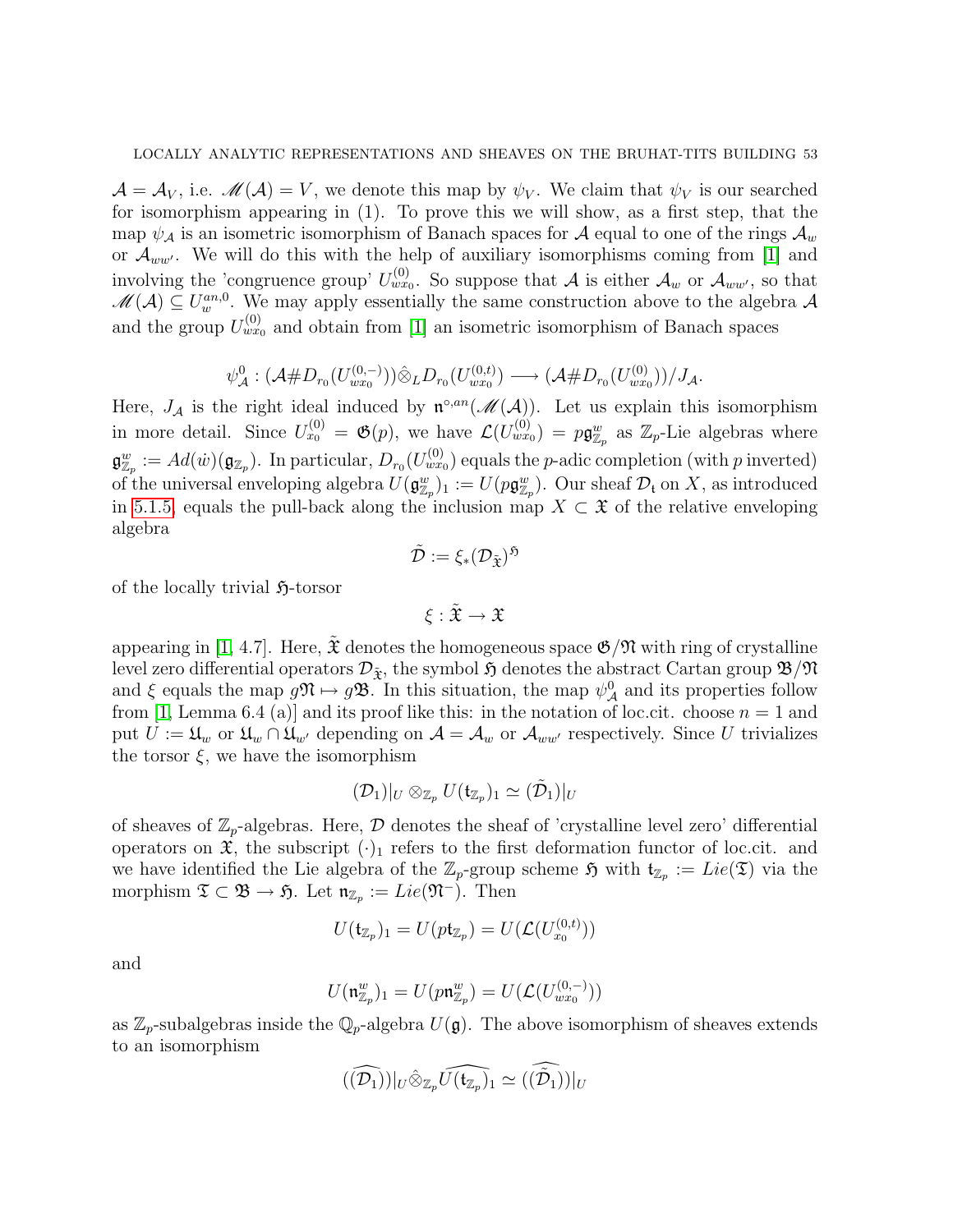involving the p-adic completions of the former sheaves. We may view these sheaves as sheaves on the formal scheme  $Spf\mathcal{A}^\circ$ . Taking global sections and subsequent inversion of p yields an isometric isomorphism of Banach spaces

$$
(\mathcal{A} \# D_{r_0}(U_{wx_0}^{(0,-)})) \hat{\otimes}_{\mathbb{Q}_p} D_{r_0}(U_{wx_0}^{(0,t)}) \longrightarrow (\mathcal{A} \# D_{r_0}(U_{wx_0}^{(0)}))/J_{\mathcal{A}}
$$

with, as already indicated,  $J_A$  equal to the right ideal induced by  $\mathfrak{n}^{\circ,an}(\mathcal{M}(A))$ . This is our promised isomorphism  $\psi^0_{\mathcal{A}}$ . Note that there is a canonical map

$$
\mathcal{I}^{an,z}_\mathfrak{t}(\mathscr{M}(\mathcal{A})) \to J_\mathcal{A}
$$

induced from the inclusion  $D_{r_0}(U_z^{(e)}) \to D_{r_0}(U_{wx_0}^{(0)})$ .

The maps  $\psi_{\mathcal{A}}$  and  $\psi_{\mathcal{A}}^{0}$  fit into the diagram (DIAG)

$$
(\mathcal{A} \# U(\mathfrak{n}^{-})) \otimes_{\mathbb{Q}_p} U(\mathfrak{t}) \xrightarrow{\simeq} (\mathcal{A} \# U(\mathfrak{g}))/\mathcal{I}_{\mathfrak{t}}^{an}(\mathcal{M}(\mathcal{A})) .
$$
  

$$
\downarrow \qquad \qquad \downarrow
$$
  

$$
(\mathcal{A} \# D_{r_0}(U_z^{(e,-)})) \hat{\otimes}_{\mathbb{Q}_p} D_{r_0}(U_z^{(e,t)}) \xrightarrow{\simeq} (\mathcal{A} \# D_{r_0}(U_z^{(e)}))/\mathcal{I}_{\mathfrak{t}}^{an,z}(\mathcal{M}(\mathcal{A}))
$$
  

$$
\downarrow \qquad \qquad \downarrow
$$
  

$$
(\mathcal{A} \# D_{r_0}(U_{wx_0}^{(0,-)})) \hat{\otimes}_{\mathbb{Q}_p} D_{r_0}(U_{wx_0}^{(0,t)}) \xrightarrow{\simeq} (\mathcal{A} \# D_{r_0}(U_{wx_0}^{(0)}))/J_{\mathcal{A}}
$$

where the top horizontal arrow is the pull-back along the canonical morphism

$$
\mathscr{M}(\mathcal{A}) \subset U_w^{an} \to U_w
$$

of the isomorphism [\(5.1.6\)](#page-24-0) and therefore an algebra isomorphism itself. The bottom vertical arrows are induced by the inclusion  $U_z^{(e)} \subseteq U_{wx_0}^{(0)}$ .

The group  $U_z^{(e,-)}$  is an open subgroup of the p-adic group  $\mathbf{N}^-(\mathbb{Q}_p)$ . Applying  $D_{r_0}(\cdot)$ yields therefore a completion of  $U(\mathfrak{n}^-)$ . Similarly, applying  $D_{r_0}(\cdot)$  to the groups  $U_z^{(e,t)}$ and  $U_z^{(e)}$  yields a completion of  $U(t)$  and  $U(g)$  respectively. These completions define the top vertical arrows. Unwinding the definitions of all the maps involved shows that the diagram commutes. The bottom left vertical arrow obviously is injective. Since  $\psi^0_{\mathcal{A}}$ is bijective, the commutativity of the lower square implies  $\psi_A$  to be injective. For its surjectivity, consider the inverse map of the upper horizontal isomorphism. It is induced from the PBW-projection  $\mathfrak{g} \to \mathfrak{n}^- \oplus \mathfrak{t}$ . The corresponding projection map arising from the triangular decomposition of  $\mathfrak{h}_{\mathbb{Z}_p}$  completes to a linear map

$$
(\mathcal{A} \# D_{r_0}(U_z^{(e)})) \to (\mathcal{A} \# D_{r_0}(U_z^{(e,-)})) \hat{\otimes}_{\mathbb{Q}_p} D_{r_0}(U_z^{(e,t)})
$$

which factores through the target of  $\psi_{\mathcal{A}}$  and gives a section to  $\psi_{\mathcal{A}}$ . All in all, we have shown that  $\psi_{\mathcal{A}}$  is an isometric isomorphism between Banach spaces. This completes our first step.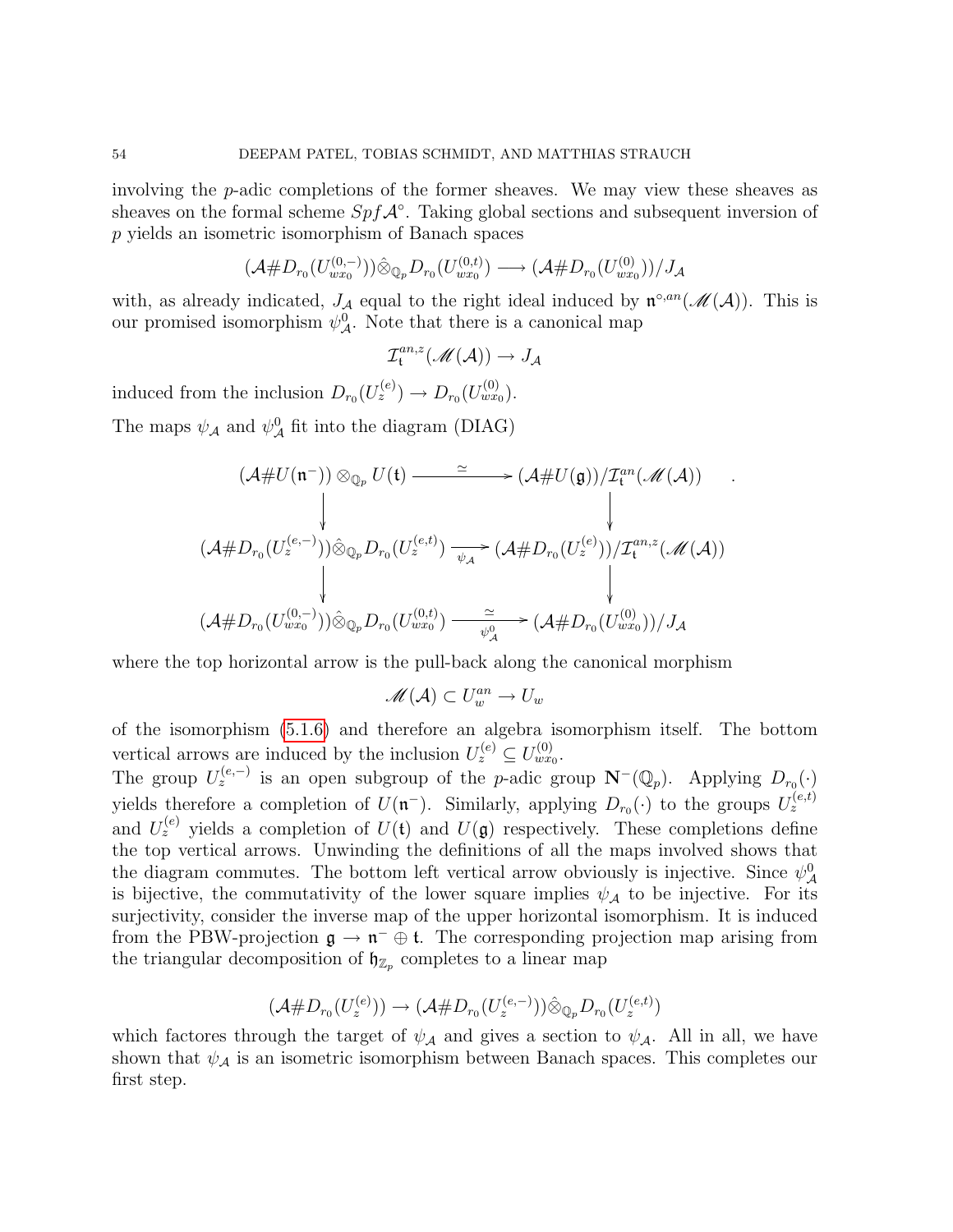In a second step, we show that the map  $\psi_V$  is an isometric isomorphism of Banach spaces. We put  $\psi_{V_w} := \psi_{\mathcal{A}}$  in case  $\mathcal{A} = \mathcal{A}_w$  and  $\psi_{V_{ww'}} := \psi_{\mathcal{A}}$  in case  $\mathcal{A} = \mathcal{A}_{ww'}$ . Abbreviate

$$
D := D_{r_0}(U_z^{(e)}), \quad D^t := D_{r_0}(U_z^{(e,t)}), \quad D^- := D_{r_0}(U_z^{(e,-)}).
$$

The covering  $V = \bigcup_{w \in W} V_w$  gives rise to the exact restriction sequence

$$
0 \longrightarrow \mathcal{A}_V \longrightarrow \oplus_w \mathcal{A}_w \longrightarrow \oplus_{w < w'} \mathcal{A}_{ww'}
$$

where we have ordered the elements of  $W$  in some arbitrary way. It induces two complexes, namely

$$
0 \to (\mathcal{A}_V \# D^-) \hat{\otimes} D^t \to \oplus_w (\mathcal{A}_w \# D^-) \hat{\otimes} D^t \to \oplus_{w < w'} (\mathcal{A}_{ww'} \# D^-) \hat{\otimes} D^t
$$

and

$$
0 \rightarrow (\mathcal{A}_V \# D)/\mathcal{I}_t^{an,z}(V) \rightarrow \oplus_w (\mathcal{A}_w \# D)/\mathcal{I}_t^{an,z}(V_w)
$$

$$
\rightarrow \oplus_{w < w'} (\mathcal{A}_{ww'} \# D)/\mathcal{I}_t^{an,z}(V_{ww'}).
$$

Let us call these complexes (I) and (II) respectively. The maps  $\psi_V, \psi_{V_w}$  and  $\psi_{V_{ww'}}$  induce a morphism between (I) and (II). We claim that (I) is exact. Indeed, exactness may shown on the level of vector spaces. So let  $d$  be the rank of the finitely generated free  $\mathbb{Z}_p$ -module  $\mathfrak{h}_{\mathbb{Z}_p}^-\oplus\mathfrak{h}_{\mathbb{Z}_p}^t$ . By construction, the Banach space  $D^-\hat{\otimes}D^t$  is isomorphic to the Banach space underlying the Tate algebra of the d-dimensional closed unit disc B. Our assertion follows now from the sheaf property of  $\mathcal{O}_{V\times_K B}$  applied to the admissible covering  $V \times_K B = \bigcup_w V_w \times_K B$ . Since the maps  $\psi_{V_w}$  are all isomorphisms by our first step, it follows that  $\psi_V$  is injective. To establish its surjectivity, observe that the second arrow in (II)

$$
(\mathcal{A}_V \# D)/\mathcal{I}^{an,z}_\mathfrak{t}(V) \to \bigoplus_w (\mathcal{A}_w \# D)/\mathcal{I}^{an,z}_\mathfrak{t}(V_w)
$$

is injective. This follows from an easy diagram chase in

$$
0 \longrightarrow \mathcal{I}_{t}^{an,z}(V) \longrightarrow \bigoplus_{w} \mathcal{I}_{t}^{an,z}(V_{w}) \longrightarrow \bigoplus_{w < w'} \mathcal{I}_{t}^{an,z}(V_{ww'})
$$
  
\n
$$
\downarrow \qquad \qquad \downarrow \qquad \qquad \downarrow
$$
  
\n
$$
0 \longrightarrow (\mathcal{A}_{V} \# D) \longrightarrow \bigoplus_{w} (\mathcal{A}_{V_{w}} \# D) \longrightarrow \bigoplus_{w < w'} (\mathcal{A}_{V_{ww'}} \# D)
$$

where we have exact rows and injective vertical maps. Since all the maps  $\psi_{V_w}$  and  $\psi_{V_{ww}}$ are isomorphisms by our first step and since (II) is a complex, this implies the surjectivity of  $\psi_V$ . Then  $\psi_V$  must be an isometric isomorphism of Banach spaces. This completes the proof of (1). Treating the ideal  $\mathcal{I}_{\chi}^{an,z}$  in the same way gives (2).

Ad  $(3)$ : By G-equivariance we may assume that z is contained in the closure of the fundamental chamber  $\mathscr C$ . Recall our fixed choice of neighbourhood basis consisting of strict affinoids  $V \subset X^{an}$  on which  $U_z^{(e-1)}$  acts analytically. Since the isomorphism in (1)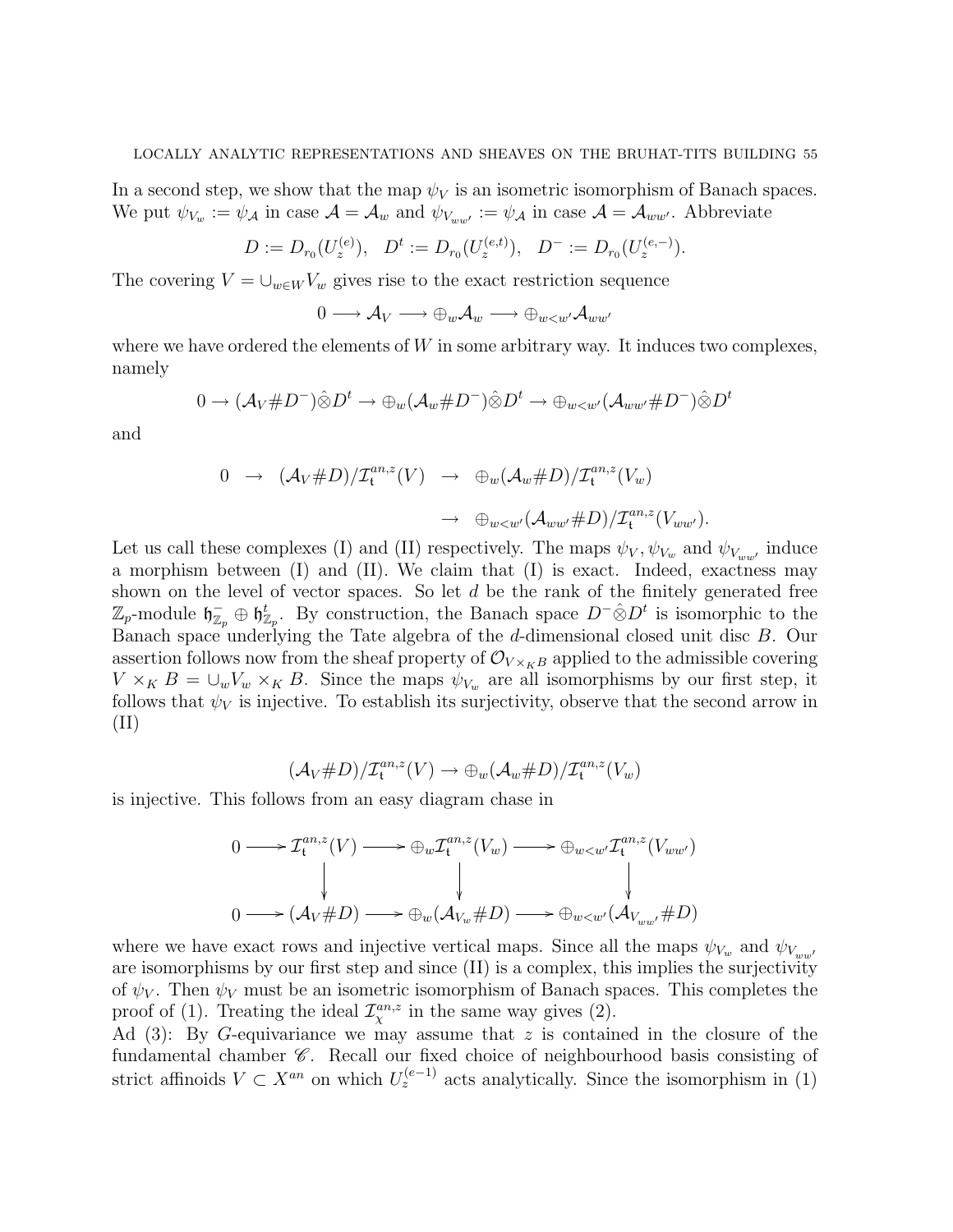is compatible with the restriction maps  $\mathcal{A}_V \to \mathcal{A}_{V'}$  associated to an inclusion  $V' \subset V$  we see that [2.4.1](#page-12-0) applies to the locally convex inductive limit

$$
\varinjlim_{V} \mathcal{A}_{V} \# D_{r_{0}}(U_{z}^{(e)}) / \mathcal{I}_{\mathfrak{t}}^{an,z}(V).
$$

The limit is therefore Hausdorff. Moreover, the isomorphism [\(7.4.4\)](#page-48-1) appearing in Lemma [7.4.5](#page-48-3) is also compatible with the map  $A_V \rightarrow A_{V'}$ . Since a finite direct sum of Hausdorff spaces is again Hausdorff, Lemma [7.4.3](#page-48-2) implies that the locally convex inductive limit

$$
\varinjlim_{V} \mathcal{A}_{V} \# D_{r_{m}}(U_{z}^{(e)}) / \mathcal{I}_{\mathfrak{t},m}^{an,z}(V)
$$

is Hausdorff. Here, the sheaf  $\mathcal{I}_{t,m}^{an,z}$  is defined by replacing in the definition of  $\mathcal{I}_{t}^{an,z}$  $\int_{\mathfrak{t}}^{an,z}$  the ring  $D_{r_0}(U_z^{(e)})$  by its subring  $D_{r_m}(U_z^{(e)})$ . We may now finish the proof of (3). Prop. [2.4.1](#page-12-0) gives a (topological) linear isomorphism

$$
\mathcal{O}_{\mathscr{B},z} \# D_{r_m}(U_z^{(e)}) \simeq \varinjlim_V \mathcal{A}_V \# D_{r_m}(U_z^{(e)}).
$$

By Lemma [6.2.6](#page-29-0) we have

$$
\mathscr{I}_{\mathfrak{t},z}^{an}=\varinjlim_{V}\mathcal{I}_{\mathfrak{t},m}^{an,z}(V)
$$

for the ideal sheaf  $\mathscr{I}_{\mathfrak{t}}^{an} \subseteq \mathcal{O}_{\mathscr{B}} \# \underline{D}_{r_m}$ . Consider the diagram of continuous K-linear maps

$$
0 \longrightarrow \varinjlim_{V} \mathcal{I}^{an,z}_{\mathfrak{t},m}(V) \longrightarrow \varinjlim_{V} \mathcal{A}_{V} \# D_{r_{m}}(U_z^{(e)}) \longrightarrow \varinjlim_{V} \mathcal{A}_{V} \# D_{r_{m}}(U_z^{(e)}) / \mathcal{I}^{an,z}_{\mathfrak{t},m}(V) \longrightarrow 0
$$

which is short exact as a diagram of abstract K-vector spaces. The right-hand term is Hausdorff, as we have just seen. The injection  $\iota$  has therefore closed image which is what we want. The case of the ideal  $\mathscr{I}_{\chi,z}^{an}$  follows similarly by using the sheaf  $\mathcal{I}_{\chi}^{an,z}$  and the isomorphism (2). This finishes the proof of the corollary in the case  $K = \mathbb{Q}_p$ . A base change along the finite field extension  $\mathbb{Q}_p \subseteq K$  yields the general case.

We emphasize that the top vertical arrows in the commutative diagram (DIAG) appearing in the preceding proof are injective and have dense image. Moreover, the top horizontal arrow is multiplicative. In particular, if the target of  $\psi_{\mathcal{A}}$  was a ring, i.e. if the right ideal  ${\cal I}_{\mathfrak t}^{an,z}$  $t^{an,z}(\mathcal{M}(\mathcal{A}))$  was two-sided, then  $\psi_{\mathcal{A}}$  would be a ring homomorphism.

<span id="page-55-0"></span>**Lemma 7.4.7.** Let  $r = r_m$  for some  $m \geq 0$  and keep the previous assumptions and notations. The right ideals  $\mathscr{I}_{\mathfrak{t}}^{an}$  and  $\mathscr{I}_{\chi}^{an}$  are two-sided ideals. Let  $z \in \mathscr{B}$ . The isomorphism (1) of the preceding corollary induces an isomorphism of  $K$ -algebras

$$
(\mathcal{O}_{\mathscr{B},z} \# D_{r_0}(U_z^{(e,-)})) \hat{\otimes}_L D_{r_0}(U_z^{(e,t)}) \stackrel{\cong}{\longrightarrow} (\mathcal{O}_{\mathscr{B},z} \# D_{r_0}(U_z^{(e)}))/\mathscr{I}_{t,z}^{an}.
$$

Similarly, the isomorphism (2) of the preceding corollary induces an isomorphism of  $K$ algebras

$$
\mathcal{O}_{\mathscr{B},z} \# D_{r_0}(U_z^{(e,-)}) \stackrel{\cong}{\longrightarrow} (\mathcal{O}_{\mathscr{B},z} \# D_{r_0}(U_z^{(e)}))/\mathscr{I}_{\chi,z}^{an}.
$$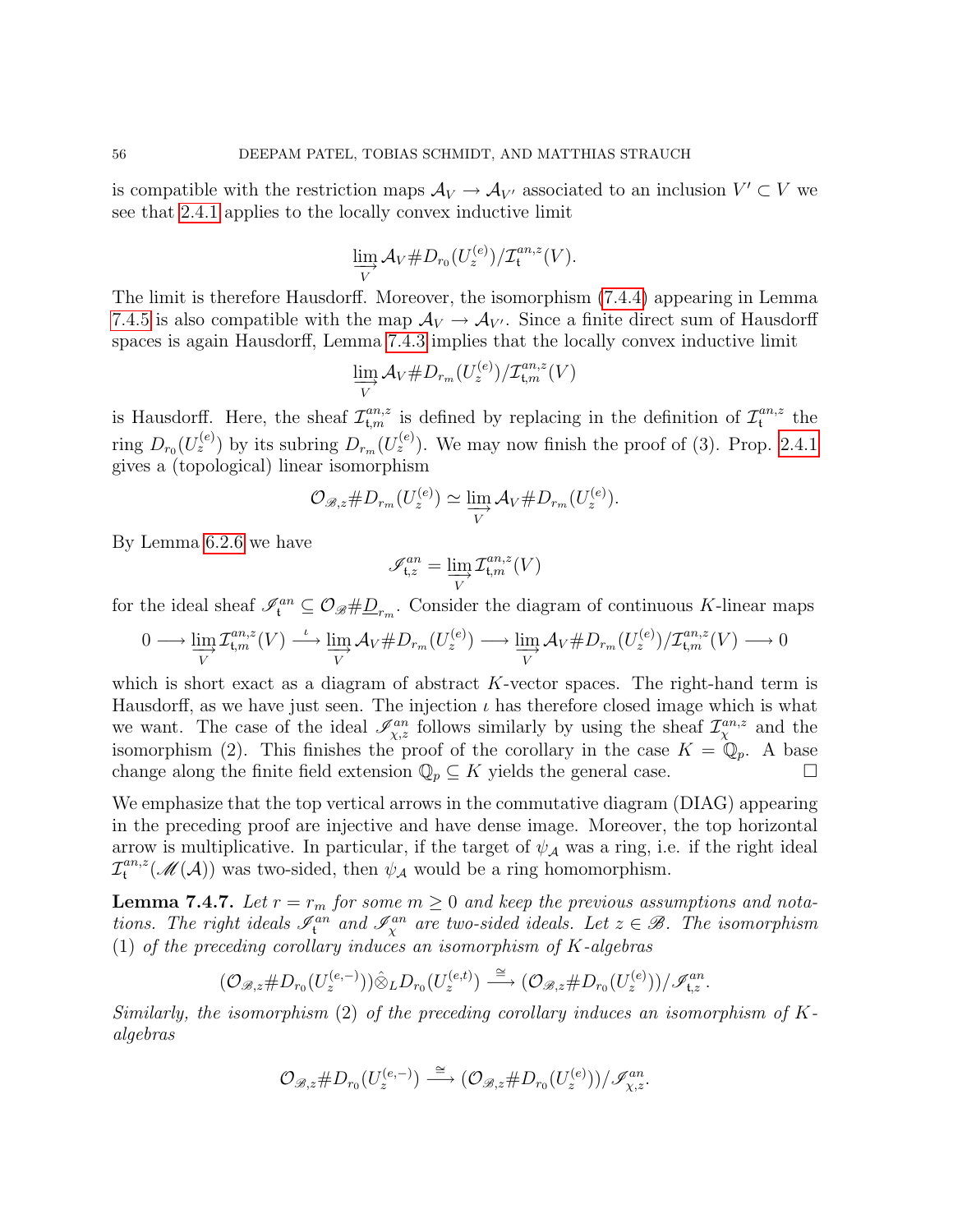*Proof.* According to section [8.3](#page-61-0) the sheaves  $\mathcal{O}_{\mathscr{B}}\#U(\mathfrak{g}_K)$  and  $\mathcal{O}_{\mathscr{B}}\#\underline{D}_r$  have a natural G-equivariant structure such that the morphism  $\mathcal{O}_{\mathscr{B}}\#U(\mathfrak{g}_K) \to \mathcal{O}_{\mathscr{B}}\#D_r$  is equivariant. Moreover, the ideals  $\mathcal{I}_{\mathcal{B},\chi}^{an}$  and  $\mathcal{I}_{\mathcal{B},\chi}^{an}$  are G-stable. Hence, so are the right ideals  $\mathscr{I}_{\mathfrak{t}}^{an}$  and  $\mathscr{I}_{\chi}^{an}$ . That these ideals are two-sided can be checked stalkwise, cf. [\[22,](#page-77-1) II.1.8. We give the argument in the case  $\mathcal{I}_{t}^{an}$ . The other case follows in the same way. Recall that we have fixed a neighbourhood basis of z consisting of strict affinoids V on which  $U_z^{(e-1)}$  acts analytically. The corresponding inductive limit topology makes  $\mathcal{O}_{\mathscr{B},z} \# D_r(U_z^{(e)})$  a separately continuous K-algebra and, hence, the multiplication map  $D_r(U_z^{(e)}) \to \mathcal{O}_{\mathscr{B},z} \# D_r(U_z^{(e)}), \lambda \mapsto \lambda \cdot \partial$  is continuous for every  $\partial \in \mathcal{O}_{\mathscr{B},z} \# D_r(U_z^{(e)})$ . Fix  $\partial \in \mathcal{I}_{t,z}^{an}$ . By [\[44,](#page-78-1) Lem. 3.1] and part (3) of the preceding corollary, we see that it suffices to prove that  $\delta_g \cdot \partial \in \mathcal{O}_{\mathscr{B},z} \# D_r(U_z^{(e)})$  lies in the subspace  $\mathscr{I}_{\mathfrak{t},z}^{an}$  for  $g \in U_z^{(e)}$ . Considering  $\partial$  as an element of  $\mathcal{O}_{\mathscr{B},z} \# D_r(U_z^{(e)})$  we may choose, according to [2.4.1,](#page-12-0) an affinoid neighbourhood V in our fixed neighbourhood basis of z, such that  $\partial \in \mathcal{A}_V \# D_r(U_z^{(e)})$ . Using power series expansions for elements of completed distribution algebras [\(2.2.3\)](#page-10-0) we may write  $\partial$  as an infinite sum  $\partial = \sum_{\alpha \in \mathbb{N}_0^d} f_\alpha \hat{\otimes} \mathbf{b}^\alpha$  with  $f_\alpha \in \mathcal{A}_V$  converging in the Banach algebra  $A_V \# D_r(U_z^{(e)})$ . By definition of the skew multiplication [\(3.2.2\)](#page-14-0) we have

$$
\delta_g \cdot \partial = \sum_{\alpha \in \mathbb{N}_0^d} (g.f_\alpha) \hat{\otimes} \delta_g \mathbf{b}^\alpha = \sum_{\alpha \in \mathbb{N}_0^d} (g.f_\alpha) \hat{\otimes} (\delta_g \mathbf{b}^\alpha \delta_g^{-1}) \delta_g = \sum_{\alpha \in \mathbb{N}_0^d} g^*(f_\alpha \hat{\otimes} \mathbf{b}^\alpha) \delta_g = g^*(\partial) \delta_g
$$

which is an element of  $\mathcal{I}_{\mathfrak{t}}^{an}(V)$ . Here,  $g^*$ :  $\mathcal{I}_{\mathfrak{t}}^{an}(V) \longrightarrow \mathcal{I}_{\mathfrak{t}}^{an}(V)$  is induced by the equivariant structure on the sheaf  $\mathscr{I}_{\mathfrak{t}}^{an}$  (note that  $U_z^{(e)}$  acts analytically on V). Passing to the stalk we obtain  $\delta_g \cdot \partial \in \mathscr{I}_{\mathfrak{t},z}^{an}$ . Thus, the right ideals  $\mathscr{I}_{\mathfrak{t}}^{an}$  and  $\mathscr{I}_{\chi}^{an}$  are indeed two-sided ideals. Let  $z \in \mathcal{B}$ . Passing the isomorphisms (1) and (2) of the preceding corollary to the inductive limit over a neighbourhood basis of  $z$  consisting of affinoids  $V$  on which  $U_z^{(e-1)}$  acts analytically gives linear isomorphisms between K-algebras which are actually multiplicative, cf. the remark directly after the proof of the corollary. Hence, the lemma is proved.  $\Box$ 

In the following we tacitly restrict to numbers r of the form  $r = r_m$  for some  $m \geq 0$ . By the preceding lemma we may form the quotient sheaves

$$
\mathscr{D}_{r,\mathfrak{t}}:=(\mathcal{O}_{\mathscr{B}}\#\underline{D}_r)/\mathscr{I}_{\mathfrak{t}}^{an},\qquad \mathscr{D}_{r,\chi}:=(\mathcal{O}_{\mathscr{B}}\#\underline{D}_r)/\mathscr{I}_{\chi}^{an}
$$

.

These are sheaves of (noncommutative) K-algebras on  $\mathscr{B}$  and, at the same time,  $\mathcal{O}_{\mathscr{B}}$ modules. We have a commutative diagram of morphisms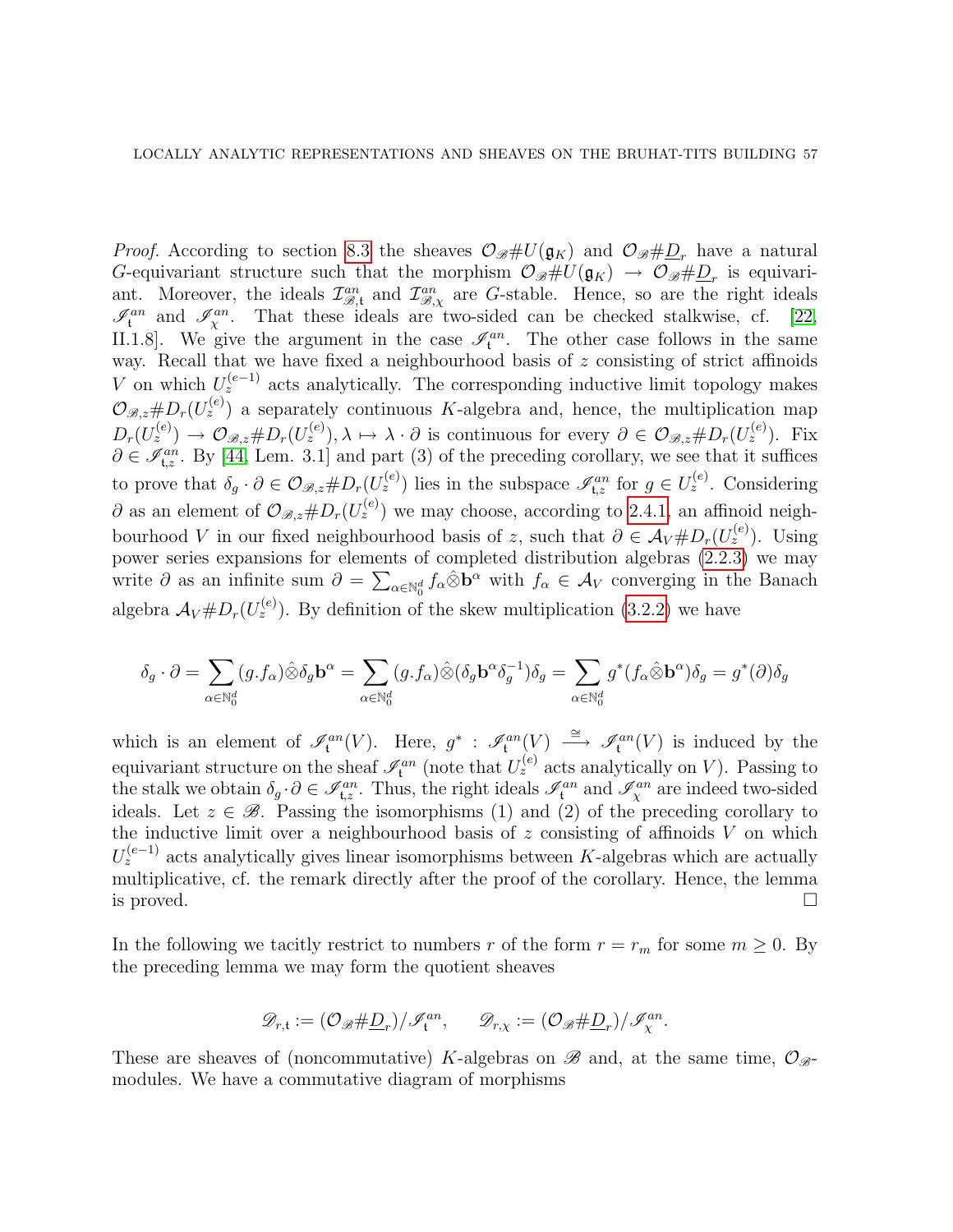<span id="page-57-1"></span>(7.4.8) 
$$
\mathcal{D}_{\mathcal{B},t}^{an} \longrightarrow \mathcal{D}_{\mathcal{B},\chi}^{an}
$$
\n
$$
\downarrow \qquad \qquad \downarrow
$$
\n
$$
\mathcal{D}_{r,t}^{an} \longrightarrow \mathcal{D}_{r,\chi}^{an}
$$

with surjective horizontal arrows. Moreover, it follows from  $(6.1.4)$  and the preceding lemma that the lower horizontal arrow induces an isomorphism

(7.4.9) 
$$
\mathscr{D}_{r,t}/(\ker \lambda)\mathscr{D}_{r,t} \stackrel{\cong}{\longrightarrow} \mathscr{D}_{r,\chi}.
$$

We have the following extension of the property 2. in [\[2,](#page-76-2) §2, Lemme].

**Proposition 7.4.10.** The morphism  $\underline{D}_r \to \mathcal{O}_{\mathcal{B}} \sharp \underline{D}_r \to \mathcal{D}_{r,x}$  factors through  $\underline{D}_r \to \underline{D}_{r,\theta}$ . *Proof.* Letting X be the kernel of the morphism  $\underline{D}_r \to \underline{D}_{r,\theta}$  the claim amounts to

$$
\mathscr{K} \subseteq \ker(\underline{D}_r \to \mathscr{D}_{r,\chi}) \ .
$$

This can be checked stalkwise, i.e. we are reduced to show that, for each  $z \in \mathscr{B}$  the natural map  $D_r(U_z^{(e)}) \to \mathcal{O}_{\mathscr{B},z} \# D_r(U_z^{(e)})/(\mathscr{I}_{\chi})_z$  factors through  $D_r(U_z^{(e)})_\theta$ . The kernel of the map  $D_r(U_z^{(e)}) \to D_r(U_z^{(e)})_\theta$  is generated by

$$
I_{\theta} := \ker(U(\mathfrak{g}_K) \to U(\mathfrak{g}_K)_{\theta})
$$

and the ideal  $(\mathscr{I}_{\chi})_z$  is generated by the image of  $\mathcal{I}_{\mathscr{B},\chi,z}^{an}$ . It therefore suffices to show that the natural map  $U(\mathfrak{g}_K) \to \mathcal{O}_{\mathscr{B},z} \# U(\mathfrak{g}_K)$  maps  $I_\theta$  into  $\mathcal{I}_{\mathscr{B},\chi,z}^{an}$ . This follows from loc.cit.  $\Box$ 

**7.4.11.** Let us finally make the structure of the stalks of the sheaves  $\mathscr{D}_{r,t}$  and  $\mathscr{D}_{r,x}$  at a point  $z \in \mathscr{B}$  more explicit. According to [6.2.2](#page-27-1) the local ring  $\mathcal{O}_{\mathscr{B},z}$  is a field. For simplicity we put  $\kappa(z) := \mathcal{O}_{\mathscr{B},z}$  and view this as a topological field of compact type. Note that the Berkovich point  $z \in \mathscr{B} \subset X^{an}$  canonically induces a norm topology on  $\kappa(z)$  which is weaker than our topology. We shall not make use of this norm topology in the following.

By loc.cit. together with (5.1.1) we furthermore have  $(\mathfrak{n}^{\circ})_{\pi(z)} = \mathfrak{n}_{\pi(z)}$  and  $(\mathfrak{b}^{\circ})_{\pi(z)} = \mathfrak{b}_{\pi(z)}$ for the stalks of the sheaves  $\mathfrak{n}^{\circ}$  and  $\mathfrak{b}^{\circ}$  at  $\pi(z) = \eta$  (the generic point of X). Since passage to the stalk is exact, this proves the following lemma. It gives back the isomorphisms of [7.4.7](#page-55-0) in case  $r = r_0$ .

<span id="page-57-0"></span>**Lemma 7.4.12.** Assume  $r = r_m$  for some  $m \geq 0$ . Let  $z \in \mathcal{B}$ . There is a canonical isomorphism

$$
\mathscr{D}_{r,\mathfrak{t},z} \stackrel{\cong}{\longrightarrow} (\kappa(z)\hat{\otimes}_L D_r(U_z^{(e)}))/\mathfrak{n}_{\pi(z)}(\kappa(z)\hat{\otimes}_L D_r(U_z^{(e)}))\ .
$$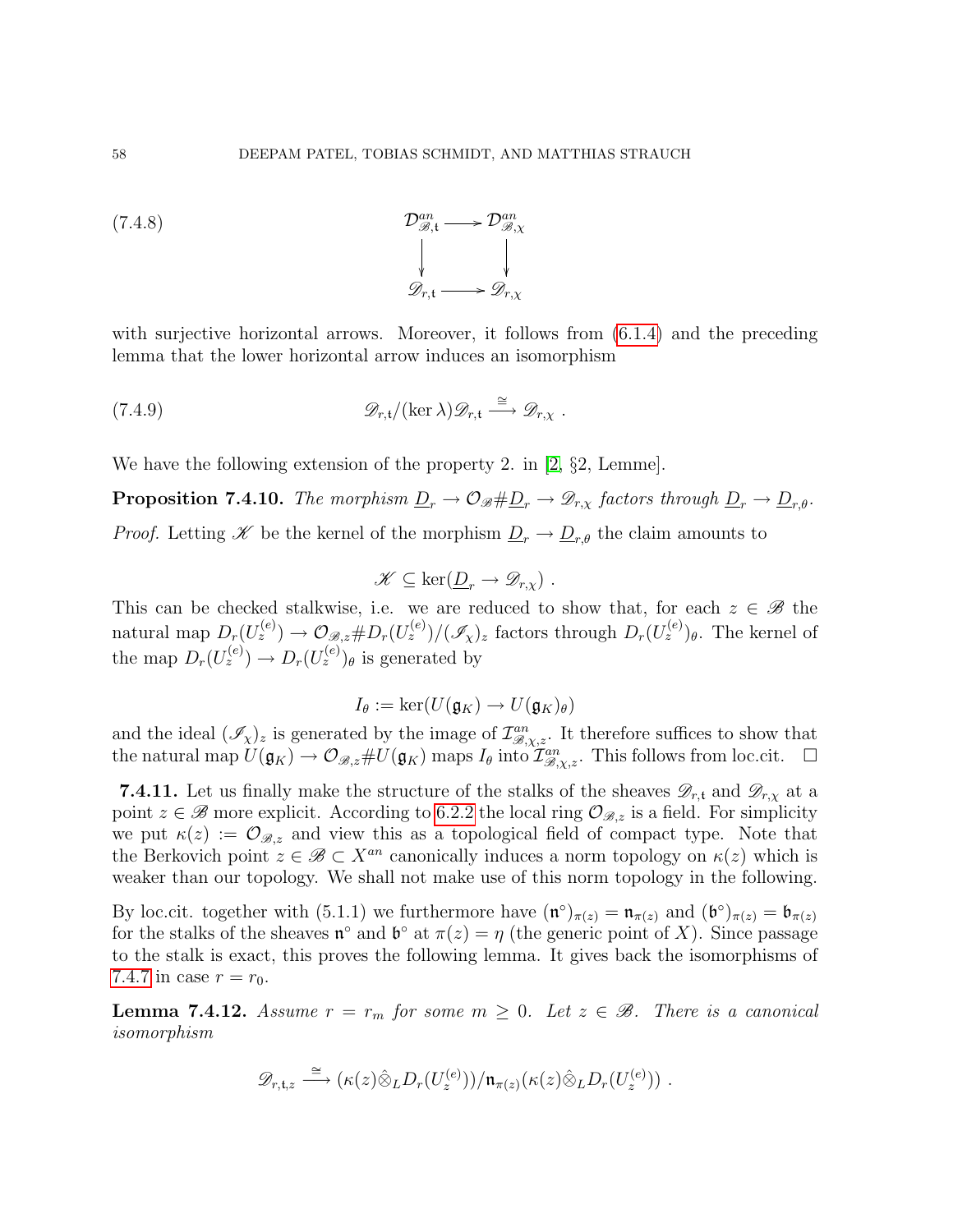This isomorphism induces a canonical isomorphism between  $\mathscr{D}_{r,x,z}$  and the  $\lambda$ -coinvariants of the  $\mathfrak{t}_K$ -module  $(\kappa(z)\hat{\otimes}_L D_r(U_z^{(e)}))/\mathfrak{n}_{\pi(z)}(\kappa(z)\hat{\otimes}_L D_r(U_z^{(e)})).$  In particular,

$$
\mathscr{D}_{r,\rho,z}\overset{\cong}{\longrightarrow} (\kappa(z)\hat{\otimes}_L D_r(U_z^{(e)}))/\mathfrak{b}_{\pi(z)}(\kappa(z)\hat{\otimes}_L D_r(U_z^{(e)}))\ .
$$

#### <span id="page-58-0"></span>8. From representations to sheaves

In this section, as well as in sections [10](#page-67-0) and [11,](#page-69-0) we assume that

(8.0.1) 
$$
L = \mathbb{Q}_p \text{ and } e > e_{st} \text{ and } r = r_m = \sqrt[p^m]{1/p} \text{ for some } m \ge 0.
$$

Our proposed 'localization functor' from representations to sheaves associated to the pair  $\sigma(\chi) = \theta$  will be a functor

$$
\mathscr{L}_{r,\chi}:M\mapsto \mathscr{D}_{r,\chi}\otimes_{\underline{D}_{r,\theta}}\underline{M}_r
$$

from (coadmissible) left  $D(G)_{\theta}$ -modules M to left  $\mathscr{D}_{r,\chi}$ -modules satisfying additional properties. Here  $\underline{M}_r$  is a constructible sheaf replacing the constant sheaf  $\underline{M}$  appearing in the Beilinson-Bernstein construction, cf. [5.2.2.](#page-25-0) It is a modest generalization of the sheaf  $D_r$ as follows.

8.1. A constructible sheaf of modules. Suppose we are given any (left)  $D(G)$ -module M. Let  $F \subseteq \mathscr{B}$  be a facet. We may regard M as a  $D(U_F^{(e)})$  $F_F^{(e)}$ -module via the natural map  $D(U_F^{(e)}$  $P_F^{(e)}$   $\to D(G)$ . We put

$$
M_r(U_F^{(e)}) := D_r(U_F^{(e)}) \otimes_{D(U_F^{(e)})} M ,
$$

a (left)  $D_r(U_F^{(e)})$  $F_F^{(e)}$ -module. If  $F' \subseteq \mathscr{B}$  is another facet such that  $F' \subset \overline{F}$  the map

$$
\sigma_r^{F'F} \otimes \mathrm{id}: M_r(U_{F'}^{(e)}) \longrightarrow M_r(U_F^{(e)}), \ \delta \otimes m \mapsto \sigma_r^{F'F}(\delta) \otimes m
$$

is a module homomorphism relative to  $\sigma_r^{F/F}$  and inherits the homomorphic properties from  $\sigma_r^{F/F}$  (cf. [4.3.5\)](#page-21-1). Again, we may define a sheaf of K-vector spaces  $\underline{M}_r$  on  $\mathscr{B}$  in a completely analogous way as the sheaf  $D_r$  by replacing each  $D_r(U_F^{(e)})$  $(E_F^{(e)})$  and each  $D_r(U_z^{(e)})$ by  $M_r(U_F^{(e)})$  $F_F^{(e)}$ ) and  $M_r(U_z^{(e)})$  respectively. In particular,  $\underline{M}_r$  restricted to a facet F is the constant sheaf with value  $M_r(U_F^{(e)})$  $\binom{e}{F}$  and therefore  $\underline{M}_r$  is a constructible sheaf. If  $s \in$  $D_r(U_z^{(e)}), m \in M_r(U_z^{(e)})$  the 'pointwise multiplication'  $(s \cdot m)(z) := s(z)m(z)$  makes  $\underline{M}_r$  a  $\underline{D}_r$ -module.

**Lemma 8.1.1.** If M is a  $D(G)_{\theta}$ -module then  $\underline{M}_r$  is a  $\underline{D}_{r,\theta}$ -module via the morphism  $\underline{D}_r \rightarrow \underline{D}_{r,\theta}.$ 

*Proof.* This is easy to see.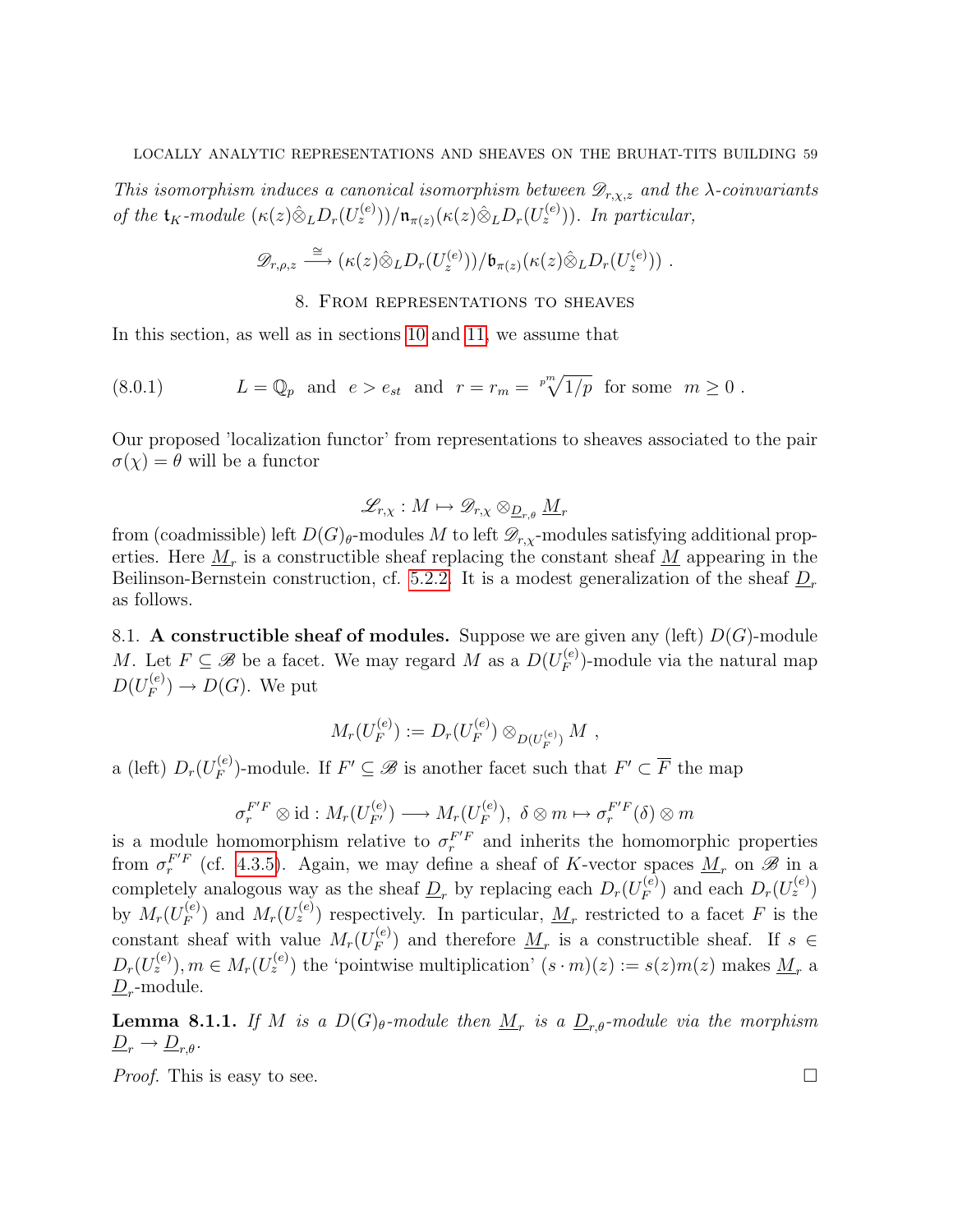#### 8.2. A localization functor.

**8.2.1.** As usual,  $\mathscr{D}_{r,x} \otimes_{\mathscr{D}_{r,\theta}} M_r$  denotes the sheaf associated to the presheaf  $V \mapsto$  $\mathscr{D}_{r,X}(V) \otimes_{\mathcal{D}_{r,\theta}(V)} \underline{M}_r(V)$  on  $\mathscr{B}$ . The construction  $M \mapsto \underline{M}_r$  is functorial in M and commutes with arbitrary direct sums. Thus the correspondence

$$
\mathscr{L}_{r,\chi}:M\mapsto \mathscr{D}_{r,\chi}\otimes_{\underline{D}_{r,\theta}}\underline{M}_r
$$

is a covariant functor from (left)  $D(G)_{\theta}$ -modules to (left)  $\mathscr{D}_{r,\chi}$ -modules. It commutes with arbitrary direct sums. We call it tentatively a *localization functor* associated to  $\chi$ . We emphasize that the functor  $\mathcal{L}_{r,x}$  depends on the choice of the level e. As we did before we suppress this dependence in the notation. As a second remark, let  $M$  be an arbitrary  $\mathscr{D}_{r,x}$ -module and  $f : \mathscr{L}_{r,x}(M) \to \mathcal{M}$  a morphism. The composite

$$
M \to \Gamma(\mathscr{B},\underline{M}_r) \to \Gamma(\mathscr{B},\mathscr{L}_{r,\chi}(M)) \stackrel{f}{\to} \Gamma(\mathscr{B},\mathcal{M})
$$

is a K-linear map. We therefore have a natural transformation of functors

$$
\mathrm{Hom}_{\mathscr{D}_{r,\chi}}(\mathscr{L}_{r,\chi}(\cdot),\cdot) \longrightarrow \mathrm{Hom}_K(\cdot,\Gamma(\mathscr{B},\cdot)) .
$$

Generally, it is far from being an equivalence.

We compute the stalks of the localization  $\mathcal{L}_{r,x}(M)$  for a *coadmissible* module M. In this case  $(\underline{M}_r)_z$  is finitely generated over the Banach algebra  $D_r(U_z^{(e)})_\theta$  and therefore has a unique structure as a Banach module over  $D_r(U_z^{(e)})_\theta$ . Let  $z \in \mathscr{B} \subset X^{an}$  with residue field  $\kappa(z)$ . Recall that  $\pi(z)$  equals the generic point of X.

<span id="page-59-0"></span>**Proposition 8.2.2.** Let M be a coadmissible left  $D(G)_{\theta}$ -module and let  $z \in \mathcal{B}$ . The morphism  $\underline{M}_r \to \mathscr{L}_{r,\chi}(M)$  induces an isomorphism between the  $\lambda$ -coinvariants of the  $\mathfrak{t}_K$ -module

$$
(\kappa(z)\hat{\otimes}_L(\underline{M}_r)_z)/\mathfrak{n}_{\pi(z)}(\kappa(z)\hat{\otimes}_L(\underline{M}_r)_z)
$$

and the stalk  $\mathscr{L}_{r,x}(M)_z$ . In particular, if  $\theta = \theta_0$  we have

$$
(\kappa(z)\hat{\otimes}_L(\underline{M}_r)_z)/\mathfrak{b}_{\pi(z)}(\kappa(z)\hat{\otimes}_L(\underline{M}_r)_z)\stackrel{\cong}{\longrightarrow}\mathscr{L}_{r,\rho}(M)_z.
$$

*Proof.* Let N be an arbitrary finitely generated  $D_r(U_z^{(e)})$ -module. According to [7.4.12](#page-57-0) the space  $\mathscr{D}_{r,t,z} \otimes_{D_r(U_z^{(e)})} N$  may be written as

$$
\left[ \left( (\kappa(z) \hat{\otimes}_L D_r(U_z^{(e)})) / \mathfrak{n}_{\pi(z)}(\kappa(z)) \hat{\otimes}_L D_r(U_z^{(e)}) \right) \otimes_{\kappa(z) \hat{\otimes}_L D_r(U_z^{(e)})} \kappa(z) \hat{\otimes}_L D_r(U_z^{(e)}) \right] \otimes_{D_r(U_z^{(e)})} N \; .
$$

Since N is a complete Banach module this may be identified with

$$
(\kappa(z)\hat{\otimes}_LN)/\mathfrak{n}_{\pi(z)}(\kappa(z)\hat{\otimes}_LN)
$$

by associativity of the completed tensor product. The resulting isomorphism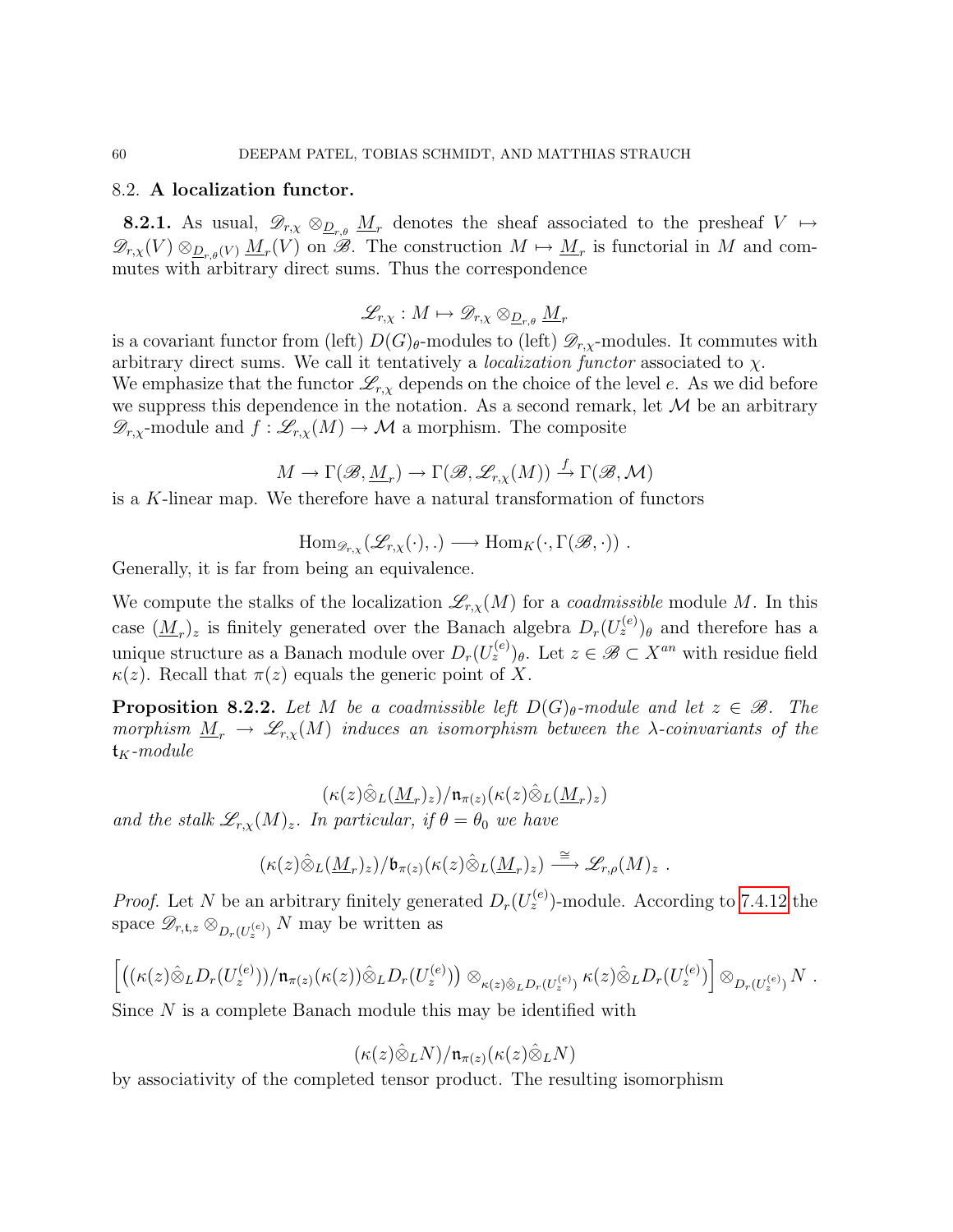$$
(\kappa(z)\hat{\otimes}_L N)/\mathfrak{n}_{\pi(z)}(\kappa(z)\hat{\otimes}_L N)\overset{\cong}{\longrightarrow}\mathscr{D}_{r,\mathfrak{t},z}\otimes_{D_r(U_z^{(e)})} N
$$

is functorial in  $N$ . According to the second part of loc.cit. we obtain a functorial homomorphism

$$
(\lambda - \text{coinvariants of } (\kappa(z)\hat{\otimes}_L N)/\mathfrak{n}_{\pi(z)}(\kappa(z)\hat{\otimes}_L N)) \longrightarrow \mathscr{D}_{r,\chi,z} \otimes_{D_r(U_z^{(e)})} N
$$

which is an isomorphism in the case  $N = D_r(U_z^{(e)})$ . Note that the target is a right exact functor in  $N$ . Similarly, the source is also a right exact functor in  $N$ . To see this, it suffices to note that the functor which sends N to  $\kappa(z)\hat{\otimes}_LN$  is exact. Indeed, any short exact sequence of finitely generated  $D_r(U_z^{(e)})$ -modules is a strict exact sequence relative to the unique Banach topology on such modules (cf. [\[45,](#page-78-2) Prop. 2.1.iii]) and so the claim followsfrom a well-known result of L. Gruson  $(24, 3.2 \text{ Corollaire 1})$ . Since the source and the target are both right exact functors in N commuting with finite direct sums, we may use a finite free presentation of  $N$  to obtain that it is an isomorphism in general. The assertion of the proposition follows by taking  $N = (\underline{M}_r)_z$ .  $\big)_{z}.$ 

**Corollary 8.2.3.** Let  $\chi$  be dominant and regular. The functor  $\mathscr{L}_{r,\chi}$ , restricted to coadmissible modules, is exact.

*Proof.* Exactness can be checked at a point  $z \in \mathcal{B}$  where the functor in question equals the composite of three functors. The first functor equals  $N \mapsto D_r(U_z^{(e)})_\theta \otimes_{D(U_z^{(e)})_\theta} N$  on the category of coadmissible  $D(U_z^{(e)})_{\theta}$ -modules. It is exact by [\[45,](#page-78-2) Rem. 3.2]. The second functor equals  $N \mapsto \kappa(z) \hat{\otimes}_L N$  on the category of finitely generated  $D_r(U_z^{(e)})_\theta$ -modules. It is exact as we have explained in the proof of the preceding proposition. The natural inclusion  $U(\mathfrak{g})_{\theta} \to D_r(U_z^{(e)})_{\theta}$  allows one to consider  $\kappa(z) \hat{\otimes}_L N$  as a  $U(\kappa(z) \otimes_L \mathfrak{g})_{\theta}$ -module. The Beilinson-Bernstein stalk functor at  $\pi(z)$  of the corresponding localization on the flag variety  $X_{\kappa(z)}$  (note that the natural embedding  $k(\pi(z)) \to \kappa(z)$  gives a canonical lift of  $\pi(z)$  to a  $\kappa(z)$ -rational point of  $X_{\kappa(z)}$  is given by the λ-coinvariants of the  $\kappa(z) \otimes_L \mathfrak{h}$ module

$$
(\kappa(z)\hat{\otimes}_LN)/\mathfrak{n}_{\pi(z)}(\kappa(z)\hat{\otimes}_LN)
$$

according to [5.2.2](#page-25-0) (iii). By loc.cit., part (ii), this functor is exact if  $\chi$  is dominant and  $\Box$ regular.

<span id="page-60-0"></span>**Lemma 8.2.4.** Let  $z \in \mathcal{B}$ . If N is a finitely generated  $D_r(U_z^{(e)})_\theta$ -module which is finite dimensional over K, then the natural map

$$
\mathcal{D}^{an}_{\mathscr{B}, \chi, z}\otimes_{U(\mathfrak{g}_K)_{\theta}} N \stackrel{\cong}{\longrightarrow} \mathscr{D}_{r, \chi, z}\otimes_{D_r(U^{(e)}_z)_{\theta}} N
$$

is an isomorphism which is functorial in modules of this kind.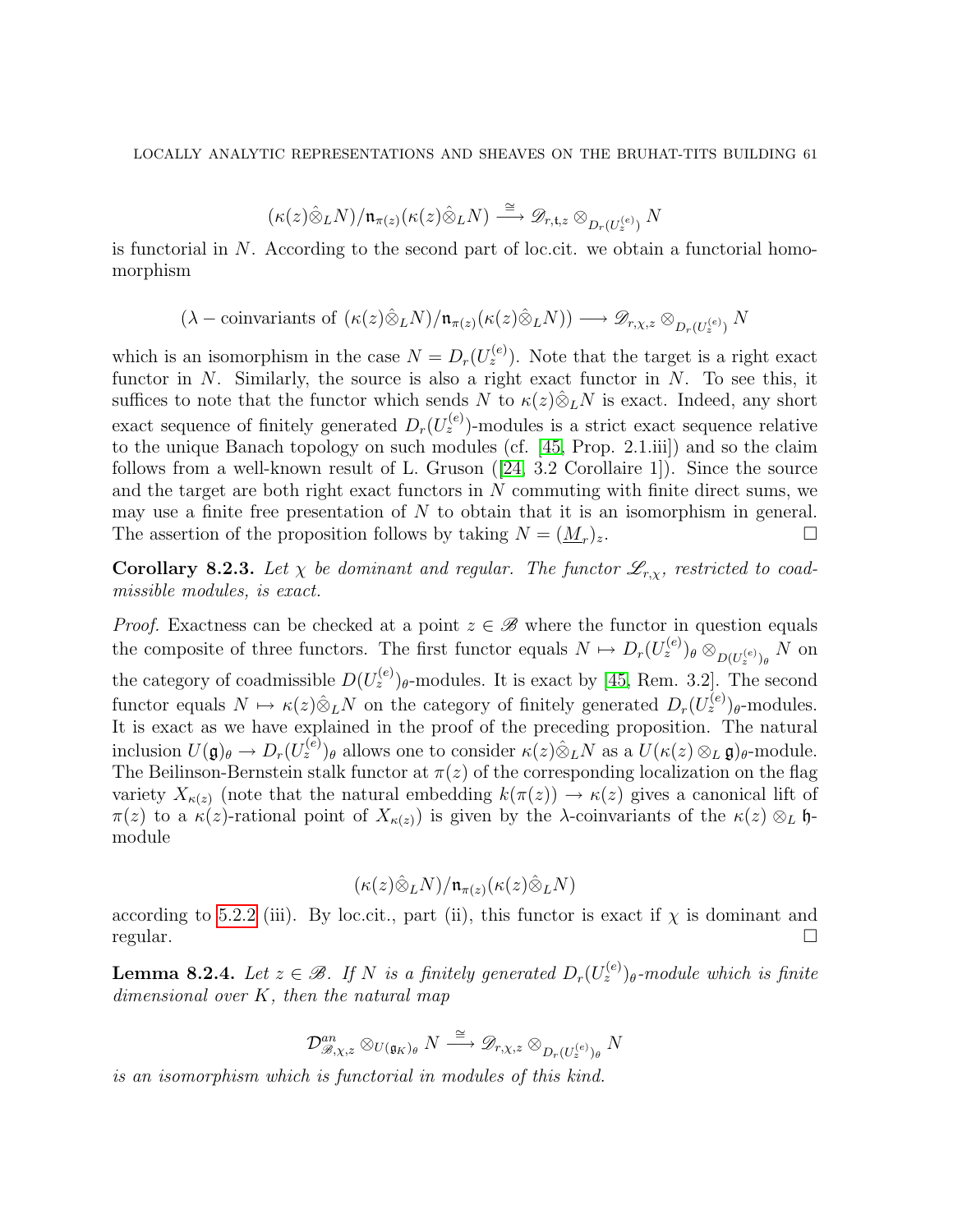Proof. We adopt the notation of [6.4.8](#page-34-1) and write

$$
\varinjlim_{V} (\mathcal{A}_{V} \# D_{r}(U_{z}^{(e)})) \stackrel{\cong}{\longrightarrow} \mathcal{O}_{\mathscr{B},z} \# D_{r}(U_{z}^{(e)}) ,
$$

an isomorphism of K-algebras according to [2.4.1.](#page-12-0) By [\[45,](#page-78-2) Prop. 2.1] the finitely generated module  $(\mathcal{A}_V \# D_r(U_z^{(e)})) \otimes_{D_r(U_z^{(e)})} N$  has a unique Banach topology. We therefore have canonical  $A_V$ -linear isomorphisms

$$
(\mathcal{A}_V \hat{\otimes}_L D_r(U_z^{(e)})) \otimes_{D_r(U_z^{(e)})} N \simeq \mathcal{A}_V \hat{\otimes}_L N = \mathcal{A}_V \otimes_L N.
$$

Passage to the inductive limit yields, by [2.4.1,](#page-12-0) the  $\mathcal{O}_{\mathscr{B},z}$ -linear map

$$
(\mathcal{O}_{\mathscr{B},z}\hat{\otimes}D_r(U_z^{(e)}))\otimes_{D_r(U_z^{(e)})}N\simeq \mathcal{O}_{\mathscr{B},z}\otimes_L N=(\mathcal{O}_{\mathscr{B},z}\#U(\mathfrak{g}_K))\otimes_{U(\mathfrak{g}_K)}N.
$$

The target maps canonically to  $\mathcal{D}_{\mathscr{B},\chi,z}^{an} \otimes_{U(\mathfrak{g}_K)_{\theta}} N$  and the composed map annihilates all elements of the form  $\xi \otimes n$  with  $n \in N$  and  $\xi \in \mathcal{I}_{\mathcal{B},\chi,z}^{an}$ . Since such  $\xi$  generate  $\mathcal{I}_{\chi,z}^{an}$  the composed map factors therefore into a map

$$
\mathscr{D}_{r,\chi,z}\otimes_{D_r(U_z^{(e)})_\theta}N\to \mathcal{D}_{\mathscr{B},\chi,z}^{an}\otimes_{U(\mathfrak{g}_K)_\theta}N\ .
$$

This gives the required inverse map.

<span id="page-61-1"></span>**Corollary 8.2.5.** Let M be a left  $D(G)_{\theta}$ -module such that  $\dim_K M_r(U_z^{(e)}) < \infty$  for all  $z \in \mathscr{B}$ . The natural morphism of sheaves

$$
\mathcal{D}^{an}_{\mathscr{B}, \chi} \otimes_{U(\mathfrak{g}_K)_{\theta}} \underline{M}_r \stackrel{\cong}{\longrightarrow} \mathscr{D}_{r, \chi} \otimes_{\underline{D}_{r, \theta}} \underline{M}_r = \mathscr{L}_{r, \chi}(M)
$$

induced from [\(7.4.8\)](#page-57-1) is an isomorphism.

*Proof.* Let  $z \in \mathcal{B}$ . Applying the preceding lemma to  $N := M_r(U_z^{(e)})$  we see that the morphism is an isomorphism at the point z. This proves the claim.  $\square$ 

### <span id="page-61-0"></span>8.3. Equivariance.

**8.3.1.** Consider for a moment an arbitrary ringed space  $(Y, A)$  where A is a sheaf of (not necessarily commutative) K-algebras on Y. Let  $\Gamma$  be an abstract group acting (from the right) on  $(Y, \mathcal{A})$ . In other words, for every  $g, h \in \Gamma$  and every open subset  $U \subseteq Y$  there is an isomorphism of K-algebras  $g^*: \mathcal{A}(U) \stackrel{\cong}{\longrightarrow} \mathcal{A}(g^{-1}U)$  compatible in an obvious sense with restriction maps and satisfying  $(gh)^* = h^*g^*$ .

A Γ-equivariant A-module (cf. [\[27,](#page-77-6) II.F.5]) is a (left) A-module M equipped, for any open subset  $U \subseteq Y$  and for  $g \in G$ , with K-linear isomorphisms  $g^* : \mathcal{M}(U) \stackrel{\cong}{\longrightarrow} \mathcal{M}(g^{-1}U)$ compatible with restriction maps and such that  $g^*(am) = g^*(a)g^*(m)$  for  $a \in \mathcal{A}(U), m \in \mathcal{A}(U)$  $\mathcal{M}(U)$ . If  $g, h \in G$  we require  $(gh)^* = h^*g^*$ .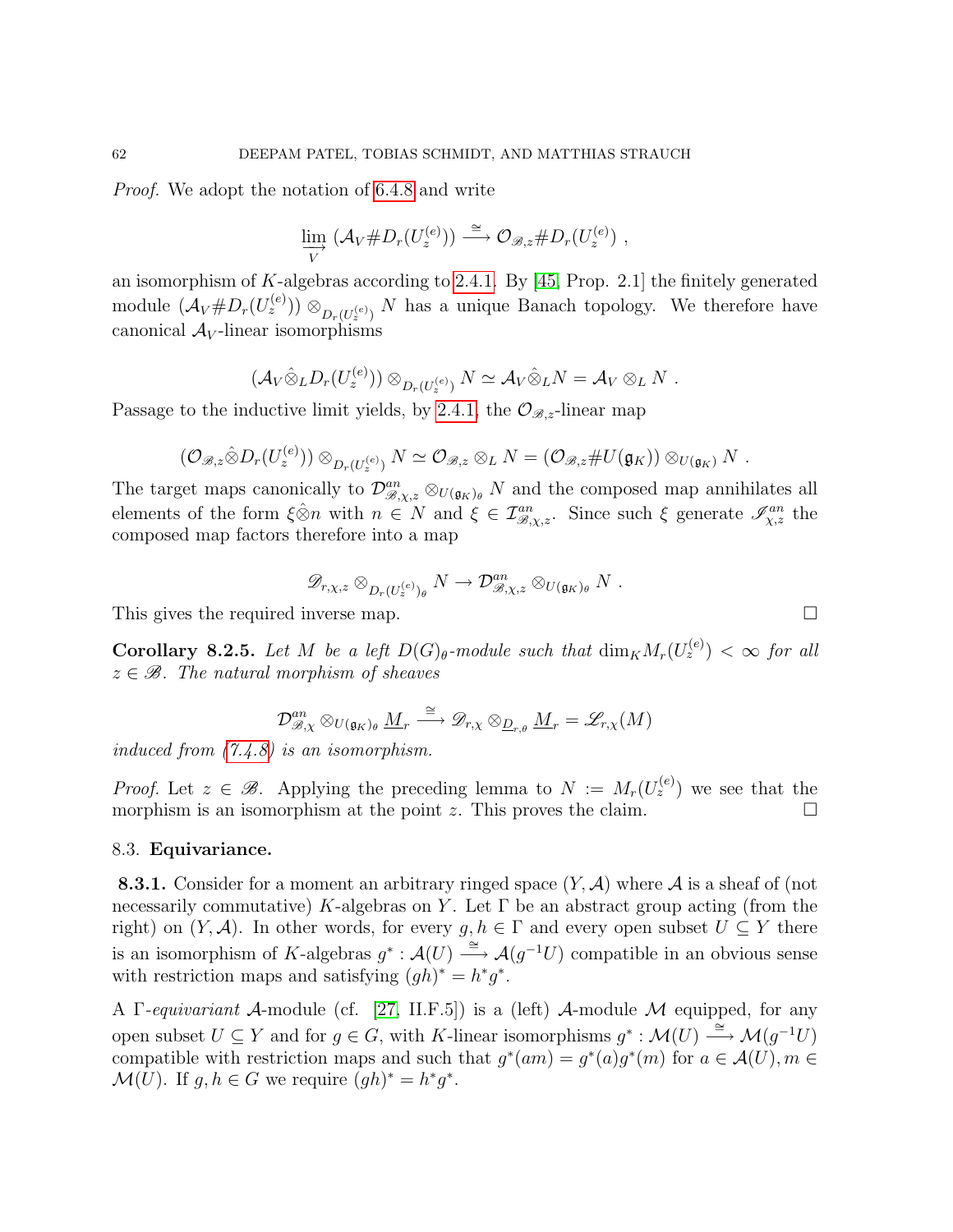An obvious example is  $\mathcal{M} = \mathcal{A}$ . If M is equivariant we have a K-linear isomorphism  $\mathcal{M}_z \stackrel{\cong}{\longrightarrow} \mathcal{M}_{g^{-1}z}$  between the stalks of the sheaf  $\mathcal M$  at z and  $g^{-1}z$  for any  $g \in G$ . Finally, a morphism of equivariant modules is an A-linear map compatible with the Γ-actions. The equivariant modules form an abelian category.

<span id="page-62-2"></span>8.3.2. After these preliminaries we go back to the situation discussed in the previous section. We keep all the assumptions from this section. The group  $G$  naturally acts on the ringed space  $(X^{an}, \mathcal{O}_{X^{an}})$ . Moreover, G acts on  $\mathfrak g$  and  $U(\mathfrak g)$  via the adjoint action as usual. It follows from the classical argument([\[32,](#page-77-7) §3]) that the sheaves

$$
\mathcal{O}_{X^{an}}\#U(\mathfrak{g}), \mathcal{I}_{\chi}^{an} \text{ and } \mathcal{D}_{\chi}^{an} := (\mathcal{O}_{X^{an}}\#U(\mathfrak{g}))/\mathcal{I}_{\chi}^{an}
$$

(as defined in section [6\)](#page-25-1) are equivariant  $\mathcal{O}_{X^{an}}$ -modules. Of course, here  $g^*: \mathcal{D}_{X}^{an}(U) \stackrel{\cong}{\longrightarrow}$  $\mathcal{D}_{\chi}^{an}(g^{-1}U)$  is even a K-algebra isomorphism for all  $g \in G$  and open subsets  $U \subseteq X^{an}$ .

On the other hand, the group G acts on the ringed space  $(\mathscr{B},\mathcal{O}_{\mathscr{B}})$  and the natural map  $\vartheta_{\mathbf{B}} : \mathscr{B} \longrightarrow X^{an}$  is G-equivariant, cf. [6.2.1.](#page-27-2) Since our functor  $\vartheta_{\mathbf{B}}^{-1}$  preserves Gequivariance the  $\mathcal{O}_{\mathscr{B}}$ -modules

$$
\mathcal{O}_{\mathscr{B}}\#U(\mathfrak{g}_K), \mathcal{I}_{\mathscr{B},\chi}^{an} \quad \text{and} \quad \mathcal{D}_{\mathscr{B},\chi}^{an} = (\mathcal{O}_{\mathscr{B}}\#U(\mathfrak{g}_K))/\mathcal{I}_{\mathscr{B},\chi}^{an}
$$

are G-equivariant. Again, here  $g^*: \mathcal{D}_{\mathscr{B},\chi}^{an}(U) \stackrel{\cong}{\longrightarrow} \mathcal{D}_{\mathscr{B},\chi}^{an}(g^{-1}U)$  is a K-algebra isomorphism for all  $g \in G$  and open subsets  $U \subseteq \mathcal{B}$ . Recall [\(7.2.1\)](#page-40-0) the sheaf of K-algebras  $\mathcal{O}_{\mathcal{B}}\#\underline{D}_r$ .

**Proposition 8.3.3.** The  $\mathcal{O}_{\mathscr{B}}$ -module  $\mathcal{O}_{\mathscr{B}}\#\underline{D}_r$  is G-equivariant. For  $g \in G$  the map  $g^*$  is a K-algebra isomorphism.

*Proof.* Given  $g \in G$  and  $z \in \mathcal{B}$  we have the group isomorphism  $g^{-1}(\cdot)g: U_z^{(e)} \stackrel{\cong}{\longrightarrow} U_{g^{-1}}^{(e)}$  $g^{-1}z$ by  $(4.1.6)$ . Since it is compatible with variation of the level e it is compatible with the p-valuations  $\mathring{\omega}_z$  and  $\mathring{\omega}_{g^{-1}z}$ . It induces therefore an isometric isomorphism of Banach algebras

(8.3.4) 
$$
g^{-1}(\cdot)g:D_r(U_z^{(e)})\stackrel{\cong}{\longrightarrow}D_r(U_{g^{-1}z}^{(e)}).
$$

The induced map

<span id="page-62-1"></span><span id="page-62-0"></span>
$$
\mathcal{O}_{\mathscr{B},z}\hat{\otimes}_L D_r(U_z^{(e)}) \stackrel{\cong}{\longrightarrow} \mathcal{O}_{\mathscr{B},z}\hat{\otimes}_L D_r(U_{g^{-1}z}^{(e)})
$$

is multiplicative with respect to the skew multiplication and we obtain an isomorphism of K-algebras

(8.3.5) 
$$
g^*: (\mathcal{O}_{\mathscr{B}} \# \underline{D}_r)_z \stackrel{\cong}{\longrightarrow} (\mathcal{O}_{\mathscr{B}} \# \underline{D}_r)_{g^{-1}z}
$$

according to [7.2.3.](#page-42-0) Since we have the identity  $g\mathfrak{x}g^{-1} = \mathrm{Ad}(g)(\mathfrak{x})$  in  $D(G)$  this isomorphism fits into the commutative diagram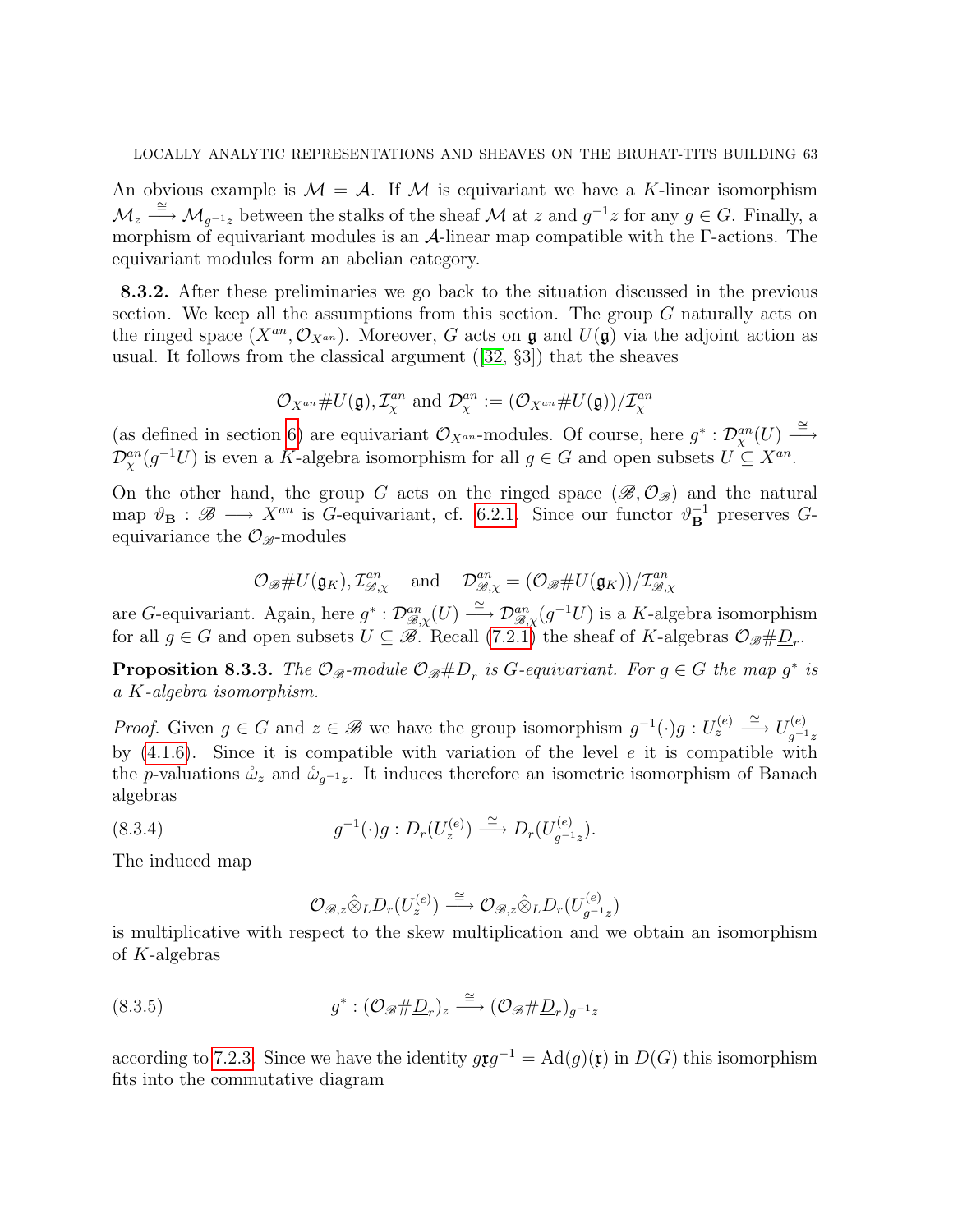$$
(\mathcal{O}_{\mathscr{B}} \# U(\mathfrak{g}))_z \xrightarrow{\simeq} (\mathcal{O}_{\mathscr{B}} \# U(\mathfrak{g}))_{g^{-1}z}
$$
  

$$
\downarrow \qquad \qquad \downarrow
$$
  

$$
(\mathcal{O}_{\mathscr{B}} \# \underline{D}_r)_z \xrightarrow{\simeq} (\mathcal{O}_{\mathscr{B}} \# \underline{D}_r)_{g^{-1}z}
$$

where the vertical arrows are the inclusions from  $(6.4.12)$ . Recall the sheaf  $\mathcal F$  appearing in [7.2.2.](#page-41-0) Let  $\Omega \subset \mathscr{B}$  be an open subset. The isomorphisms [\(8.3.5\)](#page-62-0) for  $z \in \Omega$  assemble to a K-algebra isomorphism

$$
g^*: \mathcal{F}(\Omega) \xrightarrow{\cong} \mathcal{F}(g^{-1}\Omega), s \mapsto [z \mapsto (g^*)^{-1}(s(gz))]
$$

compatible with restriction maps and satisfying  $(gh)^* = h^*g^*$  for  $g, h \in G$ . It now suffices to see that  $g^*$  maps the subspace  $(\mathcal{O}_{\mathscr{B}}\# \underline{D}_r)(\Omega)$  into  $(\mathcal{O}_{\mathscr{B}}\# \underline{D}_r)(g^{-1}\Omega)$ . Let  $s \in$  $(\mathcal{O}_{\mathscr{B}}\#\underline{D}_r)(\Omega)$ . If F is a facet in  $\mathscr{B}$  we let  $\Omega=\cup_{i\in I}\Omega_i$  be a datum for s with respect to F. If  $F \cap \Omega_i \neq \emptyset$  we consider  $g^{-1}V_i$  and  $(g^*)^{-1}(s_i)$  and obtain a datum  $g^{-1}\Omega = \bigcup_{i \in I} g^{-1}\Omega_i$  for the section  $(g^*)^{-1}sg \in \mathcal{F}(g^{-1}\Omega)$  with respect to the facet  $g^{-1}F$ . Indeed, the axiom (2a) for the section $(g^*)^{-1}sg$  follows from the commutativity of the diagram

$$
\mathcal{O}_{\mathscr{B}}(U) \xrightarrow{\iota_z} \mathcal{O}_{\mathscr{B},z}
$$

$$
\downarrow (g^*)^{-1} \qquad \qquad \downarrow (g^*)^{-1}
$$

$$
\mathcal{O}_{\mathscr{B}}(gU) \xrightarrow{\iota_{gz}} \mathcal{O}_{\mathscr{B},gz}
$$

valid for any open subset  $U \subseteq \mathscr{B}$  containing z. Moreover, we have a commutative diagram

$$
D_r(U_{F'}^{(e)}) \xrightarrow{\sigma_r^{F'F}} D_r(U_F^{(e)})
$$
  

$$
\downarrow (g^*)^{-1} \qquad \qquad \downarrow (g^*)^{-1}
$$
  

$$
D_r(U_{gF'}^{(e)}) \xrightarrow{\sigma_r^{gF'gF}} D_r(U_{gF}^{(e)})
$$

whenever F', F are two facets in  $\mathscr{B}$  with  $F' \subseteq \overline{F}$ . From this the axiom (2b) for the section  $(g^*)^{-1}sg$  follows easily.

It follows from the preceding proof that the morphism  $\mathcal{O}_{\mathscr{B}}\#U(\mathfrak{g})\to \mathcal{O}_{\mathscr{B}}\#\underline{D}_r$  from [7.2.6](#page-44-0) is equivariant. The equivariant structure of  $\mathcal{I}_{\mathcal{B},\chi}^{an}$  therefore implies that the ideal sheaf  $\mathscr{I}_{\chi}^{an}$  of  $\mathcal{O}_{\mathscr{B}}\#\underline{D}_r$  is naturally equivariant. This yields the following corollary.

**Corollary 8.3.6.** The  $\mathcal{O}_{\mathscr{B}}$ -module  $\mathscr{D}_{r,\chi}$  is equivariant. The map  $g^*$  is a K-algebra isomorphism for any  $g \in G$ . The morphism  $\mathcal{D}_{\mathcal{B},\chi}^{an} \to \mathcal{D}_{r,\chi}$  from [\(7.4.8\)](#page-57-1) is equivariant.

The above discussion shows that there is a natural right action of  $G$  on the ringed space  $(\mathscr{B}, \mathscr{D}_{r,\chi})$ . We let  $Mod_G(\mathscr{D}_{r,\chi})$  be the abelian category of G-equivariant (left)  $\mathscr{D}_{r,\chi}$ modules.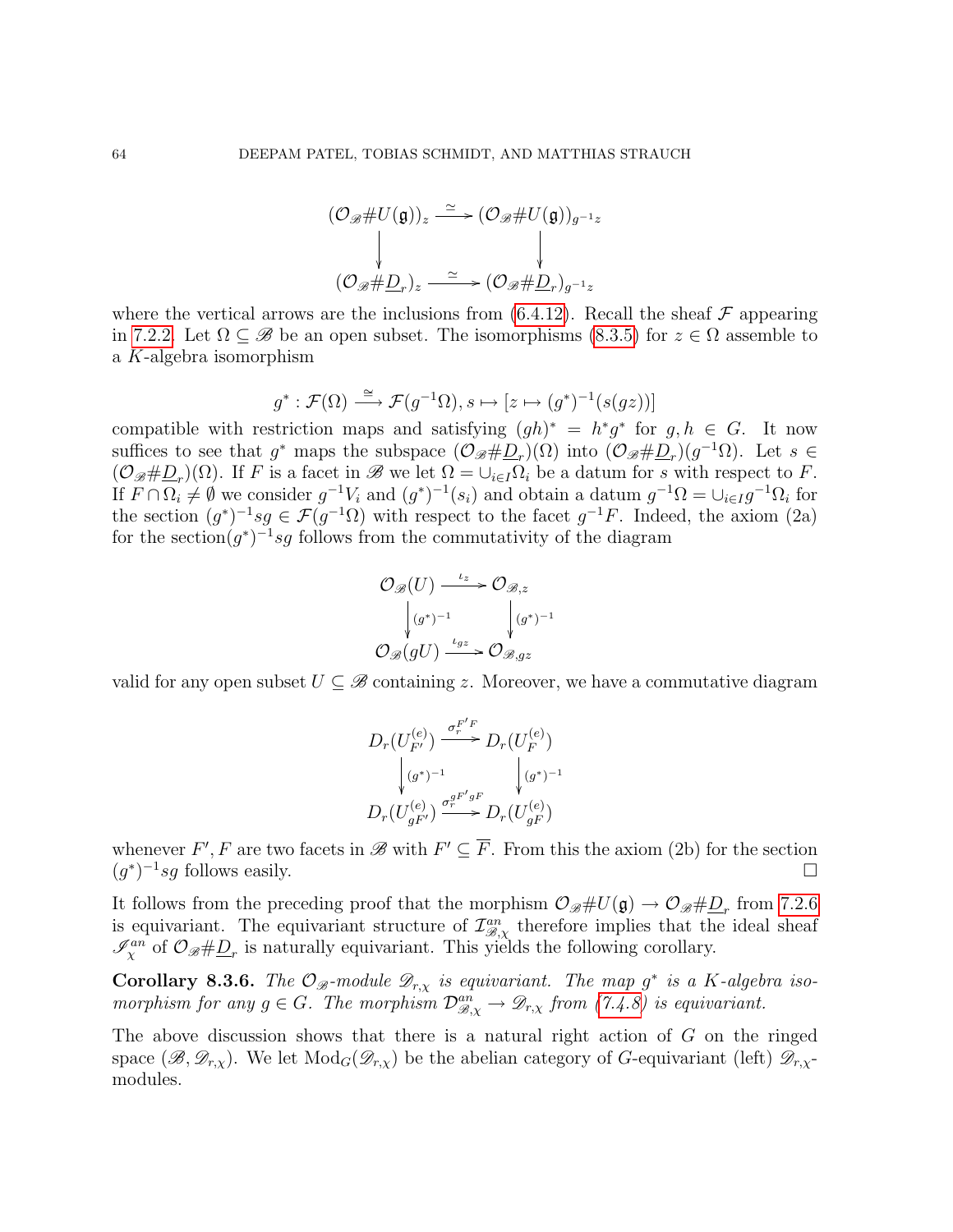8.3.7. Using very similar arguments we may use the isomorphisms [\(8.3.4\)](#page-62-1) appearing in the above proof to define an equivariant structure on the sheaves  $\underline{D}_r$  and  $\underline{D}_{r,\theta}$ . As before we suppose  $\sigma(\chi) = \theta$ . If M is a  $D(G)$ -module (resp.  $D(G)_{\theta}$ -module) with  $m \in M$  and  $g \in G$  we put  $g.m := \delta_{q^{-1}}m$ . This defines a K-linear isomorphism

$$
g^*: M_r(U_z^{(e)}) \xrightarrow{\cong} M_r(U_{g^{-1}z}^{(e)})
$$

via  $g^*(\delta \otimes m) := g^*(\delta) \otimes gm$  for any  $\delta \in D_r(U_z^{(e)})$ . As in the case of  $\underline{D}_r$  these isomorphisms lift to an equivariant structure on the sheaf  $\underline{M}_r$ . Since these isomorphisms are compatible with the isomorphisms [\(8.3.4\)](#page-62-1) we obtain that  $\underline{M}_r$  is an equivariant  $\underline{D}_r$ -module (resp.  $\underline{D}_{r,\theta}$ module). We now define  $g^*(\partial \otimes m) := g^*(\partial) \otimes g^*(m)$  for local sections  $\partial$  and  $m$  of  $\mathscr{D}_{r,\chi}$ and  $\underline{M}_r$  respectively. Since the morphism  $\underline{D}_{r,\theta} \to \mathscr{D}_{r,\chi}$  induced by [7.2.5](#page-44-1) is equivariant this yields an equivariant structure on  $\mathscr{L}_{r,x}(M)$ . If  $M \to N$  is a  $D(G)_{\theta}$ -linear map the resulting morphism  $\mathscr{L}_{r,\chi}(M) \to \mathscr{L}_{r,\chi}(N)$  is easily seen to be equivariant. This shows

**Corollary 8.3.8.** The functor  $\mathscr{L}_{r,x}$  takes values in  $\text{Mod}_G(\mathscr{D}_{r,x})$ .

## 9. Comparison with the Schneider-Stuhler construction

In this section we assume  $L = \mathbb{Q}_p$ ,  $e > e_{st}$ ,  $e_{cl}$  and  $r \in [r_0, 1)$ . We will work in this section with the trivial infinitesimal character, i.e.,  $\lambda := \lambda_0$  and  $\theta := \theta_0$ .

### 9.1. Preliminaries on smooth distributions.

**9.1.1.** Let M be a co-admissible  $D(G)$ -module such the the associated locally analytic representation  $V = M'_b$  is smooth. In the previous section, we have associated to M a sheaf  $\underline{M}_r$  on the Bruhat-Tits building  $\mathscr{B}$ . On the other hand, we also have the sheaf  $\underset{\approx}{\vee}$ on B constructed by Schneider and Stuhler (cf. 4.6). We now show that for  $r < p^{-\frac{1}{p-1}}$ , the two sheaves  $\check{V}$  and  $\underline{M}_r$  are canonically isomorphic. Here,  $\check{V}$  denotes the smooth dual. Weremark straightaway that V is admissible-smooth ([\[45,](#page-78-2) Thm. 6.6]) and hence, so is  $\check{V}$  $(|14, 1.5 (c)|).$ 

Suppose H is a uniform locally  $\mathbb{Q}_p$ -analytic group with  $\mathbb{Q}_p$ -Lie algebra h. Let  $D^{\infty}(H)$ denote the quotient of  $D(H)$  by the ideal generated by  $\mathfrak{h}$ . Let  $\mathcal{C}^{\infty}_H$  denote the category of coadmissible  $D^{\infty}(H)$ -modules. If  $U_r(\mathfrak{h})$  denotes the closure of  $U(\mathfrak{h})$  inside  $D_r(H)$  we put

$$
H_{(r)} := H \cap U_r(\mathfrak{h}) \ .
$$

**Lemma 9.1.2.** The set  $H_{(r)}$  is an open normal subgroup of H constituting, for  $r \uparrow 1$ , a neighborhood basis of  $1 \in H$ .

*Proof.* As the norm  $\|\cdot\|_r$  on  $D_r(H)$  does not depend on the choice of ordered basis the inversion map  $h \mapsto h^{-1}$  induces an automorphism of  $D_r(H)$ . It induces an automorphism of  $U_r(\mathfrak{h})$  which implies that  $H_{(r)}$  is a subgroup of H. A similar argument with the conjugation automorphism  $h \mapsto ghg^{-1}$  for a  $g \in H$  implies that this subgroup is normal in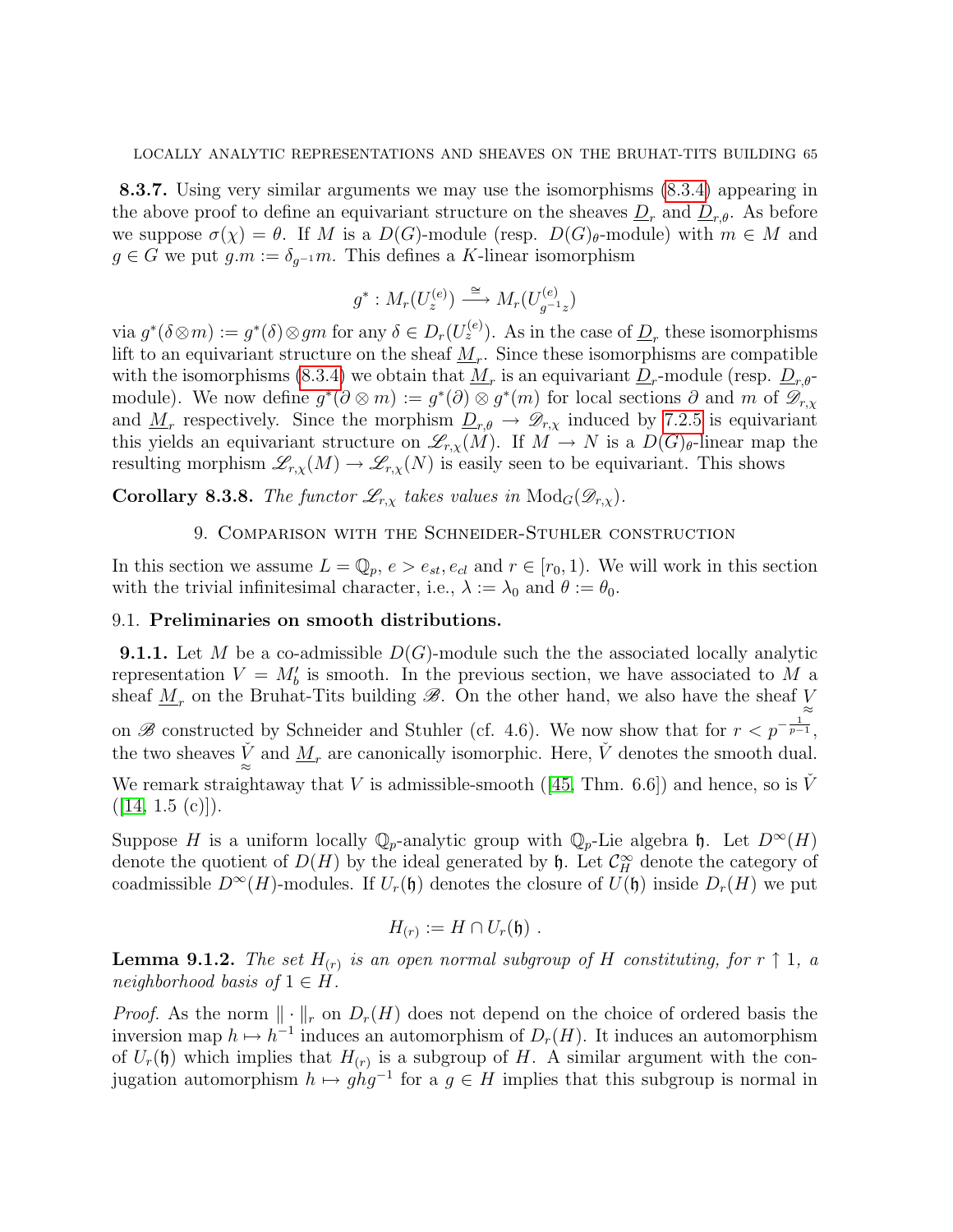H. For the remaining assertions we choose  $m \geq 0$  such that  $r_m = \sqrt[p_m]{r_0} \geq r$  and consider  $D(P_{m+1}(H))$ . The inclusion  $D(P_{m+1}(H)) \subseteq D(H)$  gives rise to an isometric embedding

$$
D_{r_0}(P_{m+1}(H)) \hookrightarrow D_{r_m}(H)
$$

(final remark in [2.2.3\)](#page-10-0). Since  $U(\mathfrak{h})$  is norm-dense inside  $D_{r_0}(P_{m+1}(H))$  it follows that

$$
P_{m+1}(H) \subset U_{r_m}(\mathfrak{h}) \subseteq U_r(\mathfrak{h})
$$

which implies  $P_{m+1}(H) \subseteq H_{(r)}$  and therefore  $H_{(r)}$  is open. Finally, if  $r \uparrow 1$  then  $r_m \uparrow 1$ whence  $m \uparrow \infty$ . Since the lower p-series  $\{P_m(H)\}_m$  constitutes a neighborhood basis of  $1 \in H$  the last assertion of the lemma follows.

The lemma implies (cf.  $[45, \text{pf. of Thm. } 6.6]$ ) a canonical K-algebra isomorphism  $D^{\infty}(H) \simeq \lim_{N \to \infty} K[H/H_{(r)}]$  coming from restricting distributions to the subspace of Kvalued locally constant functions on H.

<span id="page-65-1"></span>**Proposition 9.1.3.** (i) We have  $D_r(H) \otimes_{D(H)} D^{\infty}(H) \simeq K[H/H_{(r)}]$  as right  $D^{\infty}(H)$ modules;

(ii) If  $M \in \mathcal{C}^{\infty}_H$  and  $V = M'_b$  denotes the corresponding smooth representation then  $D_r(H) \otimes_{D(H)} \widetilde{M} \simeq (\check{V})_{H_{(r)}}$  as K-vector spaces. Here,  $(\cdot)_{H_{(r)}}$  denotes  $H_{(r)}$ -coinvariants and  $\overline{(\cdot)}$  denotes the smooth dual.

*Proof.* The first statement follows from  $D_r(H) = \bigoplus_{h \in H/H_{(r)}} \delta_h U_r(\mathfrak{h})$  as right  $U_r(\mathfrak{h})$ -modules by passing to quotients modulo the ideals generated by  $\uparrow$ . The second statement follows from (i) by observing the general identities  $K[H/N] \otimes_{D^\infty(H)} M = \text{Hom}_K(V^N, K) = (V)_N$ valid for any normal open subgroup N of H.

Corollary 9.1.4. If  $M \in \mathcal{C}_H^{\infty}$  and  $r_0 \leq r < p^{-1/p-1}$  then  $D_r(H) \otimes_{D(H)} M \simeq (\check{V})_H$ .

*Proof.* We have  $U_r(\mathfrak{h}) = D_r(H)$  for such an r and therefore  $H_{(r)} = H$ .

## 9.2. The comparison isomorphism.

**9.2.1.** Let us return to our sheaf  $M \mapsto \underline{M}_r$ . We assume in the following

$$
r_0 \le r < p^{-1/p-1} \, .
$$

Let F be a facet in X. If we apply the above corollary to the uniform group  $U_F^{(e)}$  we obtain a canonical linear isomorphism

<span id="page-65-0"></span>
$$
f_r^F: M(U_F^{(e)}) = D_r(U_F^{(e)}) \otimes_{D(U_F^{(e)})} M \stackrel{\cong}{\longrightarrow} (\check{V})_{U_F^{(e)}}.
$$

If  $F \subseteq \overline{F'}$  for two facets  $F, F'$  in X it follows that

(9.2.1) 
$$
f_r^{F'} \circ \sigma_r^{FF'} = pr^{FF'} \circ f_r^F
$$

where  $pr^{FF'} : (\check{V})_{U_F^{(e)}} \to (\check{V})_{U_{F'}^{(e)}}$  denotes the natural projection.

$$
\Box
$$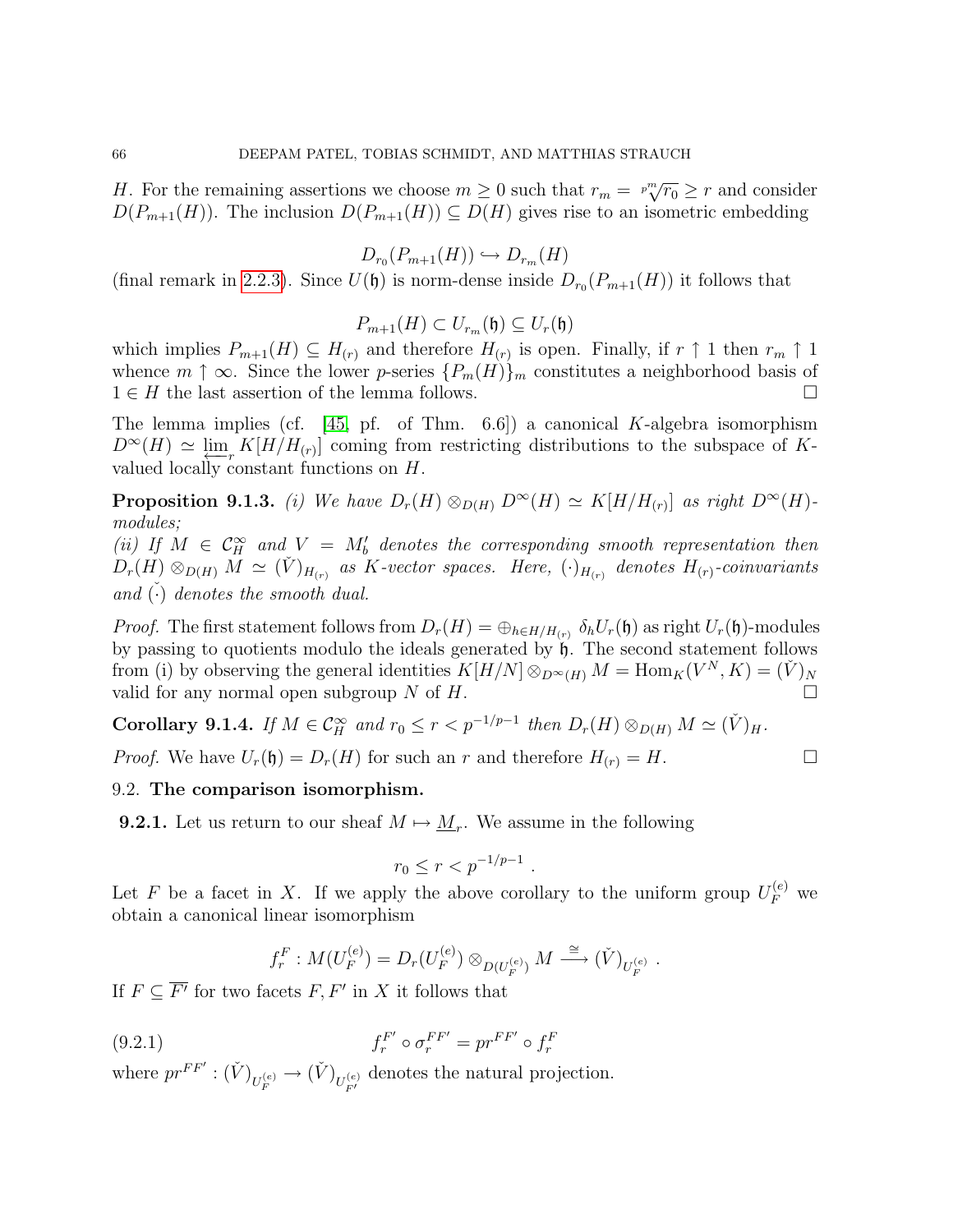<span id="page-66-0"></span>**Proposition 9.2.2.** Given an open subset  $\Omega \subseteq X$  the collection of maps  $f_r^z$  for  $z \in \Omega$ induces a K-linear isomorphism  $\underline{M}_r(\Omega) \simeq \check{V}(\Omega)$  compatible with restriction maps whence a canonical isomorphism of sheaves

$$
\underline{M}_r \stackrel{\cong}{\longrightarrow} \check{V}_\approx
$$

which is natural in admissible V.

*Proof.* Given  $z \in \mathscr{B}$  we have the isomorphism  $f_r^z : M_r(U_z^{(e)}) \longrightarrow (\check{V})_{U_z^{(e)}}$  as explained above. These maps assemble to a K-linear isomorphism, say  $f_r^{\Omega}$ , between the space of maps

$$
s:\Omega\to \dot{\bigcup}_{z\in \Omega} M_r(U_z^{(e)})
$$

such that  $s(z) \in M_r(U_z^{(e)})$  for all  $z \in \mathscr{B}$  and the space of maps

$$
s:\Omega\to \dot{\bigcup}_{z\in\Omega}(\check{V})_{U^{(e)}_z}
$$

such that  $s(z) \in (\check{V})_{U_z^{(e)}}$  for all  $z \in \mathscr{B}$ . It is clearly compatible with restriction. It therefore suffices to show that it descends to an isomorphism between the subspaces  $M_r(\Omega)$  and  $\check{V}(\Omega)$  respectively. Since  $\underline{M}_r$  and  $\check{V}$  are sheaves it suffices to verify this over the open sets  $\Omega \cap St(F)$  for facets  $F \subset \mathscr{B}$ . We may therefore fix a facet  $F \subset \mathscr{B}$  and assume that  $\Omega \subseteq \dot{St}(F)$ . Restricting to members  $\Omega_i$  with  $\Omega_i \cap F \neq \emptyset$  of a datum for s with respect to  $F$  and using the sheaf property a second time we may assume that the covering  ${\Omega}$  of  $\Omega = \Omega \cap St(F)$  is a datum for s with respect to F satisfying  $\Omega \cap F \neq \emptyset$ . Let  $s \in M_r(U_F^{(e)}$  $F_F^{(e)}$  be the corresponding element of the datum. We let  $\check{v}$  be any preimage in  $\check{V}$ of  $f_r^F(s) \in (\check{V})_{U_F^{(e)}}$ . The value of the function  $f_r^{\Omega}(s)$  at  $z \in \Omega$  is then given by

$$
f_r^z(s(z)) = f_r^{F'}(\sigma_r^{FF'}(s)) \stackrel{(9.2.1)}{=} pr^{FF'}(f_r^F(s)) = \text{class of } \check{v} \in (\check{V})_{U_{F'}^{(e)}}
$$

where  $F' \in St(F)$  is the unique open facet containing z. This means  $f_r^{\Omega}(s) \in \check{V}(\Omega)$ .

Conversely, let  $\check{s} \in \check{V}(\Omega)$  and consider  $s := (f_r^{\Omega})^{-1}(\check{s})$ . Let  $F \subset \mathscr{B}$  be a facet. Any defining open covering  $\Omega = \cup_{i \in I} \Omega_i$  with vectors  $\check{v}_i \in \check{V}$  for the section  $\check{s}$  induces an open covering  $\Omega \cap St(F) = \cup_{i \in I} \Omega_{i,F}$  where  $\Omega_{i,F} := \Omega_i \cap St(F)$ . If  $F \cap \Omega_{i,F} \neq \emptyset$  we let  $s_i \in M_r(U_F^{(e)})$  $\binom{e}{F}$  be the inverse image of the class of  $\check{v}_i$  under  $(f_r^F)^{-1}$ . We claim that this gives a datum for s with respect to F. Indeed, for any  $z \in \Omega_{i,F} \cap F$  we compute

$$
s(z) = (f_r^z)^{-1}(\check{s}(z)) = (f_r^z)^{-1}(\text{class of } \check{v}_i) = s_i
$$

which settles the axiom (2*a*) for *s*. Similarly, for any  $z' \in \Omega_{i,F}$  the value of  $s(z')$  equals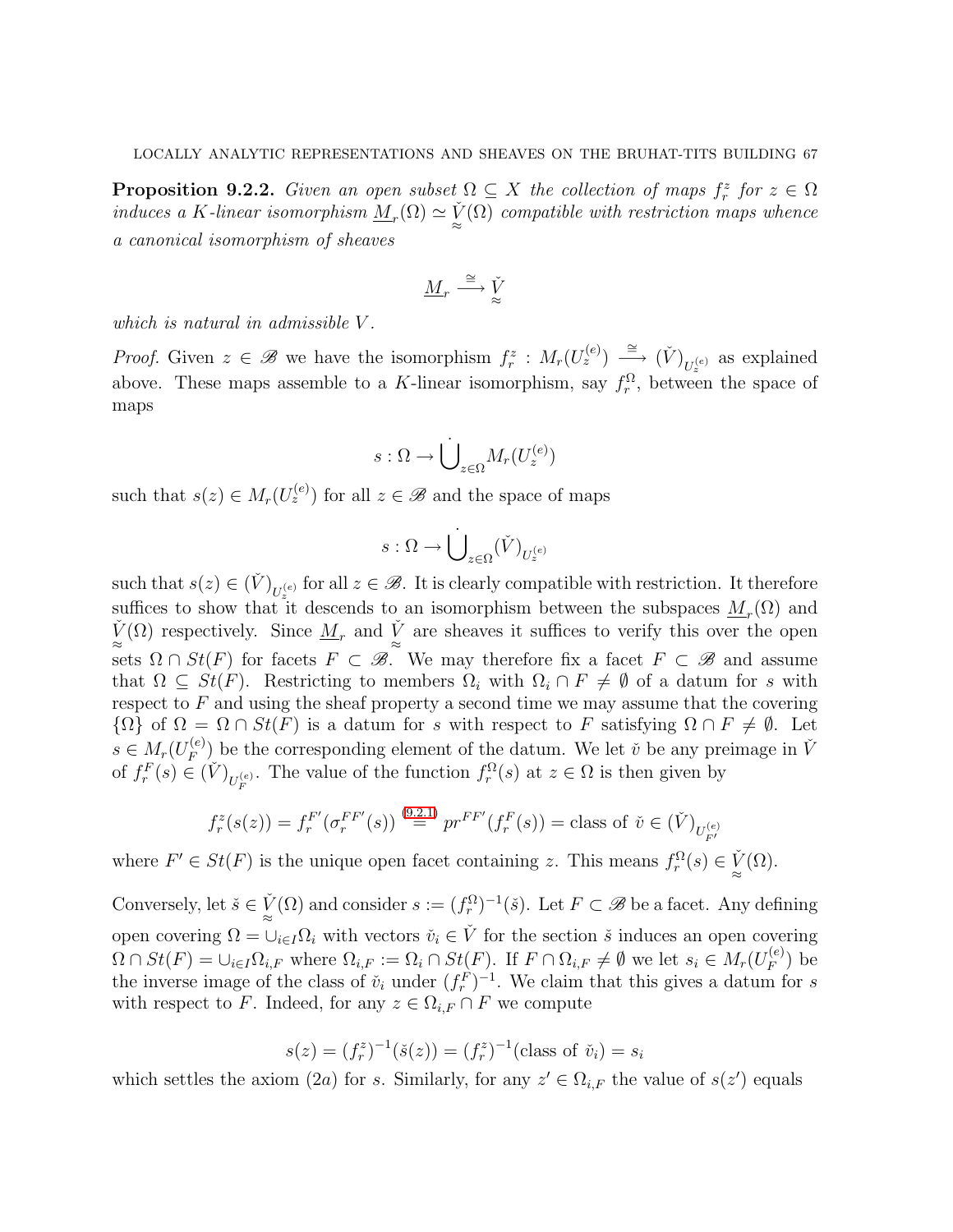$$
(f_r^{z'})^{-1}(\check{s}(z')) = (f_r^{F'})^{-1}(\text{class of } \check{v}_i) = (f_r^{F'})^{-1}(pr^{FF'}(\check{v}_i)) \stackrel{(9.2.1)}{=} \sigma_r^{FF'}((f_r^{F})^{-1}(\check{v}_i))
$$
  
=  $\sigma_r^{FF'}(s_i)$ 

where F' denotes the unique open facet of  $St(F)$  containing z'. This proves (2b) for s. All in all  $s \in \underline{M}_r(\Omega)$ . This proves the proposition.

**Lemma 9.2.3.** Let M be a coadmissible  $D^{\infty}(G)$ -module. Then M is a  $D(G)_{\theta_0}$ -module.

*Proof.* We have to show that the canonical map  $D(G) \to D^{\infty}(G)$  factors through  $D(G)_{\theta_0}$ . The kernel of  $D(G) \to D^{\infty}(G)$  is the two sided ideal generated by g. The intersection of this latter ideal with  $Z(\mathfrak{g}_K)$  equals ker  $\theta_0$  (cf. example 8.1.1). It follows that the map  $Z(\mathfrak{g}_K) \to D^{\infty}(G)$  factors through  $\theta_0$ .

**Theorem 9.2.4.** Let  $r = r_0$ . Suppose M is a coadmissible  $D^{\infty}(G)$ -module. Then there is a canonical isomorphism of  $\mathcal{O}_{\mathscr{B}}$ -modules

$$
C^{SS} : \mathcal{O}_{\mathscr{B}} \otimes_L \check{\underline{V}} \stackrel{\cong}{\longrightarrow} \mathscr{L}_{r_0,\rho}(M)
$$

which is natural in such M. Here, as above,  $V = M'_b$ .

*Proof.* Since  $\mathfrak{g}M = 0$  there is a canonical isomorphism

$$
\mathcal{O}_{\mathscr{B}}\otimes_L \underline{M}_{r_0}\stackrel{\cong}{\longrightarrow} \mathcal{D}^{an}_{\mathscr{B}\chi}\otimes_{U(\mathfrak{g}_K)_{\theta}} \underline{M}_{r_0}\ .
$$

Arguing stalkwise the assertion is a combination of [8.2.5](#page-61-1) and [9.2.2.](#page-66-0)  $\Box$ 

### 10. Compatibility with the Beilinson-Bernstein localization

<span id="page-67-0"></span>Throughout this section we suppose that the conditions [\(8.0.1\)](#page-58-0) are fulfilled.

Let V denote a finite dimensional algebraic representation of  $\bf{G}$ . Then V gives rise to a  $U(\mathfrak{g})$ -module. Let  $M = V'$  denote the dual of V. It is a coadmissible  $D(G)$ -module. Suppose the  $U(\mathfrak{g}_K)$ -module underlying M is a  $U(\mathfrak{g}_K)_{\theta}$ -module.

Recall that to any  $U(\mathfrak{g}_K)_{\theta}$ -module M, Beilinson and Bernstein associate a  $\mathcal{D}_Y$ -module which will be denoted  $\Delta(M)$  (cf. §5). We can pull this back under the natural map  $\pi: X^{an} \to X$  to get a  $\mathcal{D}_{\chi}^{an}$ -module  $\Delta(M)^{an}$ . Finally, we may apply the functor  $\vartheta_{\mathbf{B}}^{-1}$  to this module. Denote the latter  $\mathcal{O}_{\mathscr{B}}$ -module by  $\Delta(M)^{an}_{\mathscr{B}}$ . One has the following description of  $\Delta(M)^{an}$  and  $\Delta(M)^{an}_{\mathscr{B}}$ :

$$
\Delta(M)^{an} = \mathcal{D}_{\chi}^{an} \otimes_{U(\mathfrak{g}_K)_{\theta}} M
$$

$$
\Delta(M)^{an}_{\mathscr{B}} = \mathcal{D}^{an}_{\mathscr{B},\chi} \otimes_{U(\mathfrak{g}_K)_{\theta}} M.
$$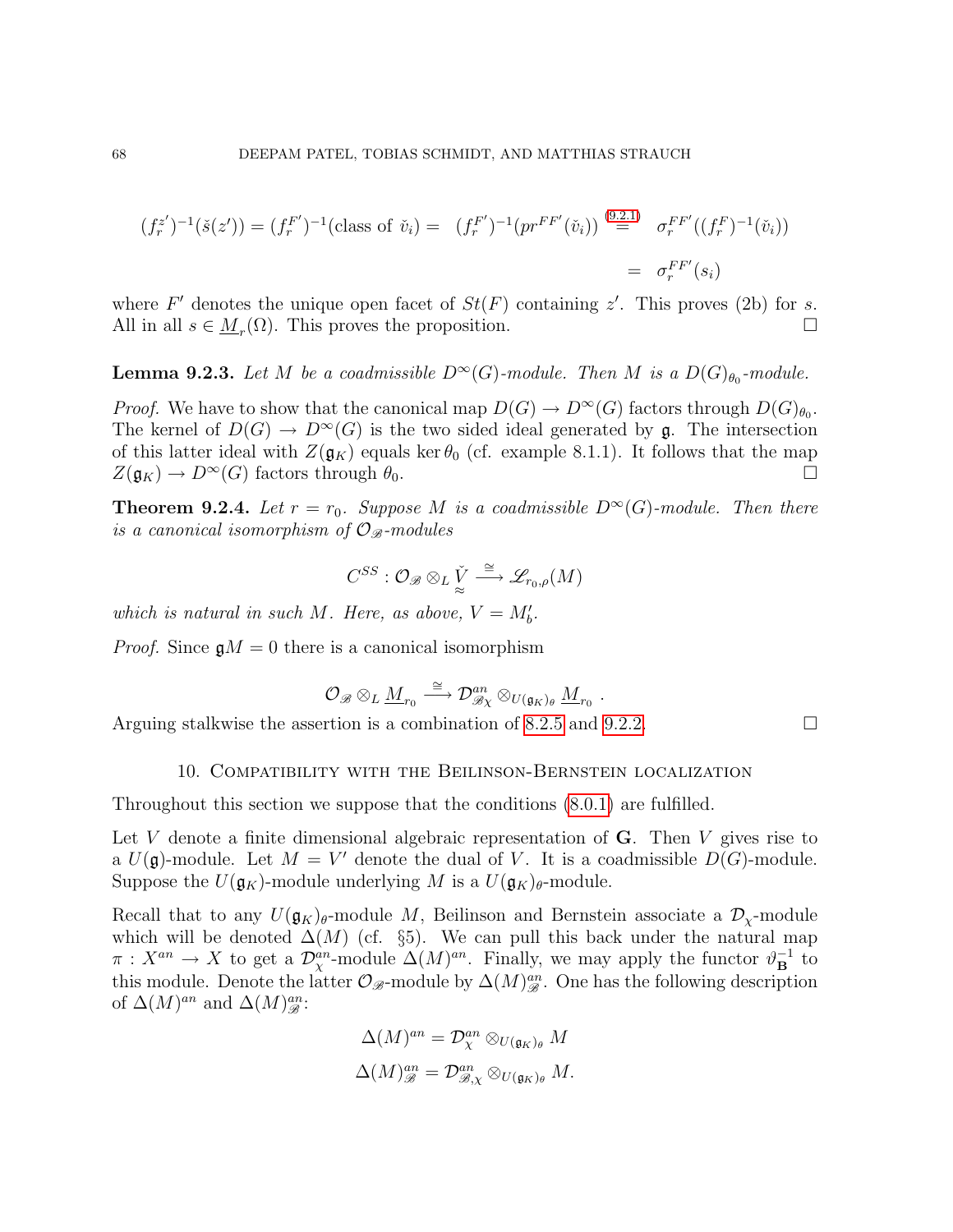Here, the second identity follows from the compatibility between tensor products with restriction functors ([\[28,](#page-77-9) Prop. 2.3.5]). On the other hand, any finite dimensional algebraic representation V gives rise to a  $D(G)$ -module M, where  $M = V'$ . If V is a  $U(\mathfrak{g}_{K})_{\theta}$ -module, then M is a  $D(G)_{\theta}$ -module. In particular, the results of section 8 allow us to associate to M the  $\mathscr{D}_{r,x}$ -module  $\mathscr{L}_{r,x}(M)$ . Recall, this module is given by:

$$
\mathscr{L}_{r,\chi}(M)=\mathscr{D}_{r,\chi}\otimes_{\underline{D}_{r,\theta}}\underline{M}_r
$$

Now the canonical morphism  $\mathcal{D}_{\mathcal{B},\chi}^{an} \to \mathcal{D}_{r,\chi}$  induces a morphism

$$
C^{BB} : \mathcal{D}^{an}_{\mathscr{B}, \chi} \otimes_{U(\mathfrak{g}_K)_{\theta}} M \longrightarrow \mathscr{D}_{r,\chi} \otimes_{\underline{D}_{r,\theta}} \underline{M}_r \; .
$$

Recall that  $r = r_m$  for some m.

**Theorem 10.1.1.** There is  $r(M) \in [r_0, 1)$  such that for  $r \ge r(M)$  (i.e.  $m >> 0$  sufficiently large) the canonical morphism

$$
C^{BB} : \Delta(M)_{\mathscr{B}}^{an} \stackrel{\cong}{\longrightarrow} \mathscr{L}_{r,\chi}(M)
$$

is an isomorphism of  $\mathcal{D}_{\mathcal{B},\chi}^{an}$ -modules.

*Proof.* Let F be a facet in B such that  $F \subseteq \overline{\mathscr{C}}$ . By [\[20,](#page-77-0) Prop. 4.2.10] the  $D(U_F^{(e)})$  $\binom{e}{F}$ -module M decomposes into a *finite* direct sum of irreducible  $D(U_F^{(e)})$  $_{F}^{\left( e\right) }$ -modules  $M_{i}$ . Since all  $M_{i}$ are coadmissible  $D(U_F^{(e)})$  $F_F^{(e)}$ -modules there exists  $r(F) \in [r_0, 1)$  such that

$$
M_{i,r} := D_r(U_F^{(e)}) \otimes_{D(U_F^{(e)})} M_i \neq 0
$$

forall  $r \ge r(F)$  and all i. By Theorem A ([\[44,](#page-78-1) §3]) the  $D(U_F^{(e)})$  $F_F^{(e)}$ -equivariant map  $M_i \rightarrow$  $M_{i,r}, m \mapsto 1 \otimes m$  has dense image and is therefore surjective. Since  $M_i$  is irreducible the map is therefore bijective whenever  $r \ge r(F)$ . It follows  $M \stackrel{\cong}{\longrightarrow} M_r(U_F^{(e)})$  $f_F^{(e)}$  for  $r \geq r(F)$ . Given  $g \in G$  we can use the G-equivariance of the sheaf  $\underline{M}_r$  to express the canonical map  $M \to M_r(U_{q^{-1}}^{(e)}$  $\binom{e}{g^{-1}F}$  as the composite

$$
M \xrightarrow{g} M \xrightarrow{\cong} M_r(U_F^{(e)}) \xrightarrow{g^*} M_r(U_{g^{-1}F}^{(e)}) .
$$

It is therefore bijective. Put  $r(M) := \max_{F \subseteq \overline{\mathscr{C}}} r(F)$ . Then  $M \stackrel{\cong}{\longrightarrow} M_r(U_F^{(e)})$  $(F_F^{(e)})$  for all  $F \subset \mathscr{B}$ and all  $r \ge r(M)$ . Identifying M with its constant sheaf on  $\mathscr{B}$  the natural morphism  $M \stackrel{\cong}{\longrightarrow} \underline{M}_r$  is therefore an isomorphism for all  $r \ge r(M)$ . On the other hand, arguing stalkwise gives, by [8.2.4,](#page-60-0) a canonical isomorphism

$$
\mathcal{D}_{\mathscr{B},\chi}^{an}\otimes_{U(\mathfrak{g}_K)_{\theta}}\underline{M}_r\stackrel{\cong}{\longrightarrow} \mathscr{D}_{r,\chi}\otimes_{\underline{D}_{r,\theta}}\underline{M}_r\ .
$$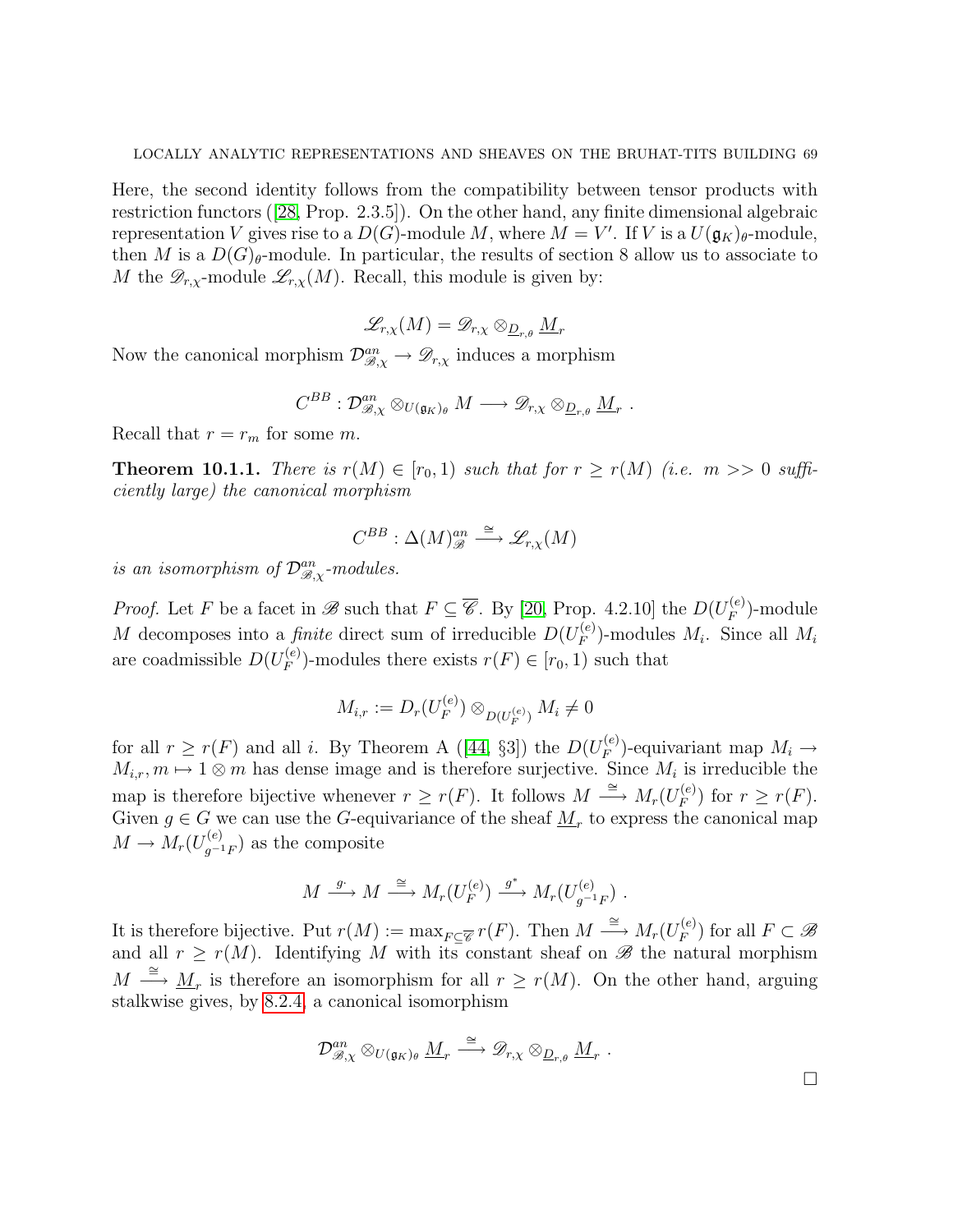#### 70 DEEPAM PATEL, TOBIAS SCHMIDT, AND MATTHIAS STRAUCH

#### 11. A class of examples

Throughout this section we suppose that the conditions [\(8.0.1\)](#page-58-0) are fulfilled.

11.1.1. Let  $\mathcal O$  be the classical BGG-category for the reductive Lie algebra  $\mathfrak{g}_K$  relative to the choice of Borel subalgebra  $\mathfrak{b}_K$  ([\[5\]](#page-76-3)). Since this category was originally defined for complex semisimple Lie algebras only we briefly repeat what we mean by it here. The category O equals the full subcategory of all (left)  $U(\mathfrak{g}_K)$ -modules consisting of modules M such that

- (i) M is finitely generated as  $U(\mathfrak{g}_K)$ -module;
- (ii) the action of  $\mathfrak{t}_K$  on M is semisimple and locally finite;
- (iii) the action of  $\mathfrak{n}_K$  on M is locally finite.

Recall here that  $\mathfrak{t}_K$  acts locally finitely on some module M if  $U(\mathfrak{t}_K)$ . m is finite dimensional for all  $m \in M$  (similar for  $\mathfrak{n}_K$ ).

Let  $\mathcal{O}_{\text{alg}}$  be the full abelian subcategory of  $\mathcal O$  consisting of those  $U(\mathfrak{g}_K)$ -modules whose  $\mathfrak{t}_K$ -weights are integral, i.e., are contained in the lattice  $X^*(\mathbf{T}) \subset \mathfrak{t}_K^*$ .

11.1.2. In [\[36\]](#page-77-10) the authors study an exact functor

$$
M \mapsto \mathcal{F}_B^G(M)
$$

from  $\mathcal{O}_{\text{alg}}$  to admissible locally analytic G-representations. It maps irreducible modules to (topologically) irreducible representations. The image of  $\mathcal{F}_{B}^{G}$  comprises a wide class of interesting representations containing all principal series representations and many representations arising from homogeneous vector bundles on p-adic symmetric spaces. In this final section we wish to study the localizations of representations in this class. We restrict our attention to modules  $M \in \mathcal{O}_{\mathrm{alg},\theta}$  having fixed central character  $\theta$ . Let  $\chi \in \mathfrak{t}_K^*$ be such that  $\sigma(\chi) = \theta$ .

**11.1.3.** To start with let  $U(\mathfrak{g}_K, B)$  be the smallest subring of  $D(G)$  containing  $U(\mathfrak{g}_K)$ and  $D(B)$ . The b-action on any  $M \in \mathcal{O}_{\text{alg}}$  integrates to an algebraic, and hence, locally analytic B-action on M and one has a canonical  $D(G)$ -module isomorphism

$$
\mathcal{F}_B^G(M)'_b \xrightarrow{\cong} D(G) \otimes_{U(\mathfrak{g}_K,B)} M =: N
$$

(loc.cit., Prop. 3.6). Of course, N is a  $D(G)_{\theta}$ -module. We may therefore consider its localization  $\mathscr{L}_{r,\chi}(N)$  on  $\mathscr{B}$ . We recall that the stalk  $\mathscr{L}_{r,\chi}(N)_z$  at a point z is a quotient of  $\kappa(z)\hat{\otimes}(\underline{N}_r)_z$  (cf. [8.2.2\)](#page-59-0) and therefore has its quotient topology. We finally say a morphism of sheaves to  $\mathscr{L}_{r,x}(N)$  has *dense image* if this holds stalkwise at all points.

On the other hand, we may form

$$
GM := K[G] \otimes_{K[B]} M .
$$

<span id="page-69-0"></span>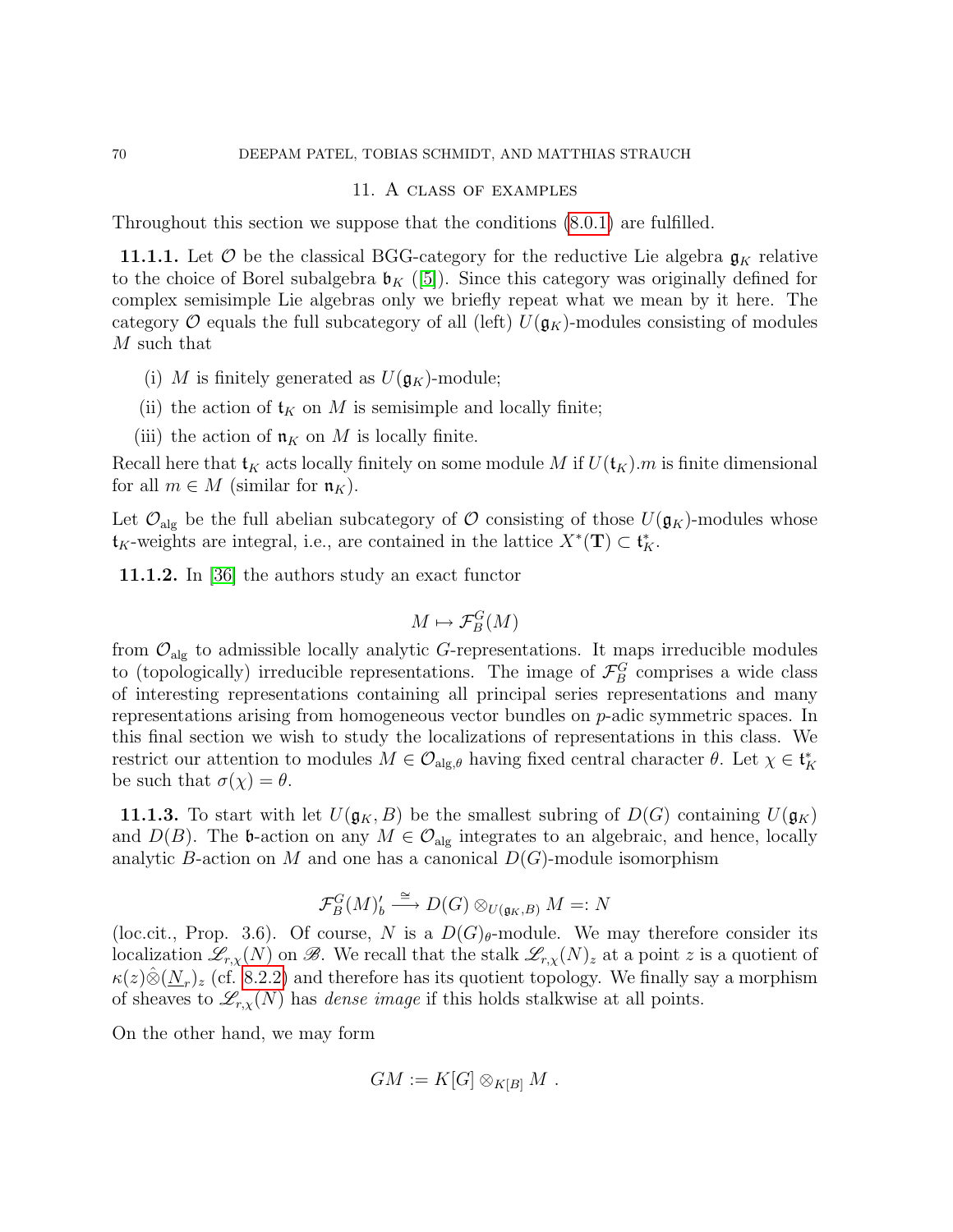It may be viewed as a  $U(\mathfrak{g}_K)$ -module via  $x.(g \otimes m) := g \otimes \text{Ad}(g^{-1})(x)$ . *m* for  $g \in G, m \in$  $M, x \in \mathfrak{g}_K$ . Since  $K[G]$  is a free right  $K[B]$ -module,  $GM$  equals the direct sum of  $U(\mathfrak{g}_K)$ -submodules  $gM := g \otimes M$  indexed by a system of coset representatives g for  $G/B$ . Since the group G is connected, the adjoint action of  $G = G(L)$  fixes the center  $Z(\mathfrak{g}_{K}) \subset U(\mathfrak{g}_{K})$  $Z(\mathfrak{g}_{K}) \subset U(\mathfrak{g}_{K})$  $Z(\mathfrak{g}_{K}) \subset U(\mathfrak{g}_{K})$  ([\[16,](#page-77-11) II §6.1.5]) and therefore GM still has central character  $\theta$ . Let us consider its Beilinson-Bernstein module  $\Delta(GM)$  over X. The linear map  $gM \stackrel{\cong}{\longrightarrow}$  $M, g \otimes m \mapsto m$  is an isomorphism and equivariant with respect to the automorphism Ad( $g^{-1}$ ) of  $U(\mathfrak{g}_K)$ . It follows that, given an open subset  $V \subseteq X$ , we have a linear isomorphism  $\Delta(gM)(V) \stackrel{\cong}{\longrightarrow} \Delta(M)(g^{-1}V)$  given by  $\delta \otimes (g \otimes m) \mapsto g^*(\delta) \otimes m$  for a local section  $\delta$  of  $\mathcal{D}_{\chi}$  and  $m \in M$ . Here  $g^*$  r efers to the G-equivariant structure on  $\mathcal{D}_{\chi}$  [\(8.3.2\)](#page-62-2). The same argument works for the analytifications  $\Delta^{an}(gM)$  and  $\Delta^{an}(M)$ . In particular, the stalks  $\Delta^{an}(gM)_z \simeq \Delta^{an}(M)_{g^{-1}z}$  are isomorphic vector spaces for any  $z \in \mathscr{B}$  and any  $g \in G$ .

Lemma 11.1.4. We have

$$
\Delta^{an}(M)|_{\mathscr{B}}=0 \Longleftrightarrow \Delta^{an}(GM)|_{\mathscr{B}}=0.
$$

*Proof.* Suppose  $\Delta^{an}(M)|_{\mathscr{B}} = 0$ . Let  $g \in G$ . For any  $z \in \mathscr{B}$  we compute  $\Delta^{an}(gM)_z \simeq$  $\Delta^{an}(M)_{q^{-1}z} = 0$  whence  $\Delta^{an}(gM)|_{\mathscr{B}} = 0$ . This yields  $\Delta^{an}(GM)|_{\mathscr{B}} = 0$ , since  $\Delta^{an}(\cdot)_{\mathscr{B}}$ commutes with arbitrary direct sums. The converse is clear.  $\Box$ 

**Lemma 11.1.5.** There is a canonical morphism of  $\mathscr{D}_{r,x}$ -modules

$$
\mathscr{D}_{r,\chi} \otimes_{\mathcal{D}^{an}_{\mathscr{B},\chi}} \Delta(GM)^{an}_{\mathscr{B}} \longrightarrow \mathscr{L}_{r,\chi}(\mathcal{F}^G_B(M)')
$$

functorial in M and with dense image.

Proof. The morphism is induced from the functorial map

$$
P: GM \to D(G) \otimes_{U(\mathfrak{g}_K,B)} M = N
$$

via the inclusions  $K[B] \subset D(B)$  and  $K[G] \subset D(G)$ . Let us show that the morphism has dense image. We claim first that the map P has dense image with respect to the canonical topology on the coadmissible module N. Let  $G_0$  be the (hyper-)special maximal compact open subgroup of G equal to the stabilizer of the origin  $x_0 \in A$ . Let  $B_0 := B \cap G_0$ . The Iwasawa decomposition  $G = G_0 \cdot B$  implies  $K[G] = K[G_0] \otimes_{K[B_0]} K[B]$  and similarly for distributions  $D(\cdot)$ . Let  $G_0M := K[G_0] \otimes_{K[B_0]} M$  and  $N_0 := D(G_0) \otimes_{U(\mathfrak{g}_K,B_0)} M$ . Then  $G_0M \simeq GM$  as  $K[G_0]$ -modules and  $N \simeq N_0$  as  $D(G_0)$ -modules via the obvious maps. Write  $D(G_0) = \varprojlim_{n} D_r(G_0)$  with some Banach algebra completions  $D_r(G_0)$ . The map P induces maps  $P_r: G_0M \to D_r(G_0) \otimes_{U(\mathfrak{g}_K,B_0)} M$ . Since  $K[G_0] \subset D_r(G_0)$  is dense, the definition of the Banachtopology on the target implies that  $P_r$  has dense image. Passing to the limit over r shows that P has dense image. Let  $z \in \mathcal{B}$ . Then the map P composed withthe map  $N \to N_{r,z}$  has dense image ([\[45,](#page-78-2) §3 Thm. A]). Now we are done: the map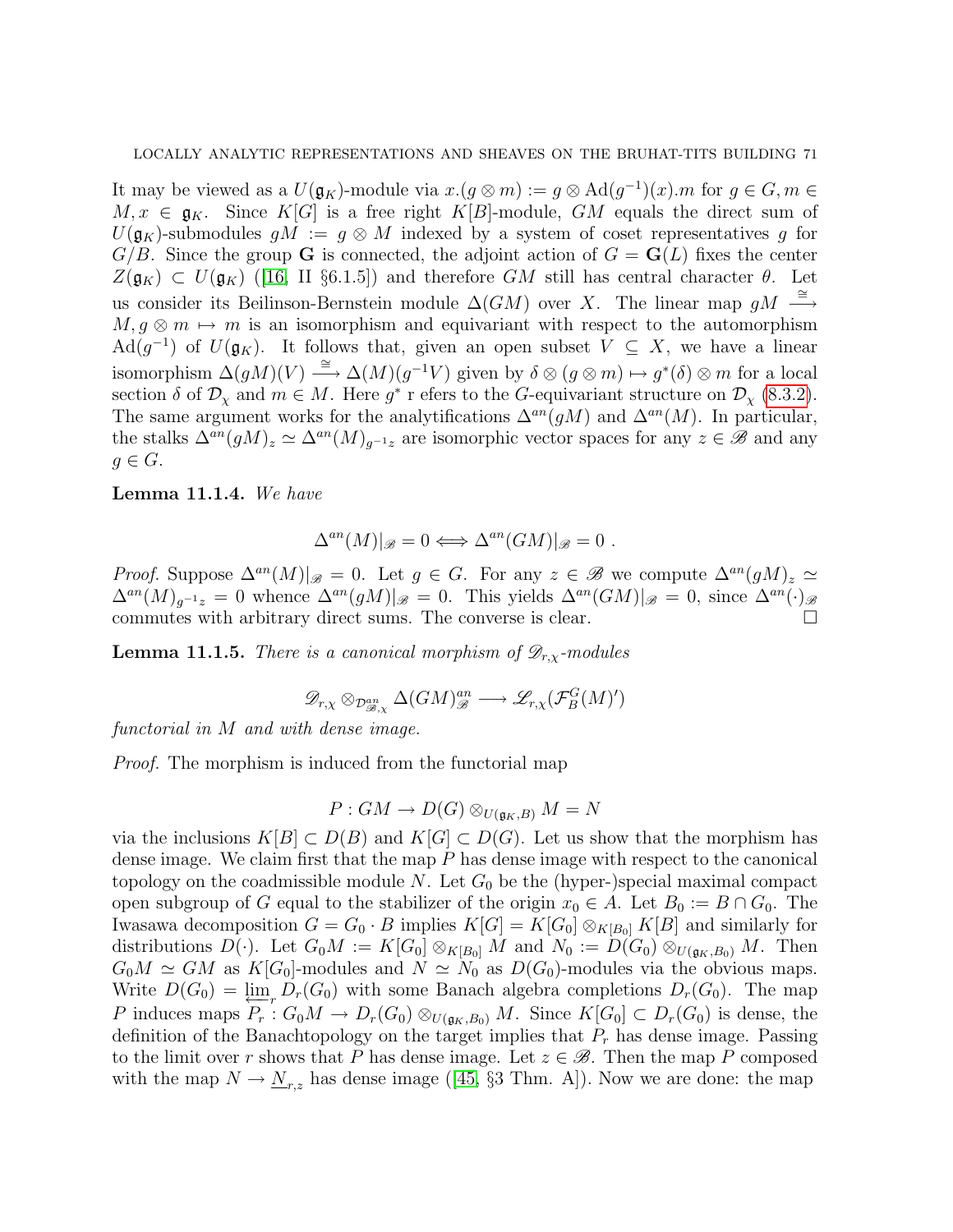$$
\mathscr{D}_{r,\chi,z}\otimes_{\mathcal{D}^{an}_{\mathscr{B},\chi,z}}\Delta(GM)^{an}_{\mathscr{B},z}\to\mathscr{L}_{r,\chi}(N)_{z}\ ,
$$

pulled back to  $\Delta(GM)_{\mathscr{B},z}^{an}$ , may be written as

 $((\kappa(z)\hat{\otimes}_L GM)/\mathfrak{n}_{\pi(z)}(\kappa(z)\hat{\otimes}_L GM))_{\lambda-coniv.}\longrightarrow ((\kappa(z)\hat{\otimes}_L N_{r,z})/\mathfrak{n}_{\pi(z)}(\kappa(z)\hat{\otimes}_L N_{r,z}))_{\lambda-coniv.}$ 

by [5.2.2](#page-25-0) and [8.2.2.](#page-59-0) Consequently, it has dense image.  $\Box$ 

**11.1.6.** We now look closer at the case  $\theta = \theta_0$  and  $\chi = \rho$ . Let  $V := \text{ind}_{B}^{G}(1)$  be the smooth induction of the trivial character of  $B$ . Its smooth dual  $\dot{V}$  equals the smooth induction  $ind_B^G(\delta_B^{-1})$  $\mathcal{B}^{-1}_{B}$ ) where  $\delta_B: B \to \mathbb{Q}^\times \subseteq K^\times$  is the modulus character of the locally compact group B. We choose e large enough so that the Schneider-Stuhler sheaf  $\check{V}$  of  $\check{V}$ isnon-zero  $([47, Thm. IV.4.1]).$  $([47, Thm. IV.4.1]).$  $([47, Thm. IV.4.1]).$ 

The finitely many irreducible modules in  $\mathcal{O}_{\text{alg},\theta_0}$  are given by the irreducible quotients  $L_w$ of the Verma modules  $M_w$  of highest weight  $-w(\rho) - \rho$  for  $w \in W$ . The cardinality of the latter set of weights is  $|W|$ . As usual,  $w_0$  denotes the longest element in W. Let  $w \in W$ . Let  $\mathcal{M}_w$  and  $\mathcal{L}_w$  be the Beilinson-Bernstein localizations over X of  $M_w$  and  $L_w$ respectively. Let  $\iota_w : X_w \hookrightarrow X$  be the inclusion of the Bruhat cell  ${\bf B}w{\bf B}/{\bf B}$  into X and let  $\mathcal{O}_{X_w}$  be its structure sheaf with its natural (left)  $D_{X_w}$ -module structure. Let  $\mathcal{N}_w = \iota_{w*} \mathcal{O}_w$ be its D-module push-forward to X. Since  $\mathcal{O}_{X_w}$  is a holonomic module and  $\iota_w$  is an affine morphism,  $\mathcal{N}_w$  may be viewed as an  $D_X$ -module (rather than just a complex of such), cf.  $[25, 3.4]$  $[25, 3.4]$ .

**Proposition 11.1.7.** Let  $w \in W$  and  $\mathcal{L}_w^{an}$  be the analytification of  $\mathcal{L}_w$ . Then  $\mathcal{L}_{w_0}^{an}|_{\mathscr{B}} = \mathcal{O}_{\mathscr{B}}$ and  $\mathcal{L}^{an}_w|_{\mathscr{B}} = 0$  for  $w \neq w_0$ .

*Proof.* By loc.cit., Lem. 12.3.1 the sheaf  $\mathcal{N}_w$  has support contained in  $X_w$ . By loc.cit., Prop. 12.3.2 (i) the module  $\mathcal{L}_w$  injects into  $\mathcal{N}_w$ . Now let  $w \neq w_0$ . Let  $\eta \in X$  be the generic point of X and  $X^{an}_{\eta}$  the fibre of  $\pi : X^{an} \to X$  over  $\eta$ . Since  $\eta \notin X_w$  one has  $(\mathcal{N}_w)_{\eta} = 0$ and therefore  $\mathcal{N}_w^{an}|_{X^{an}\eta} = 0$ . Lemma [6.2.2](#page-27-1) states that  $\mathscr{B} \subset X^{an}\eta$  whence  $\mathcal{L}_w^{an}|_{\mathscr{B}} = 0$ . The converse is clear: the module  $L_{w_0}$  equals the trivial one-dimensional  $U(\mathfrak{g})$ -module having localization  $\mathcal{L}_{w_0} = \mathcal{O}_X$  (e.g. by the Borel-Weil theorem). Hence,  $\mathcal{L}_{w_0}^{an}|_{\mathscr{B}} = \mathcal{O}_{\mathscr{B}}$ .

**Corollary 11.1.8.** Let  $w \in W$ . Then  $\mathscr{L}_{r,\rho}(\mathcal{F}_{B}^{G}(L_{w})') \neq 0$  if and only if  $w = w_0$ .

*Proof.* Let  $w \neq w_0$ . The preceding proposition together with the first lemma above yields  $\Delta^{an}(GL_w)|_{\mathscr{B}} = 0$ . The second lemma then yields  $\mathscr{L}_{r,\rho}(\mathcal{F}_{B}^{G}(L_w)^{\prime}) = 0$ . Conversely, let  $w = w_0$ . We have  $\mathcal{F}_{B}^{G}(L_{w_0}) = ind_{B}^{G}(1) = V$ , the smooth induction of the trivial B-representation([\[36\]](#page-77-10)). By choice of e we have  $\check{V} \neq 0$ . Let  $z \in \mathscr{B}$  be a point such that  $\tilde{V}_{U_z^{(e)}} \neq 0$ . With  $N := V'$  and  $(U_z^{(e)})_{(r)} := U_z^{(e)} \cap U_r(U_z^{(e)})$ , Prop. [9.1.3](#page-65-1) yields a surjection

$$
(\underline{N}_r)_z = D_r(U_z^{(e)}) \otimes_{D(U_z^{(e)})} N = \check{V}_{(U_z^{(e)})_{(r)}} \longrightarrow \check{V}_{U_z^{(e)}}
$$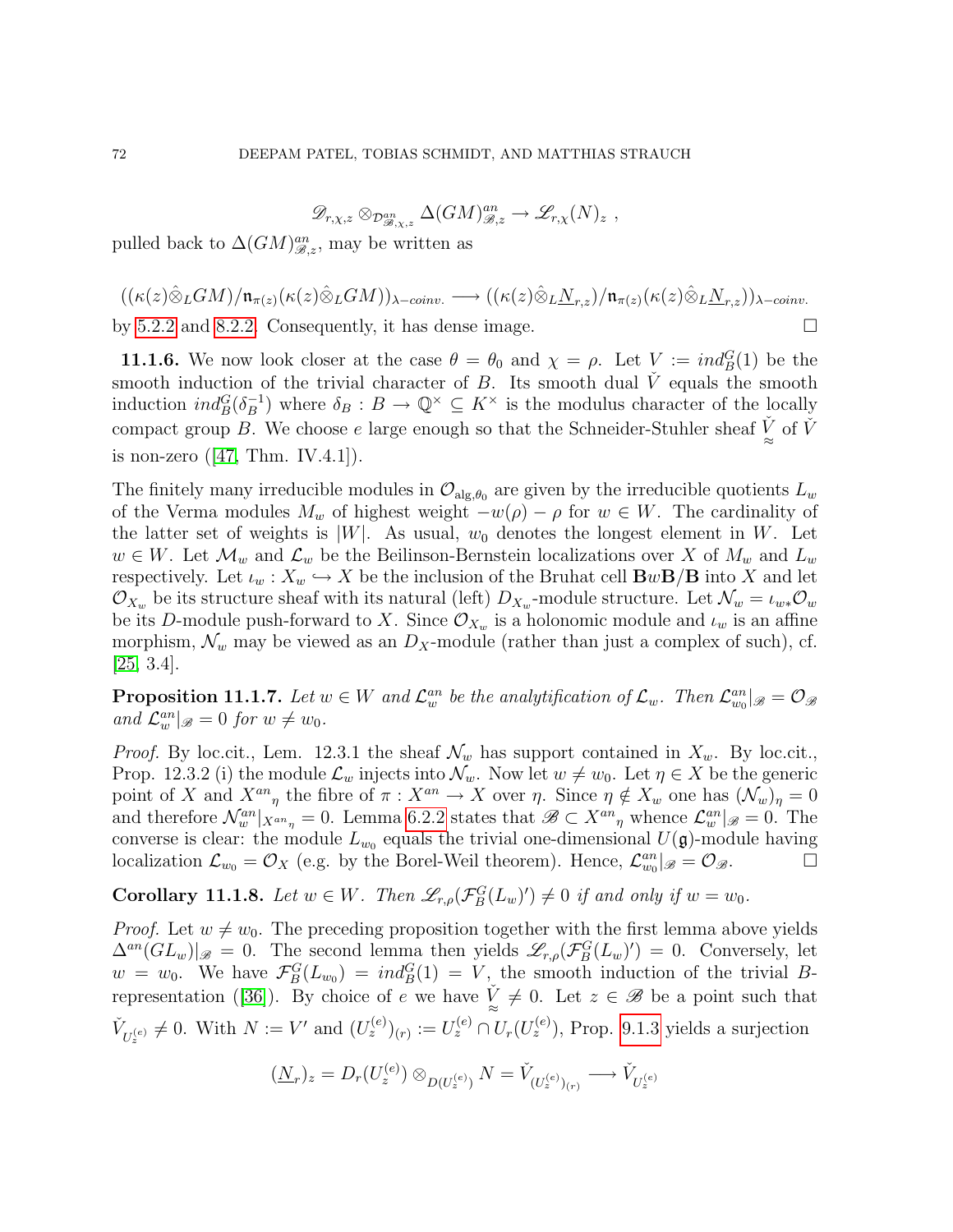between the two spaces of coinvariants which implies  $(\underline{N}_r)_z \neq 0$ . It follows that  $\mathscr{L}_{r,\rho}(N)_z =$  $\kappa(z) \otimes_L (\underline{N}_r)_z \neq 0$  [\(8.2.2\)](#page-59-0) which means  $\mathscr{L}_{r,\rho}(N)|_{\mathscr{B}} \neq 0$ .

Recall that any  $U(\mathfrak{g}_K)$ -module  $M \in \mathcal{O}$  is of finite length.

<span id="page-72-0"></span>**Proposition 11.1.9.** Let  $M \in \mathcal{O}_{\text{alg},\theta_0}$ . Let  $n \geq 0$  be the Jordan-Hölder multiplicity of the trivial representation in the module M and let  $V = ind_B^G(1)$ . There is a (noncanonical) isomorphism of  $\mathcal{O}_{\mathcal{B}}$ -modules

$$
\mathscr{L}_{\rho,r}(\mathcal{F}_B^G(M)') \stackrel{\cong}{\longrightarrow} \mathscr{L}_{\rho,r}(V'^{\oplus n})
$$

with both sides equal to zero in case  $n = 0$ .

*Proof.* Let  $\check{V}_{\approx,r}$  be the constructible sheaf of K-vector spaces on  $\mathscr{B}$  which is constructed in the same way as  $\check{V}_{\approx}$  but using the groups  $(U_F^{(e)}$  $\binom{(e)}{F}_{r}$  instead of  $U_F^{(e)}$  $\int_F^{(e)}$  for all facets F. The very same arguments as in the case  $r = r_0$  (Thm. [9.2.4\)](#page-67-0) show that the  $\mathcal{O}_{\mathscr{B}}$ -module  $\mathscr{L}_{\rho,r}(V')$  is isomorphic to the module  $\mathcal{O}_{\mathscr{B}} \otimes_L \check{\mathcal{L}}$ . In particular, it is a free  $\mathcal{O}_{\mathscr{B}}$ -module.

We now prove the claim of the proposition by induction on n. Let  $n = 0$ . By exactness of the functors  $\mathcal{F}_{B}^{G}(.)'$  and  $\mathcal{L}_{\rho,r}$  a Jordan-Hölder filtration of M induce a filtration of  $\mathscr{L}_{\rho,r}(\mathcal{F}_{B}^{G}(M)')$  whose graded pieces vanish by the preceding corollary. Thus  $\mathscr{L}_{\rho,r}(\mathcal{F}_{B}^{G}(M))=0.$  Let  $n=1$ . Using a Jordan-Hölder filtration of M and the case  $n=0$ we may assume that the trivial representation sits in the top graded piece of  $M$ . Applying the case  $n = 0$  a second time gives the claim. Assume now  $n \geq 2$ . Using again a Jordan-Hölder filtration of  $M$  we have an exact sequence

$$
0 \to M_1 \to M \to M_2 \to 0
$$

in  $\mathcal{O}_{\mathrm{alg},\theta_0}$  where  $M_i$  has multiplicity  $n_i \geq 1$ . Applying the induction hypothesis to  $M_1$  and  $M_2$  yields an exact sequence of  $\mathcal{O}_{\mathscr{B}}$ -modules

$$
0 \to \mathscr{L}_{\rho,r}(V'^{\oplus n_1}) \to \mathscr{L}_{\rho,r}(\mathcal{F}_B^G(M)') \to \mathscr{L}_{\rho,r}(V'^{\oplus n_2}) \to 0.
$$

By our first remark this sequence is (noncanonically) split. Since  $\mathscr{L}_{\rho,r}$  commutes with direct sums, this completes the induction.

When  $r = r_0$  the statement of the preceding Prop. [11.1.9](#page-72-0) can be made more concrete, because in this case the sheaf  $\mathscr{L}_{\rho,r_0}(V'^{\oplus n})$  equals the sum over n copies of  $\mathcal{O}_{\mathscr{B}}\otimes_L \check{V}$  with  $\check{V} = ind_B^G(\delta_B^{-1})$  $\binom{-1}{B}$ , cf. [9.2.4.](#page-67-0)

## 12. Appendix: Analyticity of group actions near points on the building

In this appendix we give a proof of Lemma [6.2.6](#page-29-0) about the analyticity of group actions near points on the building. Before doing so we would like to remark that we have not used anything special about these points, except that they correspond to supremum norms on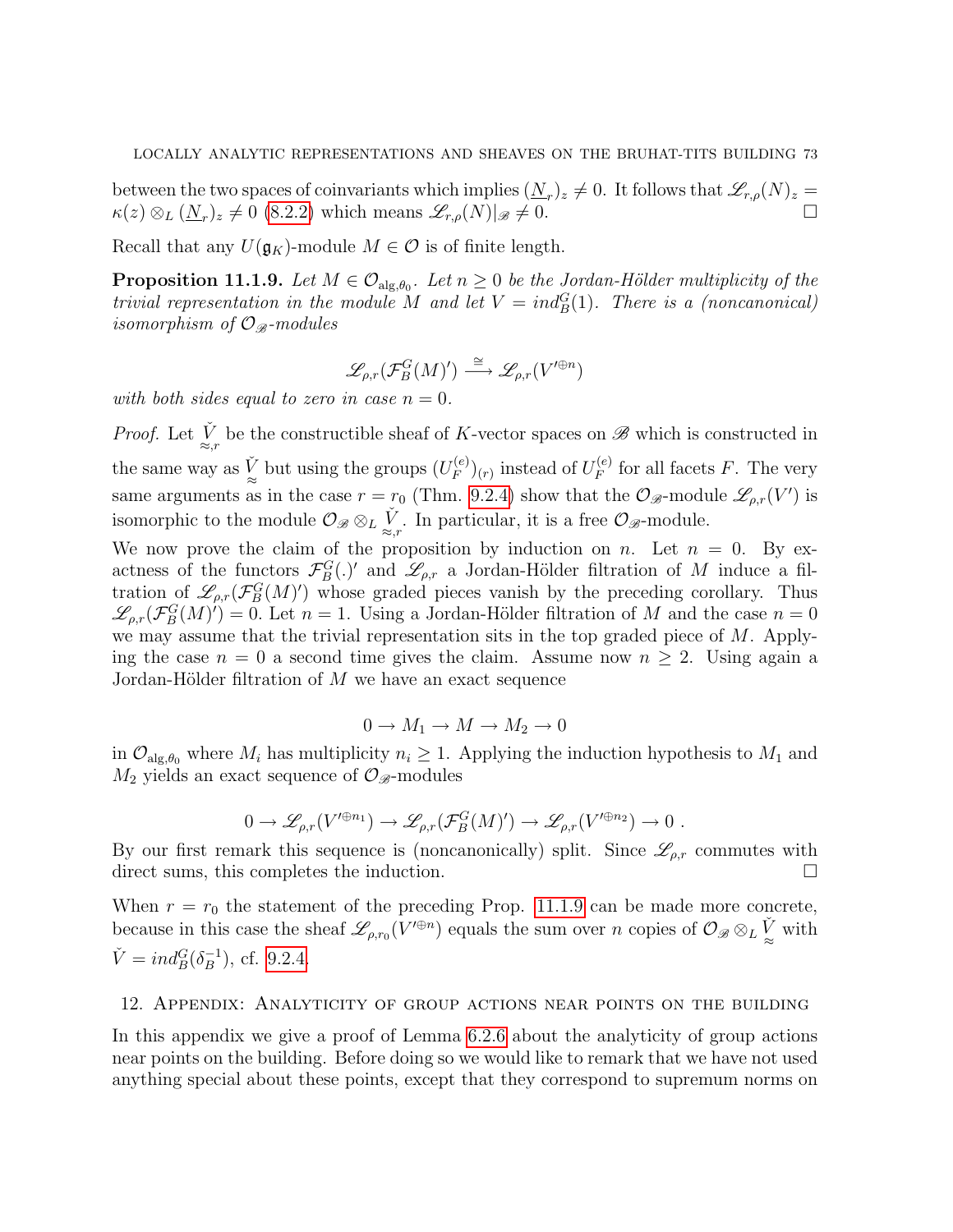affinoid subdomains. It is certainly possible to prove more general statements in similar settings.

*Proof* of [6.2.6.](#page-29-0) Step 1. Recall that G acts transitively on the set of apartments in  $\mathscr{B}$ , and that we denote by  $A = (X_*(\mathbf{T})/X_*(\mathbf{C})) \otimes_{\mathbb{Z}} \mathbb{R}$  the apartment which corresponds to the torus  $\mathbf{T}$ , cf. [4.1.2.](#page-15-0) The affine Weyl group determined by  $\mathbf{T}$  acts on A, and this action has a relatively compact fundamental domain, which we denote by D. Because of the identity  $gU_z^{(e)}g^{-1} = U_{gz}^{(e)}$ , cf. [4.1.6,](#page-17-0) it suffices to prove the assertion of [6.2.6](#page-29-0) for those z which lie in the closure  $\overline{D}$  of D. For any fixed e, the set of groups  $\{U_z^{(e)} \mid z \in \overline{D}\}\$ is finite, as  $\overline{D}$  is compact. Recall that for fixed z the groups  $U_z^{(e)}$  form a fundamental system of neighborhoods of 1 in G, cf. [4.1.7.](#page-0-0) Hence, given any affinoid subgroup  $\mathbb{U} \subset \mathbb{G}^{an}$ , there is  $e_{st} \ge e_{uni}$  such that  $\mathbb{U}_z^{(e)} \subset \mathbb{U}(L)$  for all  $z \in \overline{D}$  and all  $e \ge e_{st}$ . In step 3 below we exhibit a certain condition for an affinoid subgroup  $\mathbb{U} \subset \mathbf{G}^{an}$ . This condition is fulfilled by any sufficiently small affinoid subgroup U. We will then show that there is a fundamental system  ${V_n}_{n\geq 0}$  as in [6.2.4](#page-28-0) such that U acts analytically on every  $V_n$ , in the sense of [6.2.5.](#page-29-1)

Step 2. According to [\[39,](#page-78-0) 2.17], the map  $\vartheta_{\mathbf{B}} : \mathscr{B} \to X^{an}$  maps the apartment A into the analytification of the open subscheme  $U_1 = \mathbf{N}^-\mathbf{B}/\mathbf{B} \subset X$ , which is isomorphic to  $\mathbf{N}^-$ (notation as in [5.1.3,](#page-23-0) [5.1.5\)](#page-24-0). Put  $\Psi = -\Phi^+(\mathbf{G}, \mathbf{T})$ . The choice of a Chevalley basis for g gives coordinates  $(X_{\alpha})_{\alpha\in\Psi}$  on  $\mathbb{N}^-$ , hence on  $U_1$ . The points of the apartment A, considered as a subset of  $U_1^{an}$ , can then be described as norms on the algebra  $L[(X_\alpha)_{\alpha\in\Psi}] = \mathcal{O}_X(U_1)$ as follows. To  $z \in A$  corresponds the norm

$$
L[(X_{\alpha})_{\alpha \in \Psi}] \ni \sum_{\nu \in \mathbb{N}^{\Psi}} a_{\nu} X^{\nu} \quad \mapsto \quad \sup_{\nu} |a_{\nu}| \prod_{\alpha \in \Psi} e^{\nu(\alpha)(z,\alpha)}
$$

,

cf. [\[39,](#page-78-0) 2.17]. Here  $\langle z, \alpha \rangle$  is the canonical pairing between co-characters and characters. The norm just described is the supremum norm on the polydisc  $\mathbb{D}(r)$  with polyradius  $r = (e^{\langle z, \alpha \rangle})_{\alpha \in \Psi}$ .  $\mathbb{D}(r)$  is an affinoid domain in  $U_1^{an}$ , and it is strictly affinoid if (and only if) all  $e^{\langle z,\alpha \rangle}$  are in the extended value group  $\sqrt{|L^*|}$ . As  $\overline{D}$  is a compact subset of A, there are numbers  $R_0 > 1 > r_0$  in  $|L^*|$  such that

$$
r_0 < \inf_{z \in \overline{D}, \alpha \in \Psi} e^{\langle z, \alpha \rangle}
$$
 and  $\sup_{z \in \overline{D}, \alpha \in \Psi} e^{\langle z, \alpha \rangle} < R_0$ .

In particular,  $\overline{D}$  lies in the interior of the (strictly) affinoid polydisc  $\mathbb{D}(R_0)$  with polyradius  $(R_0,\ldots,R_0)$ . By [\[3,](#page-76-0) 3.4.6],  $U_1^{an}$  is an open subset of  $X^{an}$ . The polydisc  $\mathbb{D}(R_0)$  is thus a neighborhood of  $\overline{D}$ . Because of this we will henceforth work on  $\mathbb{D}(R_0)$ .

Step 3. Let  $\mathbb{C}_p$  be the completion of an algebraic closure of L. Let  $\|\cdot\|$  be the maximum norm on  $U_1^{an}(\mathbb{C}_p) = \mathbb{C}_p^{\Psi}$ , i.e.,  $\|(x_{\alpha})_{\alpha \in \Psi}\| = \max_{\alpha} |x_{\alpha}|$ . Fix  $r_1 \in (0, r_0)$ . We claim that there is a connected strictly affinoid subgroup  $\mathbb{U} \subset \mathbf{G}^{an}$  which leaves  $\mathbb{D}(R_0)$  stable, and such that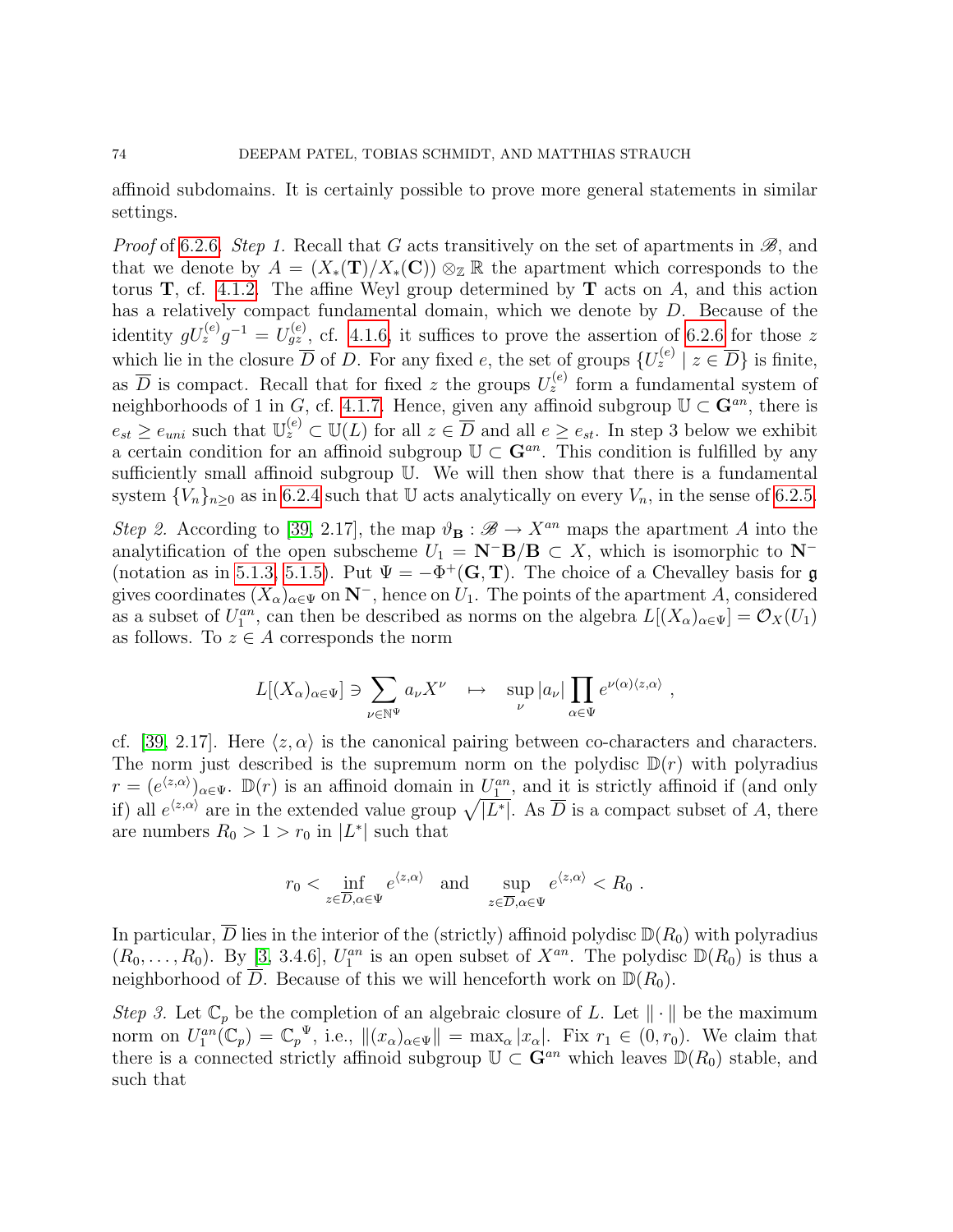<span id="page-74-1"></span>(12.1.1) for all 
$$
g \in \mathbb{U}(\mathbb{C}_p)
$$
 and all  $x \in \mathbb{D}(R_0)(\mathbb{C}_p)$  one has  $||g(x) - x|| \le r_1$ .

To see this, let  $\Lambda^- \subset \text{Lie}(\mathbf{N}^-)$  and  $\Lambda^+ \subset \mathfrak{b}$  be  $o_L$ -lattices, and put  $\Lambda_m^- = p^m \Lambda^-$  and  $\Lambda_m^+ =$  $p^m\Lambda^+$ . For m large enough  $\Lambda_m^-$ ,  $\Lambda_m^+$ , and  $\Lambda_m := \Lambda_m^- \oplus \Lambda_m^+$  will be  $o_L$ -Lie subalgebras. After possibly increasing  $m$ , these lattices can be exponentiated to give good analytic subgroups<sup>[8](#page-74-0)</sup>  $\mathbb{U}_m^- = \exp_G(\Lambda_m^-)^{an} \subset \mathbb{N}^{-,an}, \mathbb{U}_m^+ = \exp_G(\Lambda_m^+)^{an} \subset \mathbf{B}^{an}, \text{ and } \mathbb{U}_m^- = \exp_G(\Lambda_m)^{an} \subset \mathbf{G}^{an}.$ Increasing m further (if necessary) ensures that  $\mathbb{U}_m$  has an Iwahori decomposition, i.e.,  $\mathbb{U}_m = \mathbb{U}_m^- \times \mathbb{U}_m^+$  (this follows from the existence of 'coordinates of the second kind'). Next consider  $\mathbb{D}(R_0)$  as an affinoid subdomain in the group  $\mathbb{N}^{-,an}$ , the analytification of  $\mathbb{N}^-$ . Then, for any given positive integer  $m_1$  there will be  $m_2 \gg m_1$  such that  $x^{-1} \mathbb{U}_{m_2} x \subset \mathbb{U}_{m_1}$ for all  $x \in \mathbb{D}(R_0)$ , because  $\mathbb{D}(R_0) \subset \mathbb{N}^{-,an}$  is bounded. Furthermore, because  $\mathbb{D}(R_0)$  is defined in terms of the Chevalley basis, we can find  $m_1$  such that  $\mathbb{D}(R_0)$  (as a subset in  $\mathbf{N}^{-,an}$ ) is stable by right multiplication by  $\mathbb{U}_{m_1}^-$ . Enlarging  $m_1$  if necessary we even have  $||xh - x||$  ≤  $r_1$  for all  $x \in \mathbb{D}(R_0)$  and  $h \in \mathbb{U}_{m_1}^-$  (each coordinate  $X_\alpha$  of  $xh$  will be very close to that of x if h is close to the identity). Now fix  $g \in \mathbb{U}_{m_2}$  and  $x \in \mathbb{D}(R_0)$ , considered as an element of  $\mathbf{N}^{-,an}$ . Write  $x^{-1}gx = u^{-}u^{+}$  with  $u^{-} \in \mathbb{U}_{m_1}^{-}$  and  $u^{+} \in \mathbb{U}_{m_1}^{+} \subset \mathbf{B}^{an}$ . Then, as elements of  $U_1^{an} \subset X^{an}$  we have  $g(x) = gx\mathbf{B}^{an} = xu^{-}u^{+}\mathbf{B}^{an} = xu^{-}\mathbf{B}^{an}$ . This shows that  $\mathbb{D}(R_0)$  is stable under the left action of  $\mathbb{U}_{m_2}$  and the inequality in [12.1.1](#page-74-1) is satified. With this choice of  $m_2$  we let  $\mathbb{U} = \mathbb{U}_{m_2}$ . We put

$$
\delta = \frac{r_1}{\inf_{z \in \overline{D}, \alpha \in \Psi} e^{\langle z, \alpha \rangle}},
$$

which is less than 1.

Step 4. From now on we fix a point  $z \in \overline{D}$  which we think of as a supremum norm on the polydisc  $\mathbb{D}(r)$  with polyradius  $r = (e^{\langle z, \alpha \rangle})_{\alpha \in \Psi}$ . We remark that  $|X_{\alpha}(z)| = e^{\langle z, \alpha \rangle}$ . It follows from the very definition of the topology on the affinoid space  $\mathbb{D}(R_0)$  that a fundamental system of neighborhoods of  $z$  is given by finite intersections of sets of the form

$$
V_{f,c,C} = \{ x \in \mathbb{D}(R_0) \mid c \le |f(x)| \le C \},
$$

where  $f \in \mathcal{O}(\mathbb{D}(R_0)) = L\langle R_0^{-1}X\rangle$  and  $c < |f(z)| < C$ , cf. [\[3,](#page-76-0) 2.2.3 (iii)]. A particular example of such a neighborhood is the annulus

$$
\mathbb{A}_{s,t} = \{ x \in \mathbb{D}(R_0) \mid \forall \alpha \in \Psi : s_\alpha \le |X_\alpha(x)| \le t_\alpha \} = \bigcap_{\alpha} V_{X_\alpha,s_\alpha,t_\alpha} ,
$$

where  $s = (s_\alpha)_{\alpha \in \Psi}$  and  $t = (t_\alpha)_{\alpha \in \Psi}$  are such that  $s_\alpha < e^{ \langle z, \alpha \rangle} < t_\alpha$  for all  $\alpha \in \Psi$ .

<span id="page-74-0"></span><sup>8</sup> in the sense of [\[20\]](#page-77-0)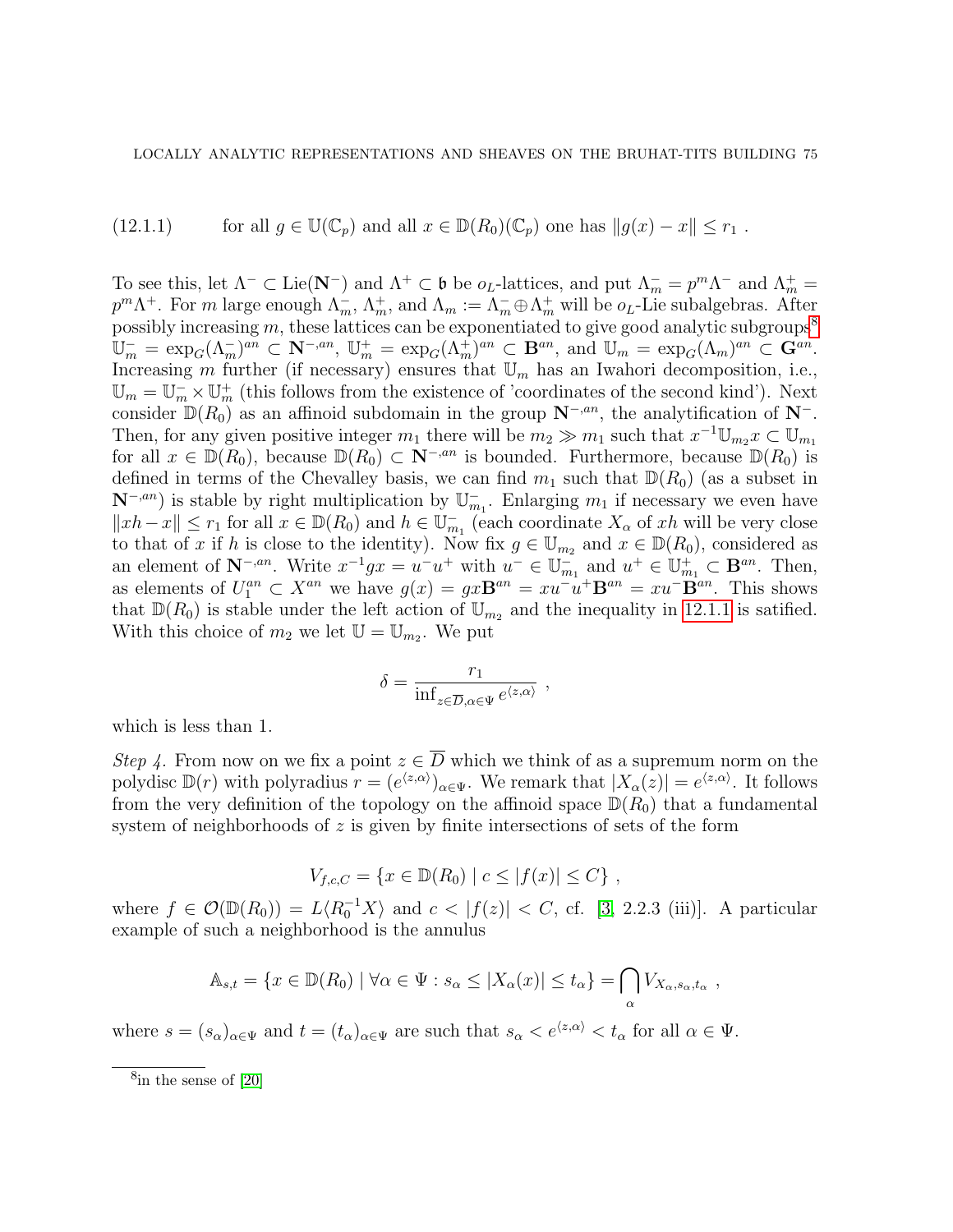Let  $r_0 = (r_0, \ldots, r_0)$  be the tuple indexed by Ψ which has all components equal to  $r_0$ . Given a neighborhood  $V_{f,c,C}$ , we are now going to find real numbers  $c' < C'$  in  $\sqrt{|L^*|}$ , and a tuple  $r' = (r'_{\alpha})_{\alpha \in \Psi} \in \sqrt{|L^*|}^{\Psi}$  such that

$$
V'=V_{f,c',C'}\cap \mathbb{A}_{\underline{r}_0,r'}
$$

has the following properties:

- (i)  $V'$  is a neighborhood of z,
- (ii)  $V'$  is contained in  $V_{f,c,C}$ ,
- (iii)  $V'$  is stable under the action of  $\mathbb U$ .

Step 5. It is straightforward to see that one can find real numbers  $c' < C'$  in  $\sqrt{|L^*|}$  with the following properties

$$
c < c' < |f(z)| < C' < C \quad \text{and} \quad C' \delta < c'
$$

,

where  $\delta$  is as in step three. Furthermore, as f has supremum norm less than  $C'$  on the disk  $\mathbb{D}(r)$ , we can find  $r' = (r'_{\alpha})_{\alpha \in \Psi} \in \sqrt{|L^*|}^{\Psi}$  such that

- for all  $\alpha \in \Psi$ :  $r'_{\alpha} > e^{\langle z, \alpha \rangle}$ ,
- f has supremum norm less or equal to  $C'$  on the disc  $\mathbb{D}(r')$ .

We remark that the affinoid group  $\mathbb U$  acts on the strictly affinoid annulus  $\mathbb A_{\underline{r}_0,r'}$ , because  $r_1 < r_0$ . Moreover, the strictly affinoid domain  $V' = V_{f,c',C'} \cap \mathbb{A}_{r_0,r'}$  is a neighborhood of z. Our aim is to show that  $\mathbb U$  also acts on  $V'$ . To see this, it is enough to work with  $\mathbb{C}_p$ -valued points. Write f as a power series

$$
f(X) = \sum_{\nu \in \mathbb{N}^{\Psi}} a_{\nu} X^{\nu} .
$$

Then we have  $|a_{\nu}|(r')^{\nu} \leq C'$ . Consider  $x \in V'(\mathbb{C}_p)$  and  $g \in \mathbb{U}(\mathbb{C}_p)$ . Expand f around x

$$
f(x') = f(x) + \sum_{\nu \neq 0} b_{\nu} (x' - x)^{\nu} .
$$

Then we also have  $|b_{\nu}|(r')^{\nu} \leq C'$  for all  $\nu$ . Put  $x' = g(x)$  and get  $f(g(x)) = f(x) +$  $\sum_{\nu\neq 0} b_{\nu}(g(x)-x)^{\nu}$ . Using the inequality  $||g(x)-x|| \leq r_1$  we find

$$
|b_{\nu}(g(x)-x)^{\nu}| = |b_{\nu}|(r')^{\nu}\frac{|g(x)-x|^{\nu}}{(r')^{\nu}} \leq C' \cdot \frac{r_1^{|\nu|}}{(r')^{\nu}} < C' \delta < c'.
$$

We conclude that  $|f(g(x)) - f(x)| < c'$  and thus

$$
|f(g(x))| = |f(x) + f(g(x)) - f(x)| = |f(x)|.
$$

This shows that  $U$  acts on the (strictly) affinoid neighborhood  $V'$ .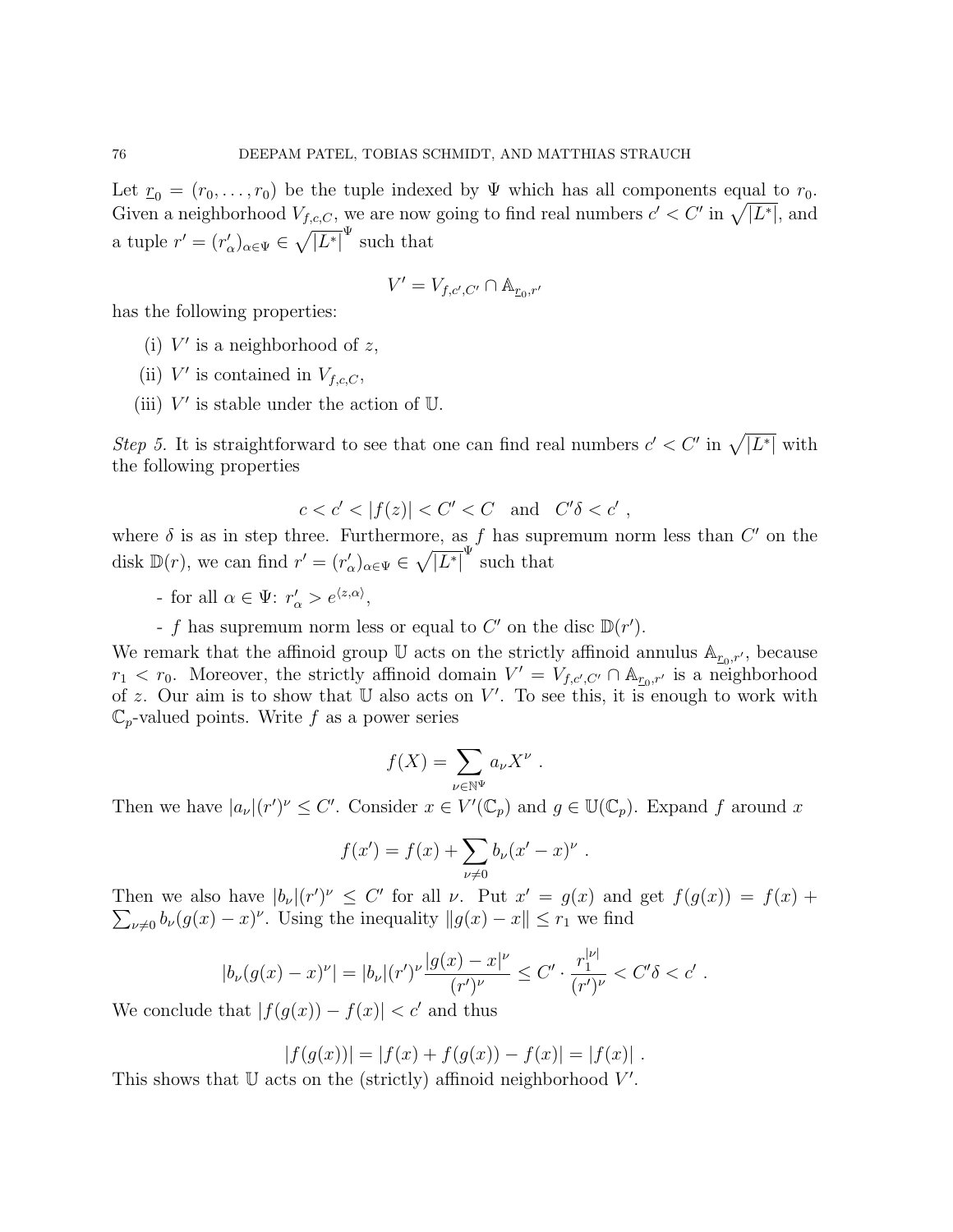Step 6. In the general case, consider a neighborhood of z which is of the form  $V =$  $V_1 \cap \ldots \cap V_m$  with  $V_i = V_{f_i,c_i,C_i}$ . Then we find for each  $V_i$  a neighborhood  $V'_i$  stable under U, as in step five. The intersection  $V' = V'_1 \cap ... \cap V'_m$  will then be a neighborhood which is stable by the action of U.

Step 7. Now let  $W_1 \supset W_2 \supset \dots$  be a sequence of neighborhoods of z as in [6.2.4.](#page-28-0) Use step 6 to find an strictly affinoid neighborhood  $W'_1 \subset W_1$  of z on which  $\mathbb U$  acts.  $W'_1$  is not necessarily irreducible. But note that irreducible and connected components coincide here, cf. [\[3,](#page-76-0) 3.1.8] (use that  $X^{an}$  is a normal space, by [3, 3.4.3]), and U, being connected, will stabilize the connected component of  $W'_1$  containing z. Call this connected component  $V_1$ . It is again a strictly affinoid neighborhood of z. Then choose n such that  $W_n$  is contained in the topological interior of  $V_1$ , and let  $W'_n \subset W_n$  be a neighborhood of z on which U acts (by step 6). Let  $V_2$  be the connected component of  $W'_n$  containing z. Continuing this way we construct from  $(W_n)_n$  a descending sequence of irreducible strictly affinoid neighborhoods  $(V_n)_n$  with the same properties a s that in [6.2.4,](#page-28-0) but with the additional property that U acts on each  $V_n$ . This finishes the proof of [6.2.6.](#page-29-0)

## **REFERENCES**

- [1] K. Ardakov and S. Wadsley. On irreducible representations of compact p-adic analytic groups. To appear in: The Annals of Mathematics. Available at: http://arxiv.org/abs/1102.2606.
- [2] Alexandre Beĭlinson and Joseph Bernstein. Localisation de g-modules. C. R. Acad. Sci. Paris Sér. I Math., 292(1):15–18, 1981.
- <span id="page-76-0"></span>[3] Vladimir G. Berkovich. Spectral theory and analytic geometry over non-archimedean fields, volume 33 of Math. Surveys and Monographs. American Mathematical Society, Providence, Rhode Island, 1990.
- [4] Vladimir G. Berkovich. Étale cohomology for non-Archimedean analytic spaces. *Inst. Hautes Études* Sci. Publ. Math., (78):5–161 (1994), 1993.
- [5] I. N. Bernstein, I. M. Gelfand, and S. I. Gelfand. A certain category of g-modules. Funkcional. Anal.  $i \ Priložen., 10(2):1–8, 1976.$
- [6] R. Bezrukavnikov, I. Mirković, and D. Rumynin. Localisation of modules for a semisimple Lie algebra in prime characteristic. Ann. of Math., 167(3):945–991, 2008.
- [7] Armand Borel. Algebraic D-modules, volume 2 of Perspecives in Mathematics. Academic Press, Inc., New York, second edition, 1988.
- [8] N. Bourbaki. Éléments de mathématique. Fasc. XXXVII. Groupes et algèbres de Lie. Chap. II/III. Hermann, Paris, 1972. Act.Sci. et Ind., No. 1349.
- [9] N. Bourbaki. Topological vector spaces. Chapters 1–5. Elements of Mathematics (Berlin). Springer-Verlag, Berlin, 1987. Translated from the French by H. G. Eggleston and S. Madan.
- [10] F. Bruhat and J. Tits. Groupes réductifs sur un corps local. Inst. Hautes Études Sci. Publ. Math., (41):5–251, 1972.
- [11] F. Bruhat and J. Tits. Groupes réductifs sur un corps local. II. Schémas en groupes. Existence d'une donnée radicielle valuée. *Inst. Hautes Études Sci. Publ. Math.*,  $(60):197-376, 1984$ .
- [12] J.-L. Brylinski and M. Kashiwara. Kazhdan-Lusztig conjecture and holonomic systems. Invent. Math., 64(3):387–410, 1981.
- [13] Jean-Luc Brylinski and Masaki Kashiwara. D´emonstration de la conjecture de Kazhdan-Lusztig sur les modules de Verma. C. R. Acad. Sci. Paris Sér. A-B, 291(6):A373-A376, 1980.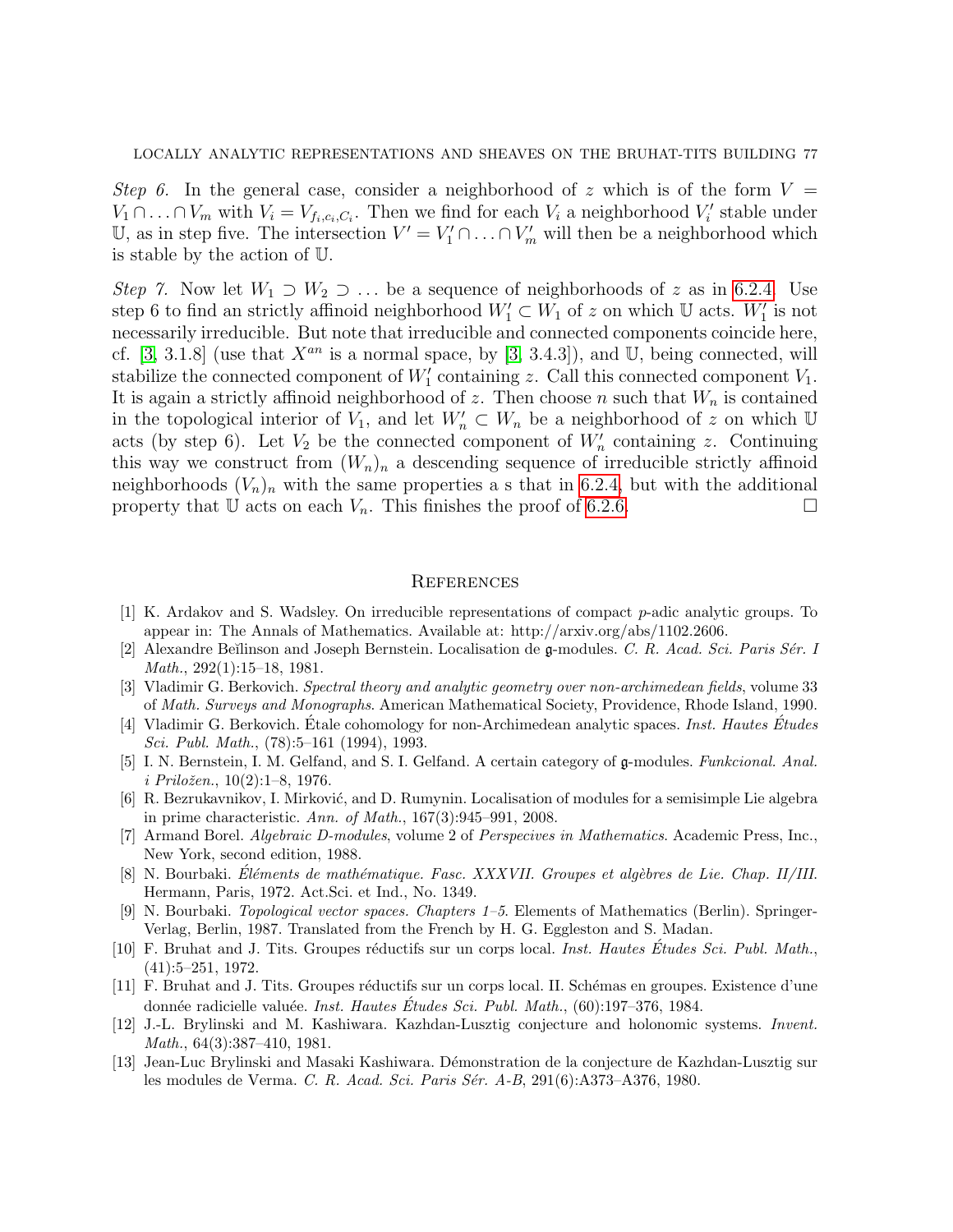- [14] P. Cartier. Representations of p-adic groups: a survey. In Automorphic forms, representations and L-functions (Proc. Sympos. Pure Math., Oregon State Univ., Corvallis, Ore., 1977), Part 1, Proc. Sympos. Pure Math., XXXIII, pages 111–155. Amer. Math. Soc., Providence, R.I., 1979.
- [15] C. Chevalley. Sur certains groupes simples. Tôhoku Math. J., 7:14–66, 1955.
- [16] Michel Demazure and Pierre Gabriel. Groupes algébriques. Tome I: Géométrie algébrique,  $g\acute{e}n\acute{e}rali$ tés, groupes commutatifs. Masson & Cie, Editeur, Paris, 1970. Avec un appendice it Corps de classes local par Michiel Hazewinkel.
- [17] Jacques Dixmier. Enveloping algebras, volume 11 of Graduate Studies in Mathematics. American Mathematical Society, Providence, RI, 1996. Revised reprint of the 1977 translation.
- [18] J. D. Dixon, M. P. F. du Sautoy, A. Mann, and D. Segal. Analytic pro-p groups, volume 61 of Cambridge Studies in Advanced Mathematics. Cambridge University Press, Cambridge, second edition, 1999.
- [19] G. Dospinescu and B. Schraen. Endomorphism algebras of admissible p-adic representations of p-adic Lie groups. Preprint 2011. To appear in: Representation Theory. Available at: http://http://arxiv.org/abs/1106.2446.
- <span id="page-77-0"></span>[20] M. Emerton. Locally analytic vectors in representations of locally p-adic analytic groups. Preprint. To appear in: Memoirs of the AMS.
- [21] H. Frommer. The locally analytic principal series of split reductive groups, volume Heft 265 of Preprinreihe SFB 478, Münster. 2003.
- [22] Roger Godement. *Topologie algébrique et théorie des faisceaux.* Actualit'es Sci. Ind. No. 1252. Publ. Math. Univ. Strasbourg. No. 13. Hermann, Paris, 1958.
- [23] A. Grothendieck. Eléments de géométrie algébrique. IV. Etude locale des schémas et des morphismes de schémas IV. Inst. Hautes Études Sci. Publ. Math.,  $(32):361, 1967$ .
- [24] L. Gruson. Théorie de Fredholm  $p$ -adique. Bull. Soc. Math. France, 94:67–95, 1966.
- [25] Ryoshi Hotta, Kiyoshi Takeuchi, and Toshiyuki Tanisaki. D-modules, perverse sheaves, and representation theory, volume 236 of Progress in Mathematics. Birkhäuser Boston Inc., Boston, MA, 2008. Translated from the 1995 Japanese edition by Takeuchi.
- [26] Annette Huber, Guido Kings, and Niko Naumann. Some complements to the Lazard isomorphism. Compos. Math., 147(1):235–262, 2011.
- [27] Jens Carsten Jantzen. Representations of algebraic groups, volume 107 of Mathematical Surveys and Monographs. American Mathematical Society, Providence, RI, second edition, 2003.
- [28] M. Kashiwara and P. Schapira. Sheaves on Manifolds. Springer, Berlin Heidelberg New York, 1990.
- [29] J. Kohlhaase. Invariant distributions on p-adic analytic groups. Duke Math. J., 137(1):19–62, 2007.
- [30] Michel Lazard. Groupes analytiques p-adiques. Inst. Hautes Etudes Sci. Publ. Math.,  $(26):389-603$ , 1965.
- [31] J. C. McConnell and J. C. Robson. Noncommutative Noetherian rings. Pure and Applied Mathematics (New York). John Wiley & Sons Ltd., Chichester, 1987.
- [32] Dragan Miličić. Algebraic D-modules and representation theory of semisimple Lie groups. In Analytic Cohomology and Penrose Transform, volume 154 of Contemporary Mathematics, pages 133–168. Amer. Math. Soc., Providence, RI, 1993.
- [33] Dragan Miličić. Localization and Representation Theory of Reductive Lie groups. Preprint (April 1993), http://www.math.utah.edu/ milicic/Eprints/book.pdf.
- [34] Allen Moy and Gopal Prasad. Unrefined minimal K-types for p-adic groups. Invent. Math., 116(1):393–408, 1994.
- [35] Christine Noot-Huyghe. Un théorème de Beilinson-Bernstein pour les  $\mathscr{D}$ -modules arithmétiques. Bull. Soc. Math. France, 137(2):159–183, 2009.
- [36] S. Orlik and M. Strauch. On Jordan-Hölder series of some locally analytic representations. Preprint 2010. Available at: http://arxiv.org/abs/1001.0323.